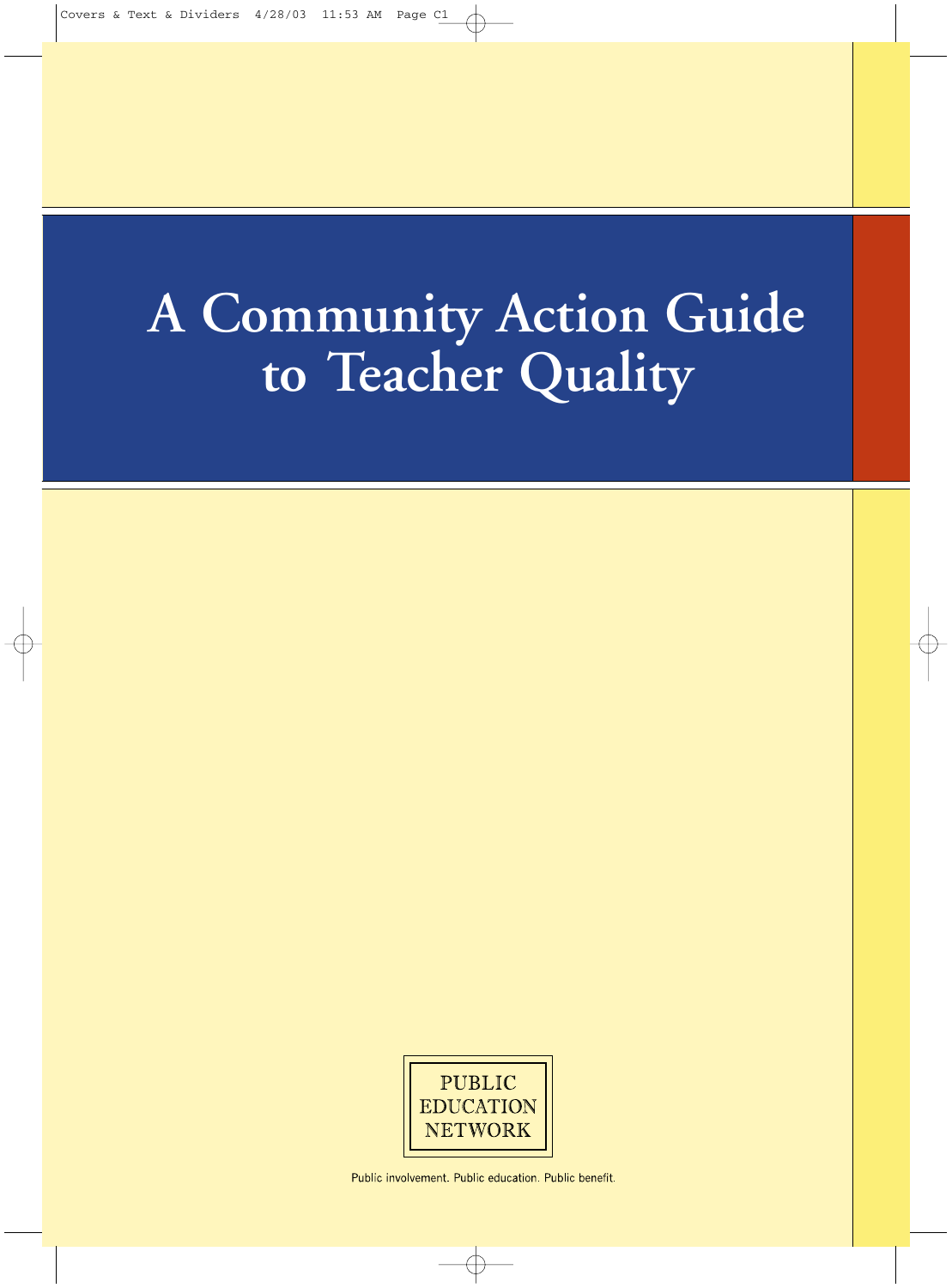**United States Department of Education Office of Educational Research and Improvement** Discretionary Grant Award Number R215U990014

In October 1999, Public Education Network (PEN) received a three-year discretionary grant from the US Department of Education, Office of Educational Research and Improvement (OERI), as part of a set of projects designed to better link research and data to policy and practice change.

PEN dedicated its project to building public knowledge and understanding of how to improve teaching through the collection, analysis, and dissemination of data on teachers and teaching.

The project consisted of two phases of work, conducted in eight communities across the country. The first phase, which included the creation of a data framework followed by data collection and analysis, was completed in June 2001. Phase two, a public engagement effort to disseminate the findings from the data to the public, was completed in October 2002.

This action guide builds on the experiences and learning from our eight sites, and is intended as a tool for community groups that want to build public knowledge and understanding and take action to support quality teaching.

Chattanooga, TN Greenville, SC

Lincoln, NE Los Angeles, CA McKeesport, PA New York, NY

Philadelphia, PA Raleigh, NC

"The contents of this guide were developed under a grant from the Department of Education. However, these contents do not necessarily represent the policy of the Department of Education, and you should not assume endorsement by the Federal Government."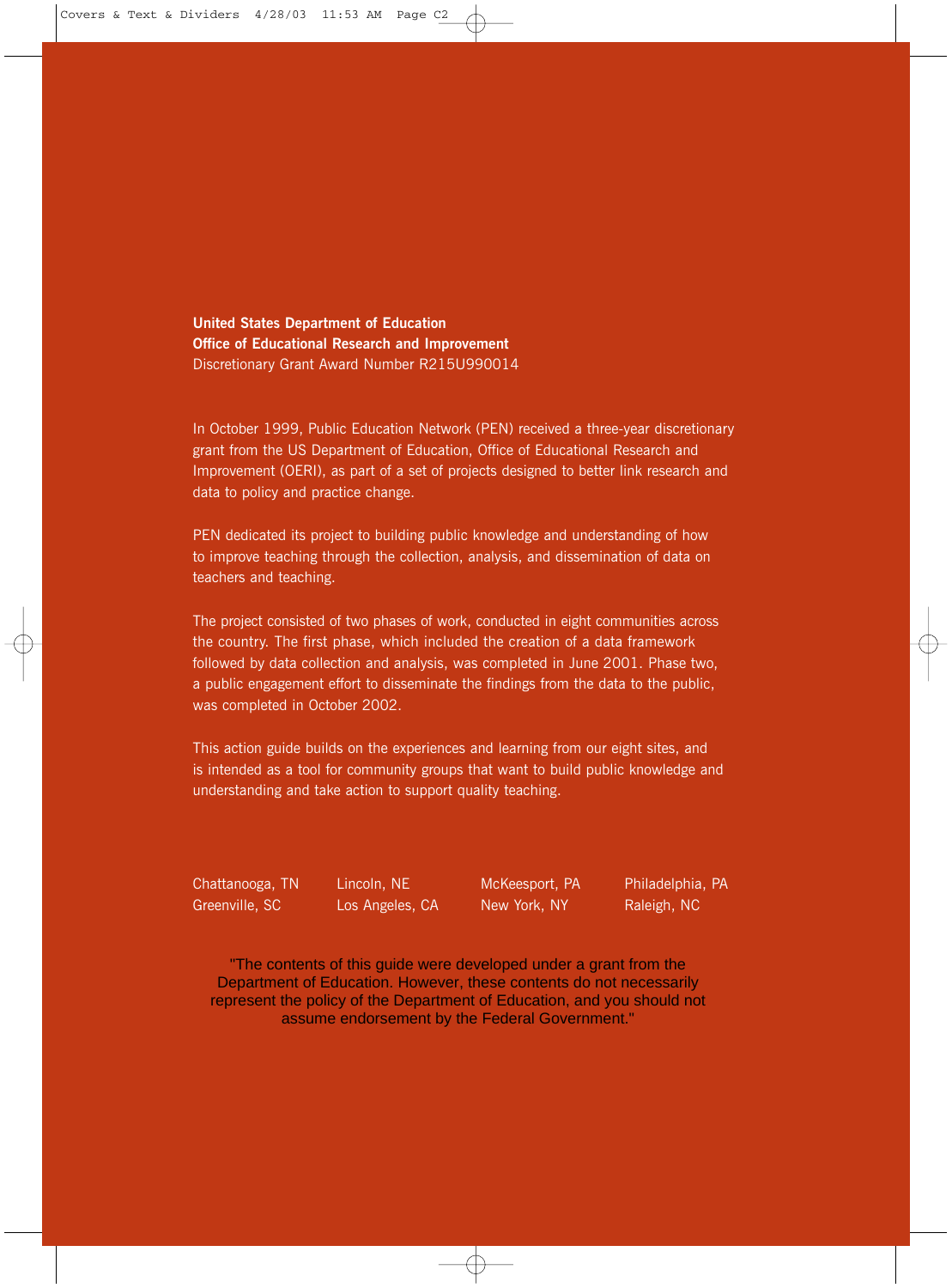Dear Community Leader,

Each school day, millions of children attending public schools across the nation are taught by caring, competent, knowledgeable teachers. The role that these teachers play in the lives of young people is enormous. In the instruction they give, in the encouragement they provide, and in the dreams they inspire, teachers help children realize the fullness of human potential.

Research confirms what many of us know from personal experience: Good teaching matters. And good teaching has never been more important than now in this era of standards-based reform. Our nation has set high goals for student learning, and teachers are the people who will make that learning happen.

What is the community's vision for quality teaching? What role can the community play in ensuring that all of its children are taught by highly qualified teachers? How can the community provide the conditions and supports that teachers need to be successful?

This guide is designed to help communities better understand teachers and teaching, as well as the community's role in achieving high-quality teaching. It is based on the experiences of eight local education funds—independent community-based advocacy organizations working to improve public schools and build citizen support for quality public education in low-income communities across the nation—that engaged their communities in an exploration of the quality of teaching in their public schools. These eight organizations were supported in this important work by a grant from the US Department of Education administered by Public Education Network.

While teachers, administrators, and policymakers bear much of the responsibility for the quality of teaching, they cannot and should not do it alone. In a democratic society, teaching is a public act. If teaching is to be strengthened and supported, it needs public understanding and it must have public action.

We hope this guide will help every community improve the quality of teaching in its public schools and, ultimately, the quality of public education for all of our nation's children.

Sincerely,

Wrudy D. Purisfor

Wendy D. Puriefoy President Public Education Network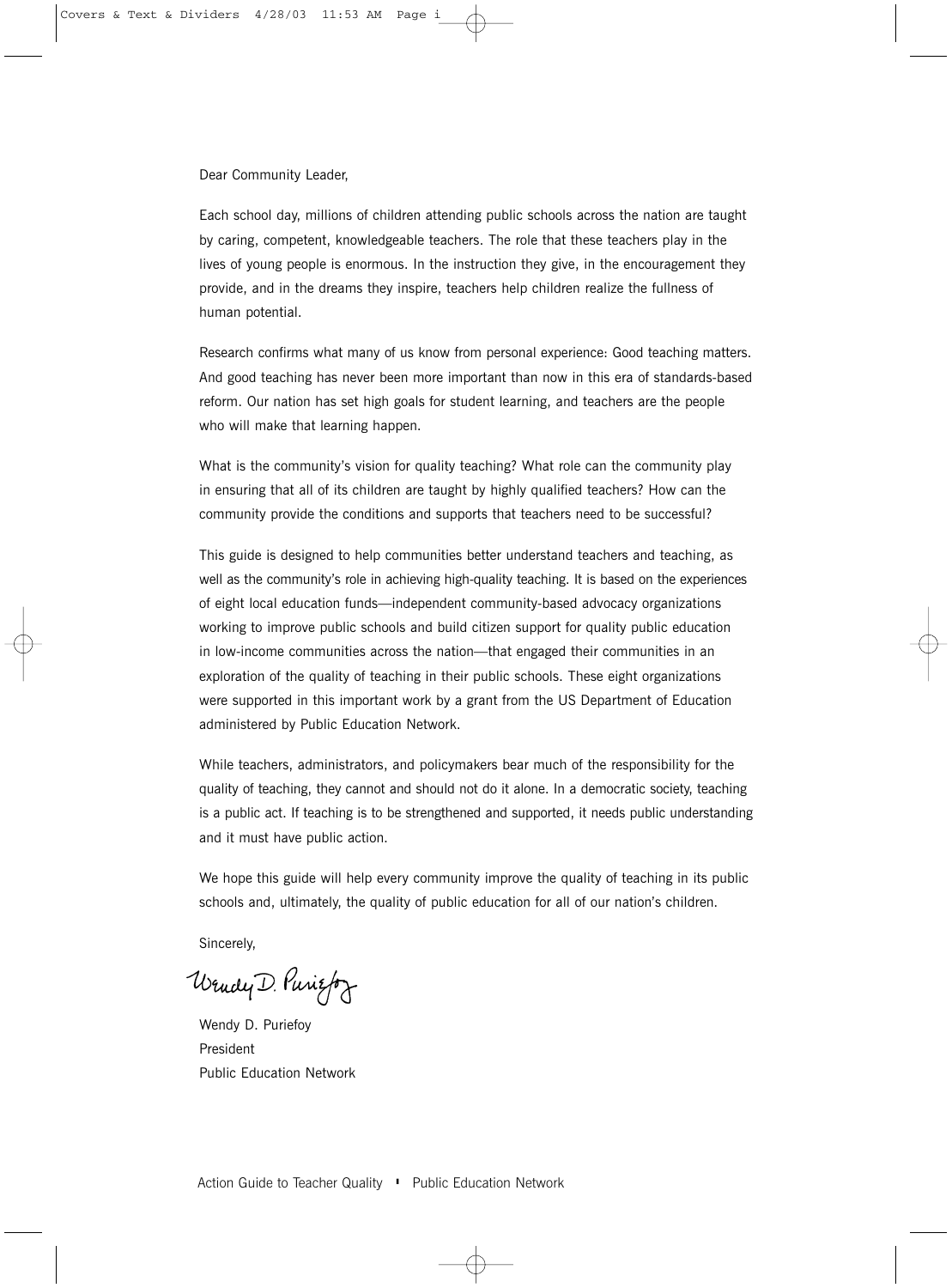#### **Table of Contents**

- 1 Introduction
- 7 Chapter One: Designing a Teacher Quality Initiative
- 23 Chapter Two: Identifying, Collecting, and Analyzing Data
- 49 Chapter Three: Engaging the Community
- 65 Chapter Four: Putting Things in Motion
- 73 Resources
- 85 TQI Pioneers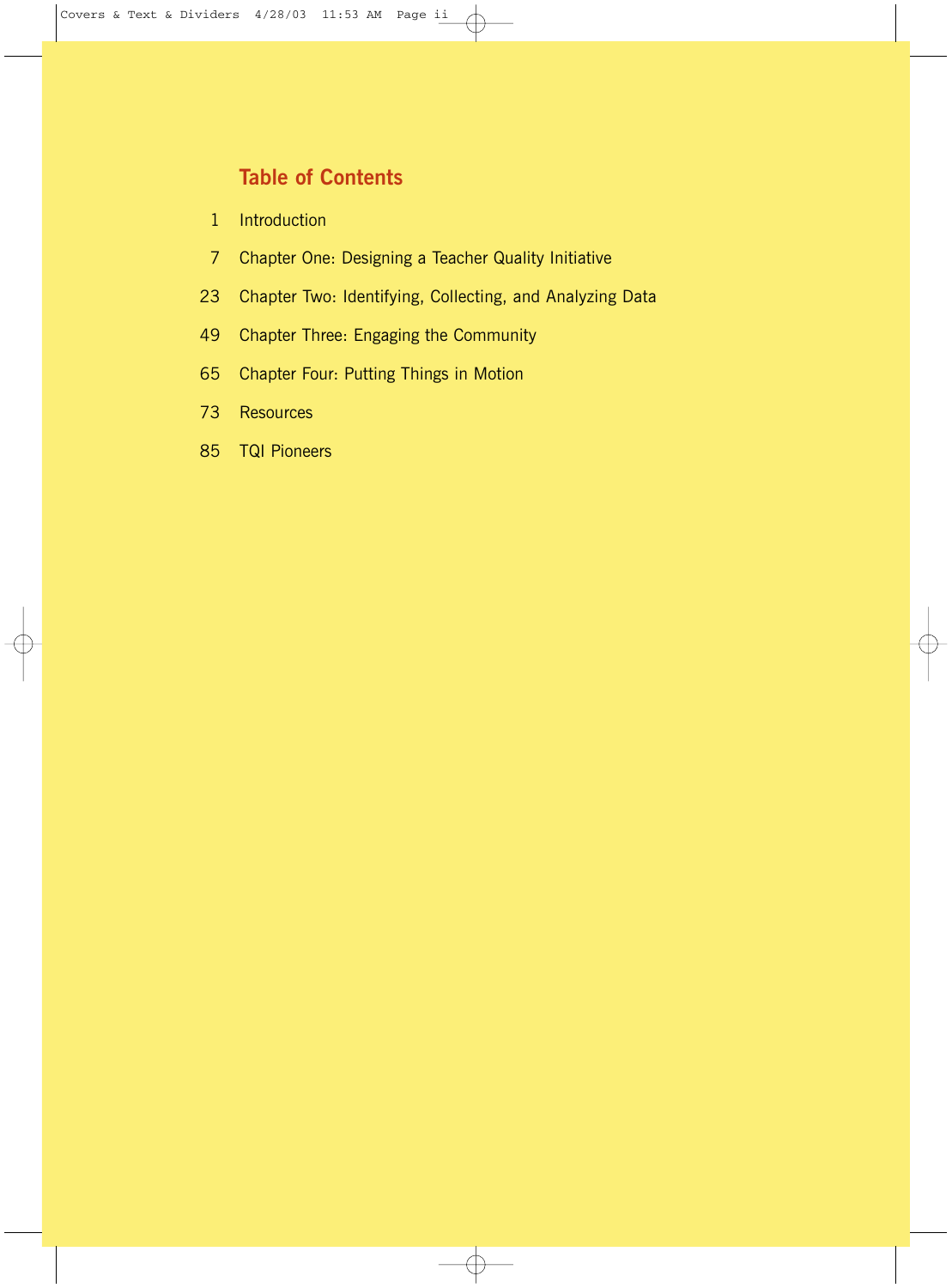#### **Community Action**

Surveys suggest that 70 percent of registered voters—approximately 91 million people1 —believe our public education system needs to be completely replaced or changed in a significant way.<sup>2</sup>

Think about that: 91 million Americans want a dramatic overhaul of public education. Now think about this: What if those 91 million people *did something* about it? What if 91 million people took action on an issue they said was important to them?

An engaged, empowered public is not an ideal—it is a necessity for good, sustainable decisions about our education system, our economy, our environment, our security, our future.

people<sup>11</sup>—believe compile photo-change incomplete by the politic control of the public education of the method of the simulation Americans want a dramatic overhand of public education<br>Think about that 9.1 million American This guide offers ways to engage your community in actions that improve the quality of teaching in your public schools; however, the underlying philosophy of the guide can be applied to any issue. Without an engaged, empowered public, we will face the "tragedy of the commons," the ruin of a good that benefits everyone because no one takes responsibility for it. To avoid this scenario, communities must wield leadership, develop capacity, and have access to the incentives and opportunities necessary for change.

Community organizations are the primary audience for this publication. They occupy an essential role in making conditions for change possible and often provide the initial leadership that moves people from simple recognition of a problem to the concrete action required to solve it.

#### **Quality Teaching**

Efforts to improve our system of education have been around almost as long as public education itself. The release of the landmark report *A Nation At Risk* in 1983 spurred significant system-level and school-level changes in the 20 years that have followed. Some central questions, however, remain: Have we changed what happens in the classroom? Have we improved the core function of teaching and learning? The only plausible response: not as much as we need to.

The 2001 *No Child Left Behind* (NCLB) federal legislation introduces requirements that speak to the bottom line of what happens in the classroom. Specifically, it establishes the common-sense expectation that all children will be instructed by "highly qualified" teachers—*highly qualified* defined as teachers who are fully certified and/or licensed by the state, have a bachelor's degree, and demonstrate mastery of the subject areas they teach.<sup>3</sup>

NCLB requirements present community organizations with a strategic opportunity to shape local discussions and policies relating to teacher quality. The new teacher requirements, and the potential consequences of not meeting them, give communities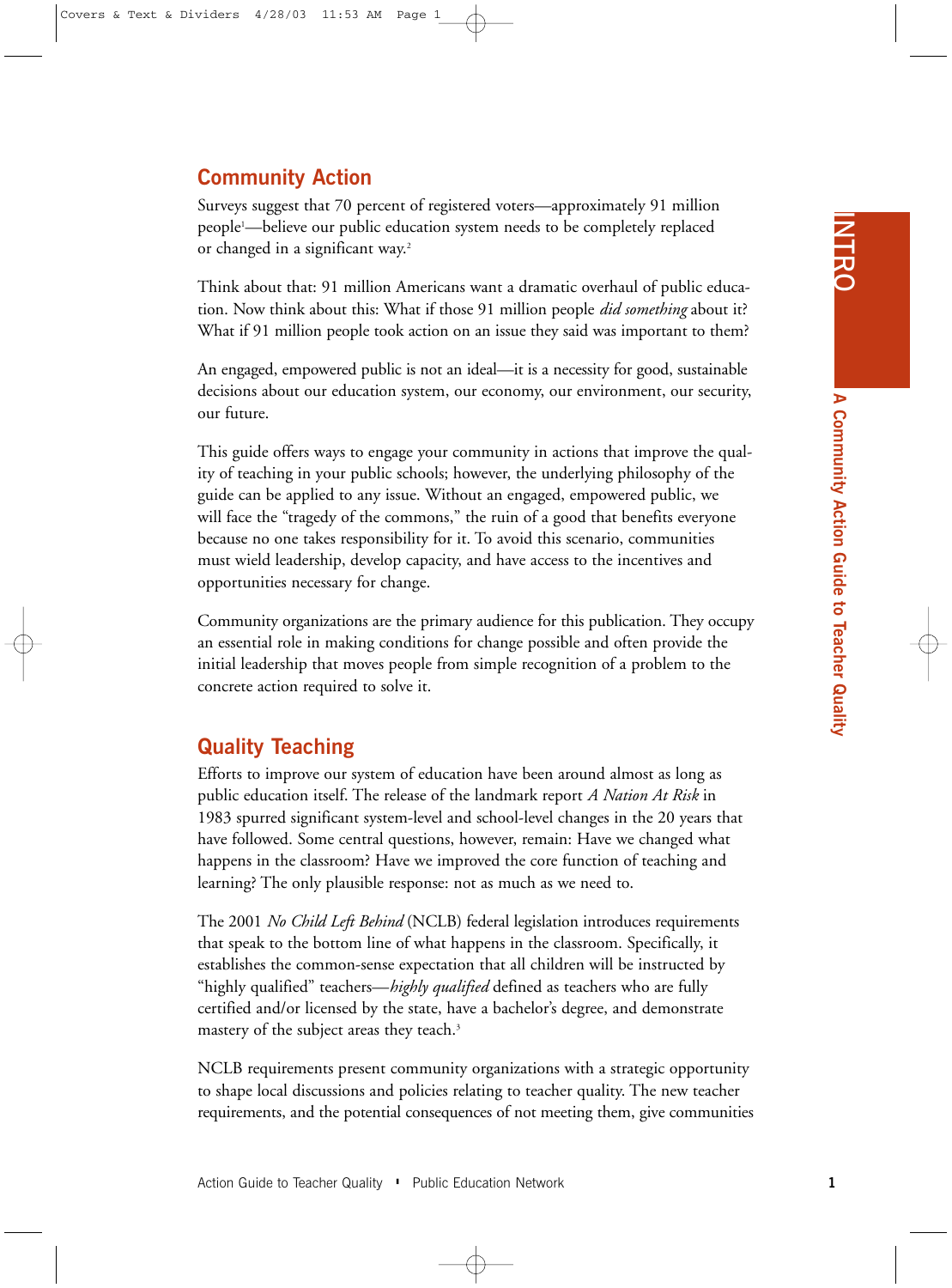

#### **Linking Teacher Quality to Student Achievement**

In a Tennessee study, teachers were divided into five categories based on student performance. Students with teachers in the top category realized average gains of 52 percentile points on a standardized test. Students with teachers in the bottom category realized an average gain of 14 percentile points—less than one-third the improvement of students with more effective teachers. (William L. Sanders and June C. Rivers, "Cumulative and Residual Effects of Teachers on Future Students." [Knoxville, TN: University of Tennessee Value-Added Research and Assessment Center, 1996.])

In Alabama, Ronald Ferguson and Helen Ladd demonstrated the correlation between teacher test scores and student achievement by comparing student achievement in two schools—one predominately African American with less qualified teachers, the other predominately white with better qualified teachers. They discovered that an increase of just one standard deviation in the verbal ability test scores of teachers at the African-American school offset about half the difference in student achievement between the two schools. (Helen F. Ladd, ed., *Holding Schools Accountable: Performance Based Reform in Education.* The Brookings Institution, 1996.)

> A Texas study revealed that 40 percent of the difference in student scores on standardized math and reading tests was attributable to teacher qualifications, in this instance as measured by teacher scores on licensing exams, years of experience, and possession/lack of a graduate degree. (Bryan Goodwin, Improving Teaching Quality: Issues and Policies. Mid-Continent Regional Educational Laboratory Policy Brief, June 1999.)

National Assessment of Educational Progress (NAEP) data reveals that, after controlling for student characteristics such as poverty and language status, the strongest positive predictor of state-level student achievement is the percentage of teachers in each state with full certification and a major in the subjects they teach. Research from Tennessee, Texas, Massachusetts, California, and Alabama suggests a correlation between student achievement levels and the quality of their teachers. (Education Trust, "Good Teaching Matters," *Thinking K–16,* volume 3, issue 2, Summer 1998.) More information on NAEP data can be found at http://nces.ed.gov/nationsreportcard/.

> For a general overview of the importance of teacher quality relative to other school factors, see Dan Goldhaber, "The Mystery of Good Teaching," *Education Next,* Spring 2002. www.educationnext.org/20021/50.html.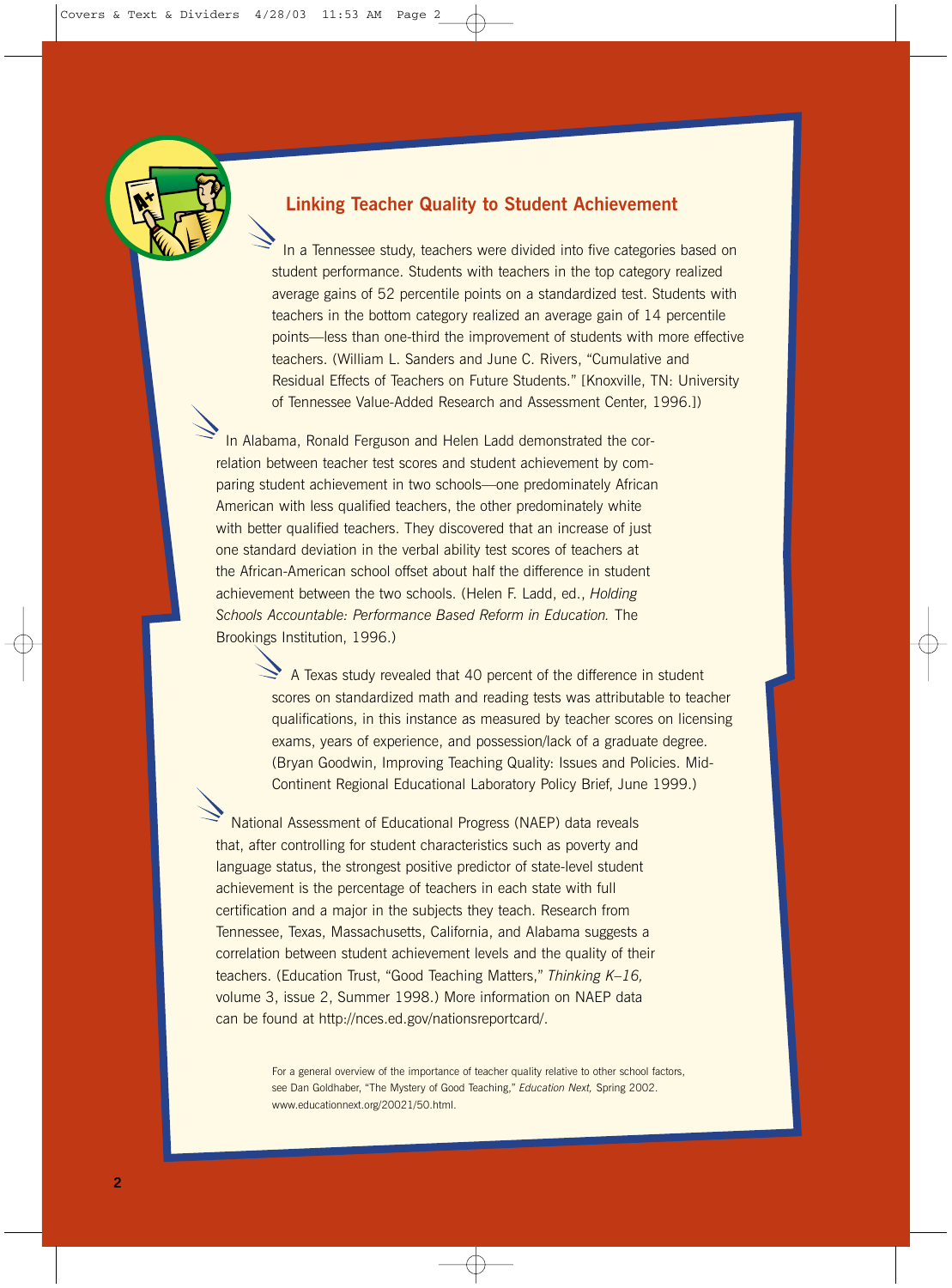a strong incentive to pay greater attention to teacher qualifications and to the structures that support quality teaching.

This guide is designed to help you engage members of your community in examining local teaching issues, choosing and prioritizing issues to address, and planning a strategy to improve the quality of teaching in your local schools.

Let's start by answering some basic questions: What do we mean by teacher quality? Why is teacher quality important? What is a teacher quality initiative?

#### **What Does Teacher Quality Mean?**

As used in this guide, *teacher quality* comprises (1) the aptitude, skills, experience, and beliefs that a teacher brings into the classroom, and (2) the structures, processes, resources, requirements, and public perceptions that influence who teaches, where they teach, and what happens in the classroom.

#### **Teacher quality = teacher characteristics + school & community environment**

A quality teacher is someone who has deep subject-matter knowledge, can use multiple teaching methods based on the level of student development, understands how to use assessments and other data to guide instructional choices, is sensitive to cultural and social conditions, knows students as individuals, and is committed to professional growth and continued learning.

But teacher quality is not just the knowledge, skills, and temperament a teacher brings to the classroom—it is also outside factors such as the process by which teachers are assigned to schools, the time made available during the day for planning, the leadership provided by principals, and the availability of critical resources.

This definition has clear implications for community organizations seeking to develop improvement strategies. In addition to looking at teacher characteristics, they must examine what structures exist to recruit, support, and retain highly qualified teachers, and what policies and incentives encourage ineffective teachers to build capacity or leave the profession.

Standards and equity issues also come into play. Fundamentally, quality teaching is about ensuring that all students—including those living in poverty, those with disabilities, and those learning English as a second language—achieve high standards of performance.

This guide is designed to help you engage members of your community in examining<br>color teaching issues, also doing and probriding issues to aldeless, and planting a<br>strategy to improve the quality of eaching in your local Making sure that the people who teach your children meet these requirements is a community-wide effort—an effort that, ideally, will result in supportive working conditions in every school building, public recognition of the important role of teachers, professional development linked to improved student performance, incentives linked to desired outcomes, and teacher salaries linked to knowledge, skills, and achievement.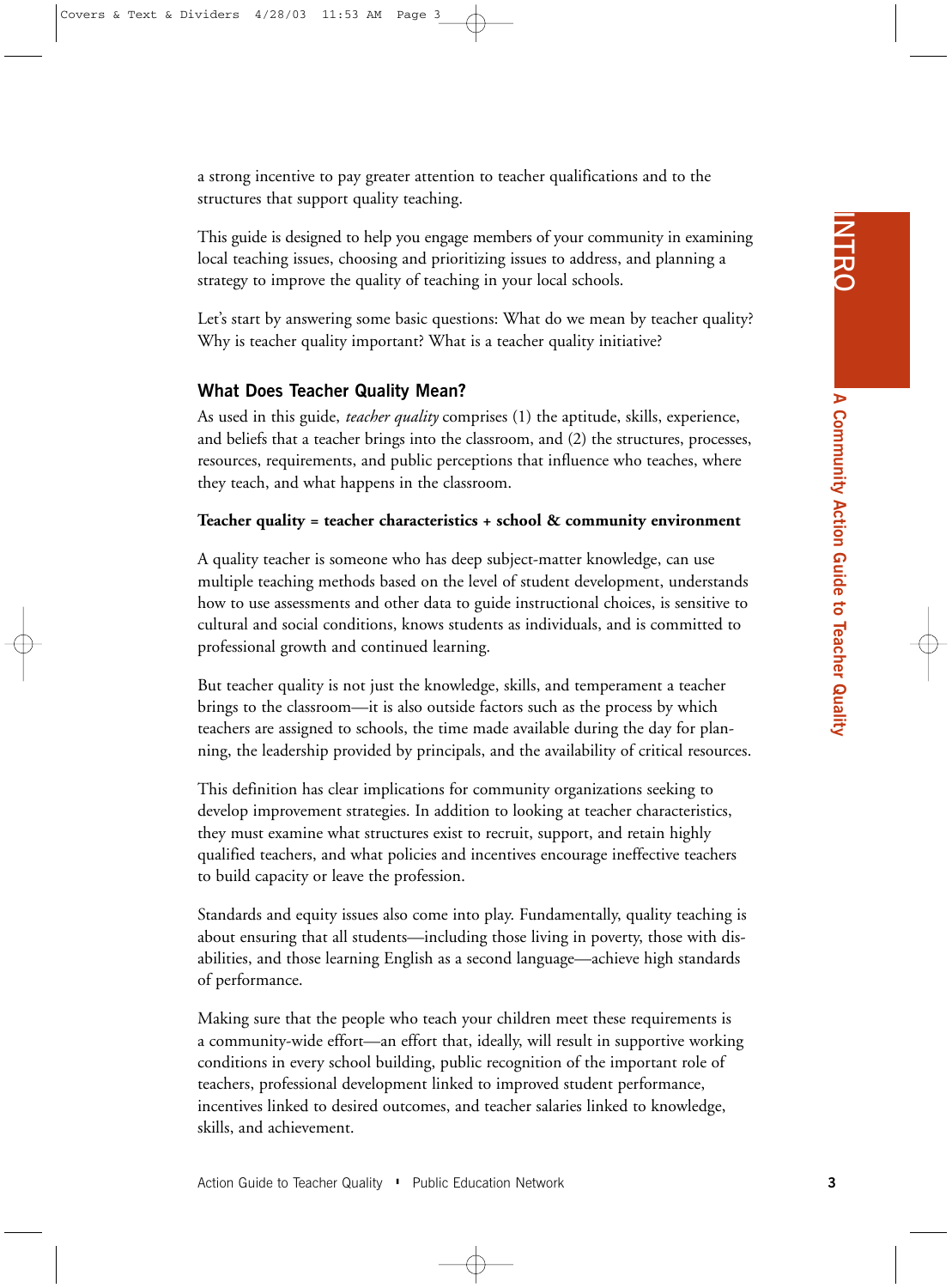#### **Why Is Teacher Quality Important?**

The competence of the teacher in the classroom is one of the most critical components in school improvement. Because of its proven relationship to student achievement, teacher quality is of particular concern in communities across the country. In a national poll conducted by Public Education Network, the public ranked raising teacher quality as the highest approach to improving education.<sup>4</sup> It is an issue ripe for community action, and it is an area in which changes in public policy can have a significant impact.

#### **What Is a Teacher Quality Initiative?**

A teacher quality initiative, or TQI, will and *should* vary by community: Community initiatives by their very nature target the unique needs and goals of individual communities. However, most TQIs will include the following core elements:

- A community vision for quality teaching
- Research on the current status, distribution, and flow of teacher qualifications in the community
- A prioritization of local teacher quality issues based on research and community input
- An examination of outside factors that affect the priority issues
- A community strategy to improve teacher quality based on identified priorities
- An action plan to implement the improvement strategy
- Ongoing assessment of the implementation of the improvement strategy

Within this broad framework, a TQI can take many forms. One community might work with state representatives to introduce a new bill; another might work with the school district administration to change how existing policies are implemented; still another might work with local colleges and universities to revise teacher preparation programs. All of these are valid ways to approach issues of teacher quality. The tools for this guide will help you decide which is appropriate for your community.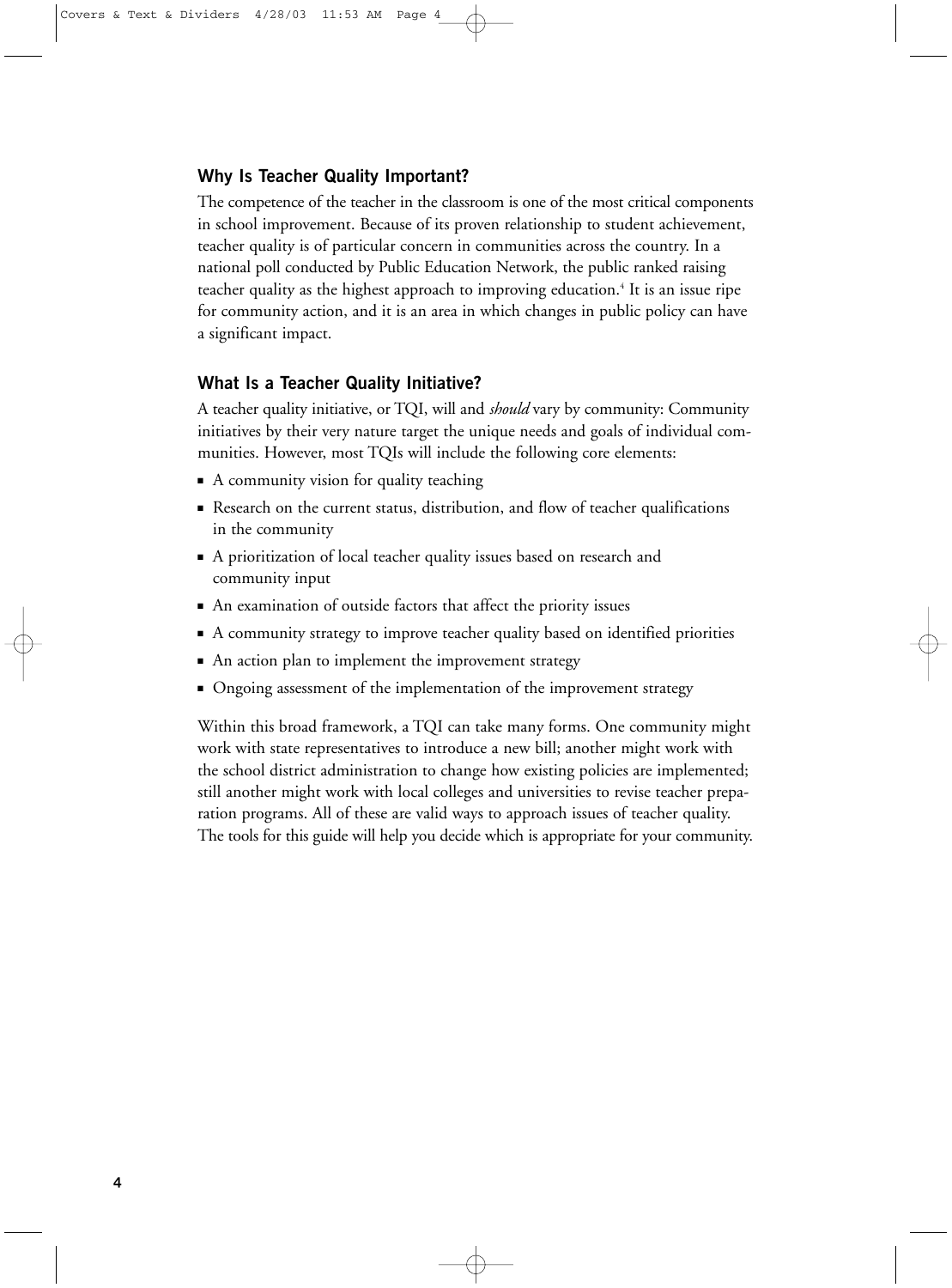#### **Overview**

This guide contains information to help you develop the leadership, capacity, incentives, and opportunities needed for community change. The material is based on PEN's previous and ongoing work in teacher quality. As a national organization with members in 31 states and the District of Columbia, PEN has a broad base of teacher quality experience to share.

In 1999, PEN received funding from the Office of Educational Research and Improvement to award competitive grants in a two-phased process. In the first phase, the grantees planned their teacher quality initiatives and collected data using the data framework discussed in Chapter Two. In the second phase, they facilitated a community engagement process using the data collected in their locales. Eight communities won planning grants and five secured implementation grants. PEN drew from their experiences in creating this guide, and continues to provide them with technical assistance in their implementation efforts. alionations, and opportunities needed for community change. The material is based<br>on the TVA previous and unguing work in teacher quality, As a suitonal negativation<br>with members in 31 states and the District of Calumbia,

In all of its education reform work, PEN emphasizes the importance of engaging the public in determining and strengthening education policy. PEN believes that educational improvement efforts cannot be sustained unless community members, organized groups, and policymakers become actively involved. This guide is but one way PEN helps communities address teacher quality issues. Please visit PEN's website (www.PublicEducation.org) for more details.

#### **Audience**

The guide is intended for use by community organizations interested in education reform and familiar with local education issues:

- Community-based organizations with an educational mission, focus, or interest
- Local chapters of national organizations with an interest in education, such as Parents for Public Schools, NAACP, Urban League, Kiwanis, Rotary, and the League of Women Voters
- Local education funds (LEFs), community-based advocacy organizations uniquely positioned to engage local citizens in public education reform, many of whom are PEN members
- School districts hoping to work with external partners to address teacher quality issues
- Other organizations interested in partnering with an education-related organization to launch a TQI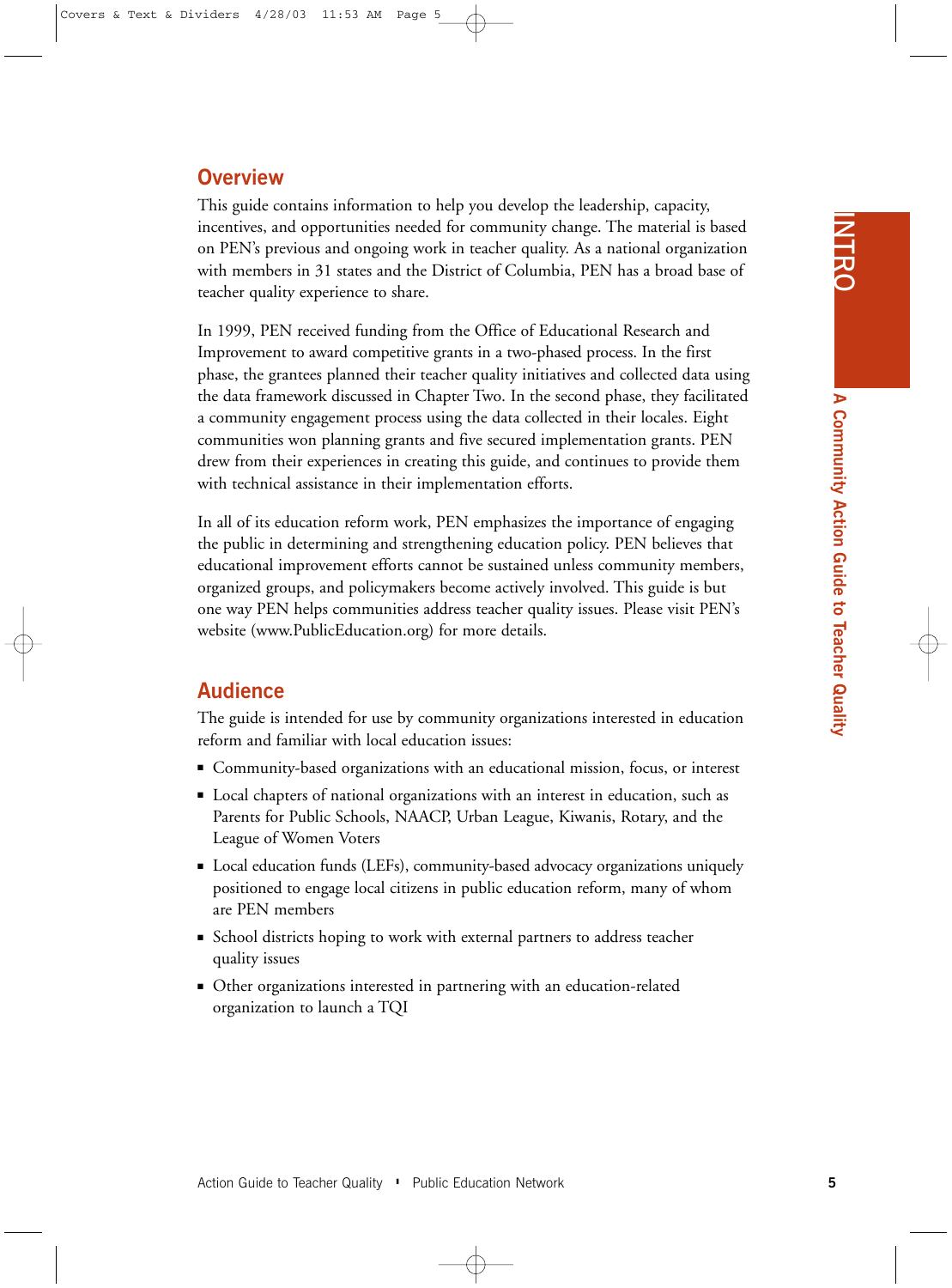#### **Format**

The guide has four chapters, each with an overview of what you should be able to accomplish after reading the chapter and using the related tips, tools, and resources.

- **Chapter One,** *Designing a Teacher Quality Initiative:* provides an overview of TQI components and different TQI approaches. Helps clarify reasons to engage in a TQI, assess community capacity to initiate and sustain a TQI, evaluate the external environment for launching a TQI, and plan the TQI process. Community *leadership* is the primary focus of this chapter.
- **Chapter Two,** *Identifying, Collecting, and Analyzing Data:* **describes a two**pronged collection process for gathering data on teacher characteristics and on the school and community environment that affects those characteristics. Presents a framework for selecting appropriate indicators, offers guidance on data collecting sources and methods, and gives advice on common problems in collecting and analyzing data. Developing community *capacity* is the primary focus of this chapter.
- **Chapter Three,** *Engaging the Community:* describes how public engagement brings value to the TQI and to the community members involved. Helps identify who makes up the "community," how to choose strategies for different types of engagement, and how to evaluate the success of engagement strategies. This chapter focuses on involvement *incentives* and engagement *opportunities.*
- **Chapter Four, Putting Things in Motion:** offers advice on how to prioritize teacher quality issues in relation to the community vision of what comprises quality teaching, how to develop a strategy for improving specific elements of local teacher quality, and how to craft an action plan for successful implementation of the improvement strategy. This chapter brings the concept of *leadership* full circle by moving leadership responsibilities from the organization into the community at large.

As indicated earlier, this guide features tips, tools, and resources to support you in your efforts. You will find tips related to the different components of a TQI at the end of each chapter. A comprehensive resource section is included at the end of the guide.

All tools are on the CD-ROM included with the guide. These tools are designed to guide you in planning and implementing the various activities needed to launch and sustain a teacher quality initiative. Titles of all tools are listed in the chapter overviews, and brief descriptions of the tools are included when reference is made to their use.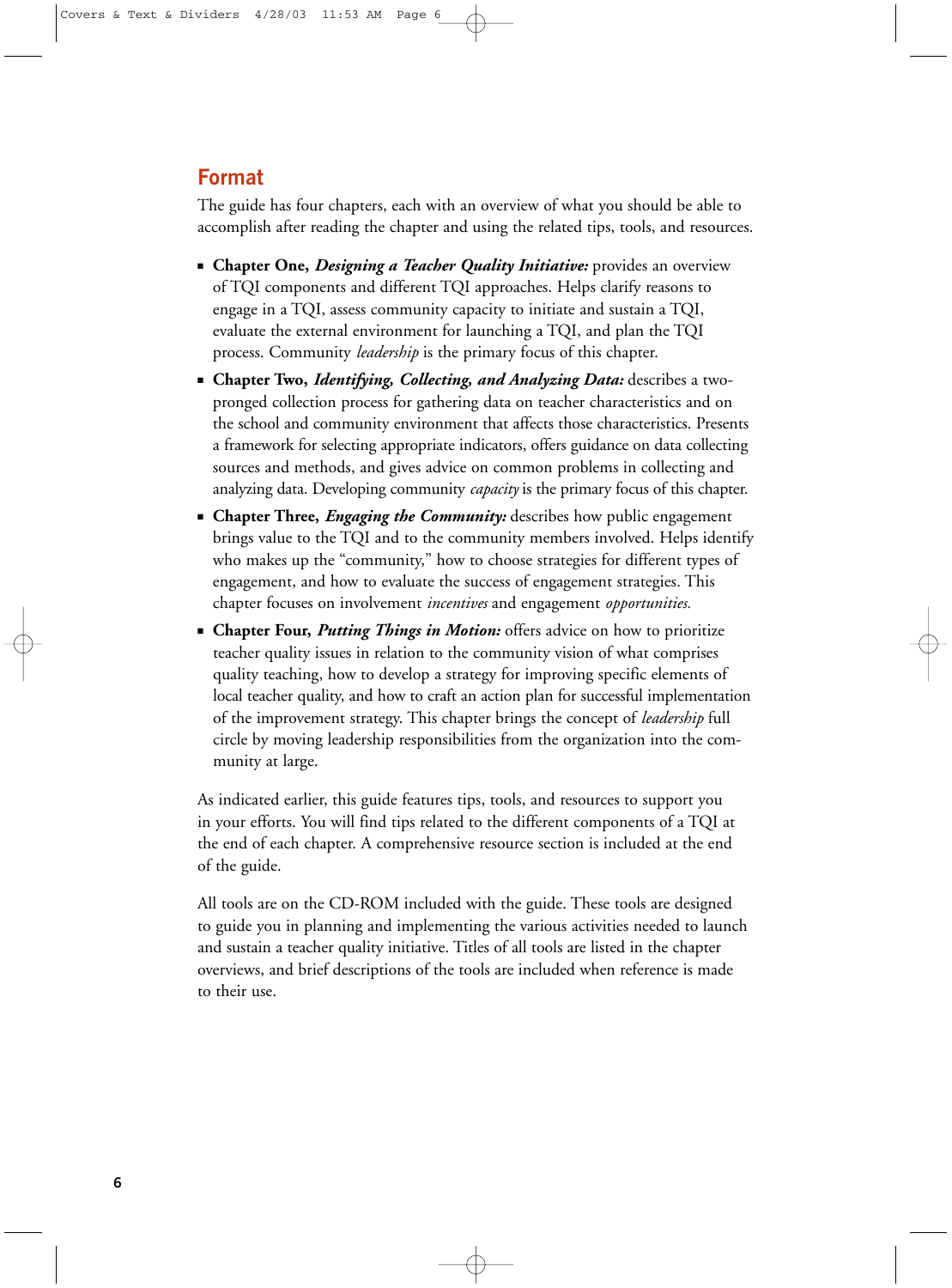# ONE

## **Designing a Teacher Quality Initiative**

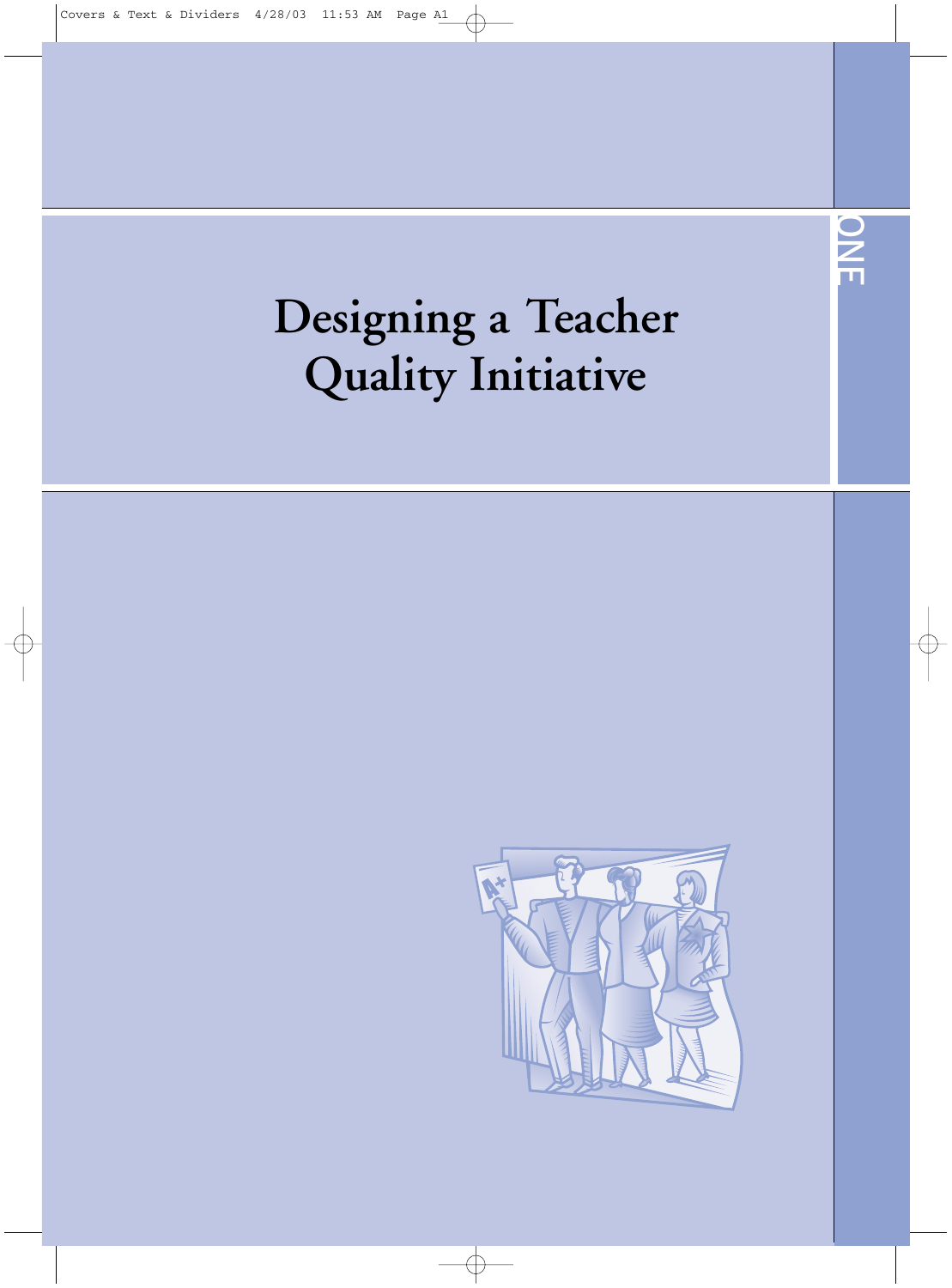#### **Chapter Highlights**

- Clarifying reasons for launching a TQI
- Setting TQI goals
- Assessing internal capacity
- Scanning the external environment
- Determining best timing for a TQI launch
- Creating a TQI action plan: goals, indicators, activities, potential partners, estimated costs, and other key components
- Developing plans for TQI assessment

#### **Chapter Tips**

- Sustaining Productive Relationships with the Central Office
- Sustaining Productive Relationships with Principals and Teachers
- Roles and Responsibilities of Decision Makers vis-à-vis Teacher **Quality**

#### **Chapter Tools**

- Initiative Priorities
- Assessing Organizational Capacity
- Community Asset Map: Gauging the Climate for Reform, Scanning Decision Makers and Influencers, Stakeholder Analysis
- Evaluation Planner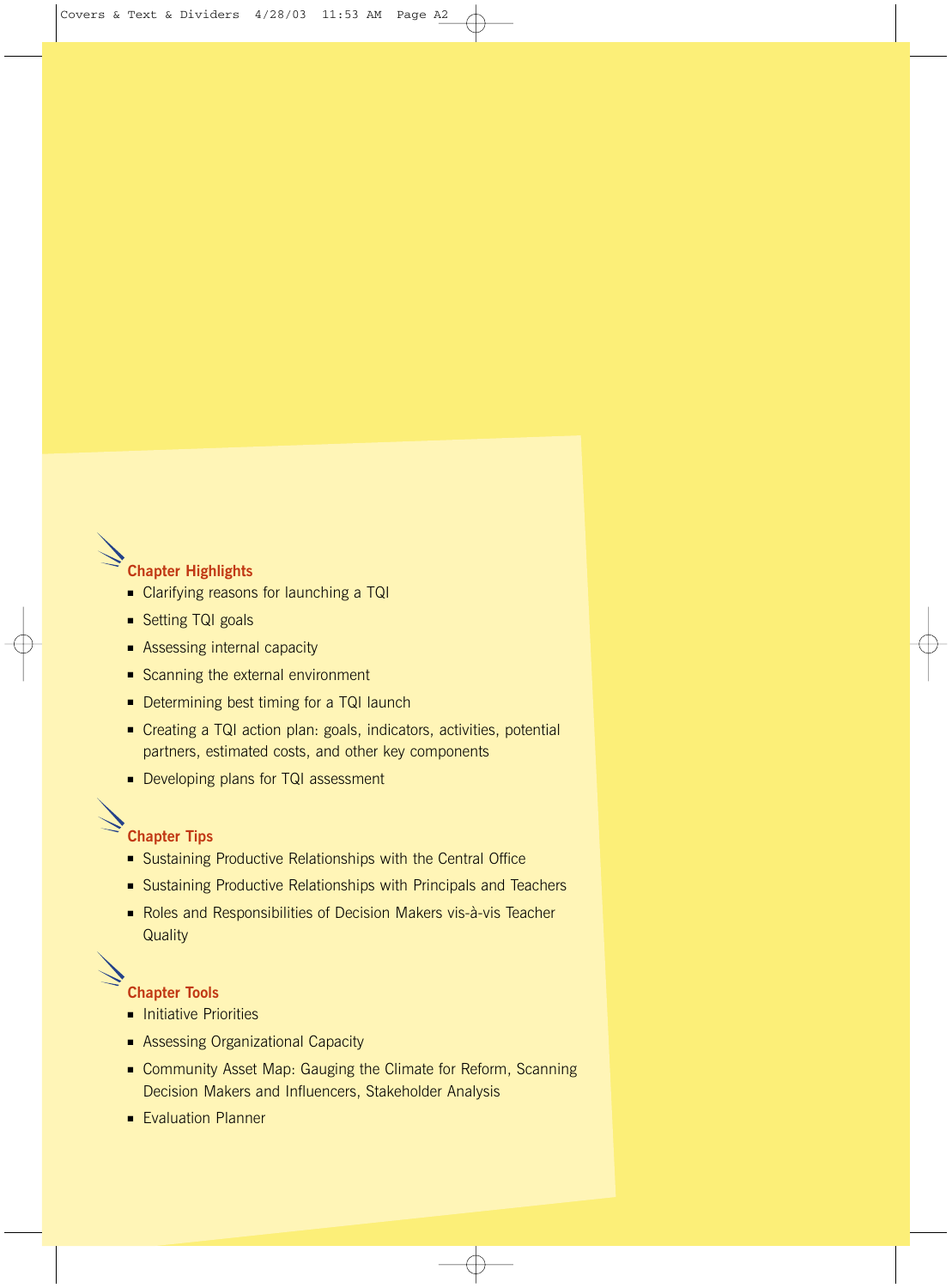### **Improving Conditions for Change by Exercising Leadership**

There are few instances where meaningful public engagement and sustainable action can take place without effective leadership.

A community feeling apathetic, dissatisfied, confused, or even genuinely outraged regarding teacher quality will tend to remain in a state of inertia until a group steps up to provide the initial leadership that challenges the apathy and harnesses the dissatisfaction into a community-wide improvement effort. As an organization concerned about education, this is your charge.

The design of your teacher quality initiative will play a significant role in determining how successful the resulting effort will be. This chapter provides guidance, tips, tools, and resources for designing an effective teacher quality initiative.

#### **Understanding TQI Design**

There are numerous reasons why a community might want to launch a teacher quality initiative: to raise awareness of the issue, to address a previously identified problem within the school system, to rally and strengthen the community to take responsibility for the quality of education in its public schools. Indeed, there are as many reasons for launching a TQI as there are communities.

These varying reasons, combined with the diverse internal and external factors each organization faces, mean that the focus, scope, and actions of each TQI will vary from community to community. Nonetheless, there are components—such as research, community engagement, action planning, implementation, and evaluation—that are common to every TQI.

While teacher quality is the primary focus area of all TQIs, collecting and analyzing data will help you target your focus. In addition to deciding how to focus your efforts, you must also estimate how expansive your TQI can be. The scope of your work will vary based on the capacity, experiences, and resources of your community (see Sample TQI Goals). The following areas of focus will help you determine the scope and actions of your TQI: **EVERGE STATE ACTION CONFIDENTIFY CONFIDENTIFY**<br>
These are for instances where meaningly public engagement and subtainable<br>
action can bue please which defines from this action of chemical cancerage<br>
the constrainty follo

- **Teacher quality:** identifying and sustaining a specific teacher quality objective
- **Community capacity:** strengthening the ability of community members to bring about change
- **Community access:** making the "avenues of change"—the channels through which actions are initiated, authorized, and/or implemented—open to community action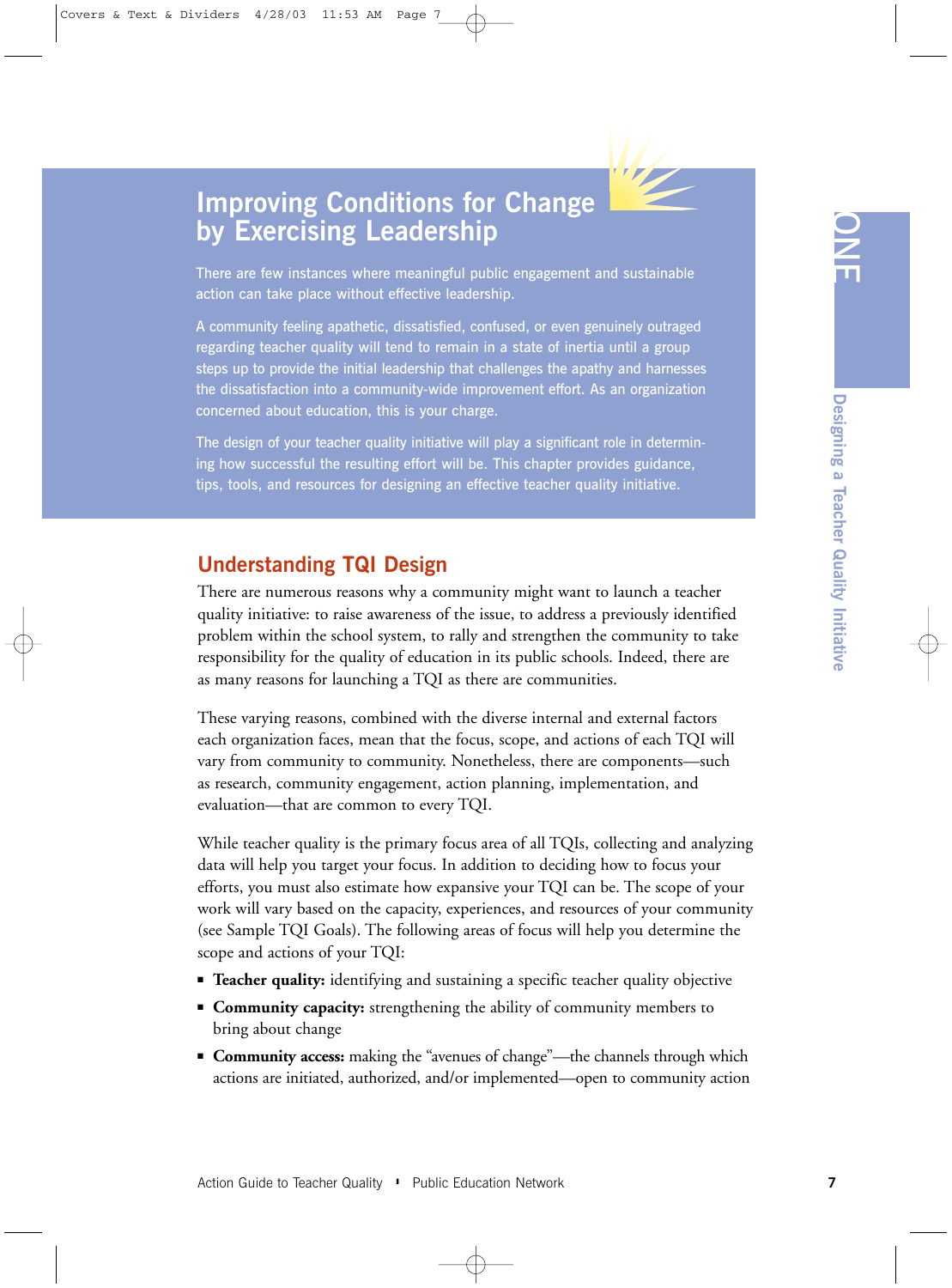Don't panic. Your TQI does *not* have to address all of these focus areas to be effective. If your community has limited or no experience in community-based action, your goal simply might be to hold a series of focus groups on teacher quality, see what people think, and report back the results to the community, the school district, and the media. That in itself is a worthwhile undertaking.

Even in a TQI of limited focus and scope, always keep an eye out for opportunities to build community capacity and increase accessibility to the governance system. Remember, there are more than 91 million people out there waiting for a call to action.

| <b>FOCUS</b>                                      | <b>SCOPE</b>                                                                                                                                  |                                                                                                              |                                                                                                                          |  |
|---------------------------------------------------|-----------------------------------------------------------------------------------------------------------------------------------------------|--------------------------------------------------------------------------------------------------------------|--------------------------------------------------------------------------------------------------------------------------|--|
|                                                   | <b>Initial</b>                                                                                                                                | <b>Well Developed</b>                                                                                        | <b>Ambitious</b>                                                                                                         |  |
| Setting specific<br>teacher quality<br>objectives | Forging a common<br>definition of teacher<br>quality                                                                                          | Improving working<br>conditions for<br>teachers                                                              | Increasing the<br>percentage of highly<br>qualified teachers<br>at low-performing<br>schools                             |  |
| Strengthening<br>community<br>capacity            | Helping community<br>members gain more<br>knowledge about<br>the state of teacher<br>quality                                                  | Training volunteers<br>to conduct school<br>audits, observations/<br>interviews based on<br>formal protocols | Actively preparing<br>community members<br>for public office<br>through a public<br>office training<br>academy           |  |
| Opening avenues<br>of change                      | Facilitating commu-<br>nity participation in<br>city council meetings<br>by providing trans-<br>portation, childcare,<br>translation services | Establishing a citizen<br>advisory council to<br>the school board                                            | Redistricting the<br>community to gain<br>more equitable<br>representation for<br>those traditionally<br>disenfranchised |  |

#### **SAMPLE TQI GOALS**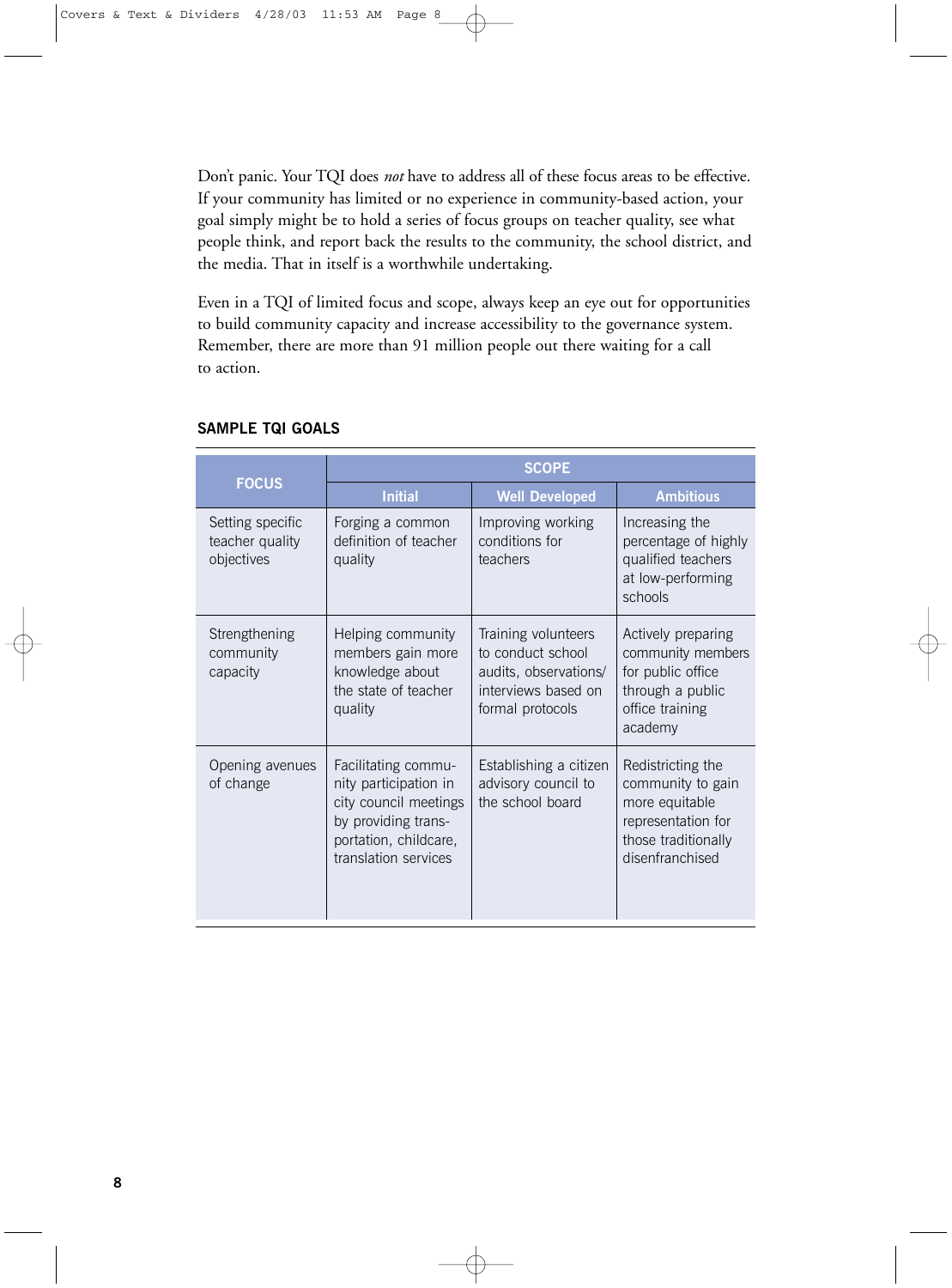#### **TYPICAL TQI STAGES & ACTIVITIES**



*At first glance, a TQI may appear to be a linear process; however, experience shows it is really iterative in nature. For example, after engaging the community in a town hall meeting (Stage 2), you may need to revisit your external environmental scan (Stage 1) before moving on to planning for action (Stage 3).*

*Note: Time frames for each stage will vary significantly depending on the goals identified and the action strategies adopted. Based on other communities' TQI experience, the first three stages can take six months to a year or more, and the implementation and evaluation phase can last two or more years. TQIs also can spark related projects, such as annual teaching satisfaction surveys, that go on to become regular fixtures in the community landscape.*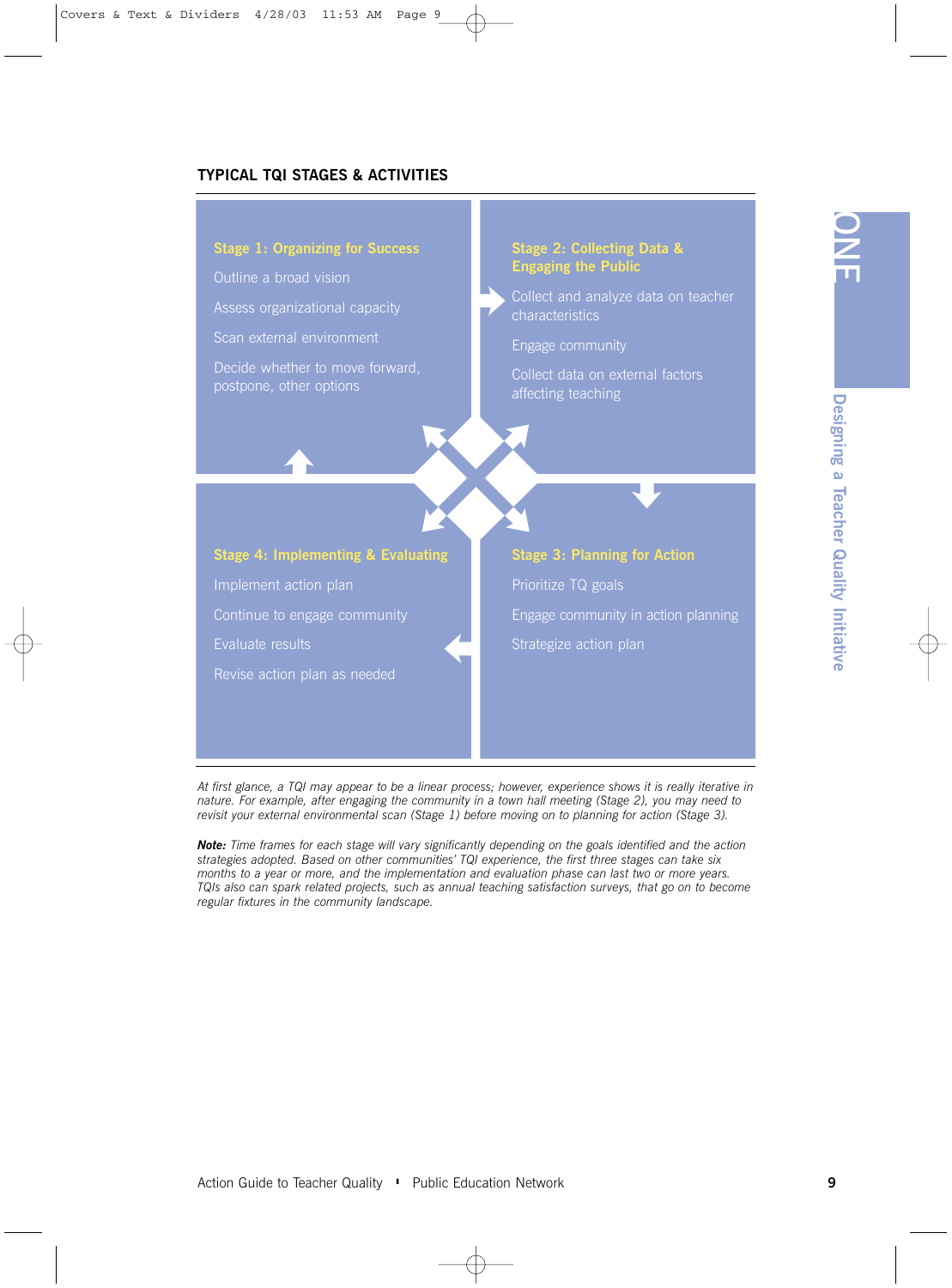#### **Clarifying Purpose, Laying Out a Vision, Setting Goals**

You may already have some notion of the scope and focus of your TQI regarding how comprehensive it should be and where you might focus your initial efforts.

However, it is important to move beyond instinct and clarify why you want to embark on a teacher quality initiative. The rationale can then be used to develop a more formal vision for your TQI.

Your reasons for launching a TQI will influence how you determine action steps, prioritize resources, recruit partners, and engage community members. To help you prioritize your TQI goals, ask yourself these questions:

- What goals do we hope to achieve with this initiative?
- What community capacities do we hope to build through this initiative?
- What community access to decision-making power do we hope to gain through this initiative?

The answers to these broad questions will set the stage for creating a vision for your TQI. Remember, specific TQI goals should be based on thorough research of local teacher quality issues and decided upon in conjunction with partners and community members. Goals in the formative stage of the TQI process should provide direction rather than define a specific destination.

*Initiative Priorities* in CD-ROM **Tools** provides an in-depth process to identify priorities and select goals for your TQI.

The TQI vision statement will be refined throughout the initial stages of the initiative; for now, its role is to set a general course and paint a big picture that motivates people to join your cause.

According to *The Collaboration Handbook: Creating, Sustaining, and Enjoying the Journey,* published by the Amherst H. Wilder Foundation, a vision statement should include the following elements:

- **A description of what will be accomplished, where, and for whom.** The vision should present an exciting destination worth going after; early on, the statement will not include how results will be achieved.
- **An account of the scope of the work.** The vision statement must indicate how big, how many, how much.
- **A statement of the unique purpose.** The vision must offer a clear statement of purpose that differentiates the TQI mission from those of other organizations and other initiatives.
- **Clarity.** The vision statement must be easy to understand, yet go beyond trite phrases.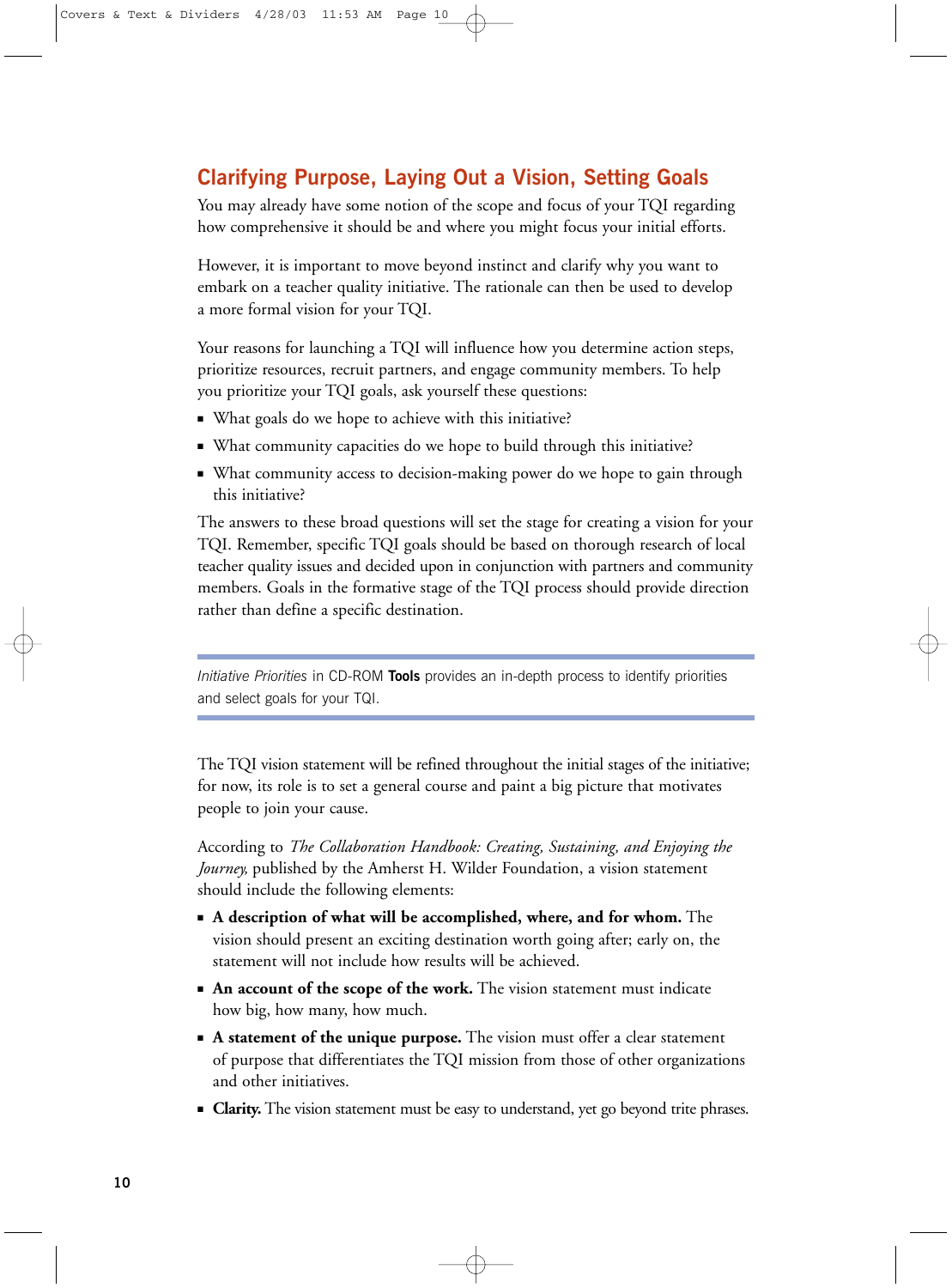After you have clarified your purpose and laid out your vision for the initiative, you are ready to assess whether your organization, and the environment in which it operates, is positioned to support a TQI.

#### **Assessing Internal Capacity**

There are any number of activities you and your partners can engage in during the TQI process. Some will require specific expertise, and all will require time and resources.

Accordingly, you must determine whether you have the expertise, and can devote the time and resources, needed to begin and sustain an initiative. To do so, you must first identify the kinds of activities required for your initiative and then assess what resources you can allocate to those activities. The operator, is positioned to support a TQL<br> **Assessing Internal Capacity**<br>
The reare are number of activities you and your partners can engage in during<br>
the TQI presses. Some will require quality evaluation and interti

The tools for Chapter One are designed to help you determine whether your board and staff members are prepared to launch a TQI. They also can help you identify what assistance or expertise may be needed from other organizations.

*Assessing Organizational Capacity* in CD-ROM **Tools** lays out task areas and potential activities for each area, and gives space to record available and needed resources. It also provides a list of guiding questions in three capacity areas:

- Organizational infrastructure
- Staff expertise
- Financial resources

One important component of a community initiative is the ability to unite the strengths of many groups and individuals around a common goal. No organization should launch a TQI without partners; solo attempts not only limit resources and capacity, they undermine the fundamental nature of a collaborative community effort.

#### **Scanning the External Environment**

In addition to considering your capacity to sustain a TQI, you need to examine the external environment to determine whether it will support your TQI. The external environment is influenced by factors such as the political climate, public mood, budget surpluses/deficits, school system and union leadership, and the existence of other TQIs.

The *Community Asset Map* in CD-ROM **Tools** provides instruments to evaluate external community factors.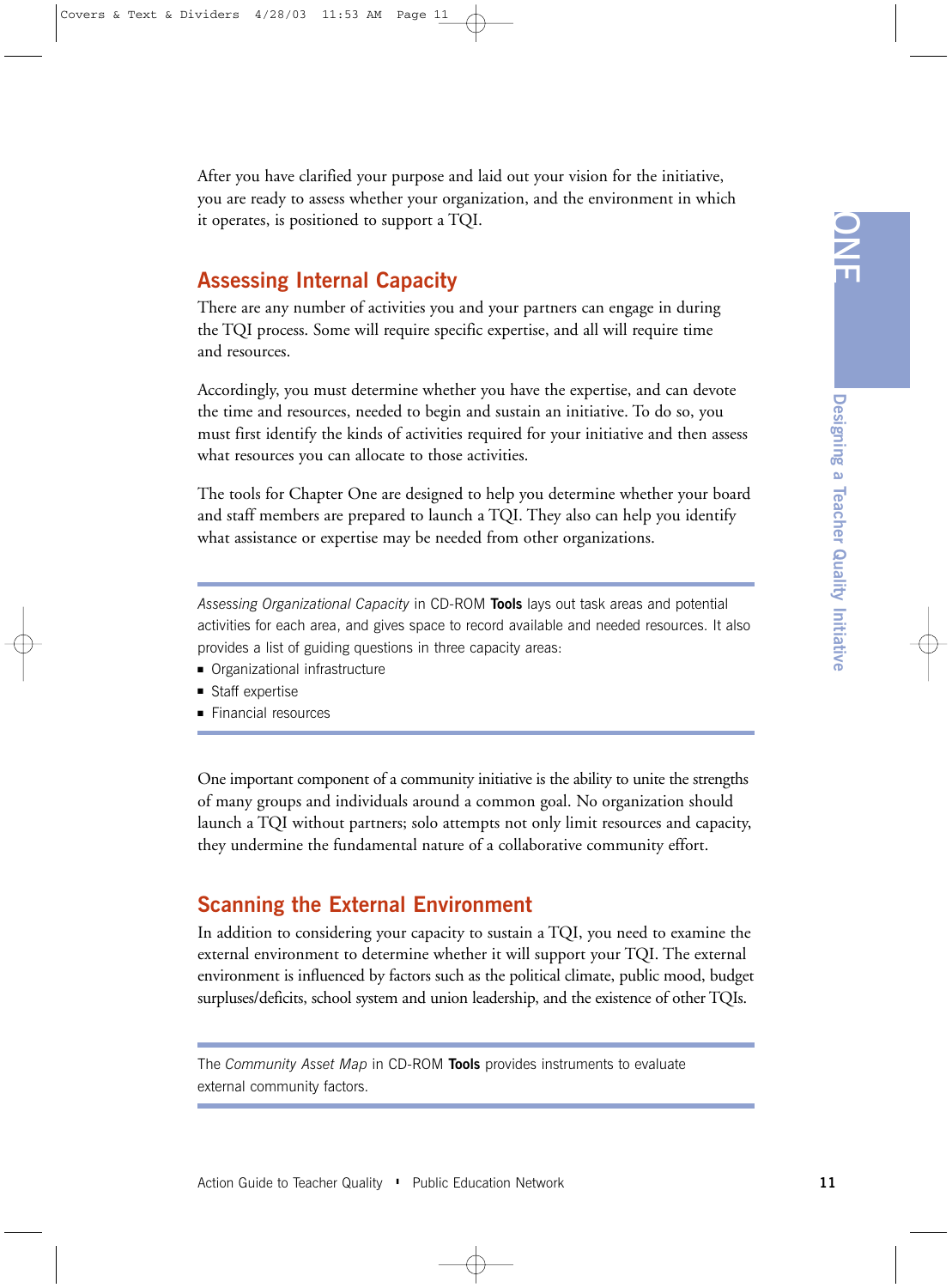The environment also is shaped by the "players" within that environment. For the purposes of this guide, these players are divided into two groups: decision makers and influencers.

#### **Decision Makers**

Decision makers are individuals and groups with direct control over the policies and practices that can effect change in teacher quality:

- Judicial systems
- Local elected officials/bodies
- State elected officials/bodies
- School boards
- School superintendents
- State education offices, state boards of education, chief state school officers
- Teachers unions
- University-based and alternative teacher preparation programs

See **Tips** (pp. 21–22) for a brief description of the roles decision makers play in the education system and their influence on teacher quality. The *Community Asset Map* in CD-ROM **Tools** includes questions that can help you assess the general characteristics of these groups and gain a better understanding of how you might work with them on teacher quality issues. Also, see Chapter Three (p. 49) for more information on working with organized groups and individual community members.

#### **Influencers**

Influencers are individuals and groups that can influence those with direct control over policy and legislative changes. Decision makers may sometimes feel compelled to follow the wishes of those who have influence. Individuals and groups perceived to be influencers are listed below:

- Advisors or staff to elected officials
- Community groups and civic organizations
- Labor unions
- Local and national media
- Local businesses/business organizations
- Parent groups
- Powerful community members
- Religious organizations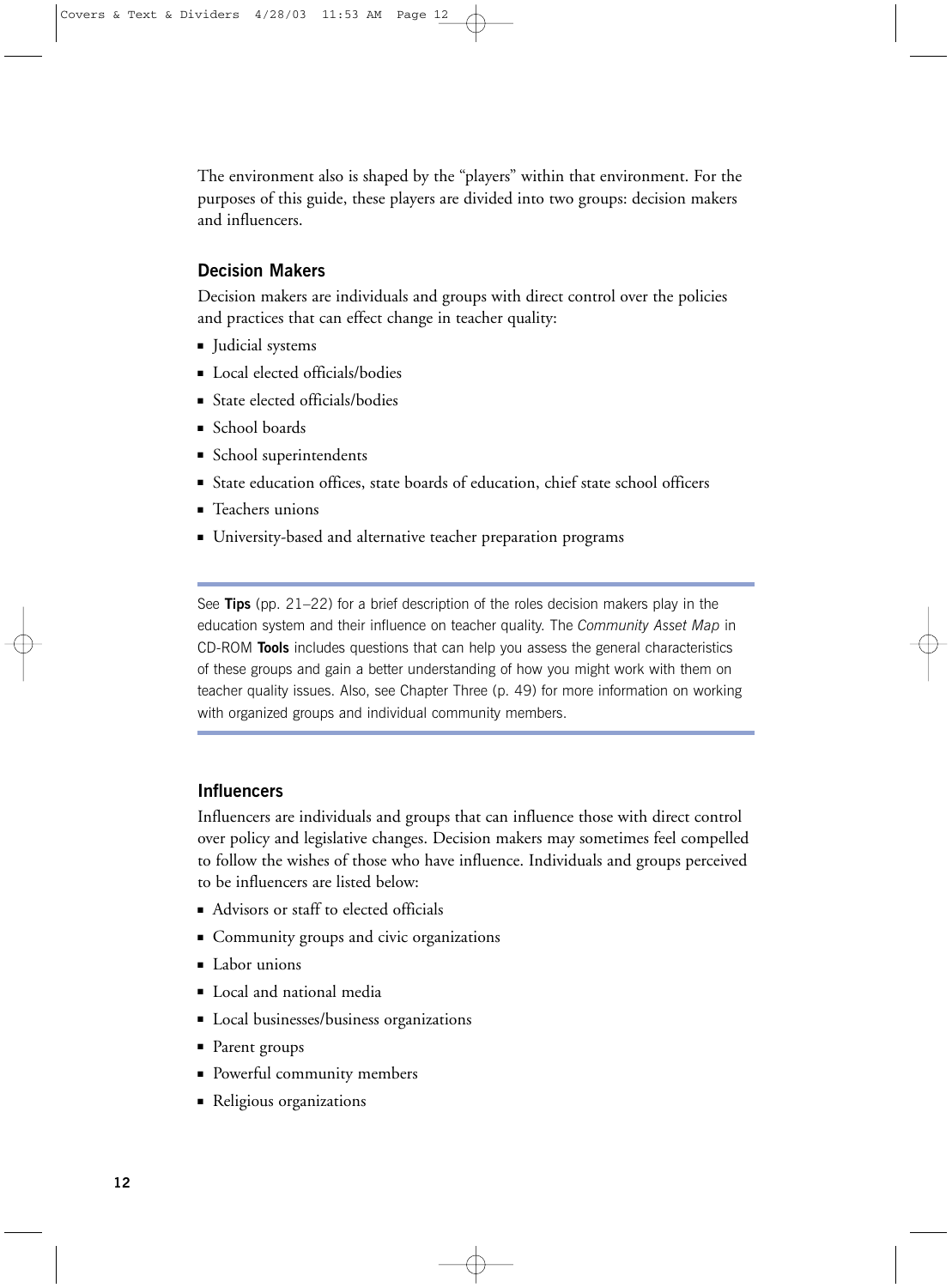There is no hard and fast rule as to who is a decision maker and who is an influencer; in either instance, the tools for this chapter can help you determine how to shape your TQI. For example, in some communities, the teachers union might be quite powerful and play a decision-maker role. In others, the union may not have a collective bargaining unit and teachers will have a less influential role.

#### **Designing an Initiative Strategy**

Once you have identified the reasons why you want to engage in a TQI, have assessed your internal capacity to do the work, and have scanned the environment for receptivity, you are ready to (1) decide whether to proceed and, if yes, (2) design a broad strategy for the initiative.

The decision to embark on a teacher quality initiative should be based on careful assessment of the resources you can bring to the initiative and whether the external environment offers an opportunity for success. Most organizations will face some obstacles to success; it is unrealistic to expect that all factors will be favorable. Given the importance of placing a quality teacher in every classroom, try to work through moderate obstacles. However, some circumstances could so severely hamper TQI prospects that it would be best not to proceed at that time. The tools for this guide can help you make that decision. shape your TQL for example, in some communities, the teachers union might be<br>duite powerful and play a decision-maker role. In orders, the union may not have<br>a collective longiting unit and eachers will how a less influen

Once the decision to launch a TQI has been made, begin crafting a strategy. If you are taking the lead in proposing a teacher quality initiative, develop some broad ideas for the vision, goals, activities, and time frames before approaching potential partners. Of course, these ideas will change and become more clearly defined as new partners, and the perspectives they bring to the table, participate in shaping the initiative.

During this early stage, take time to focus on how the initiative process will unfold and what might be the impact of the following components:

- Teacher quality goals, community capacity-building goals, community access goals
- Results indicators/progress benchmarks
- Possible activities
- Staff responsibilities
- Time frame
- Partners/potential partners
- Activities outsourced to other organizations or partners
- Required resources and funding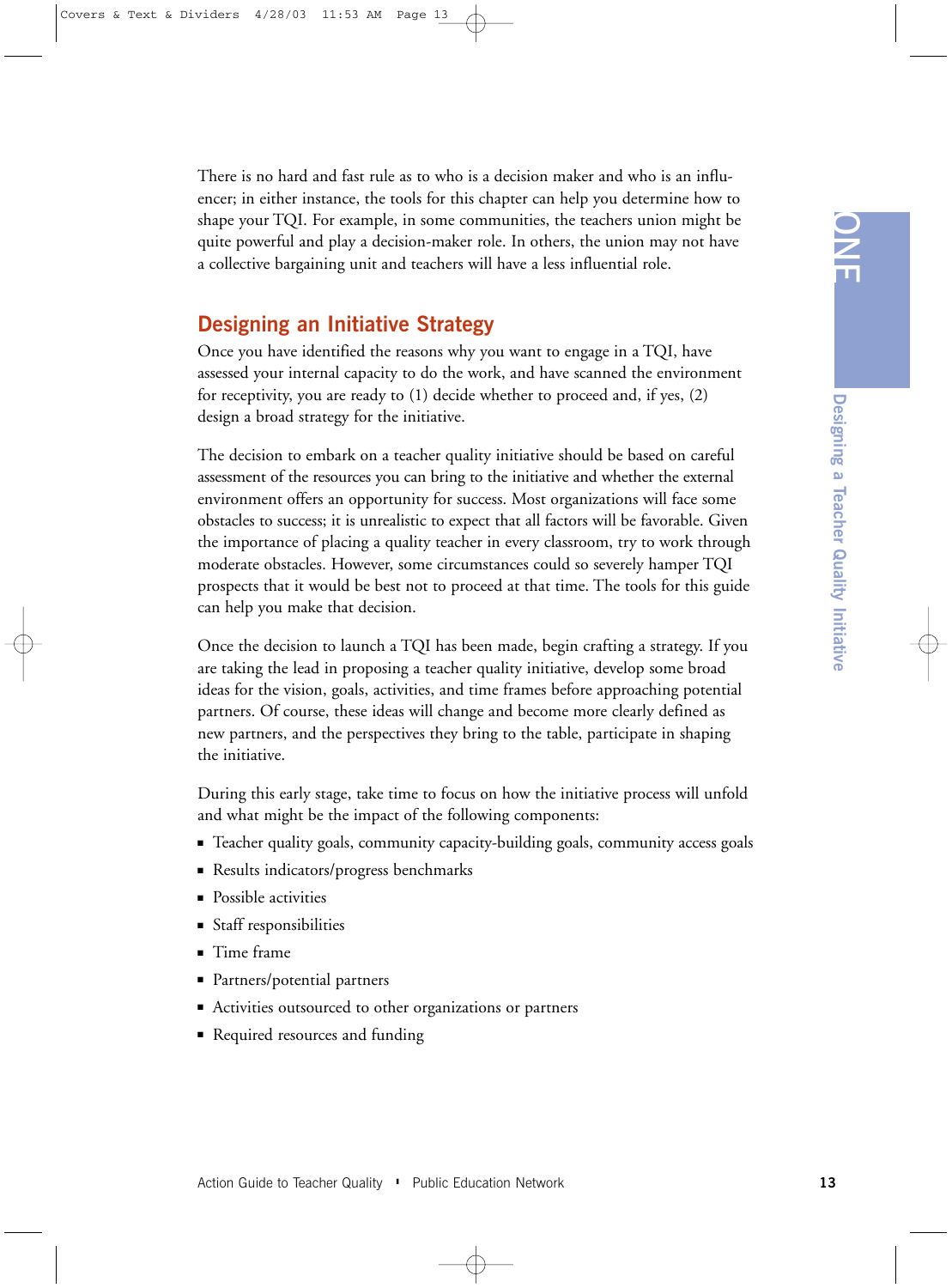### **MAINTOWN, USA**

#### **Initiating a Plan and Building a TQI Partnership**

The Maintown Center City Action Initiative (MCCAI) is dedicated to strengthening Maintown's downtown area. For several years, MCCAI has been conducting an annual survey of area resident attitudes on local issues. Increasingly, residents have been expressing concern about the quality of teaching in the Maintown public schools.

Madeline Stockton, MCCAI's executive director, called her staff together to talk about examining the issue of teacher quality in greater depth and perhaps developing an action plan to address the community's concerns. The staff agreed the issue was worth examining, and John Houseman, MCCAI's assistant director of education issues, volunteered to put together a framework for discussing the project.

At the next staff meeting, Houseman presented the following questions for discussion:

- ➣ What do we hope to achieve regarding teacher quality? What is our vision?
- ➣ What do we hope the community will gain as a result of this project?
- ➣ What do we as an organization hope to gain as a result of this project?
- ➣ Who else should be involved in this project?
- ➣ How conducive is the current environment to launching this kind of project?
- What resources do we have available or could we obtain to sustain this project?
- ➣ How will we know if we are successful?



The Center City staff spent the next two weeks reflecting on answers to these questions. At the next meeting, Houseman led the group in drafting an initial vision for the project and broad responses to the set of questions.

Stockton then discussed the project with leaders of organizations the staff felt had partnership potential for the project. Representatives from these organizations met with Center City staff and then reflected on the project idea over the next several weeks.

Two organizations agreed to join the project and began working with MCCAI to come up with candidates for a task force to guide the project's work.

The resulting Maintown Teacher Quality Task Force has 17 members: two from MCCAI, one from each partner organization, a school board member, a representative of the district administration, a union representative, two teachers, a principal, one college of education faculty member, a representative of the local chamber of commerce, two parent representatives, a community member who is not the parent of a public school student, and two high school students.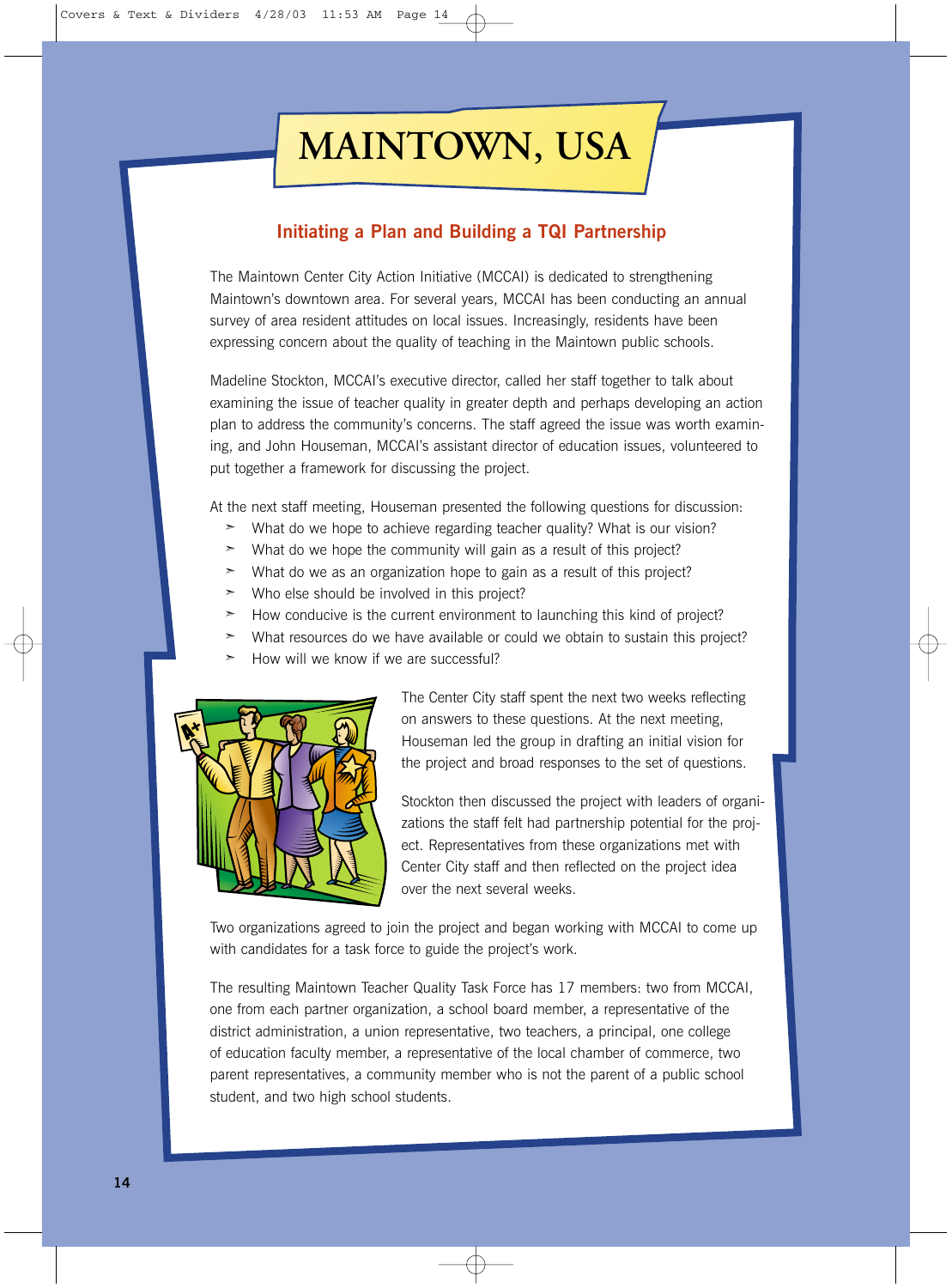The sample one-page Sample Project Plan Overview (p. 19); the *Evaluation Planner* in CD-ROM **Tools,** which can help you develop goals, indicators, and other components of an assessment strategy; and the tips and tools referenced in Chapter Four will help you map out these components.

**Goals.** Once you have identified the purpose/motivation for the initiative, outline some broad goals for teacher quality, for community capacity to effect change, and for community access to decision-making structures. Remember, improving education and transforming the public into a concerned, engaged community should be the drivers of your initiative. With this in mind, it is sometimes best to set more moderate goals for your initial TQI work and see them as first steps toward longerterm goals. Contene to the standinal total interptotion Guality alack the standinal and unit of the standard contexts and the standard contexts and the purposed include to Teacher Context in the standard of the standard context in the

**Indicators and benchmarks.** Make sure the goals you select are measurable. Identify the indicators by which you will assess achievement and then establish specific benchmarks for those indicators. See page 18 for an overview of evaluation process elements.

**Activities.** There are a wide variety of TQI activities. However, resource limitations more than likely will require you to prioritize your activities; the choices you make should be based on your TQI goals.

For example, if "making teacher quality a priority issue for community members" is the primary goal of the initiative, you will want to focus your activities on engaging the community rather than on developing a large electronic database of information on teacher characteristics. The activities you select should satisfy the following criteria:

- Directly further initiative goals and advance the initiative vision
- Are aligned with one another
- Are supported by available resources
- Work well in the current external environment

**Staff responsibilities.** After identifying your TQI activities, you will need to assign tasks to staff members and volunteers. Activities will be accomplished only if someone is given a specific responsibility and is held accountable for its execution. Naturally, you will want to match tasks to the skills and interests of staff members to the extent possible.

**Time frame.** As noted at the beginning of this chapter, initiative time frames will vary based on the goals and activities selected. In general, build in time for the unanticipated circumstances that accompany most projects.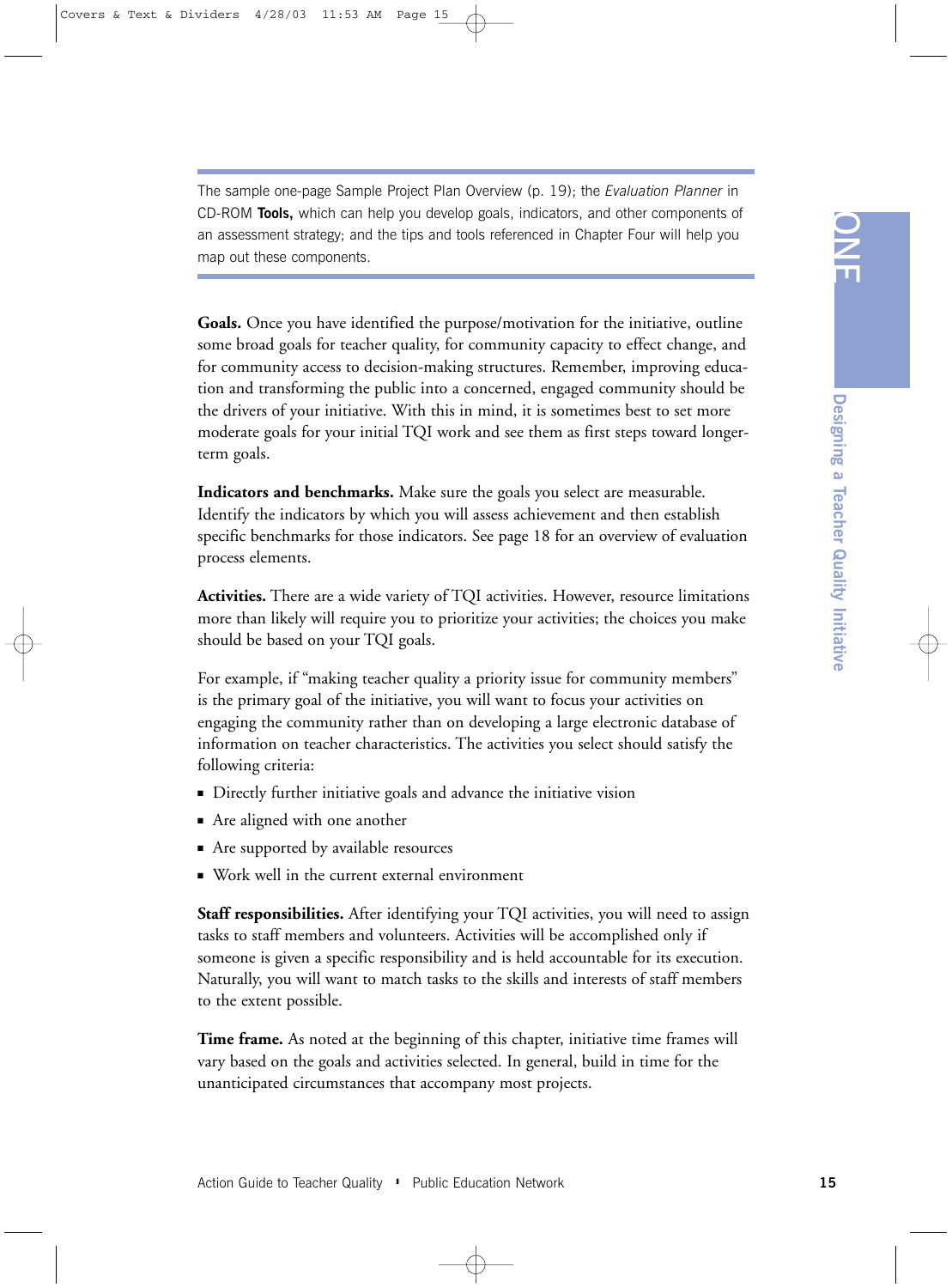**Partners/potential partners.** Engaging the community is a key TQI component; effective community engagement focuses on three audiences: individuals, organized groups, and policymakers. Chapter Three, *Engaging the Community,* focuses on engaging individuals and organized groups while Chapter Four, *Putting Things in Motion,* explores working with policymakers.

Community organizations, by their very nature, reflect the importance of partnership in developing a shared vision and in working collaboratively to plan strategies, activities, and resources aligned with that common vision.

In the formative stages of an initiative, it is important to assess your internal capacity and scan your environment to determine which organized groups would be good partners and what kind of approach to adopt in working with district policymakers and administrators. You also may decide to create a teacher quality task force or a similar group to lead the work of the initiative.

The *Community Asset Map* in CD-ROM **Tools** can help you assess the relevant characteristics of potential initiative partners and policymakers. Also, check out **Tips** (p. 20) for ways to initiate relationships with central office administrators, teachers, and principals.

**Outsourced activities.** Assess your internal capacity and the scope of required resources to determine whether your organization—or any of your TQI partners can conduct the identified activities alone, or if you will need to rely on outside providers for data analysis, public opinion polling, and other specialized activities.

**Resources.** Identify who will be responsible for certain activities and the resources required for those activities. For example, if you plan to conduct focus groups, review logistics from beginning to end: locations, facilitators, questions, participants, supplies, refreshments, resulting reports, and dissemination methods.

**Costs.** TQI costs can range anywhere from \$25,000 for a small, short-term initiative to more than \$1 million for a large, multiyear project.

Based on PEN's experience in working with communities launching and supporting TQIs, the majority of funds go toward human resource costs: On average, 46 percent of the grant goes toward salaries, benefits, and training for staff and volunteers, and 23 percent is spent on subcontractors. Other spending categories included meetings (17 percent), printing and technology (4 percent), materials and equipment (2 percent), and administration/indirect (8 percent) costs.

Clearly, TQIs can be expensive—in terms of both money and human resources. So be creative and strategic in finding partners, donors, volunteers, in-kind resources, and bartering arrangements to help you meet the resource obligations.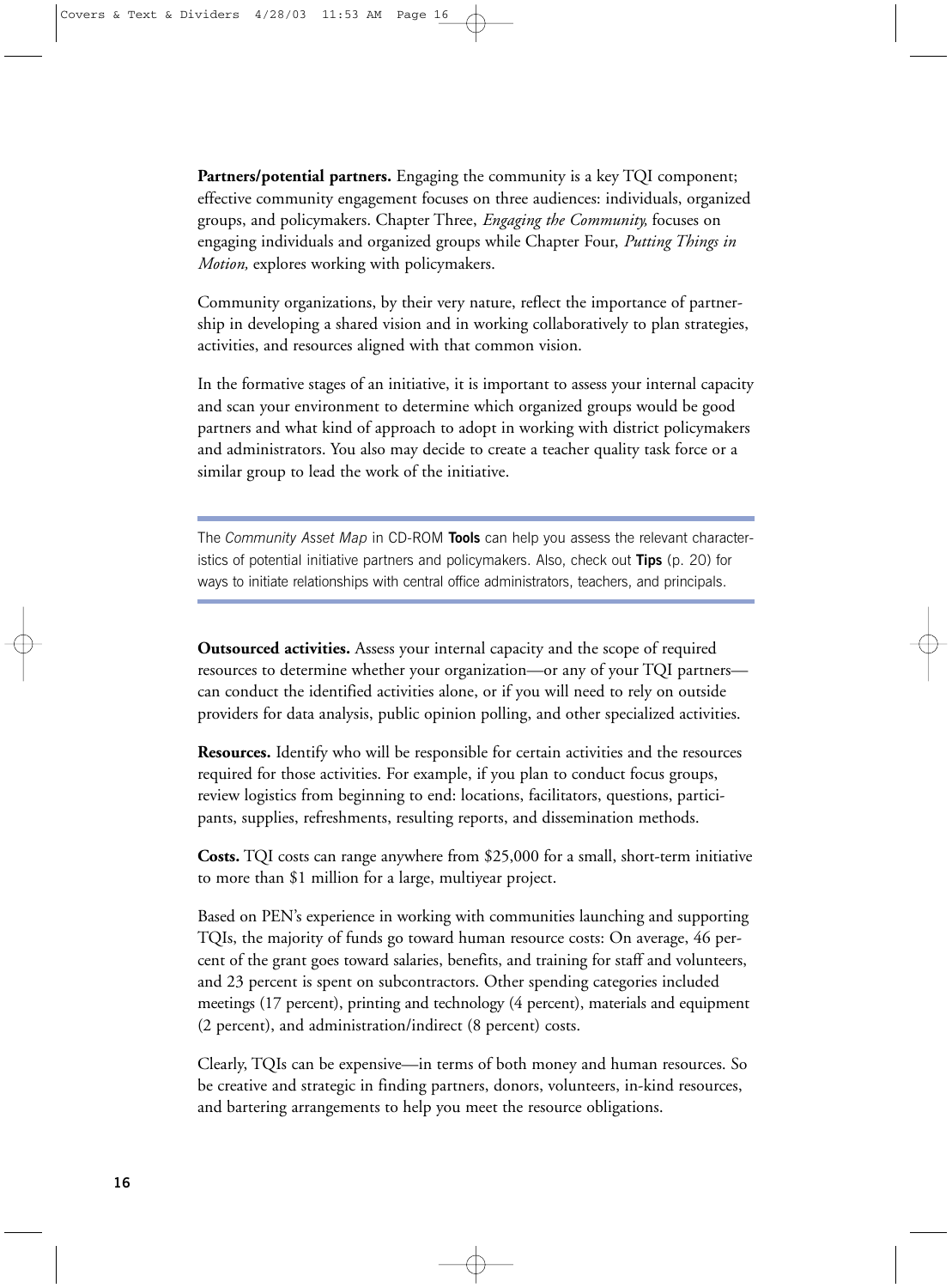**Leverage resources.** Donors are often more willing to provide funds if you can demonstrate that you have already raised some money. Write grant proposals stipulating that matching funds will be raised: This gives grantmakers confidence that other sources think your initiative is worthwhile and allows you to leverage early donor dollars for maximum potential. See *Grants* (p. 83) in **Resources** for ideas on sources of grant money.

**Share the resource burden.** Partners can help ease the TQI financial burden. Since so much of the cost of a TQI is related to human resources, finding partners that can dedicate staff to the initiative is very beneficial—not only in terms of cost sharing, but also in terms of ensuring that partners feel ownership of the initiative. One caveat: Too many partners can make forging a common vision and creating a unified action plan difficult, so be on the lookout for sponsors—organizations or individuals not actively involved in the TQI but able to contribute input and resources. Iteration Guide The wealth be related to This gives grantuates to confidence that<br>other tources this your initiative is vorthwhile and allows you to be<br>ergene ealty<br>our dollars for measuremum potential. See *Grenar* (p.

**Use volunteers wisely.** Because a TQI is so labor intensive, it is important to utilize volunteers wisely. Volunteers, however, are only as effective as the training, motivation, and opportunities you give them, so take time to devise a volunteer strategy. Dedicate staff to volunteer management; give volunteers real opportunities for involvement; provide training so they can develop capacity to do the work; and, finally, acknowledge and celebrate their work. Don't forget to actively seek out volunteers. People are willing to help—they just need to be asked.

#### **Assessing Progress**

Continual assessment provides the structure for an effective TQI, linking goals (beginning), activities (middle), and outcomes (end) in a coherent and logical manner. A good evaluation will provide you with answers to the following questions: How will I know if I have been successful? How can I use initial results to determine next steps?

Summative evaluation—evaluation to determine outcomes—and formative evaluation—evaluation to determine how activities and inputs contributed to those outcomes—can help you achieve the following objectives:

- Improve the effectiveness of current activities
- Support the project over the long term
- Provide insight into why goals are/are not being met
- Help leaders make decisions
- Document progress to funders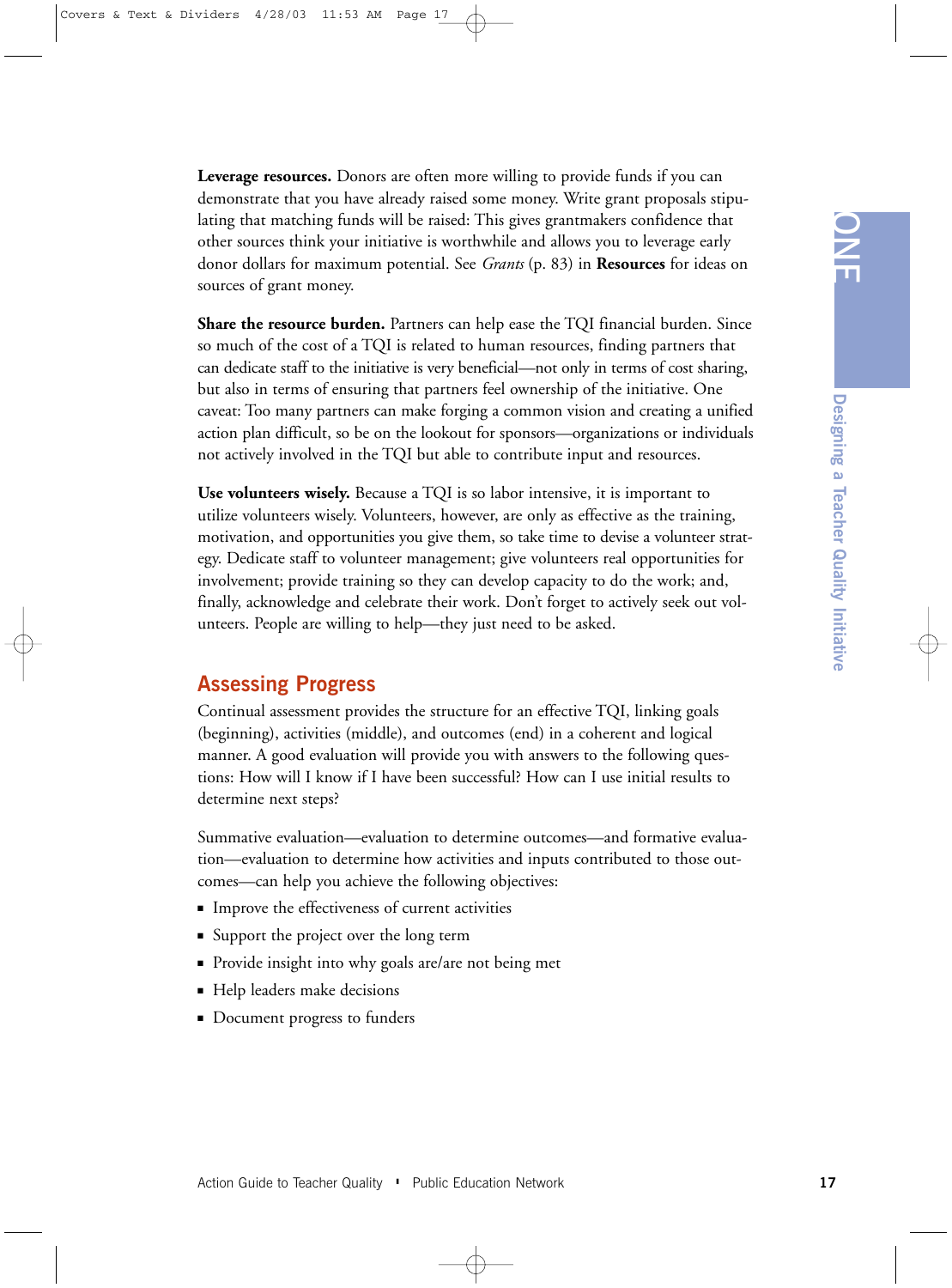The Evaluation Components table lists types of evaluation components and examples of each one. A summative and formative evaluation of your work can be time consuming and complex. Though you may have the capacity to do your own evaluation, you may want to consider hiring outside evaluators. An external evaluator, whose sole task is to perform the evaluation, can offer objectivity and insight into your work as it progresses and make sure that the information collected is both quantitative and qualitative.

For an in-depth look at the evaluation process and its complexities, check out *The Evaluation Handbook,* published by the W. K. Kellogg Foundation (www.wkkf.org). Also, see the *Evaluation Planner* in CD-ROM **Tools**.

| <b>EVALUATION</b><br><b>COMPONENT</b> | <b>EXAMPLE</b>                                                                                                                                                                                                                                                                                                           |  |  |
|---------------------------------------|--------------------------------------------------------------------------------------------------------------------------------------------------------------------------------------------------------------------------------------------------------------------------------------------------------------------------|--|--|
| Goal                                  | Increase community involvement in education.<br>٠                                                                                                                                                                                                                                                                        |  |  |
| Indicators                            | Number of people participating in town meetings on education<br>n,<br>Percentage of people voting in school board elections<br>٠                                                                                                                                                                                         |  |  |
| <b>Benchmarks</b>                     | The number of people participating in town meetings on<br>n,<br>education will increase 25 percent between the fall (beginning<br>of initiative) and spring (midway through initiative) of the<br>2003-2004 school year.<br>Thirty-five percent of registered voters vote in next year's school<br>٠<br>board elections. |  |  |
| Data Sources                          | Town meeting attendance tallies<br>٠<br>Flection records<br>٠                                                                                                                                                                                                                                                            |  |  |
| Data Collection<br>Methods            | Review of records<br>m.                                                                                                                                                                                                                                                                                                  |  |  |
| Reporting<br>Mechanisms               | Report to the community<br>٠<br>Newspaper articles<br>п                                                                                                                                                                                                                                                                  |  |  |

#### **EVALUATION COMPONENTS**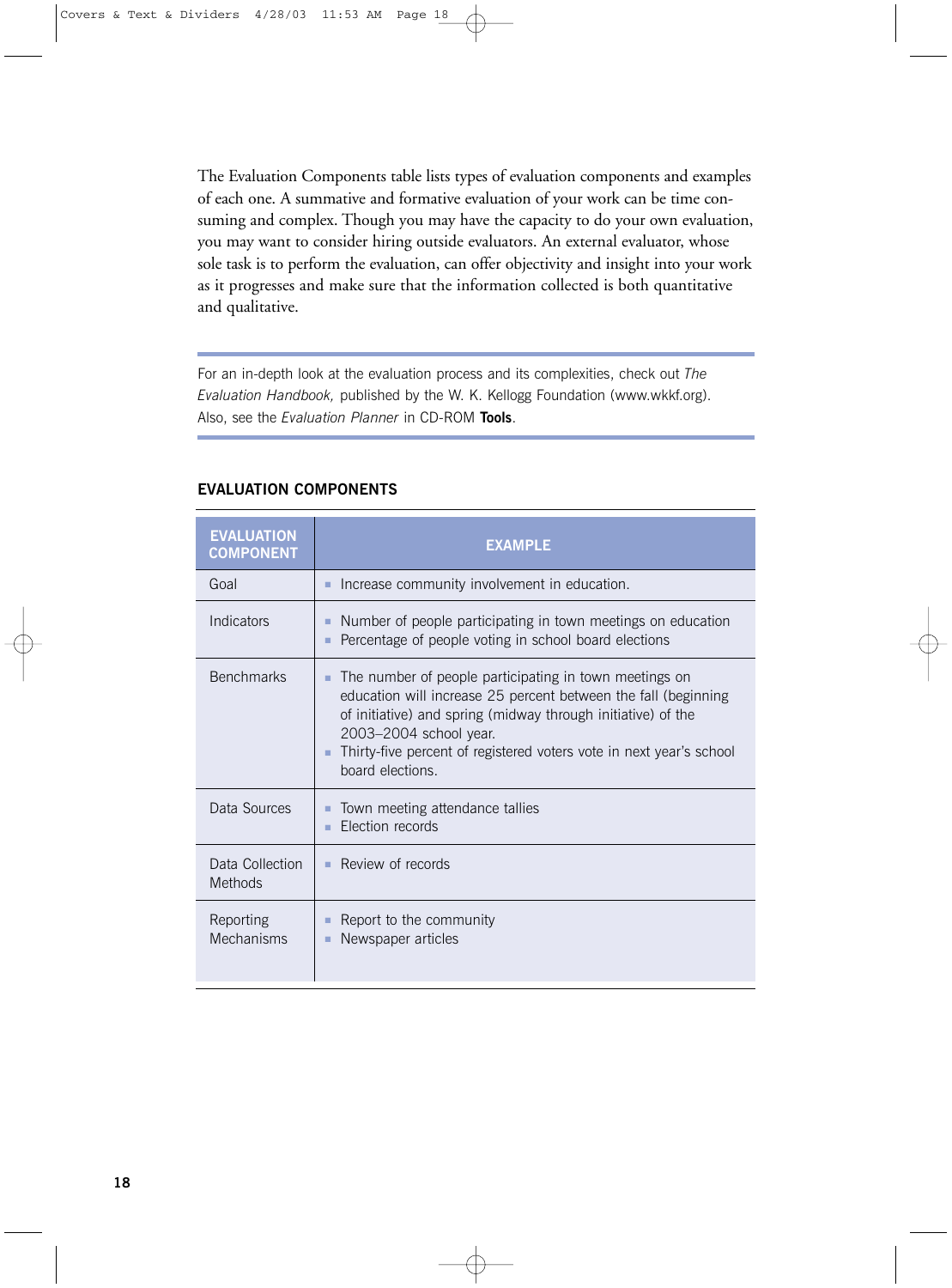### **Sample Project Plan Overview**

The following is a simplified version of what your project plan overview might look like. *Note:* The "attachments" referenced in this sample are not included in the sample overview; they simply indicate a format you can use to keep your project overview to one page. The Distribution is a simplified twisted to the simple a term in the simple are not increase to the properties of the simple and the simple of the simple state of the simple state of the simple state of the simple state o

#### **TQI Vision**

All district students, particularly those with high needs, are taught by highly qualified teachers.

#### **Goal 1: Teacher Quality**

Increase the percentage of highly qualified teachers who teach at low-performing schools for at least five years.

#### **Indicators**

- The percentage of teachers at low-performing schools who have taught four-plus years.
- The percentage of highly qualified teachers at low-performing schools.
- *Highly qualified* is defined by the community during the initiative process.

#### **Benchmarks**

- Within three years, 60 percent of teachers in low-performing schools will have four-plus years of teaching experience
- Within three years, 90 percent of teachers in low-performing schools will meet or exceed the criteria for quality established during the community initiative process.

#### **Goal 2: Community Capacity**

Ensure that teacher quality becomes a priority issue for community members.

#### **Indicators**

- The percentage of community members demonstrating awareness of education issues as measured in written surveys
- The percentage of eligible voters voting in school board elections

#### **Benchmarks**

- Within one year, the percentage of community members correctly answering over half the questions on our education awareness survey will increase from 35 percent to 65 percent.
- In next year's school board election, the percentage of eligible voters voting will increase from 15 percent to 35 percent.

#### **TQI Activities**

- Conduct and analyze pre- and post-awareness surveys.
- Survey teachers as to satisfaction with working environment.
- Study concepts of/research on quality teaching.
- Train and use community members to conduct school climate audit.
- Attend school board meetings.
- Strengthen relationship with district administrators.
- Collect data about teacher characteristics locally and in surrounding communities.
- Conduct numerous community meetings, focus groups, and surveys to determine community ideas on teacher quality and inform them of research.
- Develop in conjunction with stakeholders a plan for increasing retention of highly qualified teachers at low-performing schools.

#### **Time Frame**

- Planning: July 2003–September 2003
- Initial Data Collection/Community Engagement: October 2003–March 2004
- Action Planning: March 2004–August 2004
- Initial Implementation: September 2004–May 2005
- Evaluation: June 2005–August 2005
- Continuing Implementation and Evaluation: through 2006

#### **Partners/Potential Partners**

- Youth, Inc. (See attachment)
- Supporting our Schools (See attachment)
- Chamber of Commerce

#### **Staff Responsibilities (TBD)**

#### **Outsourced Activities (TBD)**

**Inputs/Costs (TBD)**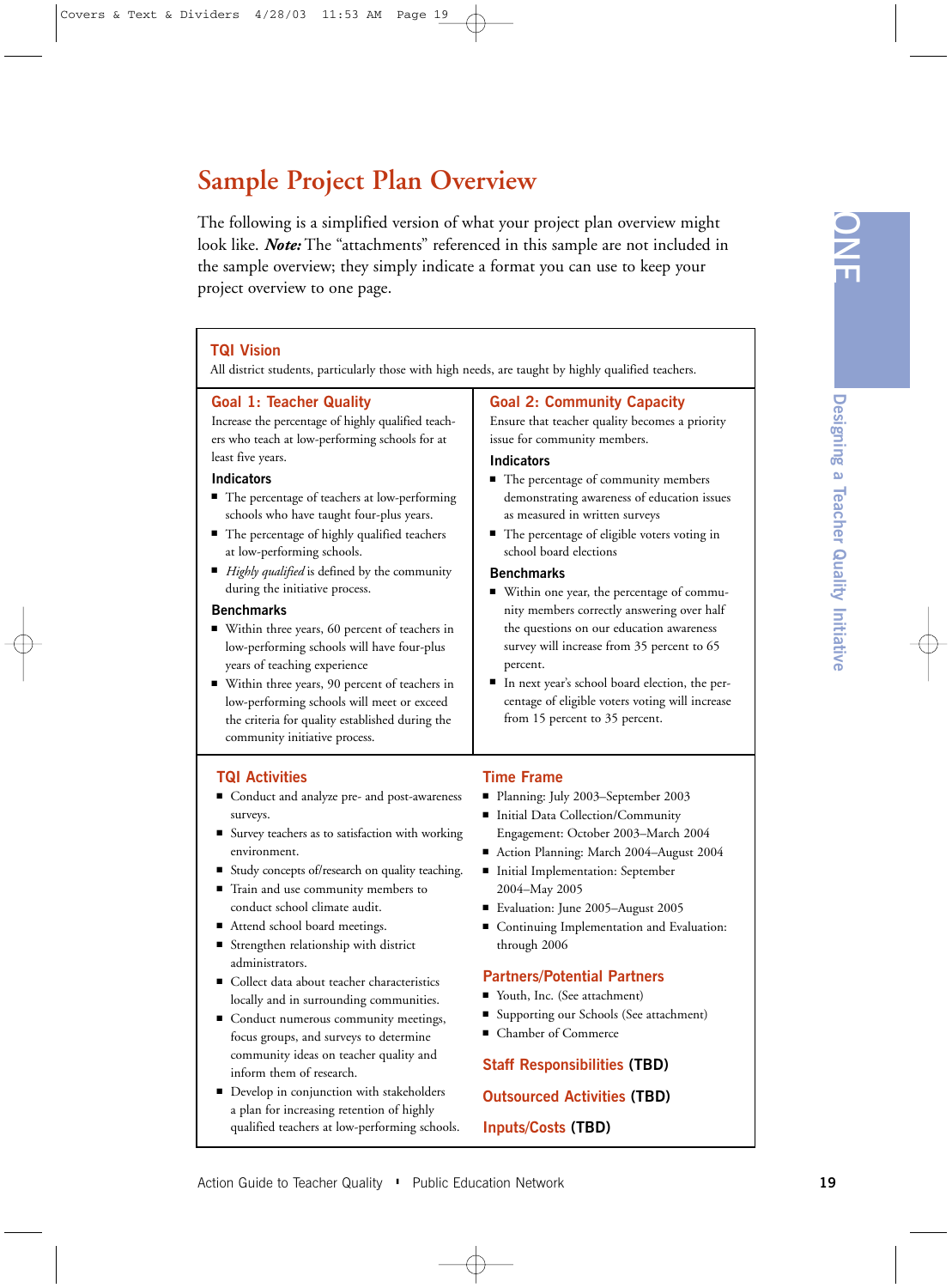# TIPS

#### **TIP: Sustaining Productive Relationships**

#### **With the Central Office**

- Set up a brief meeting with the district superintendent, or a representative, to present the idea of a teacher quality initiative. Prior to the meeting, send a brief summary of the TQI concept and what you would like to accomplish at the meeting.
- During the meeting, emphasize your desire to work in partnership with the district; explain the purpose of the initiative and present a preliminary plan for what the initiative would entail; solicit ideas for what goals and activities the district would like to see as part of the initiative; seek to discover any apprehensions the district might have about the initiative; offer some ideas for funding sources;<sup>5</sup> set a time to discuss a more in-depth plan.
- Stay in regular, open communication with the district office throughout the planning and implementation of the initiative to incorporate district input as possible.
- Strive to address district concerns.
- Recruit district administrators and staff to take part in initiative activities such as focus groups, site visits.

#### **With Principals and Teachers**

- Foster a project ethos of "working with" rather than "doing to" teachers.
- Involve teachers and principals from the very beginning; they should have a voice in designing the initiative.
- Seek out a broad range of teachers and principals to help in designing the initiative and other activities.
- Stay in regular, open communication with the unions throughout the planning and implementation of the initiative.
- Strive to address school personnel concerns.
- Take note of priorities highlighted by teachers and principals when identifying and acting on specific teacher quality issues.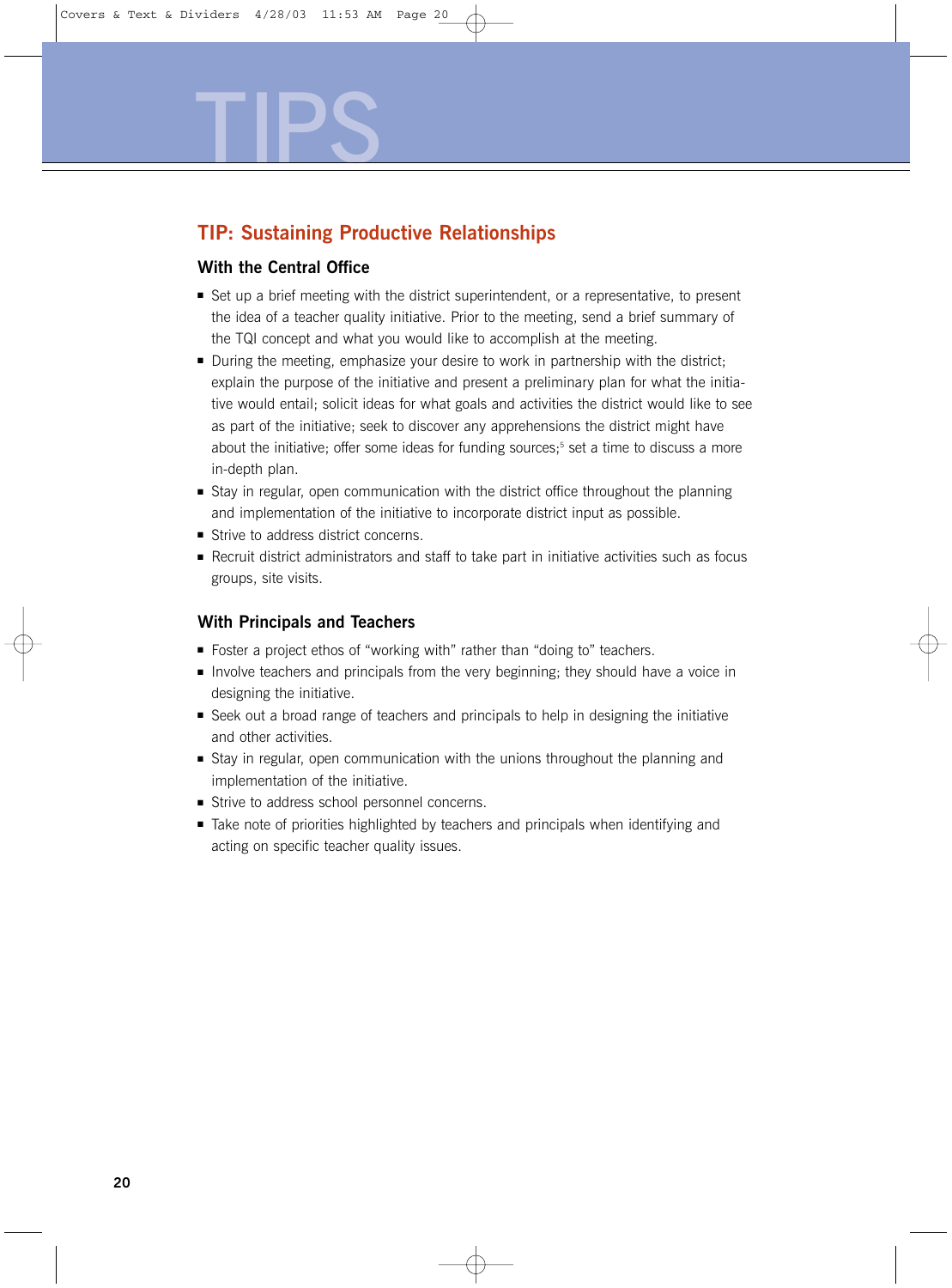# TIPS

#### **TIP: Roles and Responsibilities of Decision Makers vis-á-vis Teacher Quality**

**District school boards.** The school board is generally responsible for setting district-wide education policy and goals, for ensuring that district schools are meeting statewide standards, and for overseeing operational systems such as facilities and transportation. In its role as policymaker, the board approves district budgets—allocating funds among competing priorities, setting salary schedules, and negotiating salary issues with unions. The board also has authority to accept and administer federal and private funds. It typically hires the superintendent and may also approve the hiring of school principals and teachers. In some districts, the board may set standards for teachers.

**District superintendent/central office staff.** The superintendent is often the most visible representative of the district and is legally bound to execute school board policies. The superintendent has a role in creating a district culture, and in fostering decision making, risk taking, and a supportive environment for school and district staff. The superintendent, along with central office staff, is responsible for monitoring the progress of all schools and for reporting information to the board. The superintendent oversees the training and professional development of principals and teachers; monitors the distribution of materials, equipment, and information to schools; and hires, assigns, and fires principals and other school staff, and/or makes recommendations to the board on such matters. **TIP: Roles and Responsibilities of Decision Makers vis-á-vis<br>
<b>Exciter Cuality constrained** to the school band is generally resolved be setting district-wide<br>columbing policy are observed by designing the state of the st

**Teachers unions.** The roles and power of teachers unions vary among districts. In districts with strong collective bargaining units, unions can negotiate with the central office and school board to shape district policies that affect pay, working conditions, assignment policies, and tenure. In districts without unions, teacher associations still work closely with the central office and school board to influence certain policies.

**Teacher preparation programs.** College and university teacher preparation programs set admissions criteria for prospective students, create the curriculum and graduation standards for pre-service teachers, and in some instances provide professional development for current teachers. States must approve teacher preparation programs and, under recent federal legislation, are also responsible for monitoring the effectiveness of teacher preparation programs and reporting this information to the US Department of Education. In addition to state standards and federal requirements, post-secondary institutions must meet accreditation standards set by independent agencies. While accreditation is voluntary, it is very beneficial in recruiting quality students.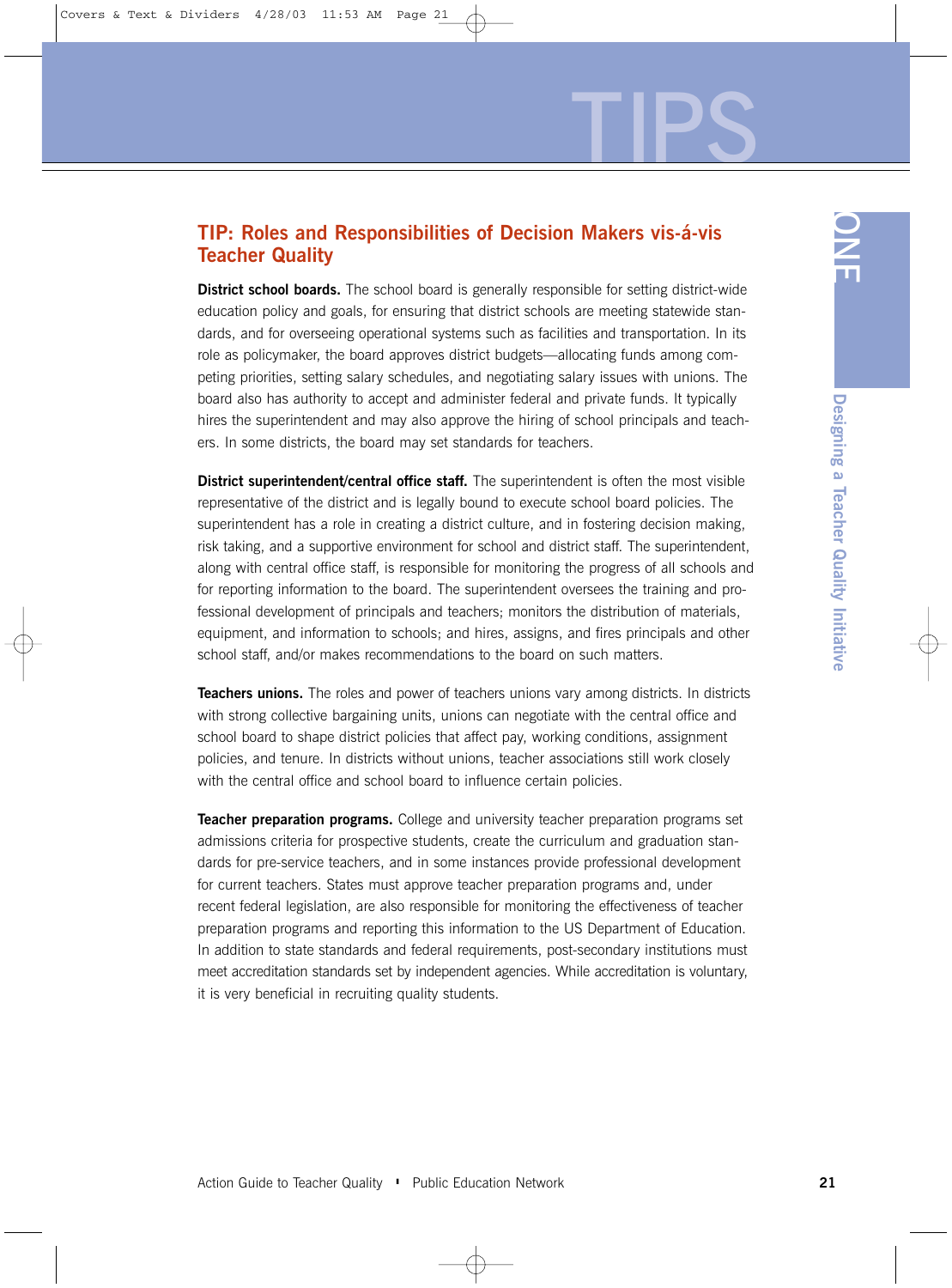# TIPS

See *General Education Resources* (p. 73) in **Resources** for information on Title II requirements and accreditation organizations.

**State/local governments.** Education is primarily a state responsibility. Therefore, education responsibilities—setting teacher certification/licensure requirements, establishing accountability systems, determining budget and resource allocations—will vary state by state. Local governments have a role in shaping funding mechanisms, such as tax rates, and in allocating locally generated revenue, such as real estate taxes, to local school budgets.

**State school board/state superintendent.** State boards and superintendents are either elected or appointed and perform activities similar to their local counterparts. State school boards establish guidelines for implementing legislation enacted by the state regarding standard courses of study, accountability systems, and textbook selection. They recommend education budgets to the state legislature, and may also set school personnel benefit policies. States vary in how much control their state boards and departments of education have at the local level. You will need to examine state and district roles in your locality.

**Judicial systems.** The courts can play a pivotal role in educational issues through their decisions on school system policies for curricular materials, student assignment plans, and resource equity.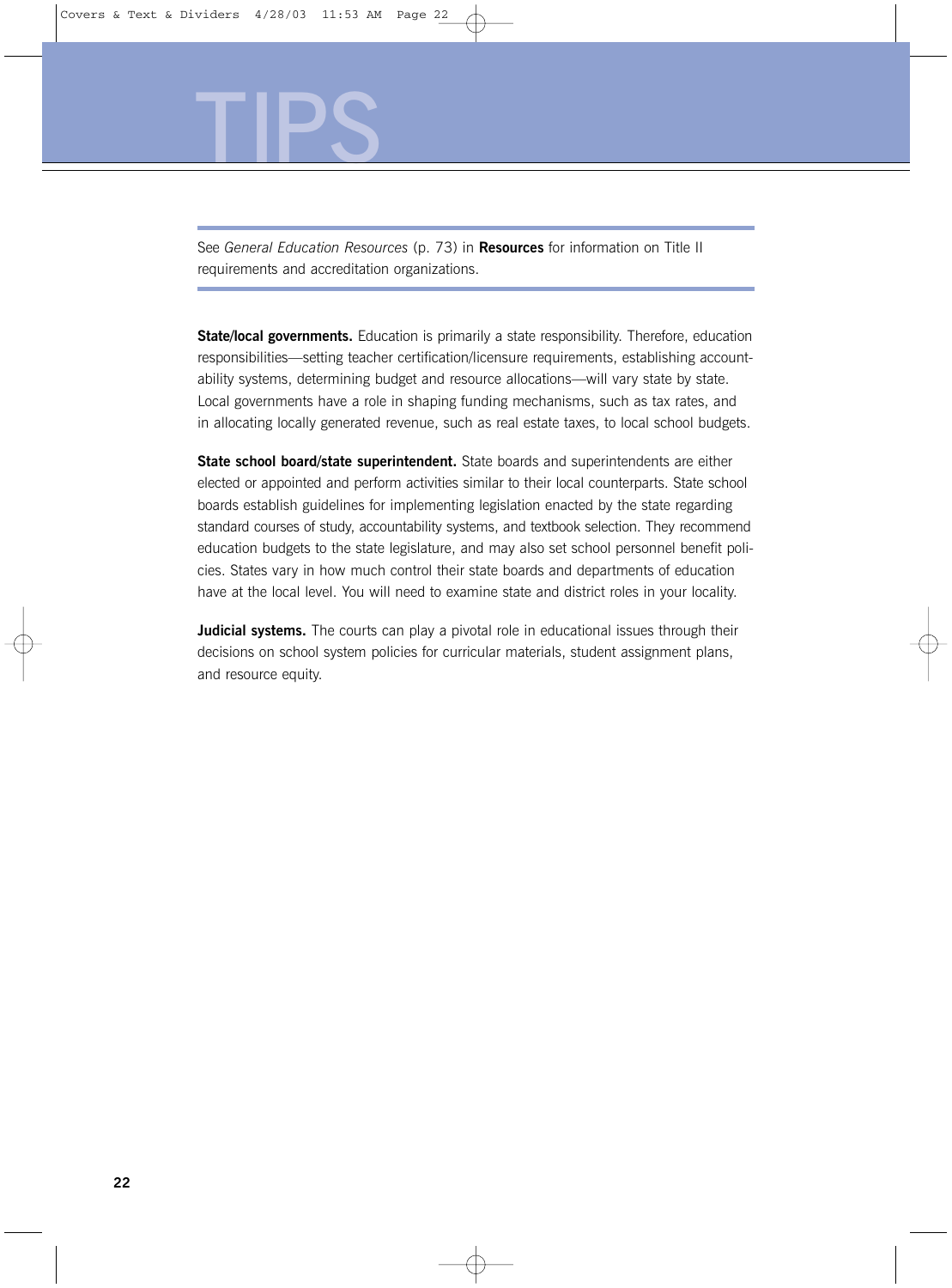# **TNO**

## **Identifying, Collecting, and Analyzing Data**

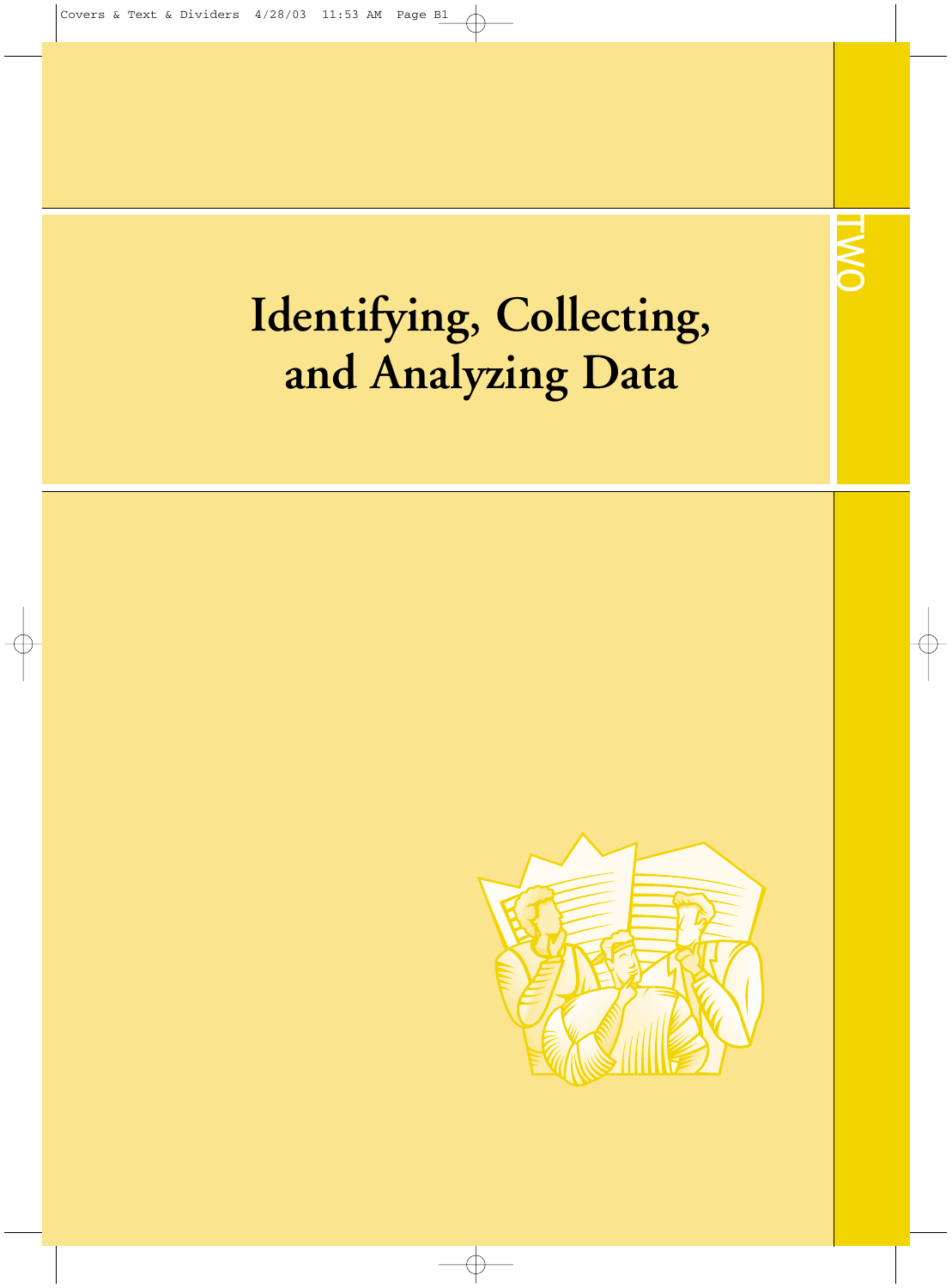#### **Chapter Highlights**

- Identifying initiative indicators
- Finding data sources
- Deciding on data collection methods
- Recognizing and responding to data collection challenges
- Deciding whether to outsource or perform data analysis internally
- Recognizing and responding to data analysis challenges

#### **Chapter Tips**

- Selecting Assessment Indicators
- Building Trust in Data Collection
- Non-District Sources of Data
- Data Collection Methods
- Addressing Data Collection and Analysis Issues

#### **Chapter Tools**

- Teacher Data Framework
- External Factors Framework
- Out-of-Field Teaching Memo
- Focus Group/Interview Questions
- Initiative Priorities
- Strategy Planner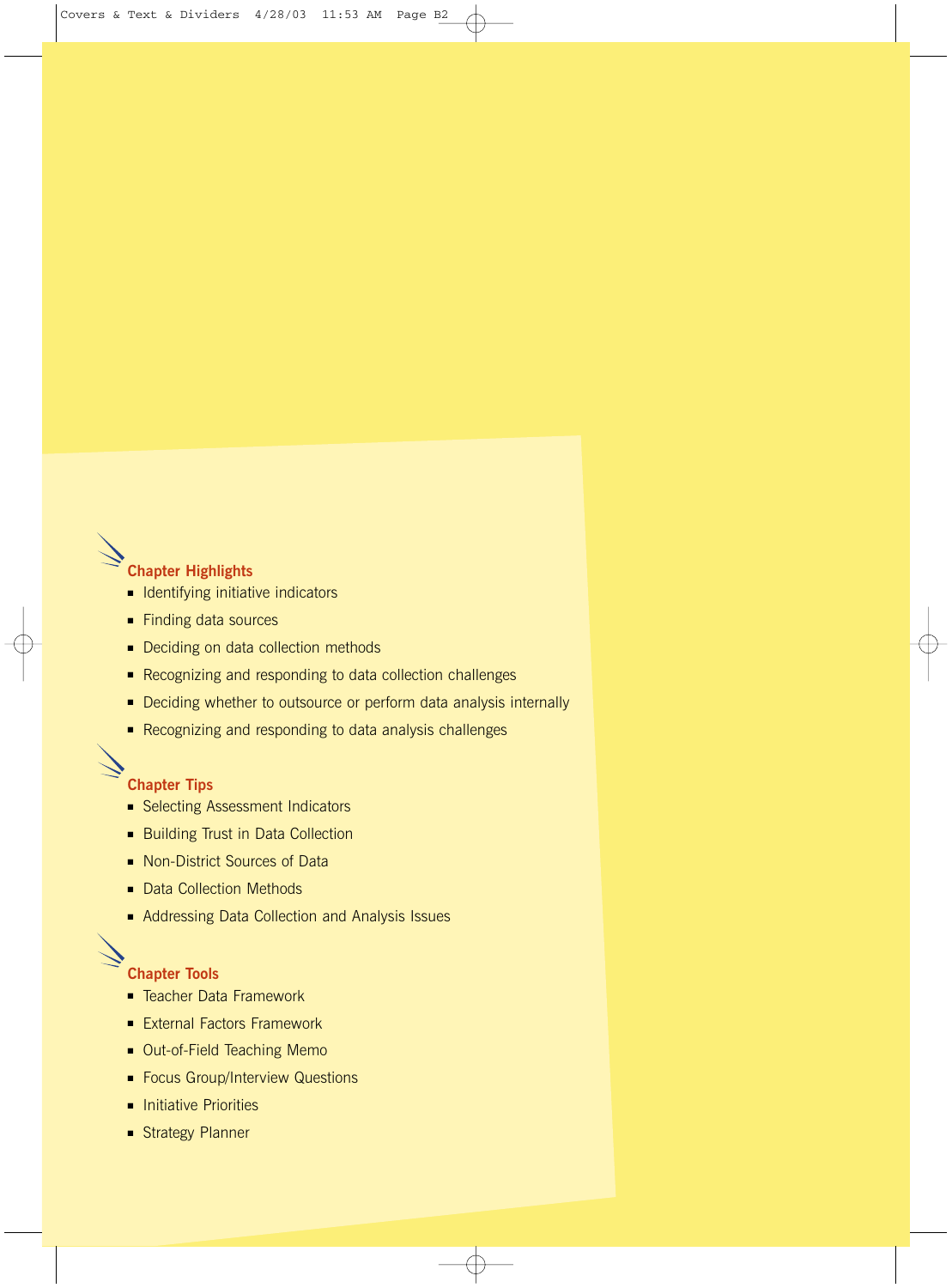### **Improving Conditions for Change by Building Community Capacity**

Openness to change is to some extent determined by community capacity. *Capacity* typically refers to the skills, knowledge, and ability to accomplish certain edge of school and political systems, and the ability to persuade decision makers.

This chapter focuses on a specific type of capacity, namely, knowledge of the state of quality teaching and understanding of how certain factors affect teacher quality. This knowledge and understanding will help communities make stronger arguments and implement more effective strategies for change.

#### **Data Overview**

Once an overall strategy has been identified, you are ready to take the next step in launching a TQI: gathering and analyzing information about the state of teacher quality in your local schools. People generally have specific questions about the quality of teaching in their schools: How many teachers are qualified to teach in their subjects? How much experience do they have? How and where are the most qualified teachers assigned? How many teachers leave school every year? Are the best teachers the ones who are leaving?

In addition to ascertaining *what* the state of teacher quality is, you must also figure out *why* things are the way they are: Why does the district have fewer fully certified teachers than other comparable districts? Why do the least experienced teachers work with the most at-risk students? Why do the most qualified teachers leave to teach in the suburbs?

Clearly, these are important questions. This chapter will help you identify, collect, and analyze the data needed to answer them.

The state of teacher quality is strongly influenced by factors that determine who teaches, what they teach, and what happens when they are in the classroom. As a community organization spearheading a TQI, you will need to lead the community in coming to a deeper understanding of what quality teaching is and why it does or does not exist in your district. Your community must seek answers to these questions, use the information to make good decisions, and then take action on behalf of the children in your schools. **Building Community Capacity**<br>
Commes to change is to some extent determined by community capacity<br>
Commes to change in the shaddle, and the modeling, and during a modelin center of a community capacity of the distributio

This chapter features a two-part data framework. The *Teacher Data Framework* will help you gain a fairly comprehensive picture of the characteristics of teachers working in your schools, how those characteristics differ from school to school, and how those characteristics have changed over time.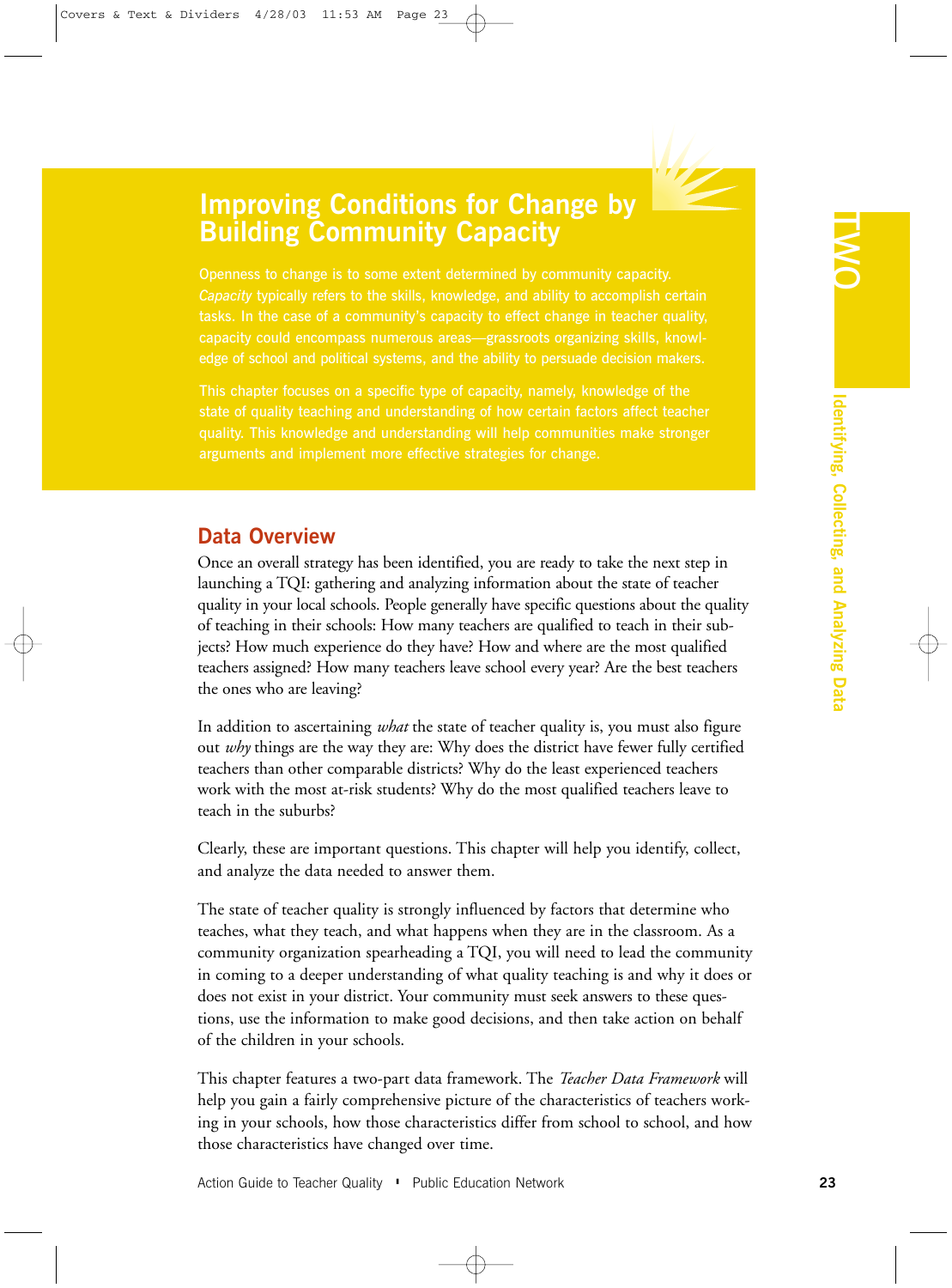The *External Factors Framework* looks at environmental factors that affect whether good teaching can take place—school system factors such as hiring practices, pay and incentive structures, and working conditions; and community factors such as parental involvement, business support, and media coverage.

Begin by identifying and analyzing basic facts about teachers in your community. The *Teacher Data Framework* details ways to perform a needs assessment to inform your TQI strategy.

See CD-ROM **Tools** for a copy of the *Teacher Data Framework* and the *External Factors Framework.*

#### **Using the Teacher Data Framework**

#### **Characteristics and Indicators**

Many qualities influence how well a teacher teaches and, consequently, how well a student learns. From quantitative measures, such as scores on verbal ability tests, to qualitative characteristics, such as a nurturing attitude toward students, a good teacher is defined by multiple attributes, only some of which can be easily measured.

Trying to reduce a complex profession into a set of quantifiable indicators has obvious limitations. PEN's data framework, nevertheless, covers a wide array of teacher characteristics and includes indicators with a demonstrated link to teacher effectiveness as well as those likely to be of concern to community members.

Indicators in bold are those that research and PEN's past experience suggest should be given priority. Each community, however, should collect data on those indicators most appropriate to its local circumstances.

See *The Role of Teacher Characteristics in Student Achievement* (p. 74) in **Resources** for articles on links between teacher qualifications and student achievement. See **Tips** (p. 42) for questions to use in selecting indicators.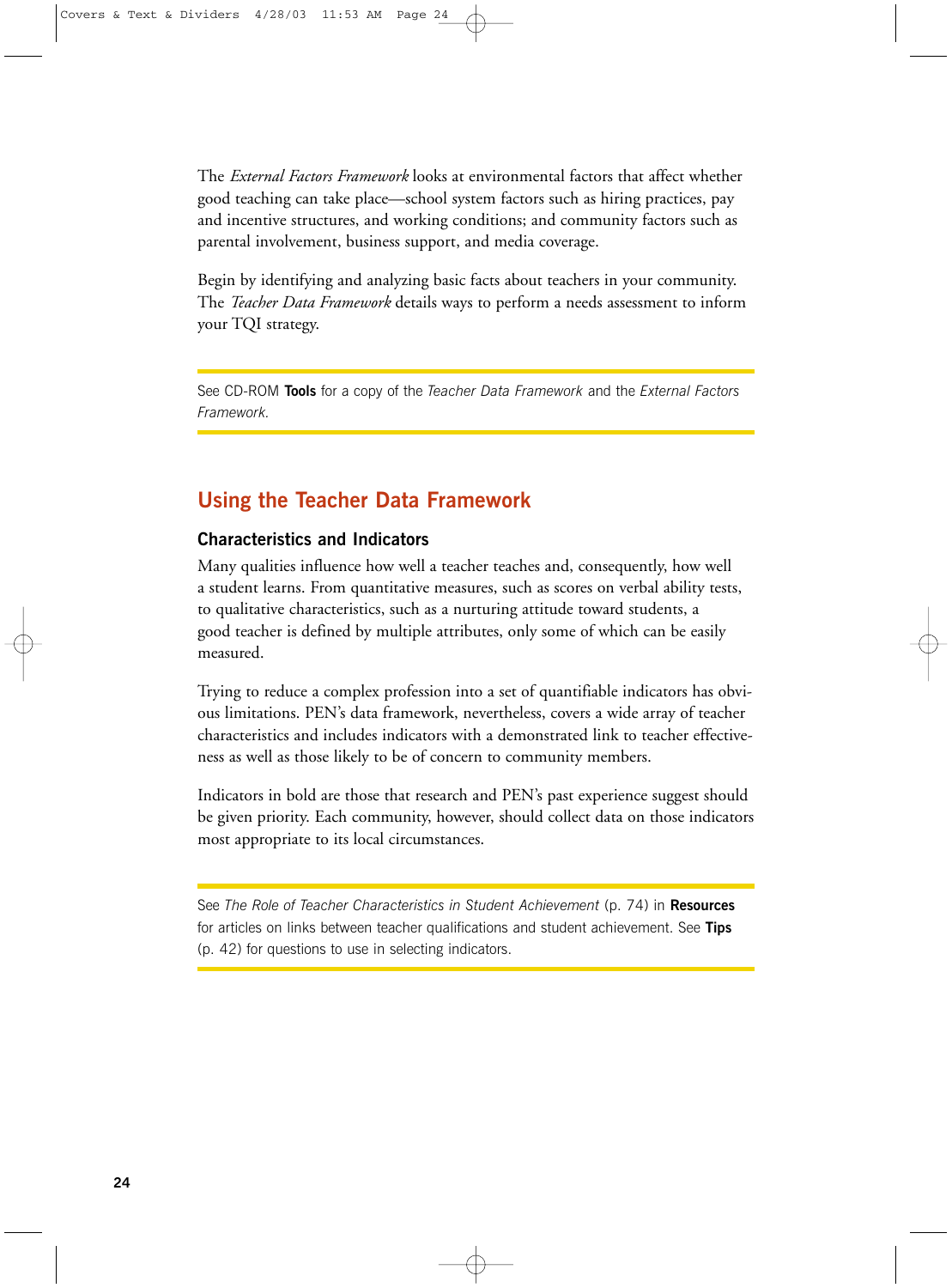#### **Three Framework Lenses: The Big Picture, Teacher Distribution, Teacher Flow**

With the framework as a basis, the Big Picture, Teacher Distribution, and Teacher Flow "lenses" will help you get the most out of your data.

#### **The Big Picture**

Look at your community's pool of teachers as a whole to get the big picture of teacher quality in your district:

- How do district teachers fare on the framework indicators?
- How do district teachers compare to those in other districts/states, or against national data?
- How have these measures changed in the district over time?

The Big Pi<br>
Look at your<br>
teacher quali<br>
• How do d<br>
• How do d<br>
national d<br>
• How have<br>
Having data<br>
teachers com<br>
the national Having data on district teachers as a whole offers a valuable snapshot of how local teachers compare to teachers in similar communities, to the state average, and to the national average. Such data can also reveal changes in teacher characteristics over time; identifying gaps and trends can help initiative partners and community members decide where to focus their efforts.

> Beyond the big-picture comparison, though, most communities also face the reality and/or perception that the quality of teaching is not equal across all schools in a district, or across all districts in a region or state. Therefore, it is essential to disaggregate the data by subgroups to allow initiative stakeholders to see differences that exist between schools or districts. The following two lenses suggest ways to disaggregate teacher data.

#### **Teacher Distribution**

With the functions has a basis, the Hig Ficture, Teacher Distribution, and Teacher<br>The **Pice Big Picture**<br>
The **Pice Pice Toward Court and Analyzing and the Signal Law are proposed to the symphony of the Signal Data<br>
Look** Teacher Di<br>
The teacher<br>
different cha<br>
teachers in the<br>
data accordin<br>
low-achieving<br>
achieving scl<br>
By reviewing<br>
schools or di<br>
inequities ca The teacher distribution lens helps the community discover *where* teachers with different characteristics are teaching. While a big-picture analysis might show that teachers in the district have an average of 10 years of experience, by disaggregating data according to low- and high-achieving schools, it becomes clear that teachers in low-achieving schools have an average of 3 years of experience while those in highachieving schools have an average of 16 years of experience.

By reviewing teacher distribution, you should be able to spot inequities across schools or districts that could be addressed by changing policies or practices. These inequities can point to priority areas for further action.

To disaggregate data by teacher distribution, first decide which teacher subgroups you are going to examine and then gather the following information for each subgroup:

- What are the numbers and percentages of teachers in each identified subgroup?
- How does each subgroup fare on the various teacher characteristic measures?
- Have the standings of each subgroup on those measures changed over time?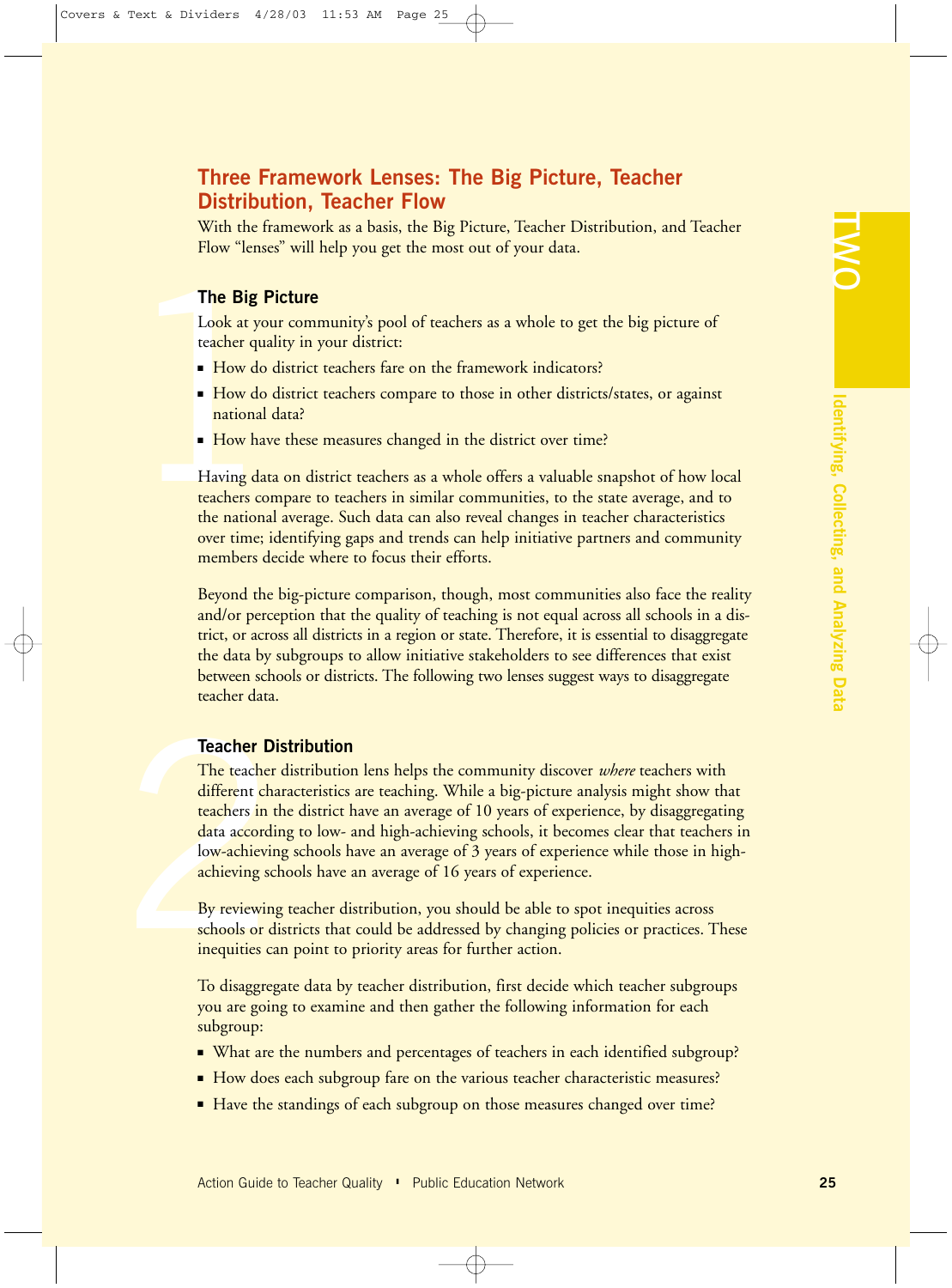Another teacher distribution issue is out-of-field teaching—teachers placed in teaching assignments with minimal training in the related subject matter. The *Out-of-Field Teaching Memo* in CD-ROM **Tools** addresses this issue.

#### **Teacher Flow**

Teacher Flo<br>The teacher<br>Leaving the d<br>example, the<br>However, up<br>income school<br>with the mos<br>Keep in min<br>short spell of<br>tion of ineffe The teacher flow lens will help you gather information on teachers entering and leaving the district, or moving from one school to another within the district. For example, the district might report an average teacher turnover rate of 22 percent. However, upon deeper analysis, you might find that teacher turnover rates in lowincome schools are 45 percent and that the teachers leaving those schools are those with the most experience.

Keep in mind that raw turnover statistics won't necessarily tell the whole story—a short spell of high turnover rates could be due to teacher retirements or to termination of ineffective teachers. Though statistics can illuminate potential trouble spots, more information is often required to get to the underlying issues.

The teacher flow lens chart lists three subgroups—teachers entering, teachers exiting, teachers making other decisions—to be examined through the teacher flow lens. The following questions will help you identify possible areas of action to be incorporated into the TQI planning stage:

- What are the numbers and percentages of individuals in each subgroup for the district as a whole? For each school in the district?
- How does each subgroup fare on the various teacher characteristic measures?
- How have each subgroup's standings on those measures changed over time?
- Why are teachers leaving the district before retirement or moving within the system? What are characteristics of the jobs they are taking elsewhere: pay scales, demographics, performance levels?
- For teachers moving within the system, do any patterns underlie their movement? Are teachers moving from one subgroup of schools to another?

The amount of teacher data to be disaggregated may seem overwhelming. Indeed, the task of identifying, collecting, and analyzing this data can be daunting, frustrating, and politically charged. Therefore, consider seeking expert assistance from a consulting firm or from a local university to help you with this important aspect of the initiative.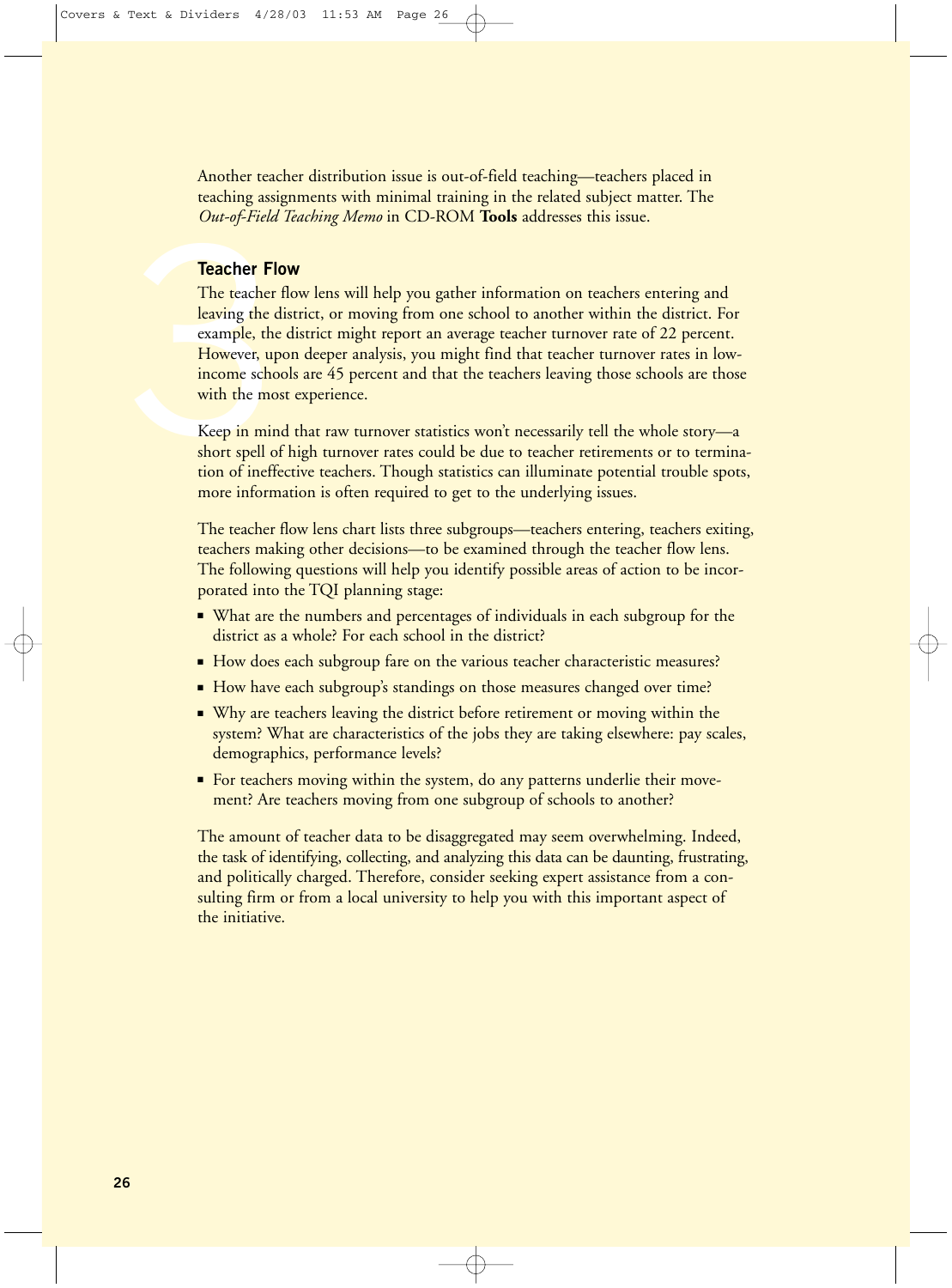### **TEACHER DATA FRAMEWORK: THE BIG PICTURE**  1

| <b>CATEGORY</b>                 | <b>INDICATOR</b>                                                                                                                                                                                                                                                                                                                                        |                                    |
|---------------------------------|---------------------------------------------------------------------------------------------------------------------------------------------------------------------------------------------------------------------------------------------------------------------------------------------------------------------------------------------------------|------------------------------------|
| Academic Competence             | Scores on tests of verbal ability<br>m.<br><b>Scores on state licensing exams</b><br>٠<br>Completion of a major<br>Completion of a minor<br>• Possession of a master's degree or higher<br>(disaggregated by type of degree, subject area<br>of degree, other criteria)<br>Scores on tests of subject matter knowledge<br>Graduate coursework completed |                                    |
| <b>Practical Competence</b>     | • Possession of National Board certification<br>Scores on tests of professional/pedagogical<br>knowledge                                                                                                                                                                                                                                                |                                    |
| <b>Professional Achievement</b> | <b>Possession of certification</b><br>• Possession of alternative certification in primary<br>or other teaching assignments<br>- Level attained on state/district/school career ladders                                                                                                                                                                 |                                    |
| Performance                     | • Value-added contributions to student<br>academic gains<br>Evaluations by supervisors, peers, parents,<br>students, graduates/former students<br>Receipt of awards, fellowships, grants<br>School/district leadership positions<br>Absenteeism                                                                                                         | ying, Collecting, and Analyzing Da |
| <b>Basic Information</b>        | Gender<br>Age<br>Race<br>Years of experience in teaching<br><b>Grade level(s) taught</b><br><b>Subject matter taught</b>                                                                                                                                                                                                                                |                                    |
| Other Indicators                | <b>Salary</b><br>Years of experience in current school<br>Teacher satisfaction with parent support, school<br>environment, etc.                                                                                                                                                                                                                         |                                    |
|                                 | <b>Note:</b> PEN recommends giving priority to the indicators listed in bold.                                                                                                                                                                                                                                                                           |                                    |
|                                 | Action Guide to Teacher Quality • Public Education Network                                                                                                                                                                                                                                                                                              | 27                                 |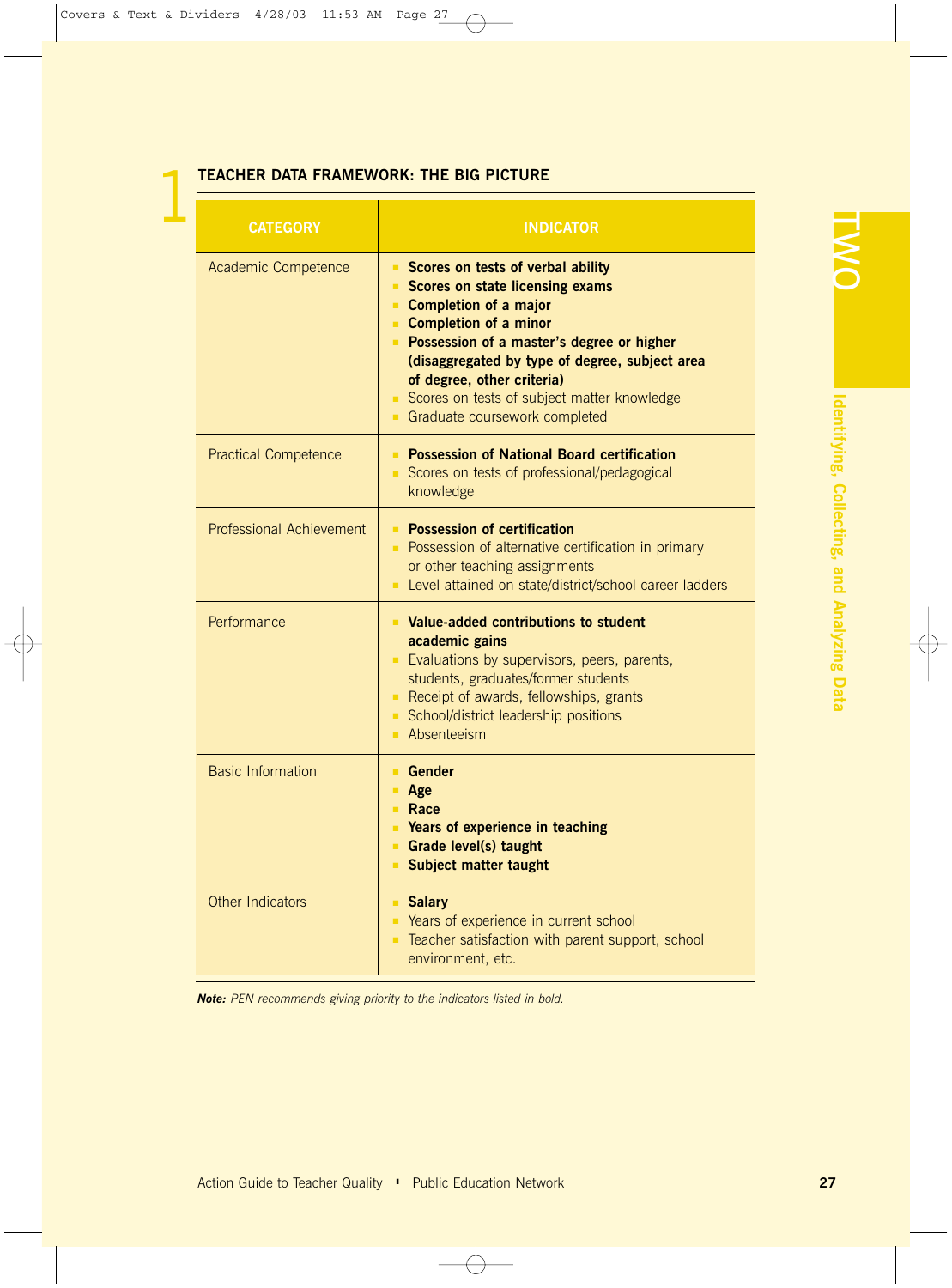2

#### **TEACHER DATA FRAMEWORK: TEACHER DISTRIBUTION LENS**

- **Teachers at schools with higher/lower performance levels on official assessments**
- **Teachers at schools with higher/lower percentages of minority students**
- **Teachers at schools with higher/lower percentages of students eligible for free/reduced-price lunches**
- Teachers at special category schools such as magnet schools, charter schools, alternative schools
- Teachers of subpopulations of students: special needs, gifted and talented, limited English proficiency, advanced placement, remedial, vocational

*Note: PEN recommends giving priority to the ways of looking at subgroups indicated in bold.*

| <b>TEACHER DATA FRAMEWORK: TEACHER FLOW LENS</b>                                                                                                                                                     |                                                                                                                                                                                                                                                                                                                                                                                                            |                                                                                                                                                                                                          |  |  |
|------------------------------------------------------------------------------------------------------------------------------------------------------------------------------------------------------|------------------------------------------------------------------------------------------------------------------------------------------------------------------------------------------------------------------------------------------------------------------------------------------------------------------------------------------------------------------------------------------------------------|----------------------------------------------------------------------------------------------------------------------------------------------------------------------------------------------------------|--|--|
| <b>TEACHERS ENTERING</b><br>THE SCHOOL SYSTEM                                                                                                                                                        | <b>TEACHERS EXITING</b><br>THE SCHOOL SYSTEM                                                                                                                                                                                                                                                                                                                                                               | <b>TEACHERS MAKING</b><br><b>OTHER DECISIONS</b>                                                                                                                                                         |  |  |
| • Applying for teaching<br>positions<br>Offered teaching jobs<br>$\mathbf{H}$ .<br><b>Accepting teaching</b><br>positions<br>• Accepting teaching<br>positions, holding<br>alternative certification | <b>Teaching in another</b><br>district<br><b>Taking an administrative</b><br>post<br><b>Leaving the teaching</b><br>п<br>profession/leaving within<br>three years of starting<br><b>Retiring</b><br>п<br><b>Terminated or</b><br>٠<br>dismissed<br>Leaving voluntarily,<br>п<br>holding alternative<br>certification<br>Terminated or dismissed,<br>$\blacksquare$<br>holding alternative<br>certification | Individuals completing<br>local certification<br>programs but opting<br>not to teach<br>Substitute teachers<br><b>Teachers assigned to</b><br>positions in subject<br>areas they are not<br>certified in |  |  |

#### **TEACHER DATA FRAMEWORK: TEACHER FLOW LENS**

*Note: PEN recommends giving priority to the ways of looking at subgroups indicated in bold.* 

With a well-conceived plan, the advice and resources in this guide, community relationships, and the help of experts where indicated, you will be able to successfully tackle the data identification, collection, and analysis process. The following sections of the guide offer guidance on the steps and challenges involved.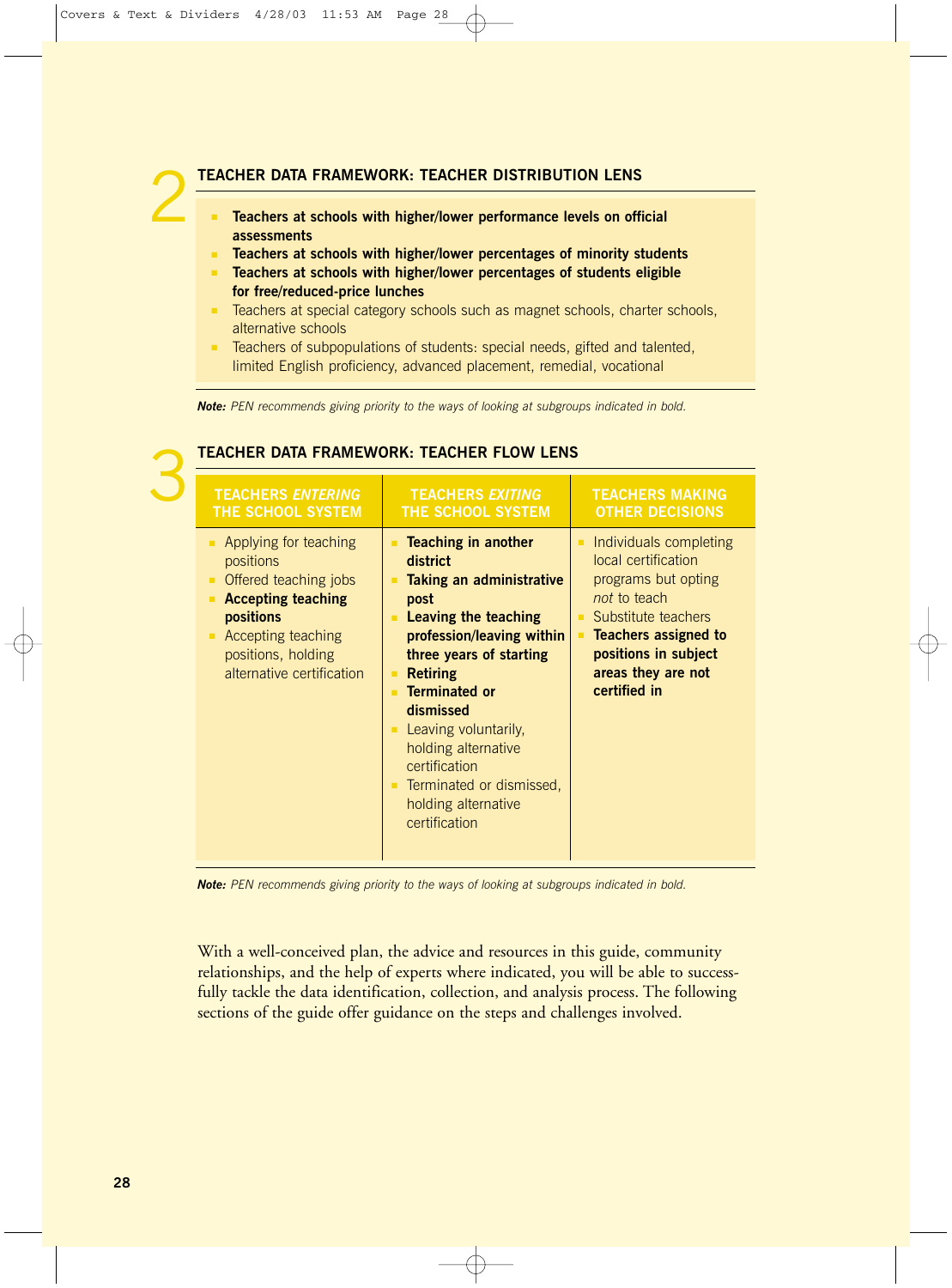### **Identifying and Collecting Teacher Data**

The *Teacher Data Framework* offers a solid basis for data collection. How communities use the framework will vary according to objectives. TQI partners focusing on a research component may identify and collect a significant body of teacher data *before* presenting it to the community. TQI partners focusing on community engagement may choose to identify a few teacher characteristics and *then* work with community members to select a broader set of indicators.

Use of the framework can also vary due to external circumstances outside your control. For example, you may find that you cannot collect all the data you want according to the original timeline because it is not readily available from the district. Tailor the use of the framework to your situation by viewing the process in phases.

### **Phase One: Initial Data Identification and Collection**

To launch your TQI, you will need information on the state of teacher quality in your community. Which indicators and how many you choose to work with in the first phase of your TQI will depend on your objectives: Is your TQI designed to collect data about a specific aspect of teacher quality, and will you use this data to inform the community? Is your TQI designed to engage the community in making teacher quality a priority issue, and will you work collaboratively with community partners to identify specific TQ issues through data collection?

Though every teacher quality initiative involves research and engagement, the emphasis you place on one component or the other will determine how much data is collected in the early TQI stages. If your initiative is geared to specific teacher quality issues, it is better to have a solid body of information about those issues before approaching the wider community. This base of information gives your initiative a focus from the outset, and can be further enhanced with input from the community as the initiative progresses. In addition, reliable fact-based research raises your credibility on teacher quality issues in the eyes of potential partners and other community organizations. minist use the framework will tury according to the<br>juristic use the framework will consider the action of the community. TQI partame frequencies to the community<br>data (pipe presenting it to the community respective of the

If your initiative is centered on improving the quality of teaching in general, with an emphasis on engaging community members in teacher quality issues, then you may not spend much time gathering preliminary data. Rather, data will be collected after the community determines which teacher quality issues are most important. In either instance, the data collected in phase one should satisfy the following criteria:

- It provides information about teacher characteristic indicators.
- It supports a persuasive reason for further examination of teacher quality.
- It addresses an issue in which the community has demonstrated interest.
- It comes from a reputable source and tells a story of interest to the whole community.
- It can be obtained and analyzed within a reasonable time frame.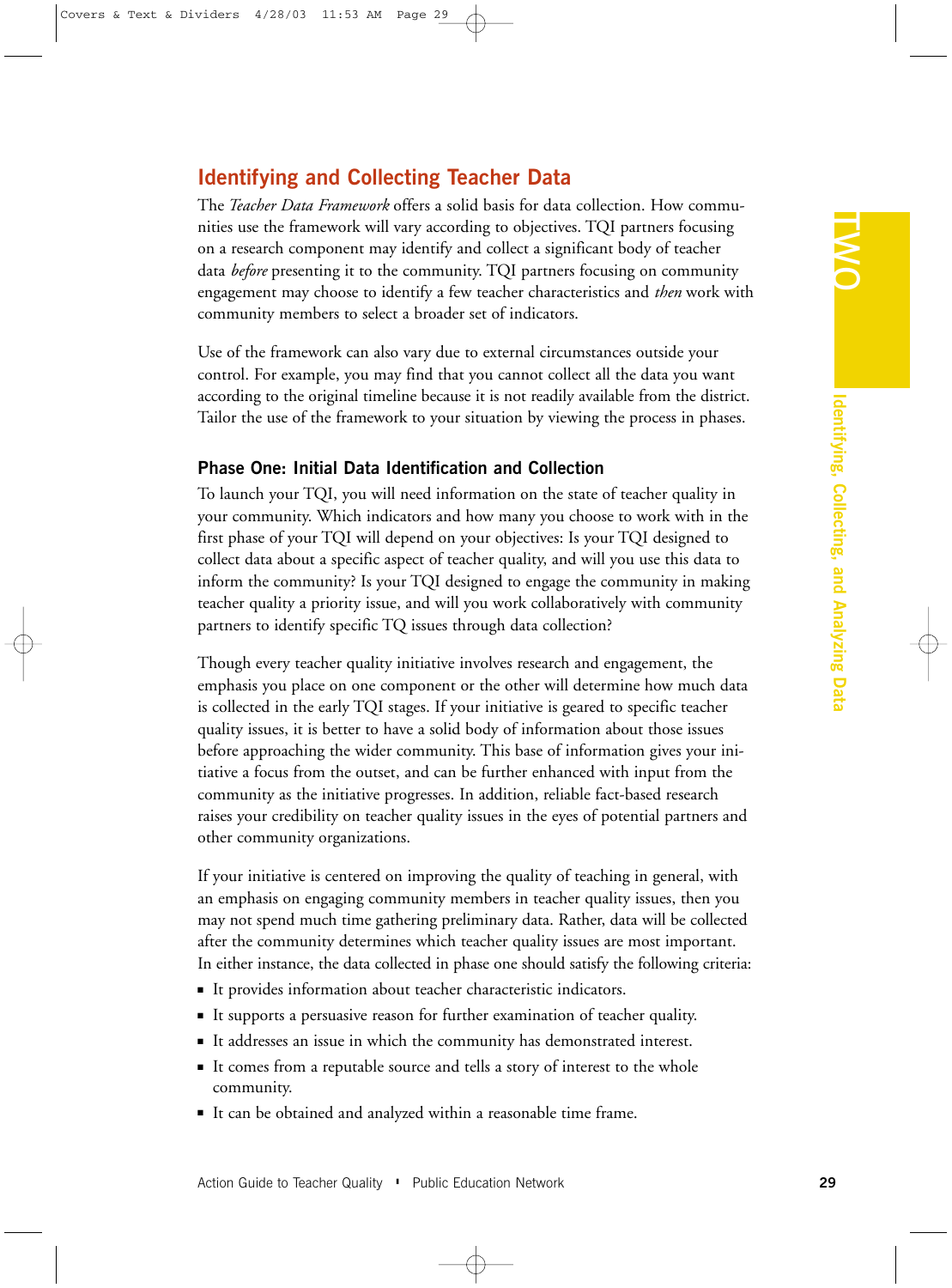### **Phase Two: Data Identification and Collection with Community Input and Assistance**

In the first phase of data collection, information that gives focus to the TQI is shared with the public. The community then has an opportunity to digest, comment on, dispute, and add to the information. Ways to bring information to the public's attention are discussed later in this chapter.

Once the community gives input, you are ready to begin the second phase of data collection. This second phase presents an opportunity to supplement quantitative data (numbers and statistics) with qualitative data (surveys, interviews, stories) to arrive at a more complete picture of specific teacher quality issues.

See *Focus Group/Interview Questions* in CD-ROM **Tools** for ways to gather this type of information.

In some instances, phase two will be extensive and time consuming; in others, it will be a final polishing of the comprehensive body of information collected in phase one. The scenario applicable to your TQI will depend on the emphasis of your initiative and how much you choose to involve others in the identification, collection, and analysis of the data. Data collected in phase two should satisfy the following criteria:

- It reflects issues in which the community has expressed interest during the public engagement process.
- It is data the initiative partners did not have the time, expertise, or relationships to collect or analyze during phase one.
- It provides a comprehensive picture of teacher quality in the community when combined with data collected in phase one.

While local circumstances must be considered in determining the role of the community, PEN urges you to find active roles for members of your community in the TQI. This work is about building civic capacity, and people become more invested in a project if they are personally involved. If their involvement is primarily passive—listening to facts and figures reported at a meeting—and they see no opportunity to take action, they could easily perceive the TQI as an organizational project rather than a broad public effort.

Consequently, those outside the core planning group will not feel any ownership of the initiative or any commitment to work for change. An endeavor that lacks community interest and involvement is unlikely to gain support from influential decision makers or become a sustainable force for change.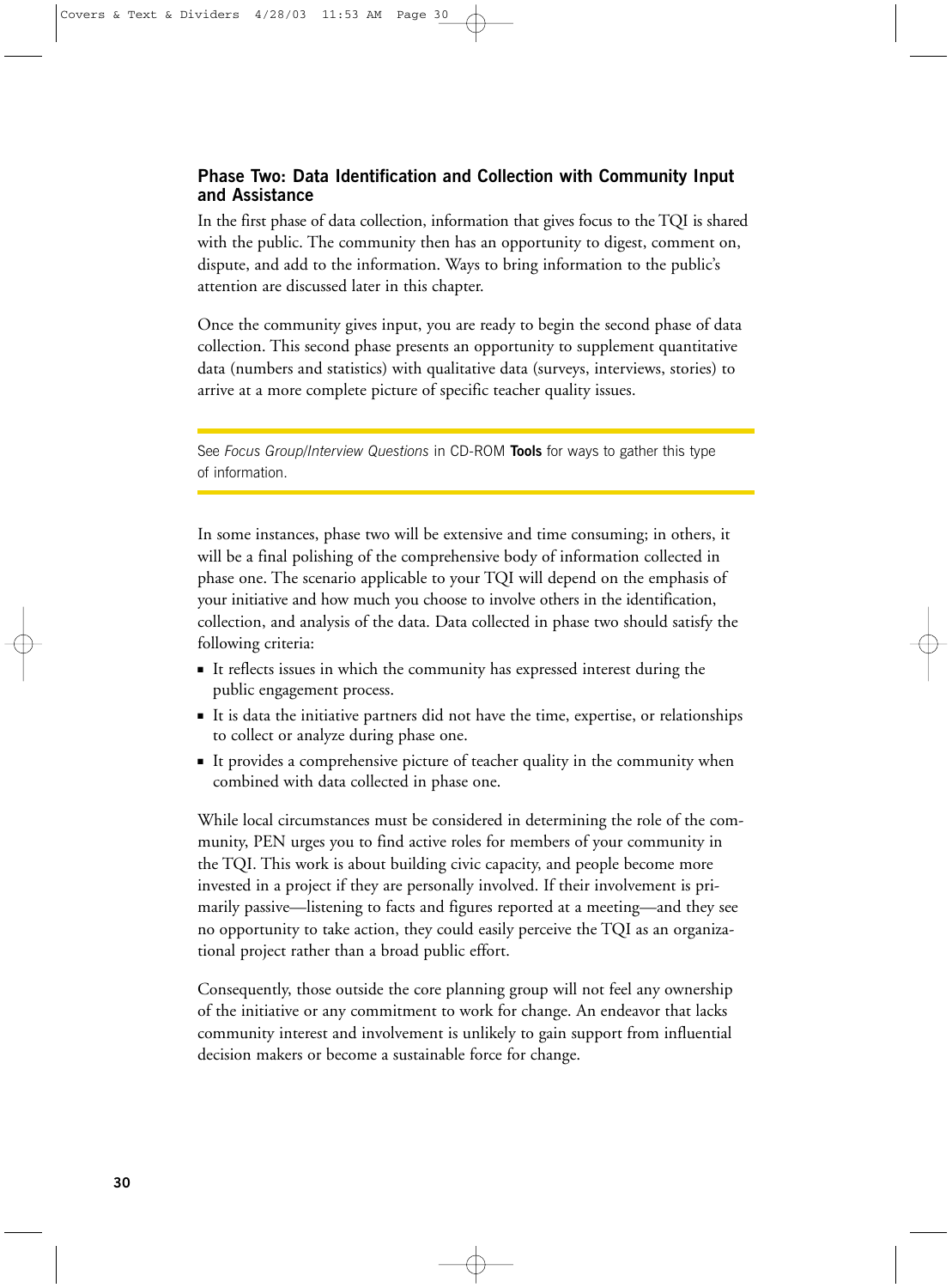### **Sources and Methods for Collecting Teacher Data**

### **Data Sources**

Now that you have an idea of *what* data to collect, you need to think about *where* to find the information. Often, the best place to start is the central office of your local school district. If data related to the big picture, teacher distribution, and teacher flow has been collected in one place, the district office is the place most likely to have it.

Unfortunately, it is likely the data you want is not stored in a centralized location. Information, especially in large districts, may be stored in various divisions of the district office, such as the human resource or licensure divisions. Some information might be found only in the personnel files of individual teachers.

See **Tips** (p. 43) for a description of possible data sources, including identification of relevant divisions within a typical state department of education.

Most school districts, however, do collect the information you want—it just may not be readily available. In addition to the district office, there are a number of other places where you might find teacher data:

- State departments of education
- Education committees of state legislatures
- National government databases, such as the one housed at the National Center for Education Statistics
	- Teachers

### **Data Availability**

Data availability is a logistical and political issue. Concerning logistics, districts traditionally have not collected teacher data in readily accessible formats since the importance of teacher quality has only recently emerged as a highly publicized issue.

**Data Sources**<br>
Dow that you have an isla of *u*<sup>6</sup>n/tax to collect, you need to think about *where* to<br>
thow the style collection. Often, the best place to start is the control of the start<br>
Leformancian, Fig. Haloly the With regard to political concerns, district leaders are naturally reluctant to release data that will cast the district in a bad light. They also may be apprehensive about violating teachers' privacy. Or, they may not want to burden an already overworked staff with compiling data in a usable format. Whatever the reason, districts will be under pressure to collect this type of data under NCLB regulations. You may find yourself seeking a service that the district needs to do, and if you can help them, it might make the data easier to obtain.

If you encounter resistance, try to identify specific concerns. This will put you in a better position to address the issues productively.

See **Tips** (p. 42) for suggestions on how to work with district and union leaders to build the trust needed to tackle these issues.

■ Nonprofit organizations, university research centers, and think tanks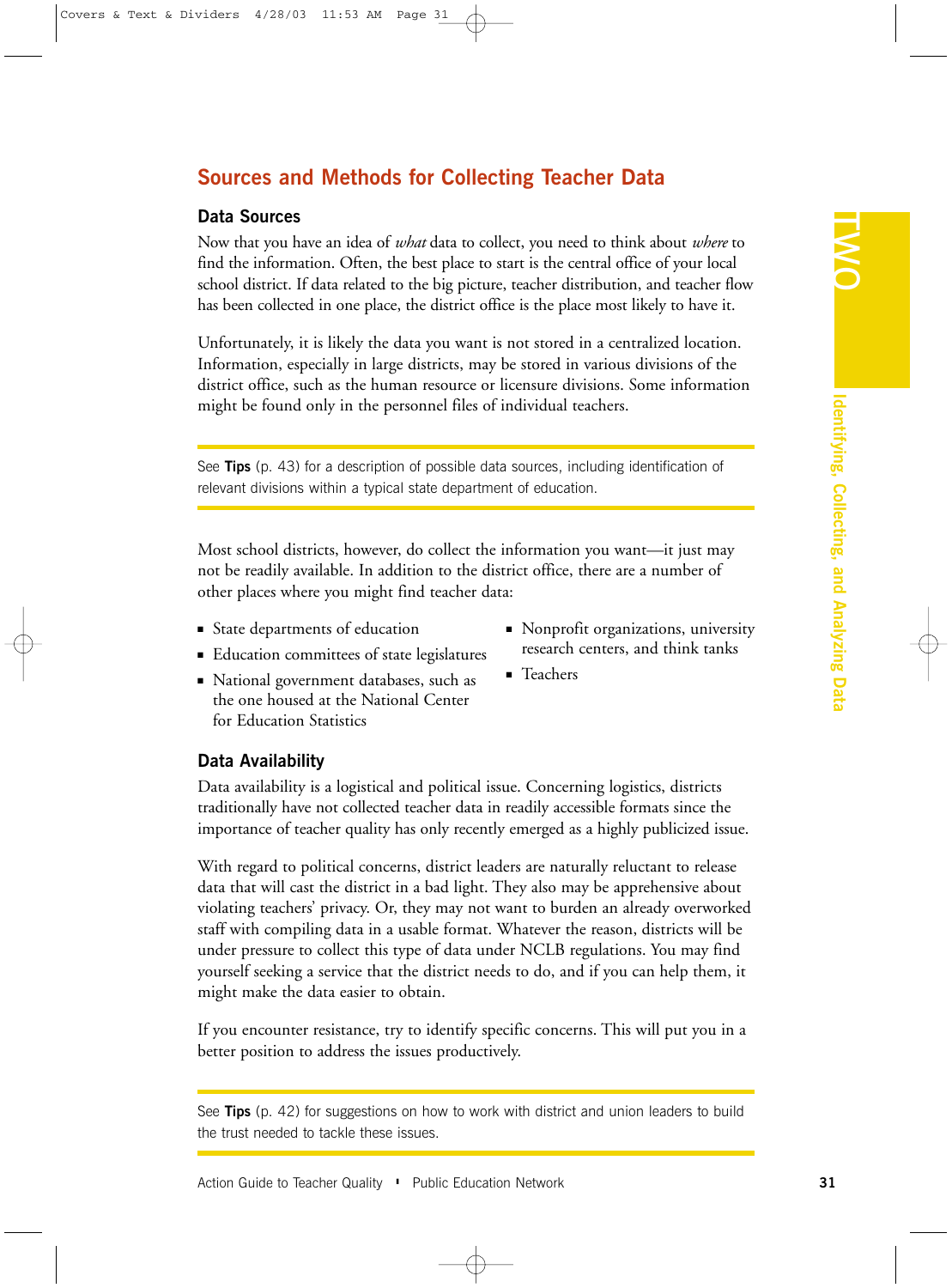You will have to come to terms with district leaders on these key issues:

- What data is available?
- Where is the data stored?
- How accessible is the data? In what format—electronic, paper, other—is it stored? Who has access to the data?
- What procedures must be followed to ensure confidentiality of individual teacher information?
- What roles can the district and the initiative partners play in data collection and analysis, and how will these roles be portrayed publicly?
- How will the data be used and/or disseminated?

### **Data Collection Methods**

How you gather information will depend on the type of information you want to collect, the availability of the data, the resources available for data collection, and the role of community members in the initiative. Your data collection efforts should satisfy the following criteria:

- Both quantitative and qualitative data are collected. Though quantitative data is easier to capture and summarize, qualitative data—by recording how teachers operate in the classroom, interact with students, and feel about teaching—will help you develop a more complete picture of the quality of teaching in your community.
- The data informs, and is informed by, the community. While you should gather enough initial information to serve as a catalyst for community discussion, further data collection should take into account what the public wants to know about teacher quality.
- The collection process is participatory. Whenever possible, the community should have a role in gathering information about teacher characteristics, particularly qualitative information. Parent teams, for example, could observe teachers in the classrooms. Community members could conduct interviews and focus groups. The central office and the teachers unions can and should play a significant role in planning data collection efforts; without their support, it will be difficult to gather information from district administrative personnel or from teachers.

Some date collection strategies, described in greater detail on pages 44–45 in **Tips***,* follow:

- Collect relevant data from established sources.
- Sample subsets of relevant data from established sources.
- Use expert research assistance where indicated.
- Survey teachers.
- Conduct teacher interviews and focus groups.
- Observe teachers in the classroom.

Also, see *Focus Group/Interview Questions* in CD-ROM **Tools**.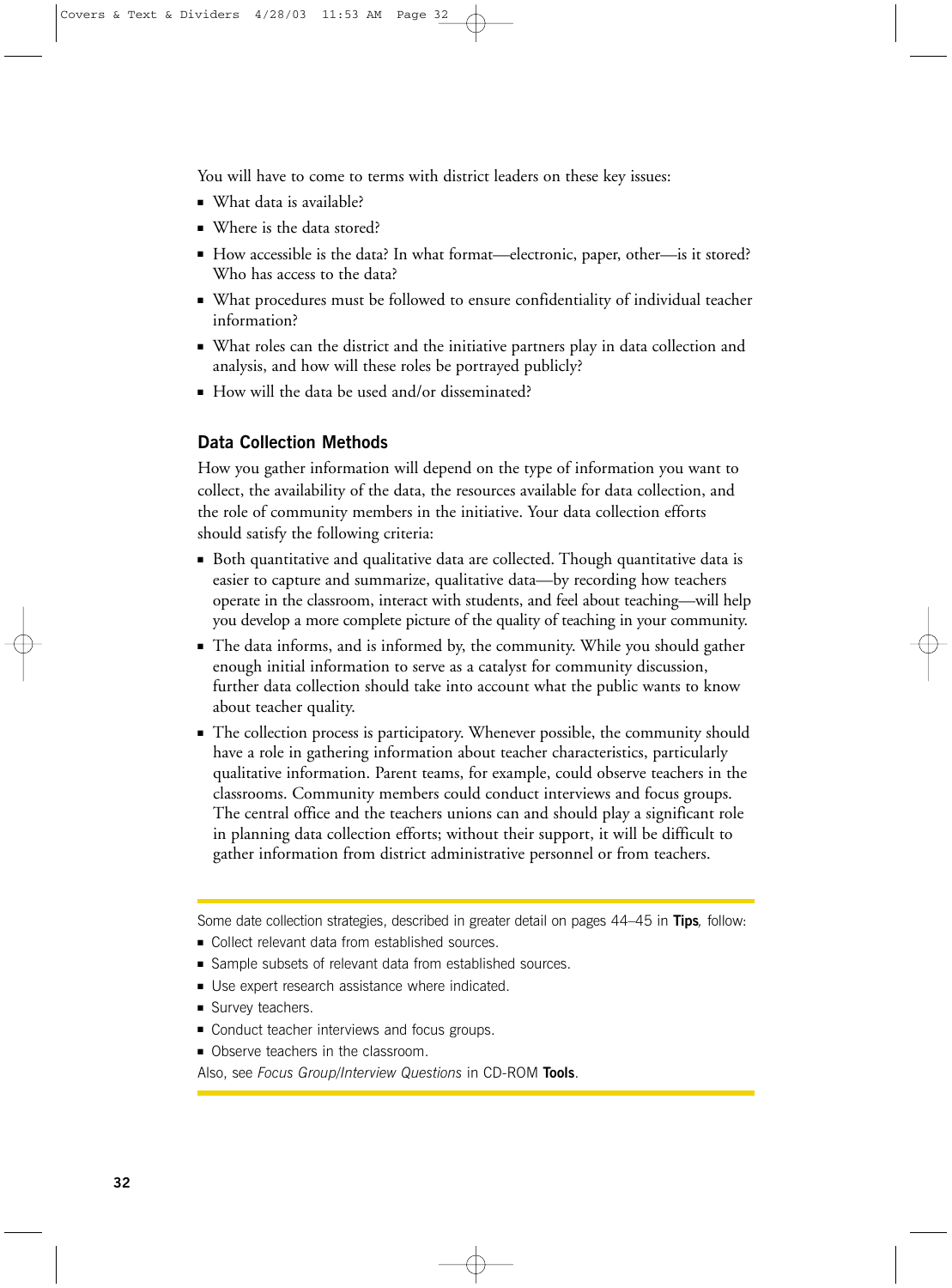### **Data Collection Challenges**

Trying to retrieve data in a usable format from district, state, and other sources can be a frustrating process.

See **Tips** (pp. 45–47) for ways to address the following common data collection challenges:

- The district/state does not collect the desired data.
- The district is reluctant to share data because of confidentiality concerns.
- The district is reluctant to share information that casts it in a negative light.
- The data is not available in a readily accessible format.
- The data is available only for some teachers and some schools.
- District and/or union leaders are unwilling to cooperate with the initiative.

### **Analyzing Teacher Data**

### **Understanding the Process**

Once you have identified and collected the teacher data needed for this stage of the initiative, it is time to examine the information through the three framework lenses—the big picture, distribution, and flow—discussed earlier.

**Exarting process.**<br>
See Tips (gp. 45-47) to wear to about the osteroid case, and the collection challenges:<br>
The district is electrated to the distributed to confidentally concerns.<br>
The district is electrated to the dis The thought of analyzing data may be intimidating, but no advanced statistical skills are required. For the purpose of the TQI, you are not trying to demonstrate causal relationships—e.g., that teachers with lower verbal scores produce less student achievement gains than teachers with higher verbal scores; that *would* require knowledge of statistical methodology. Rather, your task is to discover whether schools or programs in your district are staffed by teachers with differing characteristics, and the only skill you need to do that is the ability to calculate averages. Other research can be used to illustrate how these differences might affect teacher quality.

Still, this does not mean that analyzing data is easy. You may not have enough resources time, staff capacity, money—to do data analysis. You may not feel you have the skills for data analysis. Furthermore, inputting data is time consuming and demands great attention to detail. You will need to consider the costs/benefit factors of outsourcing the data input and analysis functions to a research organization or local university.

See **Tips** (pp. 45–47) for ways to address the following data analysis challenges:

- How accessible is the data? How long it will take to collect and analyze it?
- Does your staff have the time and skills to undertake the task? Are there resources available to help them build their capacity to perform data analysis?
- What will it cost to have an external organization perform some or all of the data analysis?
- Are there other organizations with the capacity and willingness to perform some or all of the analysis?
- Can some of the analysis be done in-house and the rest outsourced?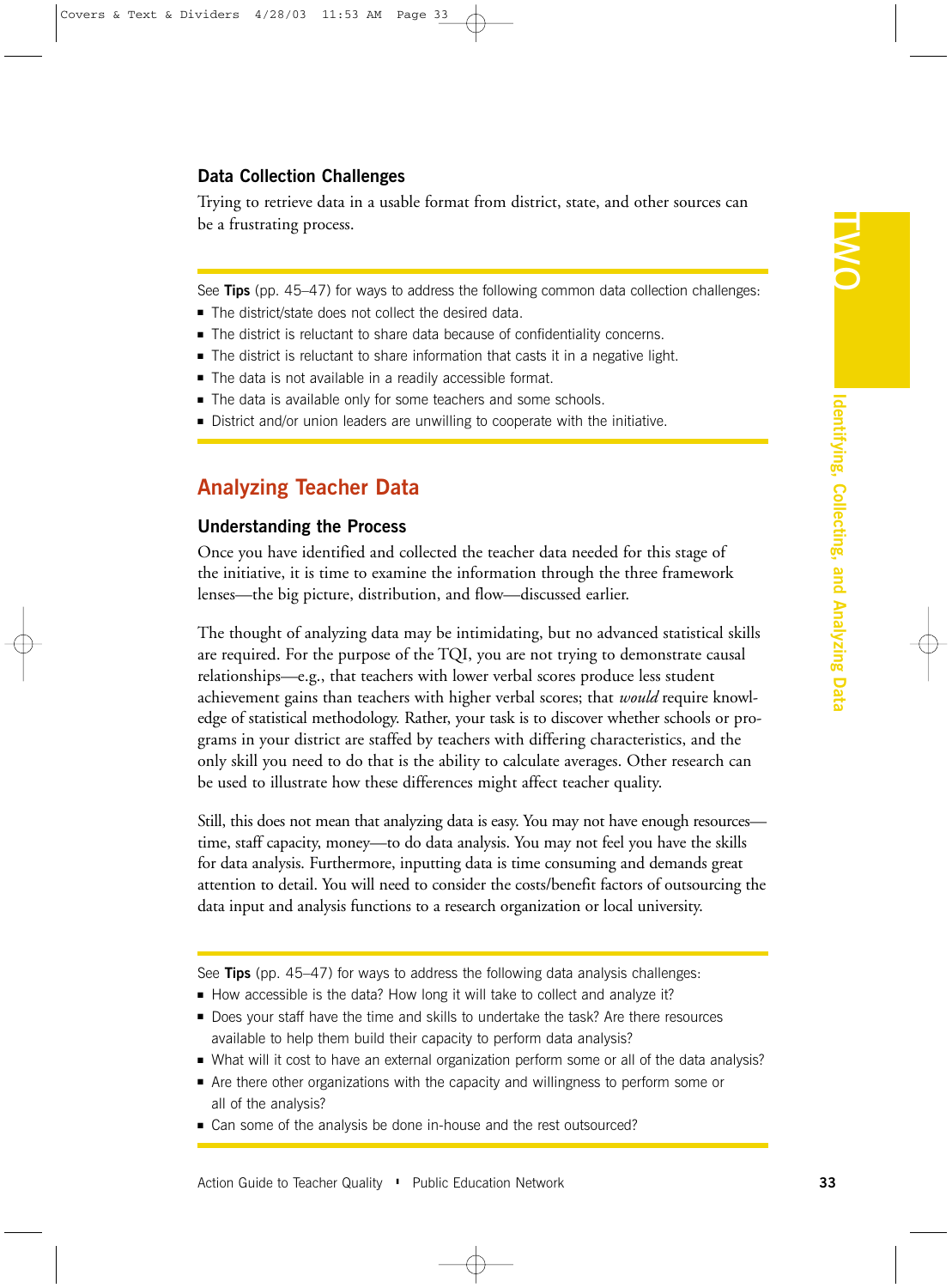## **MAINTOWN, USA**

### **Collecting Information**

The Maintown Teacher Quality Task Force created a data collection subcommittee to gather the information the task force needs. Dr. Joanne Bailey, a skilled researcher from the local university, was appointed an advisor to the subcommittee. She brought several graduate students on board to help with data collection and analysis.

Using PEN's *Teacher Data Framework*, the subcommittee identified some key measures related to the initiative's teacher quality indicators—namely, the percentage of experienced, highly qualified teachers at low-performing schools.



The subcommittee decided to focus on those teacher characteristics that research indicates have an effect on student learning: verbal ability, subject matter knowledge, experience level, scores on state licensing exams, possession of a master's degree, and appropriate certification. The subcommittee also wanted data on teacher attitudes and turnover rates since staff morale tends to be low and turnover high at high-poverty schools.

Dr. Bailey outlined these measures in a memo to Frank James, the district's human resources director, who agreed to meet and discuss the data issues. At that meeting, James provided the committee with school-by-school data on turnover rates and the experi-

ence levels of teachers. However, he was skeptical that the committee would be able to gather all the data it wanted and raised a number of concerns:

- The district does not collect any information on teacher attitudes.
- ➣ The district has information on teachers' verbal abilities and licensure scores but keeps this information in individual personnel files; thus, it cannot be readily analyzed.
- ➣ The district does have analyzable data sets on certification, master's degrees, and in-field status. But Frances Hart, the district superintendent, is worried that if the data reveals inequities in teacher distribution, the resulting community outcry would impede initiative progress.

After a month of negotiations that included Dr. Hart, the district agreed to work with the task force to develop and administer a morale survey to a sample group of teachers. In addition, the task force agreed to provide the district with funds to examine 20 percent of the personnel files and gather teacher test score data, which would be reported to the task force in the form of school-wide averages to preserve confidentiality.

Dr. Hart remained concerned about the public response to the release of school-by-school information on teachers. To gain her cooperation, the task force agreed not to publish a planned "Teacher Quality Report Card." Instead, the task force would share the information at meetings and focus group sessions. In other communications, the task force would identify issues and trends, but not list school-by-school teacher data.

The task force sees this as a short-term compromise and hopes to persuade the district to make information about teachers more widely available in the future.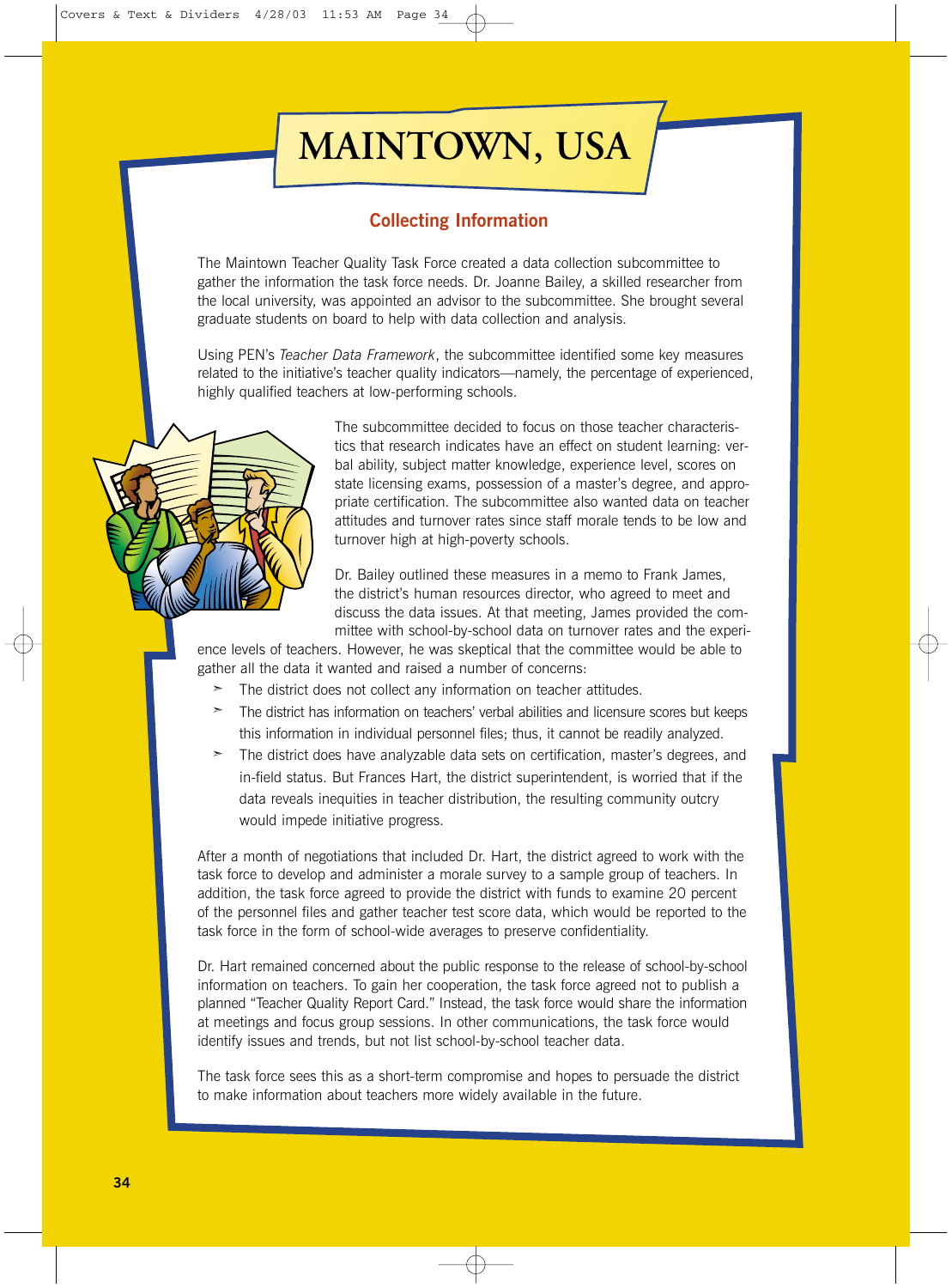Collecting and analyzing data—albeit an enormous task—is still only two-thirds of the job. Data is just a set of numbers until it is used to create meaning, develop new knowledge, and applied to a purpose. The next section of this guide will help you use data collection and analysis to identify an issue worthy of continued effort.

### **Refining Your Vision**

new lanowidge, and applied to a purpose. The next section of this guide will help<br>you we data collection and analysis to identify an issue worthy of continued effort.<br> **Refining Your Vision**<br>
Chapter One of this guide forc Chapter One of this guide focused on the need to create a vision of quality teaching early in the TQI process, but also cautioned that a detailed delineation of teacher quality goals would be premature. However, now that you have dedicated significant resources to data collection and community engagement, it is time to refine your initial vision and take the next step toward your objective. The following considerations can help you refine your vision:

- What specific changes do we hope to see in the characteristics, distribution, and/or flow of teachers in the district as a result of our strategy?
- Over what time frame would we like these changes to occur?
- What effect do we want these changes to have on the structure or processes of the school district?
- Is there a specific population or school that we want to target?

### **Prioritizing Teacher Quality Issues**

With your TQI vision as a guide, work with the community to review the collected information and determine the most pressing teacher quality issues. Prioritizing one or two issues will improve the chances of a successful TQI by focusing your available resources. The following questions can help you identify your priorities:

- What TQ issues are of greatest concern to the community now?
- What TQ issues most greatly affect student achievement?
- What TQ issues are having serious negative effects on the district?
- What are some cost-effective teacher quality improvements that could make a real difference but are relatively low cost in terms of dollars and staff effort?
- What TQ issues have a good chance of being resolved within a reasonable time frame given our capacity and the current external environment?
- What TQ improvements can be sustained over the long term?

Also, see *Initiative Priorities* in CD-ROM **Tools**.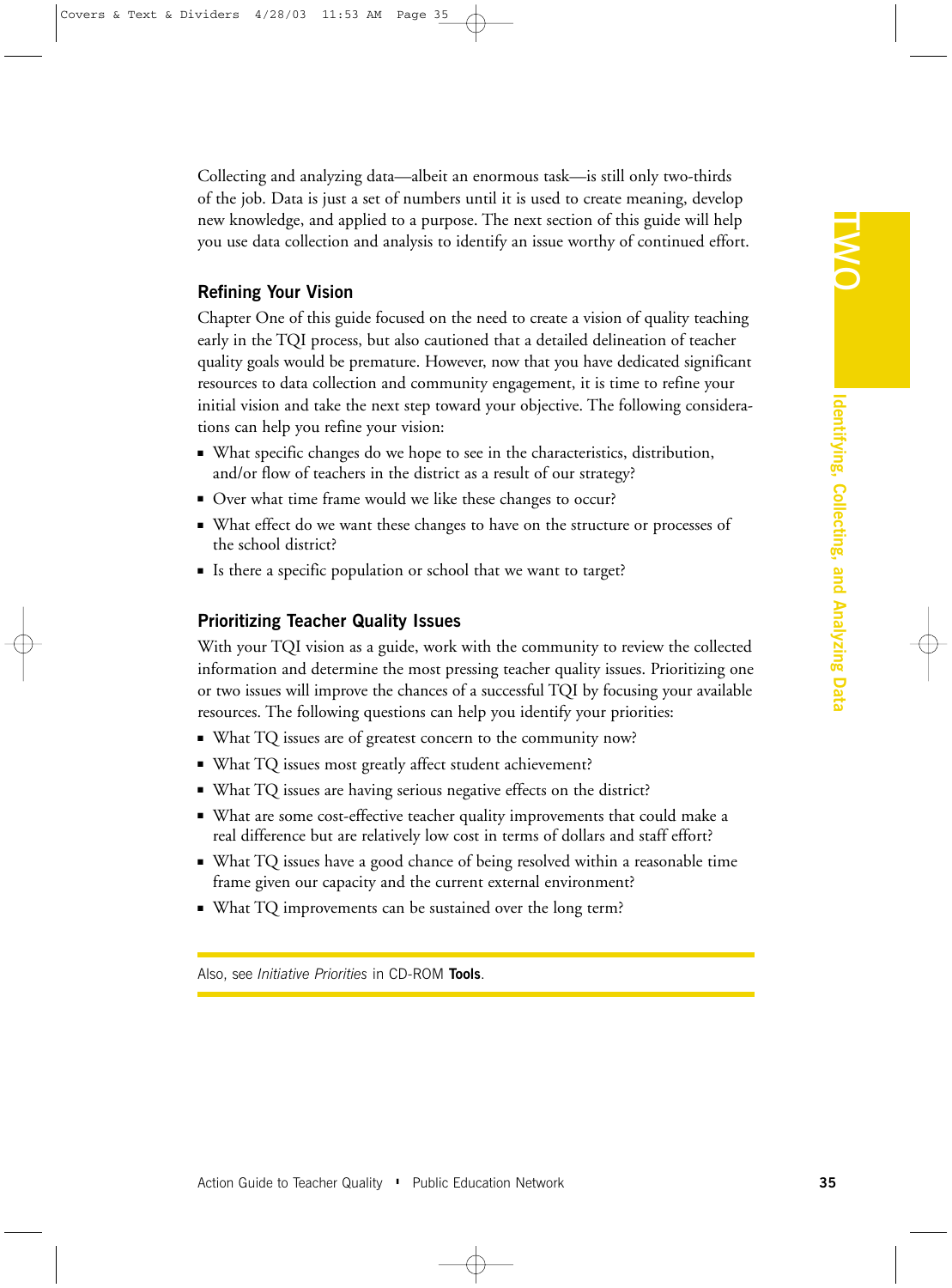## **MAINTOWN, USA**

### **Prioritizing Teacher Quality Needs and Setting Goals**

The Maintown Teacher Quality Task Force has held numerous meetings and conducted several focus groups during the six-month "needs assessment" phase of the project.

With teacher data collected from the central office, the task force discovered that while the district's average annual teacher turnover rate was 22 percent, some schools were experiencing rates as high as 45 percent, with low-performing schools having the highest turnover rates. In addition, through interviews with district administrators, principals, and teachers, the task force found that teacher turnover was costing the district a great deal of money and was having a negative effect on school culture.

This information was presented to community members, who were struck by the difference in qualifications of teachers working in low-performing schools versus those of teachers working in high-performing schools. They were also troubled by the high turnover rate of teachers working in high-needs schools.



Given the data and community feedback, the task force decided to focus its TQI on teacher turnover in lowperforming schools. While this was not the issue identified during the TQI planning stage, it is aligned with the vision of ensuring that high-needs students are taught by highly qualified teachers. The task force knew from the beginning that its vision and goals would be refined through research and community input.

After establishing a priority focus, the task force worked to uncover community expectations regarding turnover rates. After more research and further discussion with community representatives, the task force set an overall

12 percent turnover rate as a district goal, with no school experiencing more than a 19 percent turnover rate. However, since low teacher turnover was not a worthwhile goal if the teachers who stayed were not highly qualified, the group also agreed to develop strategies to retain good teachers.

Next, the task force revised components of the TQI plan to reflect community perceptions of teacher quality, the new teacher quality goals that had been established, and the new TQ indicators and benchmarks relating to those goals.

The task force members are now in a position to identify specific actions that must be taken to reduce teacher turnover. But first they must determine what factors contribute to teacher turnover and what strategy will facilitate improved teacher retention. A strategy planning session is scheduled for the following week.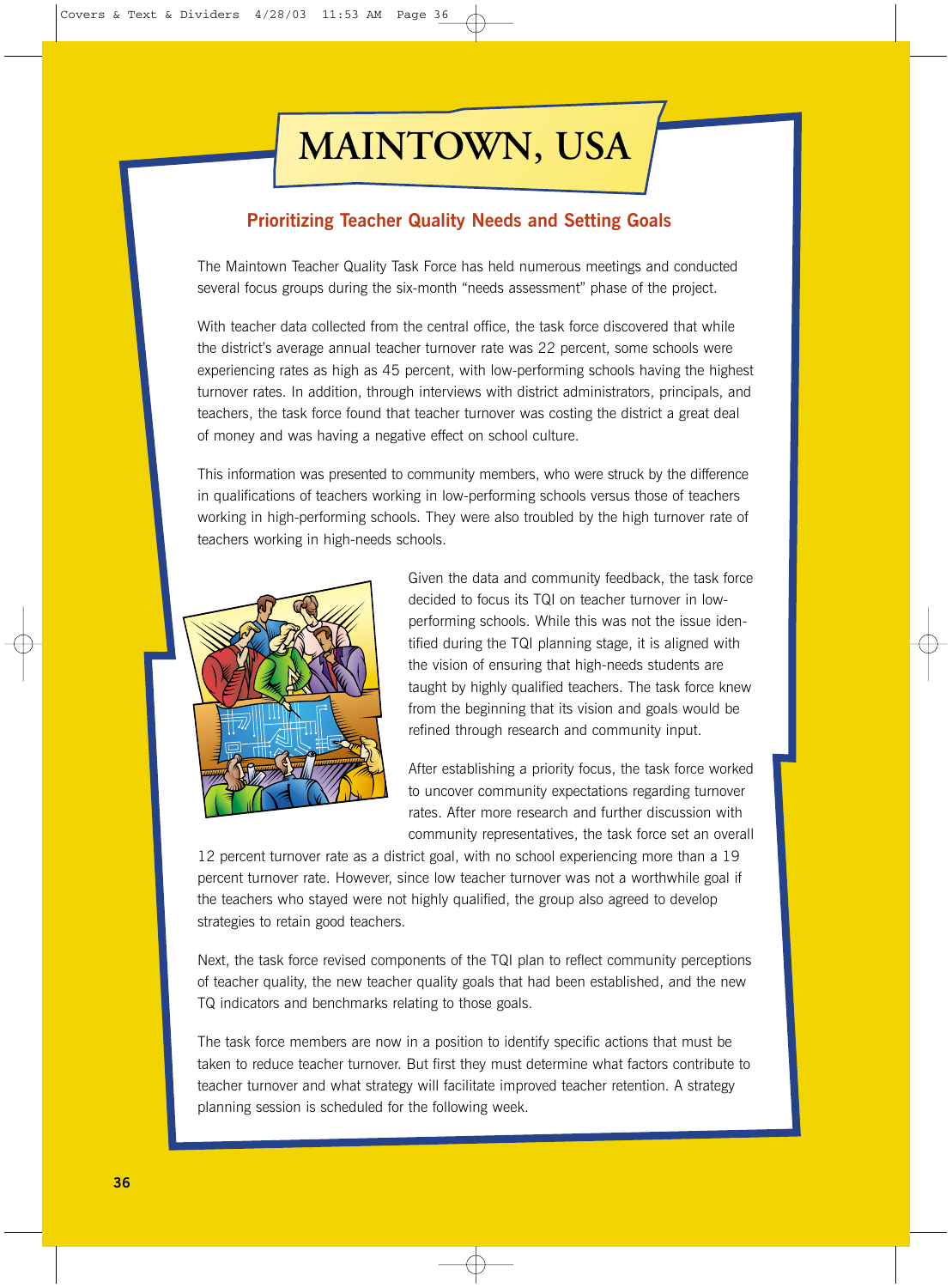### **Transitioning from "What" to "Why"**

The data you have collected so far should provide you with a snapshot of teacher characteristics in your school district—a good look at the "what" of teacher quality. Now you have to explore the "why" of teacher quality—the factors, conditions, policies, and practices underlying the data you have collected.

The explanatory stage of data collection will help you arrive at possible avenues for change and further refine your goals. PEN's *External Factors Framework* can help you determine what elements of the external environment directly or indirectly affect your teacher quality issue. The framework can also help you develop a teacher quality needs assessment.

### **Identifying and Using Data to Plan Initiative Actions**

### **Using the External Factors Framework**

There are two categories of external factors—factors other than a teacher's skills, experience, and traits—that will influence the quality of teaching in your district: (1) the structures, processes, and culture of the education system and (2) the expectations and support of the community.

duranteristins in your school district—a good look at the "solary" of track-order quality-<br>
Alway nu lave to track out control with lequy on the action of track and position of the exploration of the exploration of the de These categories include multiple indicators you can use to examine possible causes of the teacher quality challenge your community is facing. You may want to begin by considering all factors with a direct or indirect impact. Ultimately, however, you should focus on those factors most likely to have a positive effect on your priority issue, and most likely to respond to change efforts within a reasonable period of time.

What follows is a brief description of the two categories of external factors and a list of indicator categories used in the framework.

See CD-ROM **Tools** for a copy of the *External Factors Framework* and a list of guiding questions and specific indicators for each section of the framework.

### **Education system structures, processes, and culture**

Teachers bring a host of skills, experiences, and characteristics into the classroom that shape the way they instruct, manage, and relate to their students.

School policies and school environments also affect what goes on in the classroom. Teachers are usually required to teach from certain textbooks and encouraged to use certain instructional strategies. Their access to resources, training, and planning time is often dictated by policies and budget allocations that are outside their control and the control of the schools in which they teach.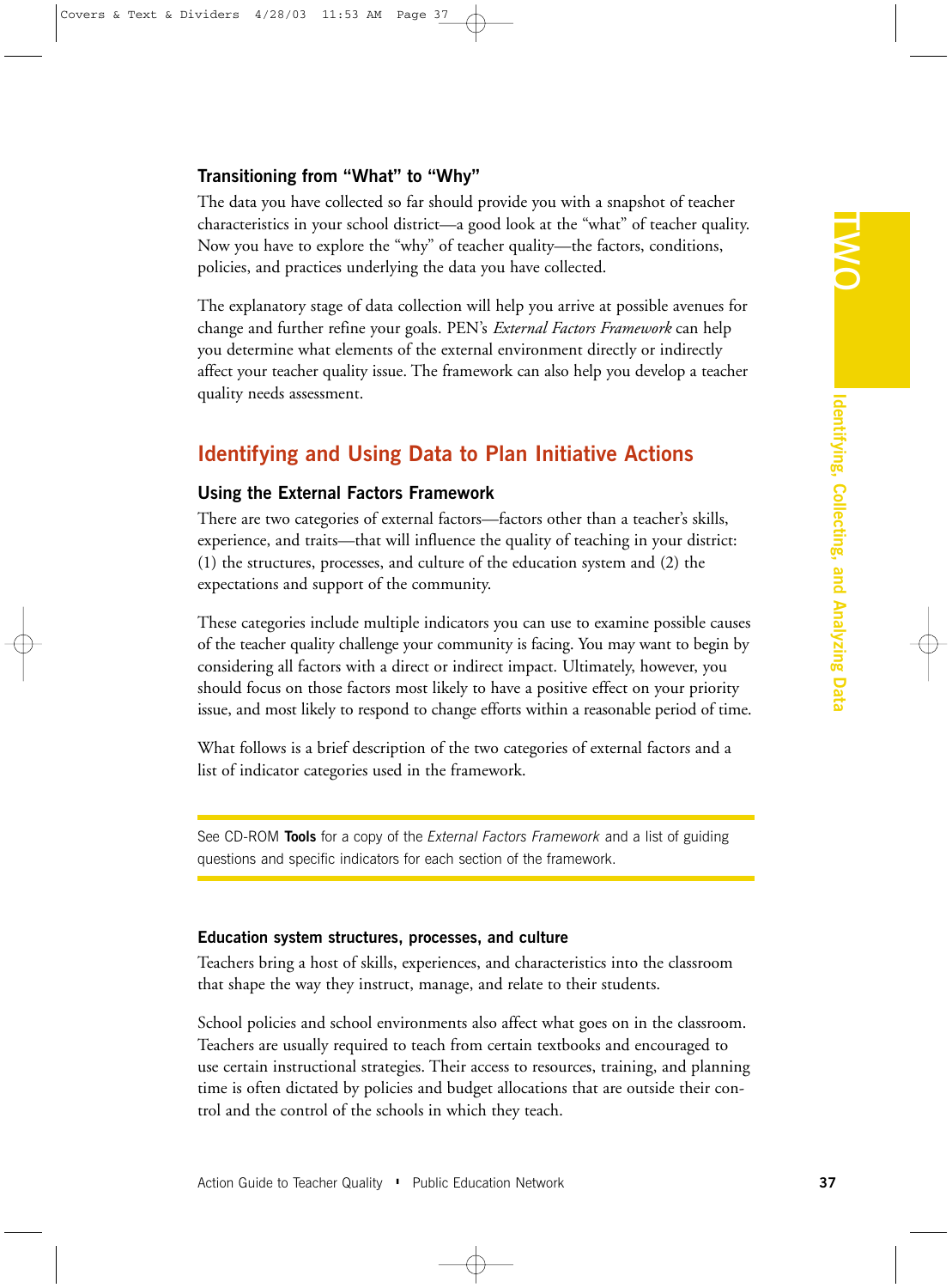At a broader level, teacher quality is affected by district-level decisions on teacher hiring, assignments, and compensation. In analyzing your TQ issue, recognize there are influencing factors that go beyond the characteristics of individual teachers.

The following indicators provide a menu of education system factors that affect teacher quality in general and may affect your TQ issue as well:

- District leadership
- School accountability systems
- Induction/early professional development
- Information sharing/public communication
- Ongoing professional development
- State approval of teacher preparation programs
- Teacher licensure/certification

### **Community expectations and support**

In addition to state and district policies that affect what goes on in the classroom, other organizations and the community at large also affect the quality of teaching.

Some of these influences are readily apparent: The training that colleges provide to pre-service teachers certainly has an impact on a teacher's future classroom career. Other community influences are less apparent: Families, for example, don't always consider how important their role is in regard to the overall quality of teaching. Making sure that kids come to school ready to learn, responding to teacher requests, and generating a positive attitude toward school are ways families can and should support what takes place in the classroom.

Other people and organizations can support the quality of teaching by becoming involved in public decision-making processes, donating time and resources, voting in school board elections, supporting education-related legislation, and promoting the positive aspects of the school system.

The following indicators listed in the *External Factors Framework* in CD-ROM **Tools** provide a menu of community factors that affect teacher quality in general and could affect your TQ issue as well:

- 
- Community organization involvement Media coverage
- 
- Teachers unions School board
- Business involvement College/university programs
	-
- Parent involvement Public awareness/involvement
	-
- Compensation
- Recruitment
- Resource allocation and use
- Teacher placement
- Work environment
- Hiring
- Evaluation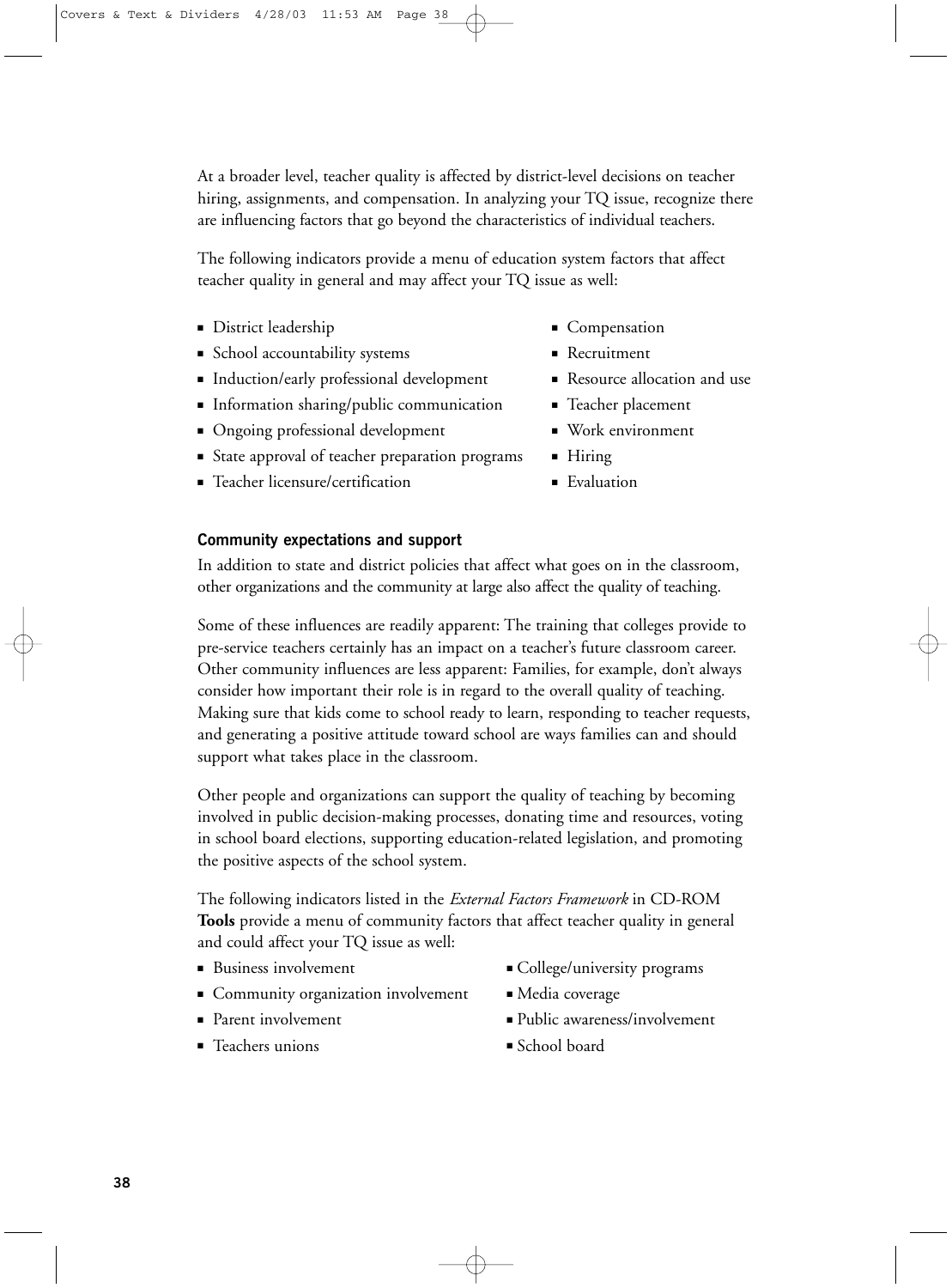### **Identifying external factors**

With the help of the questions in the *External Factors Framework,* determine which environmental factors will have the greatest impact on your teacher quality issue.

- Which factors have a direct, demonstrated relationship to our TQ priority?
- Which factors are of concern to the community?
- Which factors do we, or our initiative partners, have the capacity to change?
- Which factors offer the greatest possibility for successful, sustainable change, given the presumed level of support from decision makers and influencers?
- Which factors offer the most feasible paths toward change, given environmental factors such as state and district budgets, political climate, and public perception?

### **Anticipating Data Collection Issues**

Most of the data collection processes described in the *External Factors Framework* involve gathering descriptive information rather than collecting statistics, though some external factor indicators do involve statistics.

This does not mean that this round of data collection will be easy. Districts or organizations may be reluctant to share certain types of information; the desired information may not be available; and the data might be housed in any one of a dozen departments.

You may even face an additional challenge at this stage, one of perception. For example, some businesses may see educating students as solely the responsibility of schools. They may not realize, for example, that by not asking for student transcripts when hiring, they are eliminating a significant incentive for students to do well and, in doing so, they are not supporting an environment where quality teaching can take place. environmental factors will have the greater impact on your reacher quality issue.<br> **•** Which factors lave as on the current unit excellent is contributely to cour TQ principy?<br> **•** Which factors are of convert to the curre

Therefore, you must be prepared to make the case for the community's role in improving the quality of teaching by asking employers to reflect on how much they spend on retraining high school graduates, by asking the media to reflect on how many stories focus on education, and by asking citizens to reflect on how often they vote in school board elections.

### **Determining the Status of External Factors in the Community**

Determining the status of a factor or condition related to your TQ issue will depend on the extent of existing information and on the factor itself. If you already have access to exit surveys indicating that district residency requirements greatly contribute to teachers' decisions to leave, it becomes relatively simple to learn about those residency requirements and compile existing data.

If, however, exit surveys indicate that "working conditions" are what most teachers cite as their reason for leaving, you will have to determine (1) what constitutes working conditions and (2) the state of those working conditions.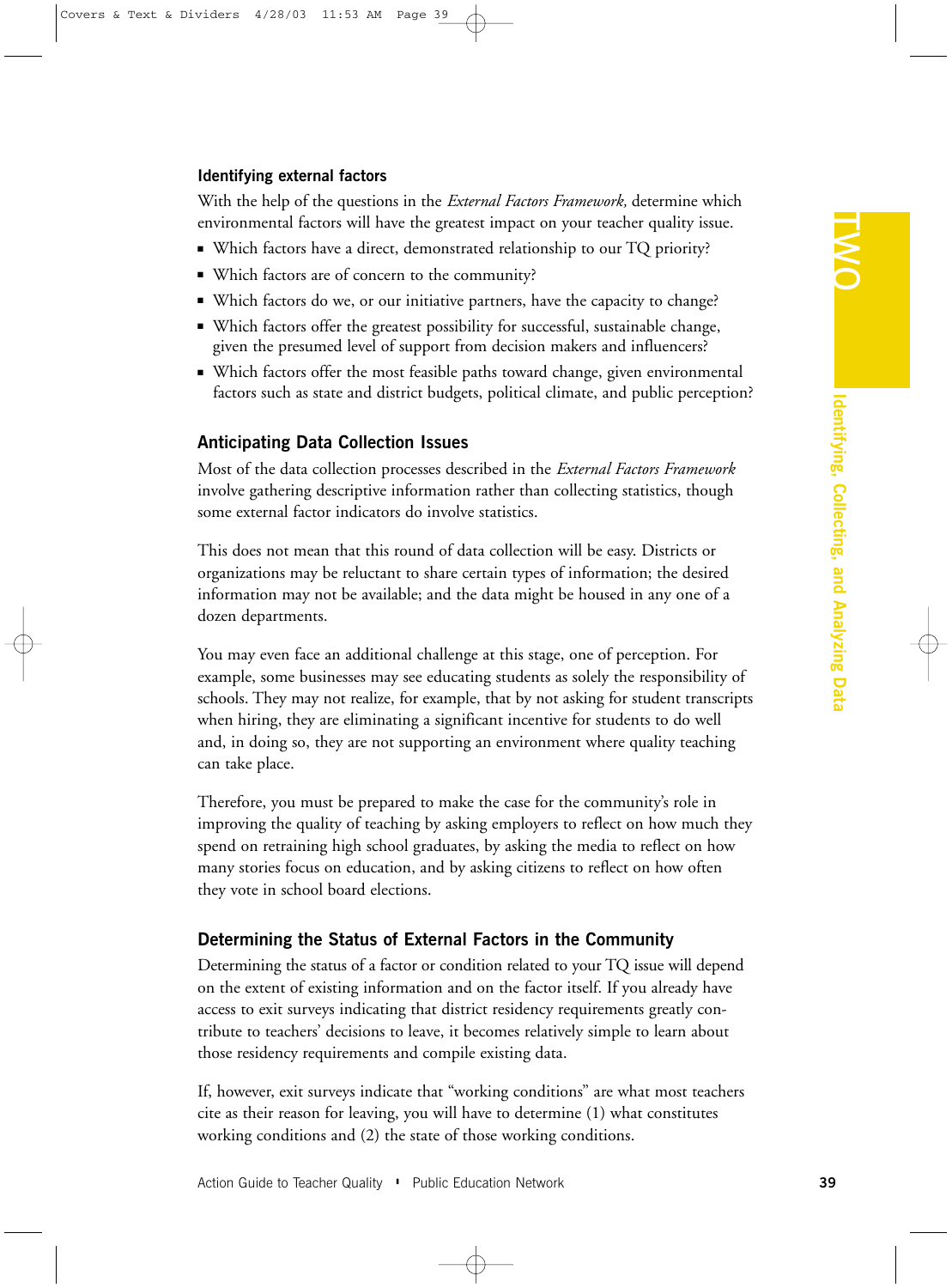## **MAINTOWN, USA**

### **Identifying Relevant External Factors**

At their strategy meeting, the task force members used the *External Factors Framework* to identify external factors that might affect teacher retention in high-needs schools. Each task force member reviewed the 21 categories of education system and community variables listed in the framework and selected the 5 or 6 categories most relevant to teacher retention, and most likely to garner community support as possible areas for change.

Ed Schmidt, a discussion facilitator, led the group in selecting the 6 categories that will be presented to a larger group of stakeholders: accountability system, teacher placement, compensation, district leadership, work environment, and parent involvement.

The task force then held a "concerned stakeholders" meeting, inviting those who participated in the community focus groups held earlier and who had expressed a desire to become more deeply involved in the TQI process. During the meeting, the task force presented the categories along with reasons for and against focusing the TQI on any particular category at this time.

Task force members and individuals representing the stakeholder group formed teams. Each team chose a category for further study, to include examination of literature reviews of national research, teacher exit surveys, and focus group findings relative to their categories.

The teams examining compensation and working conditions made presentations to the group and recommended that these issues warranted further consideration.

The group then reviewed the framework questions to further refine the categories that had been selected. In doing so, the members learned that some studies have indicated that it would take a significant increase in compensation to persuade teachers to stay at high-poverty, low-performing schools. They also noted that the state and the district were facing significant budget shortfalls. Armed with this information, the group decided that increasing compensation did not present the best chance of success for their TQI.



The group also realized that many factors fell under the working conditions category, including compensation restructuring. They concluded that more research and prioritizing were needed.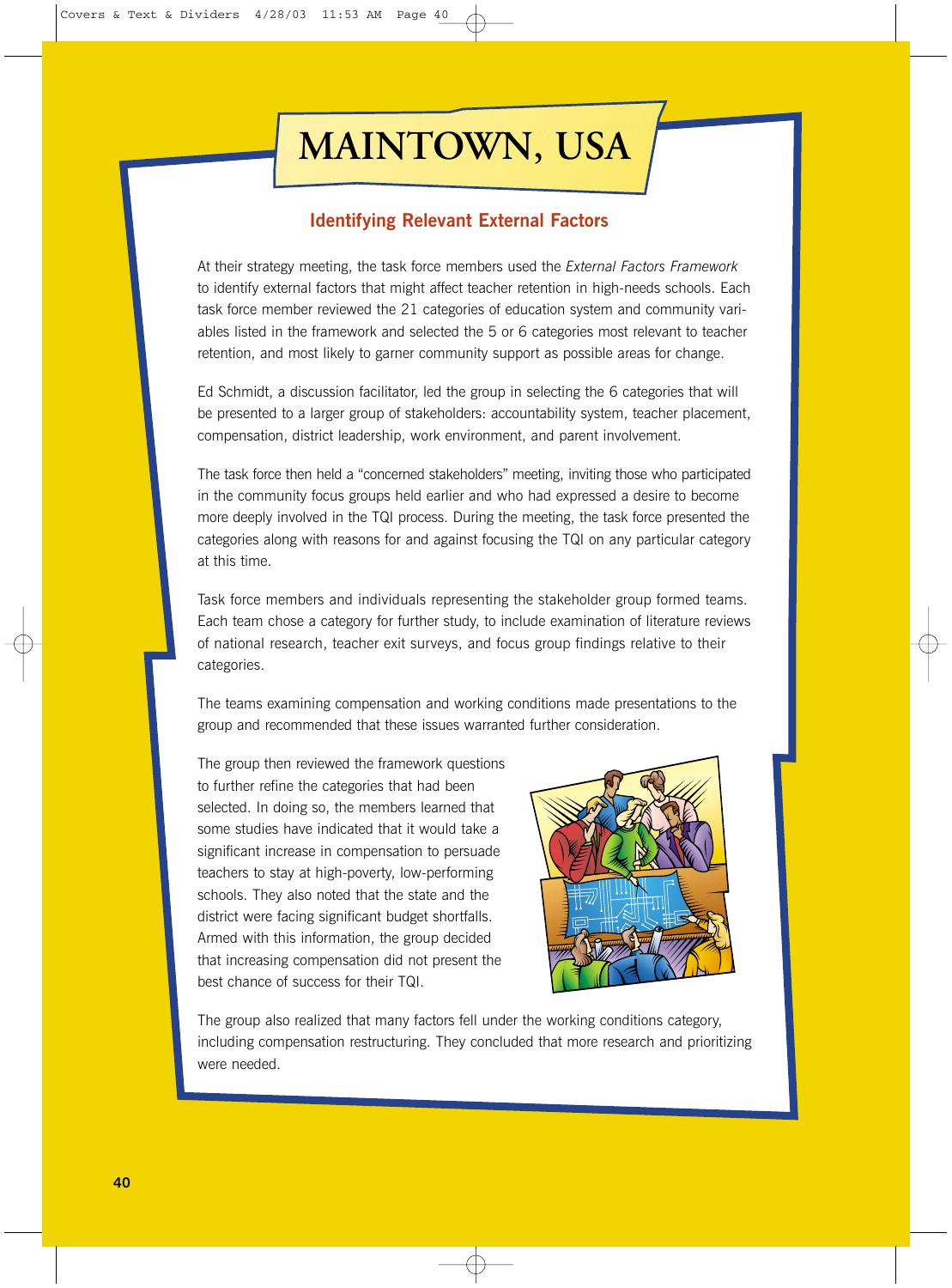You would have to know specifics about the working conditions that are causing teachers to leave before you could devise an improvement strategy. And getting more detailed information may require more research, more interviews, and more site observations. Use your best judgment in determining how much information is needed to craft a targeted, effective improvement strategy.

See Chapter Four: *Putting Things in Motion* (p. 65) and the *Strategy Planner* in CD-ROM **Tools** for guidance in creating a TQI strategy.

The energy, time, and resources expended in collecting data—and in making it meaningful—are daunting. But without data as the backbone of your decision making and community action planning, you could end up trying to implement a flawed strategy and lose your credibility in the process.

Organizations that take the time to collect and use data as the basis for their change initiatives build credibility with community leaders looking for fact-based, reliable information. These data organizations become go-to information sources on education issues. As a result, they are able to do deeper community work and attract more funding from foundations and other sources. more detailed information may require more research, more tracked information orientation and information in the strength out the strength of the strength of the strength of the public orientation of the public orientation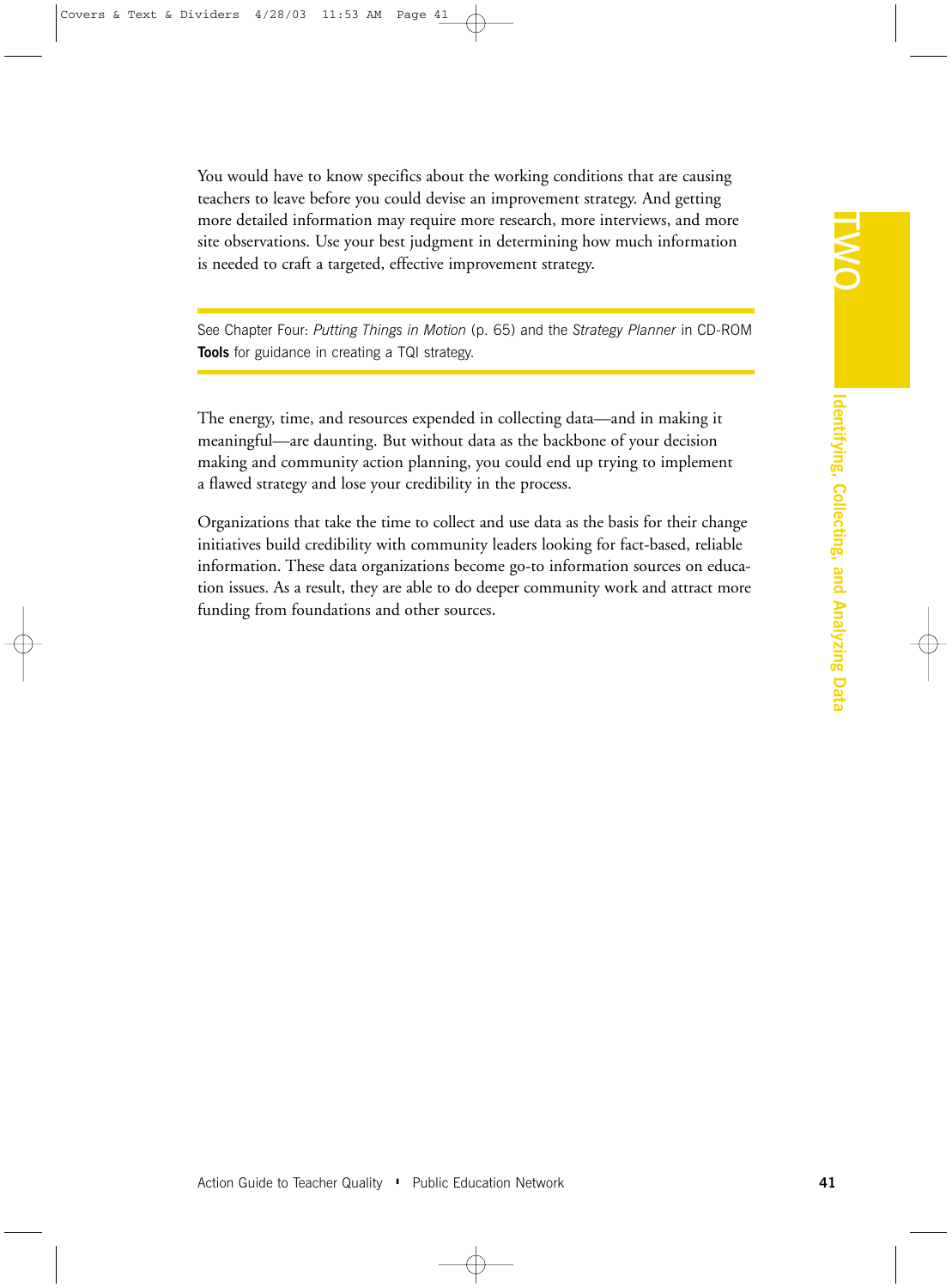

### **TIP: Selecting Assessment Indicators**

Even though PEN's data framework lays out a fairly comprehensive set of teacher quality indicators, you should feel free to select other indicators appropriate for your TQI.

Indicators should always reflect the vision, values, objectives, and scope of your work. For guidance in selecting indicators, consider these questions from the Harvard Family Research Project:

- Will this indicator help you learn something about the expected result or condition?
- Is the indicator defined in the same way over time? Has the data for the indicator been collected in the same way over time?
- Is data available for the indicator?
- Is data currently being collected? If not, can cost-effective instruments for data collection be developed?
- Is this indicator important to most people? Will this indicator provide sufficient information about a condition or result to convince both supporters and skeptics?
- Is the indicator data quantitative?

### **TIP: Building Trust in Data Collection**

There are a number of steps you can take to build the trust of district and union leaders in the data collection process:

- Prepare a well-thought-out, flexible research plan for discussion with district administrators; some districts require formal, district-approved research plans if an initiative includes school system interviews or use of certain data.
- Fully explore district and union concerns. Privacy issues regarding teacher data may be related to the desire for confidentiality and the fear of negative publicity about teaching qualifications. Ask probing questions to get at the root cause of the concerns; being explicit allows everyone to know exactly what the issues are, and what can be done to obtain the information while respecting the concerns.
- Use a neutral third party to facilitate discussions.
- Put any agreements in writing.
- "Say what you do and do what you say." In other words, communicate openly and regularly and consistently carry out agreed-upon actions.
- Assign a designated contact person to work with district and union leaders.
- Make initiative actions as transparent as possible to the district/union.
- Work with district/union leaders to come up with long-term solutions for deficiencies in the data infrastructure.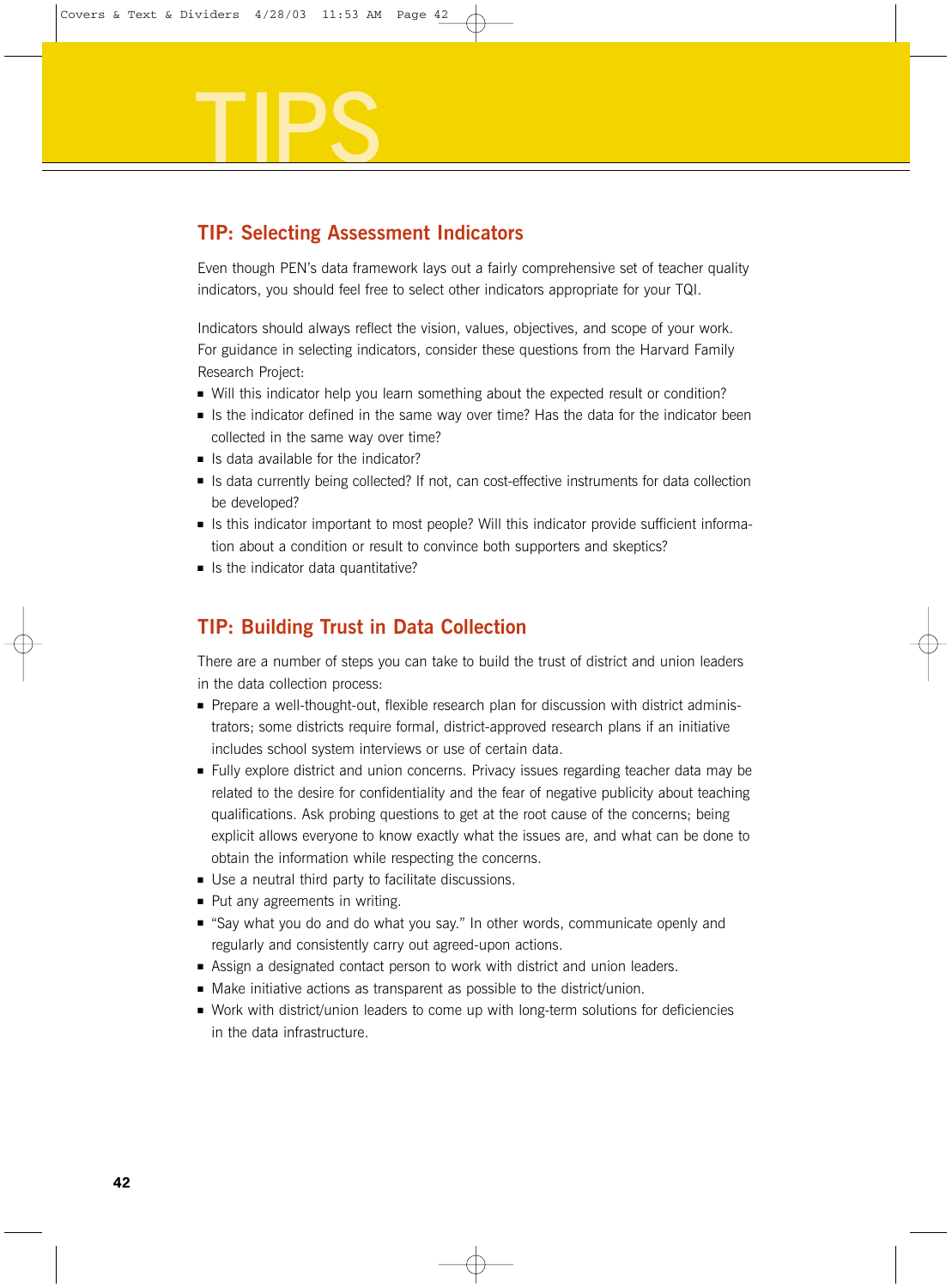### **TIP: Non-District Sources of Data**

**State departments of education.** State education departments can be a good source of information, even though the data they collect may not be disaggregated at the teacher or school level. As with districts, states frequently house data in different divisions. A study of six southeastern states found teacher data housed in the following state education department divisions:6

- Licensing divisions
- Computer services/information technology/management information systems offices
- Finance divisions
- Human resource divisions
- School approval divisions

Consequently, you will most likely need to devote a fair amount of time to tracking down information. State departments of education may also share the districts' reluctance to make available teacher information due to concerns about publicity, privacy, and added work. Be prepared to face similar data collection issues with state education departments as you did with district offices.

**State legislature education committees.** You may be able to use information gathered by the education committee of your state legislature. Determine which government agencies or committees monitor school quality.

**National government databases.** If you want to compare local averages to national and state averages, or to become more familiar with teacher characteristics, check out the US Department of Education's resources in *General Education Resources* (p. 73) in **Resources.**

**Nonprofits/universities/think tanks/education journals.** Many non-governmental organizations track a wide variety of teacher quality issues at the national or state level. Some organizations conduct studies, some advocate certain policies, and some do both. Though they may have good information and insight, they may also have a subjective perspective. When tapping these resources, keep in mind that their information may be slanted to support certain ideological positions. For a list of non-governmental organizations that focus on teacher quality issues, see *General Education Resources* (p. 73) in **Resources.**

**Direct collection.** Teachers themselves are another potential source of teacher data. Direct collection usually requires more negotiation with district and union leaders, and more effort and resources from you. But it also yields data in the desired format, since you design or oversee the design of the data collection instrument.

Identifying, Collecting, and Analyzing Data **Identifying, Collecting, and Analyzing Data**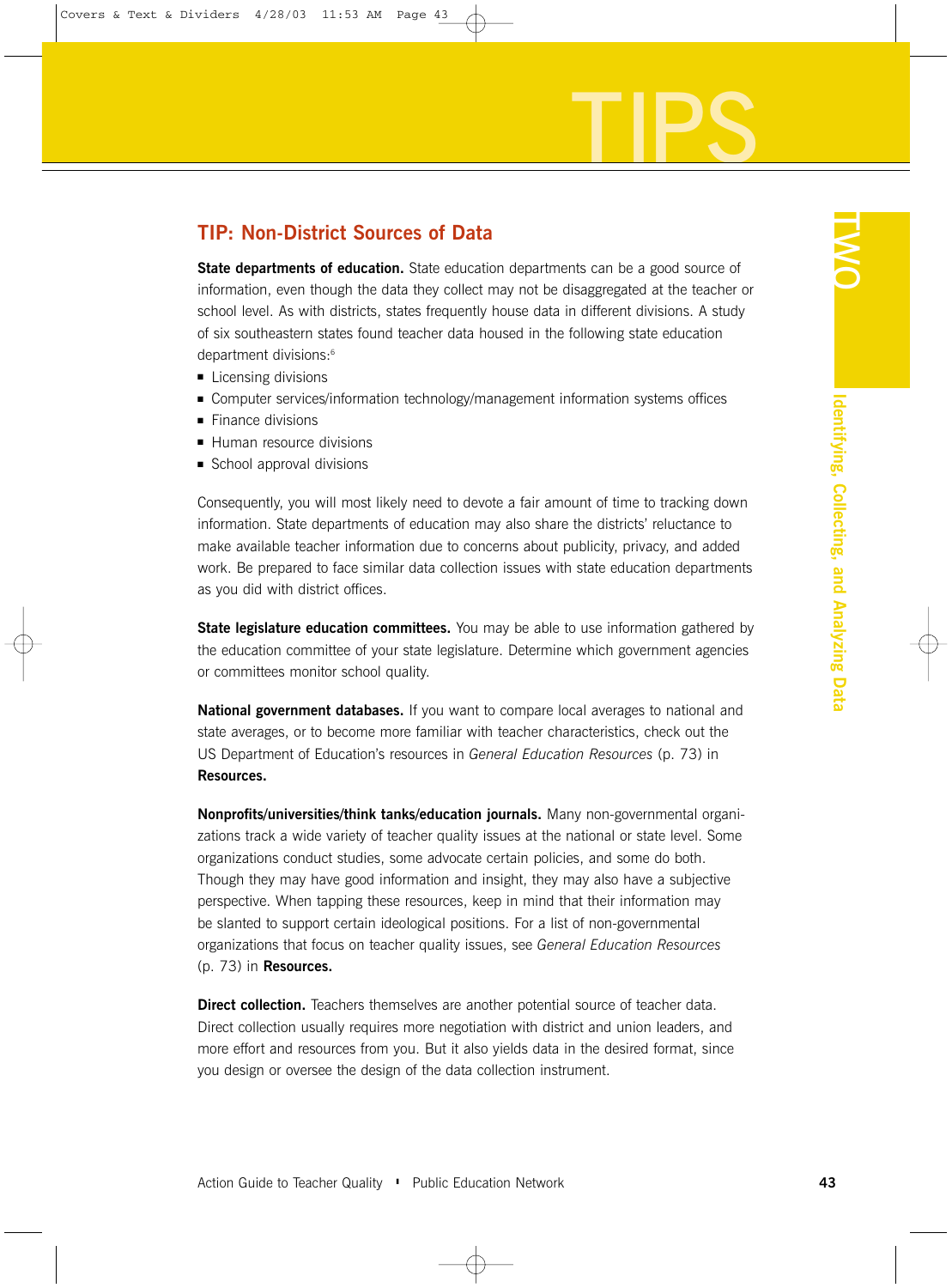

In addition, direct collection can provide opportunities to actively engage community members in the initiative. See Chapter Three **Tips** (p. 56) for ways to involve community members in public action.

### **TIP: Data Collection Methods**

**Collecting relevant data from established sources.** In an ideal world, you and your partners would be able to collect all the information you need, in user-friendly formats, from both the district and the state.

Realistically, most districts and states will not have collected all the information you need or stored it in easily accessible formats. In addition, neither you nor your partners are likely to have enough resources to collect and analyze information for every teacher and every school, especially if the information is available only on paper.

However, most districts and states should have collected *some* data in a user-friendly format. Discovering the overlap between data desired and data collected, as well as where the data is stored, are matters to discuss with the district and state leadership.

**Sampling subsets of relevant data.** Some teacher data may be available only in paper records. Various other constraints can also make data collection difficult.

It may make sense, therefore, to limit your data collection efforts to a subset of district teachers—a random sample representative of the district's teachers—or to a subset of schools in the highest and lowest performance categories. If you opt to sample data subsets, you will need some knowledge of statistics to determine the sample size and sampling strategies of a representative sample.

**Using teacher surveys.** For some indicator data, it may be necessary to ask the district to help collect new information from teachers. Alternatively, you can distribute teacher surveys designed by you and your partners.

Response rates on teacher surveys will vary greatly depending on how safe teachers feel in participating and how convenient you make it for them to participate. Work with the central office and the union to make sure they will support your survey and present it positively to teachers. Design the survey so that individual teachers cannot be identified and make sure teachers are aware of this confidentiality protection. Keep the burden on teachers to a minimum: A short questionnaire that can be answered online is one way to increase the likelihood that teachers will complete the survey. See *Online Tools* (pp. 80–81) in **Resources** for software programs that allow you to survey and tabulate responses online.

**Conducting teacher interviews and focus groups.** Getting the full story on the quality of teaching in your community requires both quantitative and qualitative information. Teacher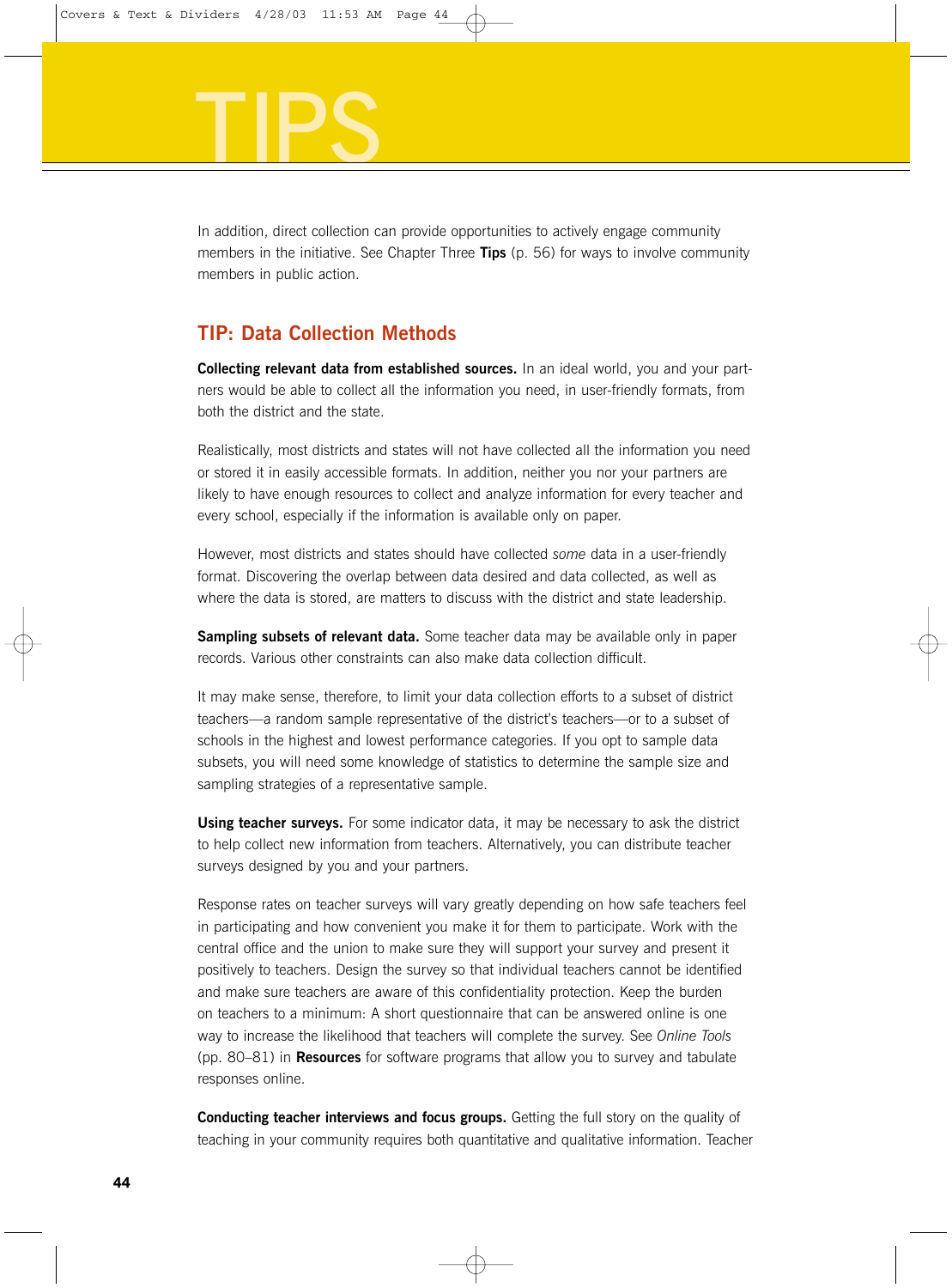interviews and focus groups are good sources of qualitative information. Not only will they help round out the picture of what characteristics teachers bring to the classroom, but also they will provide information about indicators, such as working conditions, that affect teacher quality (see Chapter Four, *Putting Things in Motion,* for more details). *Note:* It is important that all interviewers and focus group facilitators have the same training and use the same procedures so that the resulting responses are comparable. See *Focus Group/Interview Questions* in CD-ROM **Tools** for a sample set of questions.

**Observing teachers in the classroom.** Another way to collect information on teacher characteristics is to sit in a classroom and watch what happens. This is a particularly good way to get parents involved in the initiative since it brings home, in very concrete terms, how the education their child is receiving differs from the education other children are receiving. It also captures those "I know it when I see it" characteristics that may not be easily quantifiable but certainly impact how much students learn in the classroom. Again, people who are going to be classroom observers need guidelines and training so that comparisons can be made among classroom observation groups. See *Standards and Evaluation* (p. 74) in **Resources** for ways to conduct classroom observations.

| <b>CHALLENGE</b>                                                    | <b>OPTIONS</b>                                                                                                                                                                                                                                                                                                                                                                                                        |
|---------------------------------------------------------------------|-----------------------------------------------------------------------------------------------------------------------------------------------------------------------------------------------------------------------------------------------------------------------------------------------------------------------------------------------------------------------------------------------------------------------|
| The district/state does<br>not collect data for your<br>indicators. | If the data for your indicator is not kept by the district/<br>state, you have several options: First, ask the district/<br>state if any university, research institution, or other<br>organization has the relevant data. Second, work with<br>the district and union to design a data collection instru-<br>ment for the information you need.                                                                      |
|                                                                     | While these options may solve the data gap for the<br>initiative, the district should be tracking such important<br>data. Therefore, a third, more sustainable solution would<br>be to use the initiative as a catalyst to encourage the<br>district to monitor teacher characteristics in the future.<br>TOI members could work with the district and union to<br>decide what data to collect and how to collect it. |
|                                                                     | The district may have had valid reasons for not collecting<br>the information in the past, so point out some cost-saving<br>benefits of having the data on hand in the future such<br>as more effective/efficient decisions with regard to<br>human resources, which typically account for 80 per-<br>cent or more of a school's budget.                                                                              |

### **TIP: Addressing Data Collection and Analysis Issues**

**TNO** 

**Identifying, Collecting, and Analyzing Data**

Identifying, Collecting, and Analyzing Data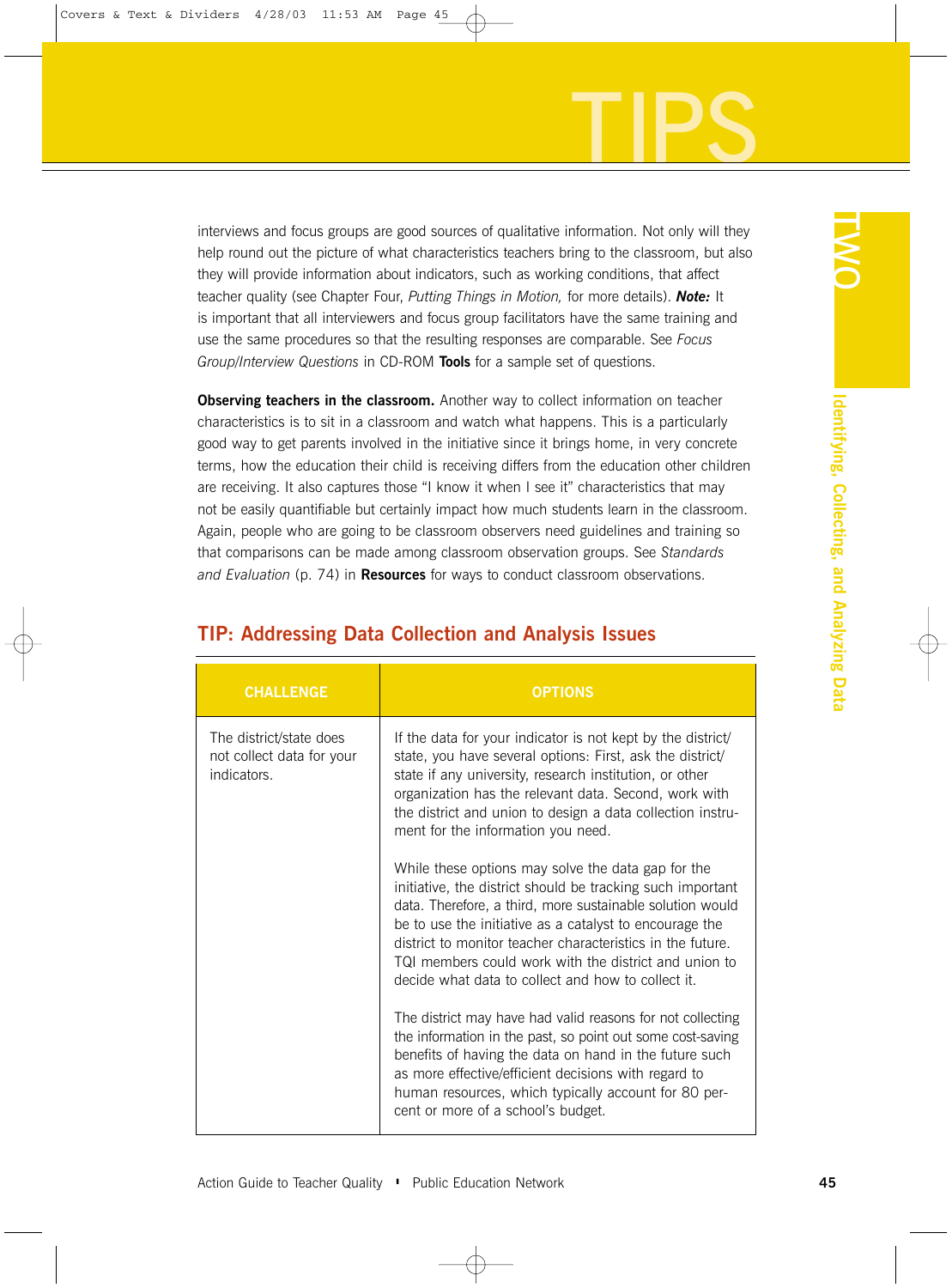| <b>CHALLENGE</b>                                                                        | <b>OPTIONS</b>                                                                                                                                                                                                                                                                                                                                                                                                                                                                                                                                                                                                                                                                                                                                                      |  |
|-----------------------------------------------------------------------------------------|---------------------------------------------------------------------------------------------------------------------------------------------------------------------------------------------------------------------------------------------------------------------------------------------------------------------------------------------------------------------------------------------------------------------------------------------------------------------------------------------------------------------------------------------------------------------------------------------------------------------------------------------------------------------------------------------------------------------------------------------------------------------|--|
| The data is available only<br>for some teachers and<br>some schools.                    | If the desired indicator data is available only for certain<br>subpopulations, assess whether there is enough data<br>for a representative sample or enough to compare the<br>most pertinent subgroups. If you cannot find enough<br>data, or are unable to determine whether your sample<br>size is large enough, consider collecting the information<br>directly from teachers.                                                                                                                                                                                                                                                                                                                                                                                   |  |
| The data is not available<br>in a readily accessible<br>format.                         | If the data is in a hard-to-access format that would be<br>time consuming to sort through, you will have to decide<br>if/how to utilize the data.<br>• How important is this data in determining teacher<br>quality?<br>• Are there sampling methods that could be used to<br>shorten the collection time?<br>Are there other sources that might have this data?<br>• Would the district be willing to share the data collec-<br>tion effort?<br>• Can you call upon other sources—community organi-<br>zations, university researchers, volunteers-to help<br>input data?<br>• Would it be less time consuming, as well as more<br>feasible and acceptable to district/union leaders, to<br>recollect the data directly from teachers through an<br>online survey? |  |
| The district is reluctant<br>to share information that<br>casts it in a negative light. | You should never agree not to reveal unflattering infor-<br>mation. However, you can and should work with the<br>district and the union so that the initiative is seen as<br>the district working to put its house in order, rather<br>than the district being subject to an external inspection.<br>You can also work with district/union leaders to craft<br>language that offers constructive criticism rather than<br>condemnation.                                                                                                                                                                                                                                                                                                                             |  |
| District/union leaders are<br>unwilling to cooperate<br>with the initiative.            | There will be instances when the district/union refuses<br>to cooperate. If the district does not cooperate, you will<br>have a difficult time getting access to data. However,<br>the information may be available through other sources<br>such as state departments of education, documents in<br>the public record, and university or think tank research.                                                                                                                                                                                                                                                                                                                                                                                                      |  |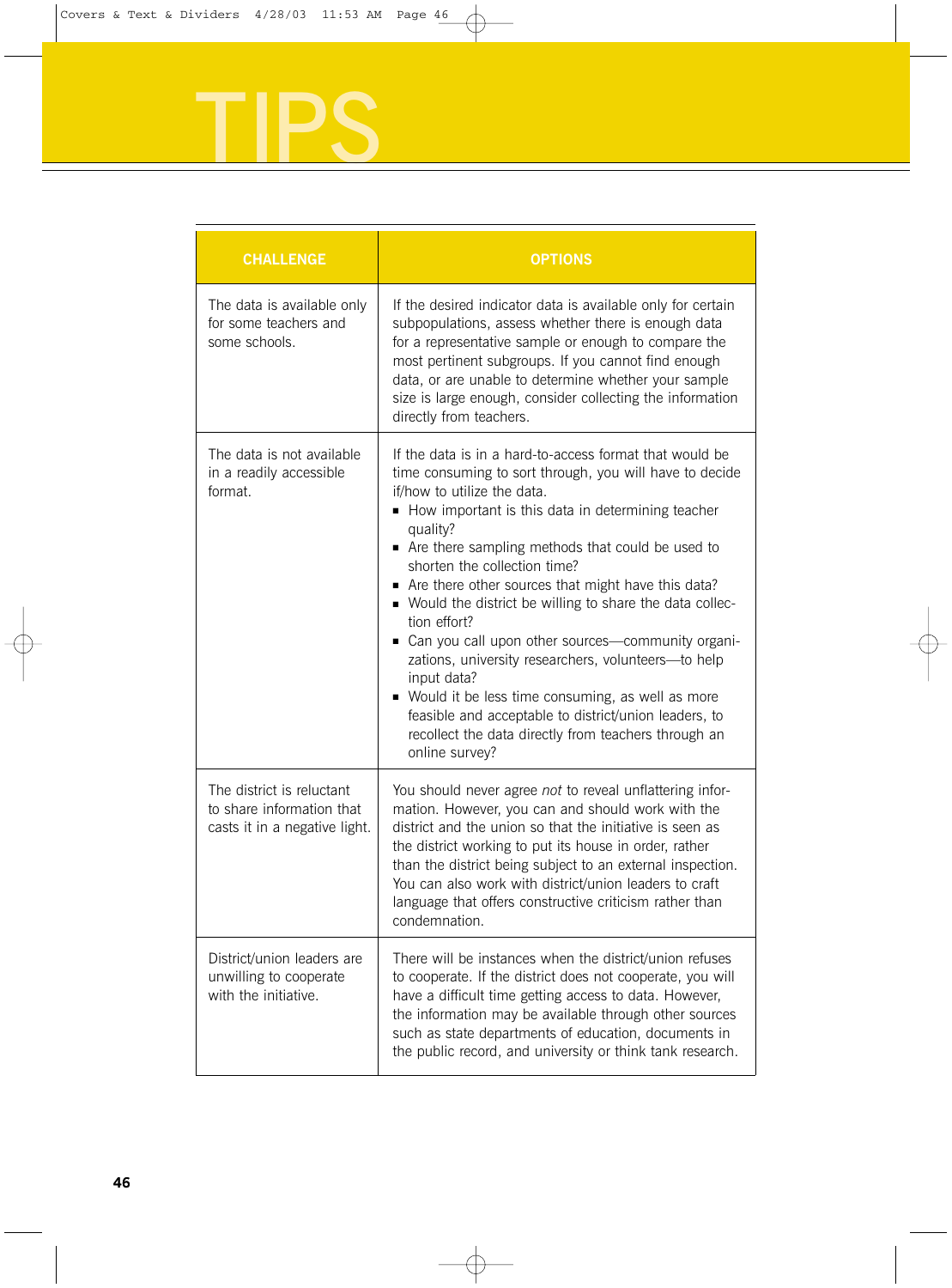| <b>CHALLENGE</b>                                                                                                                           | <b>OPTIONS</b>                                                                                                                                                                                                                                                                                                                                                                                                                                                                                                                                                                                                                                                                                                                                                                                                                                                                                                                                                                                                                                                                                                                                                                                                                                                                                                                     |
|--------------------------------------------------------------------------------------------------------------------------------------------|------------------------------------------------------------------------------------------------------------------------------------------------------------------------------------------------------------------------------------------------------------------------------------------------------------------------------------------------------------------------------------------------------------------------------------------------------------------------------------------------------------------------------------------------------------------------------------------------------------------------------------------------------------------------------------------------------------------------------------------------------------------------------------------------------------------------------------------------------------------------------------------------------------------------------------------------------------------------------------------------------------------------------------------------------------------------------------------------------------------------------------------------------------------------------------------------------------------------------------------------------------------------------------------------------------------------------------|
| District/union leaders are<br>unwilling to cooperate<br>with the initiative.                                                               | If district leaders refuse to collaborate, you can try sev-<br>eral tactics-some designed to go around them and<br>others designed to persuade them to give you access<br>to the information:<br>Revisit the Community Asset Map (see CD-ROM<br>Tools); review where the de facto power lies in your<br>community and who your potential allies might be.<br>You may discover leverage points that can advance<br>the TQI process.<br>Focus on policies/practices that don't require district-<br>held data. As a general rule, it is preferable to have<br>data that demonstrates the policy/practice in<br>question is detrimental to education.<br>• Wait for the district/union leadership to change-<br>especially if the leaders are in the latter years of<br>tenure.<br>• Mobilize community members to use letters to the<br>editor/op-eds, school board meetings, and other<br>public forums to pressure the district to release<br>information.<br>• Use legal means to compel the district to release<br>information under freedom of information laws.<br>An adversarial relationship with the school system is<br>not ideal. However, sometimes in the right circum-<br>stances it could actually strengthen your hand. A deeply<br>engaged, frustrated-with-the-system community is a<br>powerful force for change. |
| There are few data<br>analysis resources,<br>and/or TQI partners<br>do not feel comfortable<br>performing the data<br>analysis themselves. | If you and your partners do not have the time,<br>resources, or expertise to perform data analysis,<br>consider low-cost options for distributing the work or<br>having other groups do the analysis:<br>• Contact area colleges/universities to find undergraduate<br>or graduate students willing to perform the analysis.<br>Graduate students are often called upon to do original<br>data work for class projects and may be searching for<br>an opportunity such as the one presented by your TQI.<br>• Divide up the analysis work among other community<br>organizations.<br>• Seek grant funding, or find a research organization<br>willing to offer data analysis services at a lesser fee,<br>perhaps in exchange for services you or your part-<br>ners could provide.                                                                                                                                                                                                                                                                                                                                                                                                                                                                                                                                                |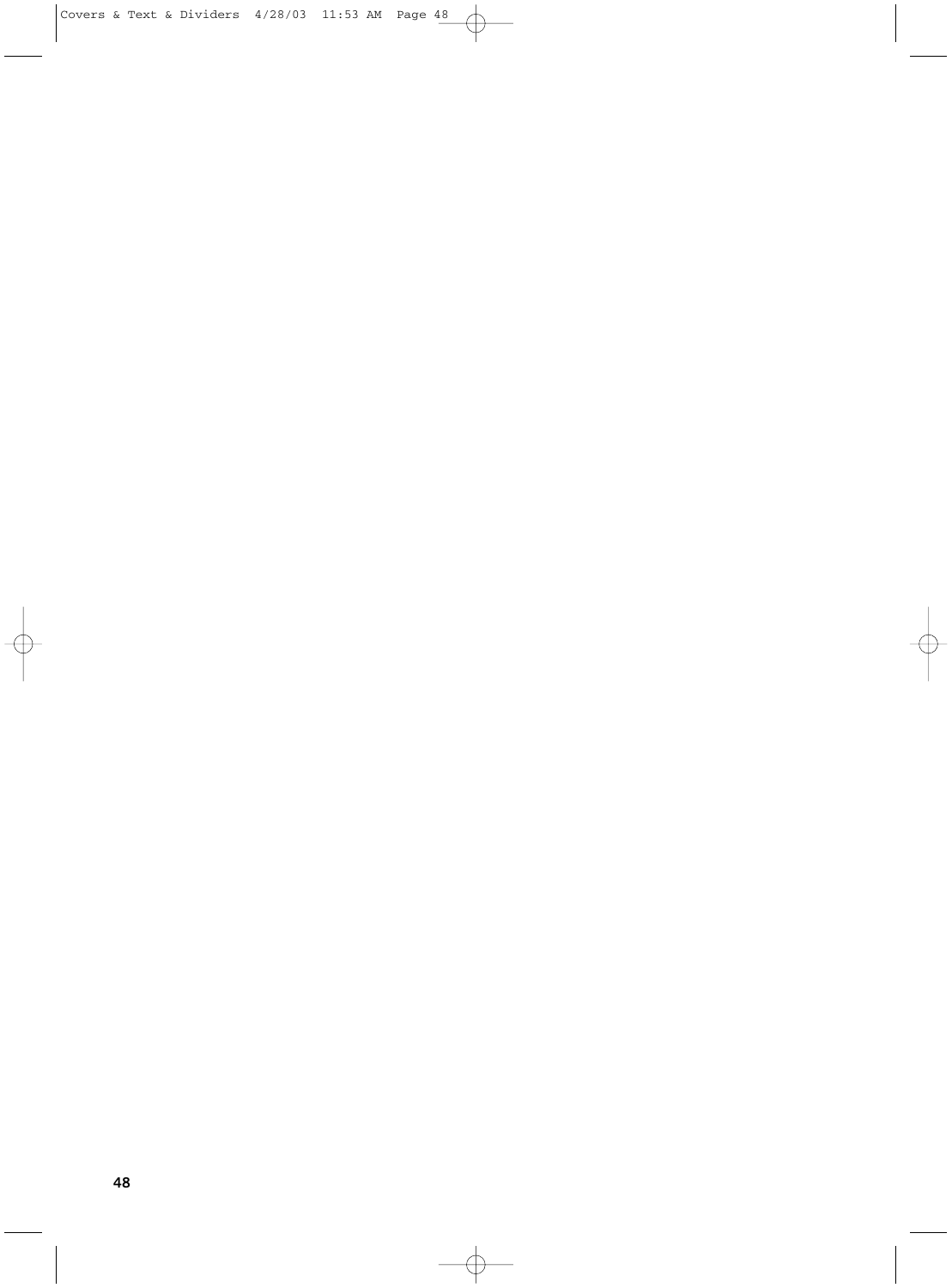## **Engaging the Community**



 $\frac{1}{11}$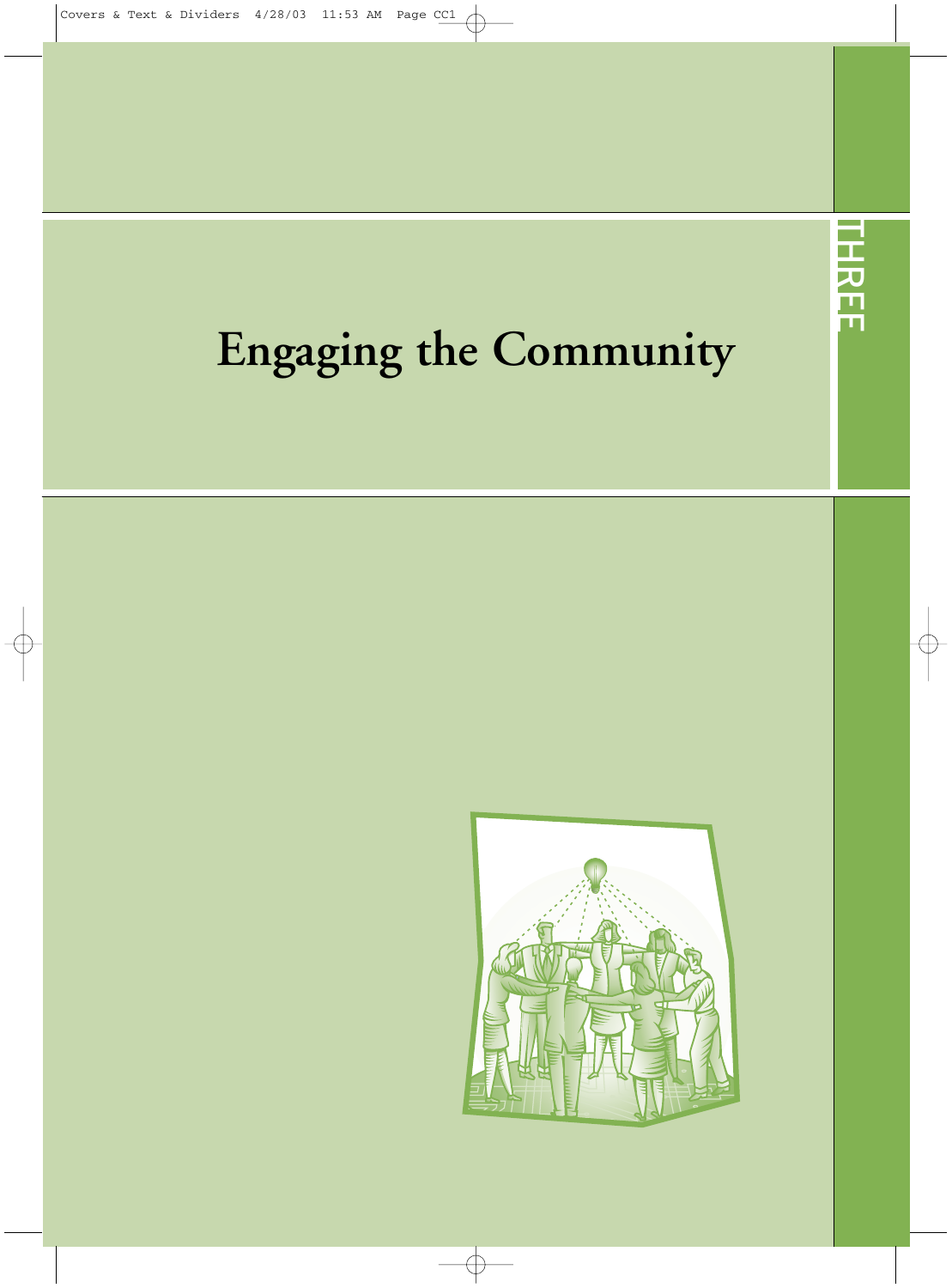### **Chapter Highlights**

- Articulating concrete purposes for engaging in a TQI
- Recognizing factors that help/hinder community participation
- Identifying community groups that have worked on/have an interest in teacher quality or other education issues
- Identifying demographic characteristics that influence how specific groups might perceive teacher quality and/or how they might respond to engagement strategies
- Using engagement strategies for different community segments and different types of engagement
- Assessing and revising community engagement strategies and goals

### **Chapter Tips**

- Identifying and Working with Other Community Initiatives
- Community Engagement Goals—TQI Partner Perspective
- Community Engagement Goals—Community Perspective
- Identifying Community Demographic Characteristics
- Planning and Facilitating Community Dialogue

### **Chapter Tools**

- Focus Group/Interview Questions
- Evaluation Planner
- Community Asset Map: Gauging the Climate for Reform, Scanning Decision Makers and Influencers, Stakeholder Analysis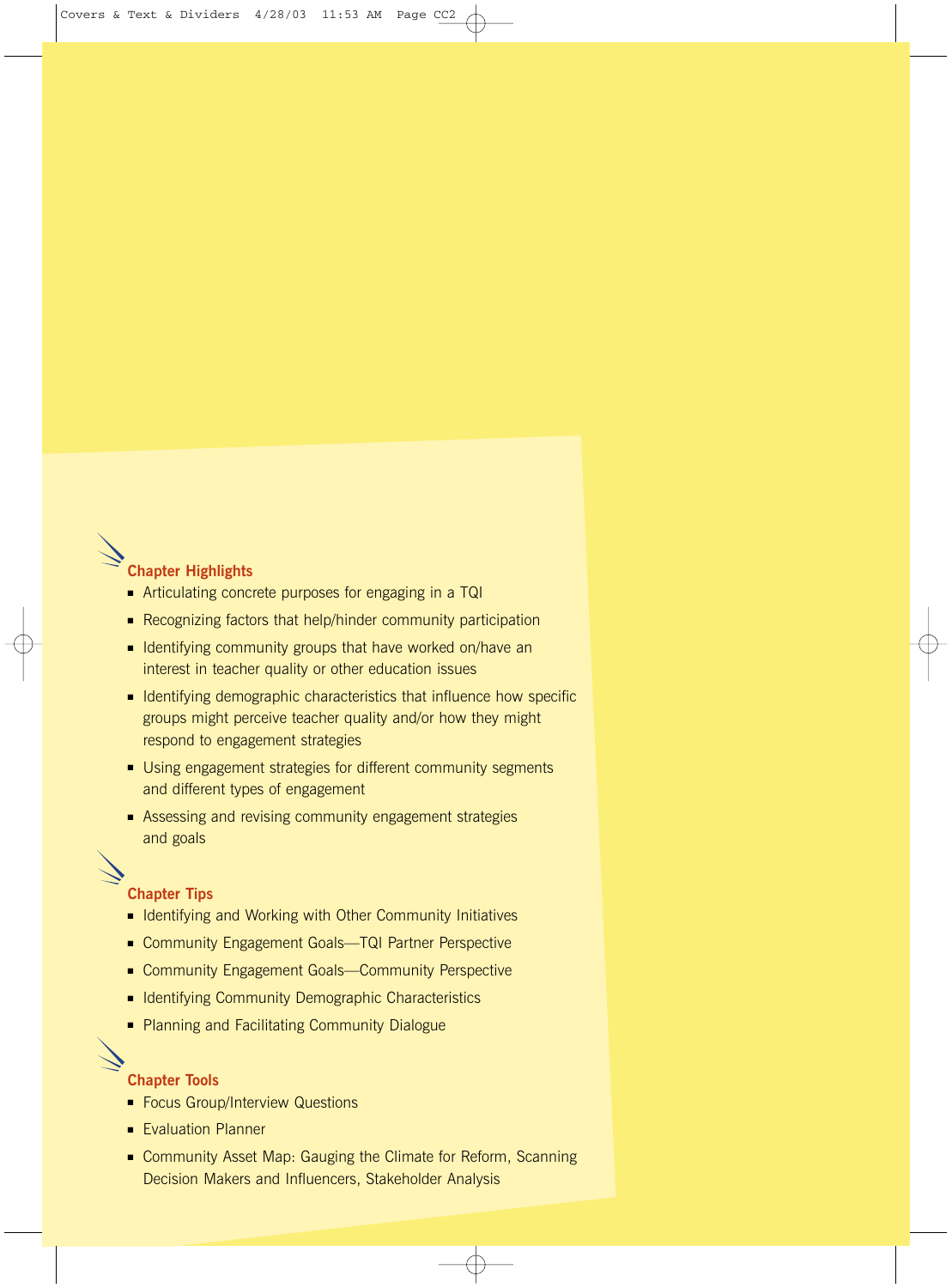

### **Facilitating Opportunities and Identifying Incentives for Community Involvement**

If knowledge is power, then the information in the preceding chapters should help you build your community's power.

However, even a community knowledgeable about the quality of teaching in its school system—and about the various contributing factors—is not necessarily in a position to effect change. Community members must also recognize the need for change and believe their efforts can make a difference.

This chapter will help you gain an understanding of community *incentives* for involvement as well as recognize or create *opportunities* for public action.

### **Making a Difference Through Strategic Engagement**

For many community organizations, public engagement is an integral part of their work. But engaging the community cannot be viewed as an unquestioned good. Failure to carefully consider who you are trying to engage—and for what purpose can lead to uncoordinated action, unfocused goals, and, ultimately, lots of talk but no concrete results. Furthermore, if you want to engage the community in projects that transcend the scope and time frame of the TQI, it is important to think about what makes community engagement valuable and how to create the conditions for success. **Example 11 Community Constrained to Teacher Community Community Community Engaging to the community and the intervent of the community and the survey of the community and the survey of the community and the comm** 

Successful community engagement must be viewed from two perspectives: that of the TQI partners and that of the public you seek to engage. Both perspectives must be considered to create a sustainable, inclusive, effective engagement strategy.

### **TQI Partner Perspective**

A successful community engagement process from a TQI partner perspective will meet the following criteria:

- Elicits involvement from many and varied groups
- Sustains interest and involvement
- Helps the community recognize its power
- Inspires community action
- Achieves concrete results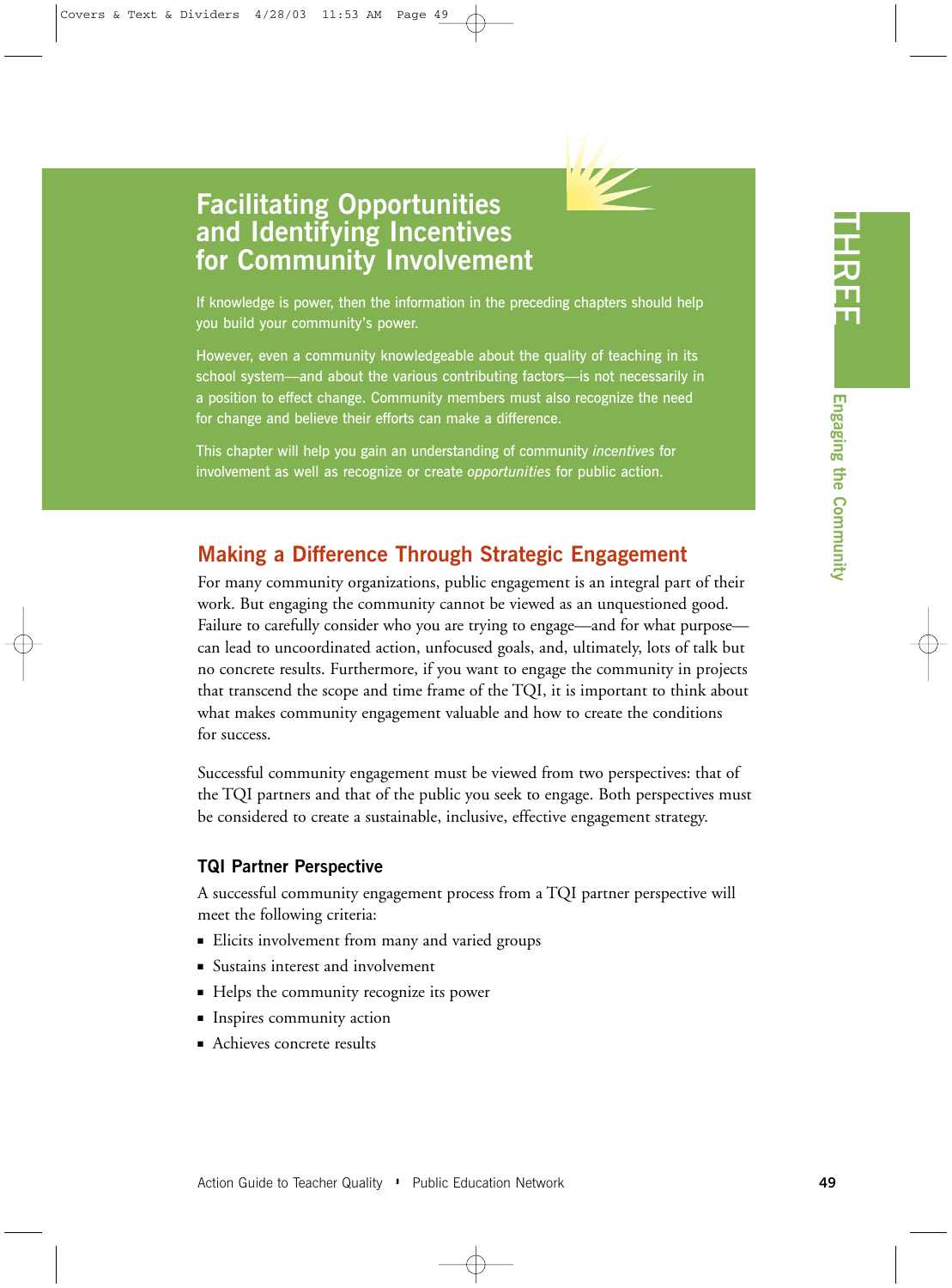Most people would agree that those goals are valuable in and of themselves, but unless you can achieve concrete results, your efforts are akin to building a bridge that goes nowhere. How can you make sure your community engagement strategy not only *builds* but also *uses* the bridge? Experienced community organizers point to these common elements:

- Community engagement is a core initiative component.
- Community engagement is integrated into planning and implementation, not treated as a stand-alone component.
- Concrete community engagement benchmarks and goals are established.
- Progress toward meeting benchmarks and goals is continually assessed.
- Specific tasks, staff, and resources are identified and dedicated to community engagement work.
- Engagement strategies are tailored to community strengths.
- Emphasis is placed on *dialogue with* rather than *reporting to* community members.

See **Tips** (pp. 57–61) for ways to meet your community engagement goals that promote the characteristics identified above. See the *Evaluation Planner* in CD-ROM **Tools** for help in creating an evaluation strategy for community engagement.

### **Community Perspective**

You will need to figure out what will motivate members of your community to participate in your initiative. What factors will encourage them to take action? What information will they need to get involved? Experience has shown that community members are more likely to participate if the following conditions are met:

- They understand the issue (knowledge).
- They feel personally committed to the issue (responsibility).
- They believe that they can do something about the issue (empowerment).
- They believe something must be done *now*, or the issue won't be resolved (urgency).
- They conclude that the benefits of involvement outweigh the costs (incentive).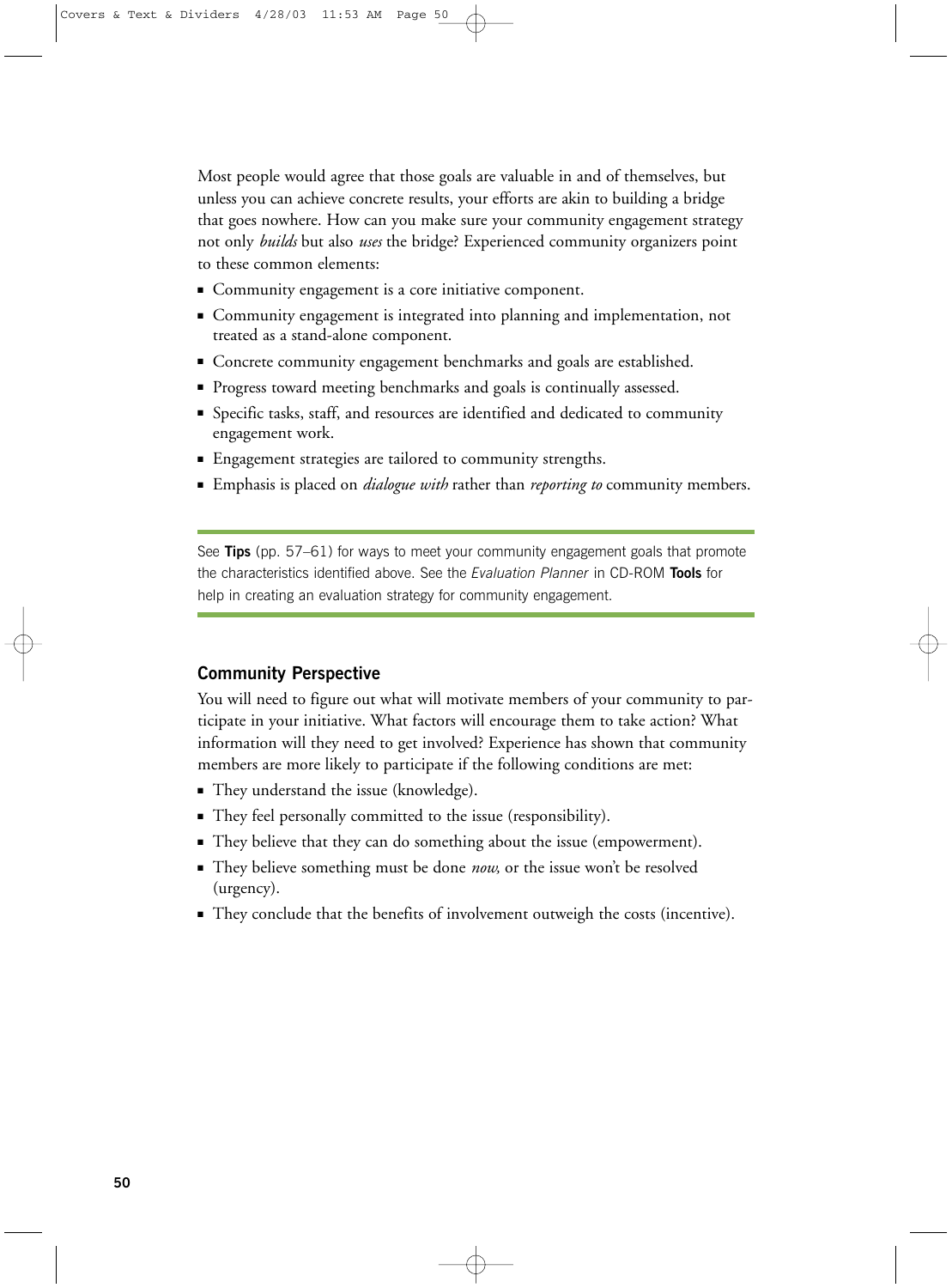### **Identifying the "Community"**

Once you have a handle on the factors that contribute to successful engagement, you also need to identify which community members you hope to engage. Broadly speaking, community can be divided into three segments:

- Individuals
- Organized community groups
- Policymakers

**Individuals.** Understanding community demographics will help you determine the best way to engage individuals living in your community. How might specific segments of your community perceive teacher quality? How might they respond to different types of engagement strategies? Keep in mind the diversity of characteristics and values that comprise community segments often grouped into a single category. Categories such as Hispanic and Asian, for example, encompass a wide range of ethnic and cultural backgrounds. For demographic information on your community, check recent census data or regional economic development reports. Symultant and the community members you hope to engage. Broadly<br>
speaking, community can be divided into three segments:<br> **1.** Lohivaluaks<br> **1.** Disciplinated community groups<br> **1.** Policymakes<br> **1.** Policymakes<br> **1.** Pol

**Organized community groups.** Map out the various organized community groups in your area: civic organizations, grassroots groups, faith communities, businesses.

**Policymakers.** Policymakers—school board members, city/county commissioners, state legislators, mayors—usually have authority to make the changes you seek; therefore, it is important that you learn how to lobby them effectively. Without their support, it is unlikely that you will achieve your goals. Effective lobbying encompasses the following characteristics:

- Understanding of the political system
- Identification of the relevant interests and constituencies of the policymakers you will lobby
- Knowledge of current political and economic factors influencing policymaker decisions
- Collaboration with groups that influence policymakers

See the *Community Asset Map* in CD-ROM **Tools** and **Tips** (p. 56) for suggestions on how to identify and work with community groups and initiatives. See **Tips** (p. 62) for a table of demographic characteristics, the implications of those characteristics on engagement, and questions to ask members of various demographic segments. See *Scanning Decision Makers and Influencers* in CD-ROM **Tools** for help in thinking through pertinent information about various community groups.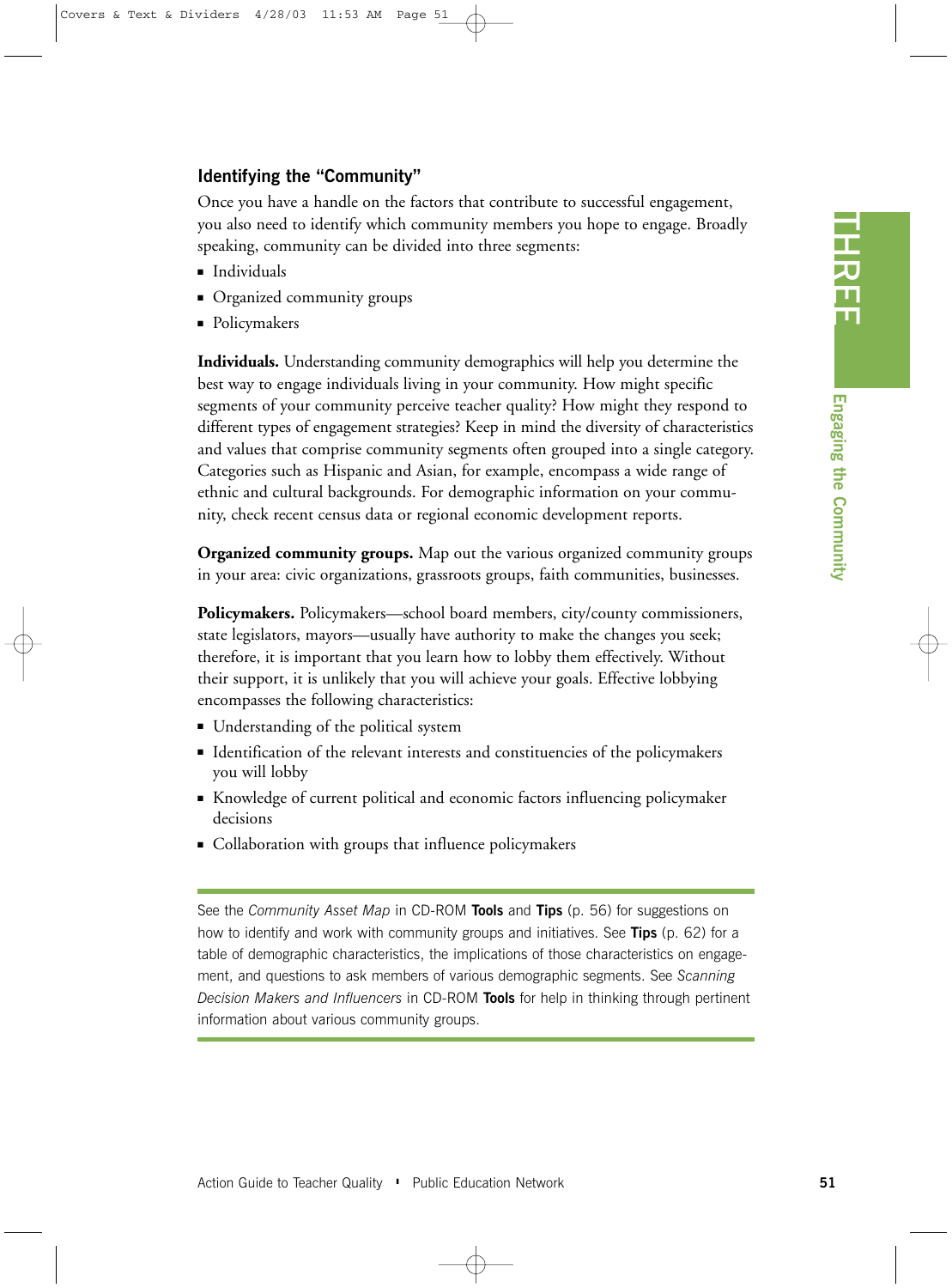### **Choosing Engagement Strategies**

How you reach specific community groups will depend on what type of engagement you want to facilitate. This guide focuses on three basic aspects of engagement:

- Being aware (listening)
- Providing input (discussing)
- Taking action (doing)

Personal characteristics, such as natural reticence, intrinsic drive, and cultural norms, and external circumstances, such as job/family obligations, poverty, language skills, and lack of transportation or childcare, will influence whether or not individuals elect to become engaged in an issue. Make sure the engagement opportunities you create encourage people of differing temperaments and resources to enter the community dialogue.

**Awareness.** The first step in public engagement is to make sure community members are *aware* of an issue. Awareness depends on a number of factors: accessibility to information, prior experience with the issue, availability of information, and so forth. Awareness also runs the spectrum from vague familiarity to a sense of responsibility and urgency.

Communication is a key component of awareness. It should serve as an "engine" prompting initial dialogue—rather than as a "caboose"—simply reporting what has already taken place.7 And it must be an engine that knows its destination. You will go a long way toward making sure you share information in a way that honors stakeholder needs and perspectives if you ask, "What do community members want and need to know?" rather than, "What do we have to say?"

Build on the awareness base in your community by sharing information in a way that speaks to your audience and leads to further engagement (see Community Engagement—Ways to Create Awareness). The following set of questions can help you develop effective, stakeholder-centered communications:

- How does the targeted group get most of its education-related information?
- What obstacles—language proficiency, inconvenient meeting location, lack of childcare/transportation—might keep this group from receiving information?
- What can be done to minimize these obstacles?
- What is this group's primary language?
- To what media does this group have access (radio, TV, newspapers, Internet)?
- Do our messages use names and vocabulary familiar to the group?
- Does each message have a hook that will capture the audience's attention?
- Are our messages clear and concise?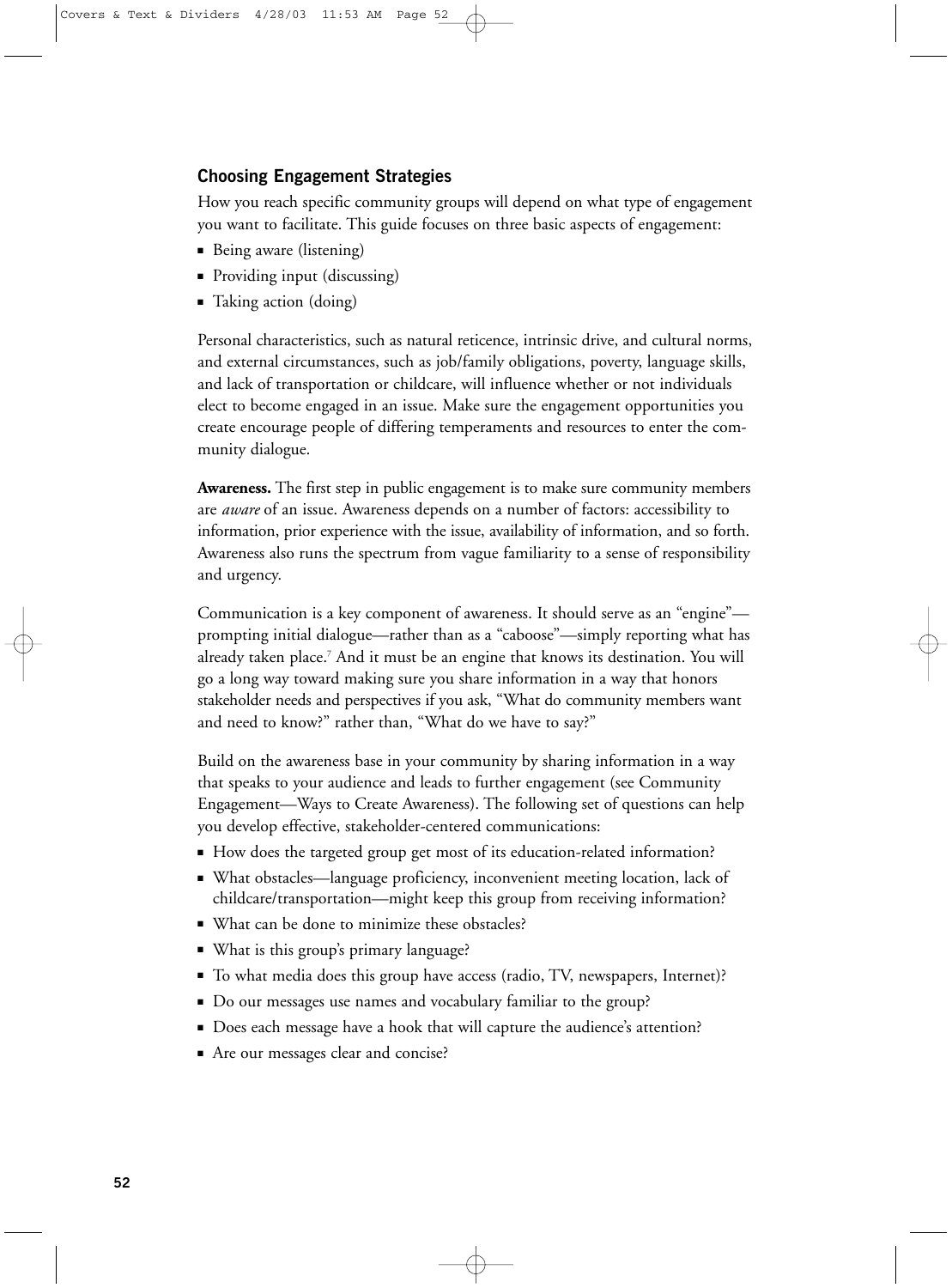### **COMMUNITY ENGAGEMENT—WAYS TO CREATE AWARENESS\***

| - Print/online newsletters<br><b>Billboards</b><br>• Posted fliers<br>Grocery bag inserts<br>Talk radio<br>■ Brochures                                                                                                                                                                                                                                                                                                                                                                                                                                                                                                                          | $\sim$ 10 $\mu$<br>T            |
|-------------------------------------------------------------------------------------------------------------------------------------------------------------------------------------------------------------------------------------------------------------------------------------------------------------------------------------------------------------------------------------------------------------------------------------------------------------------------------------------------------------------------------------------------------------------------------------------------------------------------------------------------|---------------------------------|
| Fliers on pizza boxes<br>• Public service<br>Newspaper articles/<br>• Church bulletins<br>inserts<br>announcements<br>Editorials/op-eds<br>Audio conferences<br>$\blacksquare$ Videos<br><b>Press releases</b><br>$\blacksquare$ Notes home with<br>■ Cable TV<br>$\blacksquare$ TV news<br>• Postcards<br>students<br>Information lines<br>• Public meetings<br>■ Stationery<br><b>Business cards</b><br>■ Voicemail<br>• Press conferences<br>Fax publications<br><b>Bulletin boards</b><br>$\blacksquare$ Forums<br>Fax cover sheets<br>• Calendars                                                                                          | $\overline{\lambda}$<br>щ<br>U, |
| *Adapted from Strategic Communications: Getting Started. 21st Century Community Learning Center<br>Training Material, Fall 1999.<br>Input. Opportunities for community members to express their views publicly on<br>given issues include the following:                                                                                                                                                                                                                                                                                                                                                                                        | Engaging the Community          |
| • Community meetings in neighborhood centers, places of worship, public buildings,<br>private homes<br>■ Print/phone surveys<br>■ Focus groups<br>Radio call-in shows<br>Letters to the editor, to elected officials<br>■ Testimony at city council hearings, speaking at school board meetings<br>Set objectives for community input sessions. You are more likely to benefit from<br>feedback if you know in advance what it is that you want from the community:<br>$\blacksquare$ Perceptions of teacher quality in general and at specific schools in particular<br>Specific concerns about the quality of teaching in the district and in |                                 |
| individual schools<br>$\blacksquare$ A vision for what quality teaching should look like in the community<br>Suggestions for ways to involve community members in the TQI<br>■ Ideas for change within the teacher quality framework of issues<br>Proposals for concrete actions to effect needed changes<br>■ Willingness to volunteer time, personal connections, and knowledge to the TQI                                                                                                                                                                                                                                                    |                                 |
| See Tips (pp. 62-63) for community dialogue suggestions extracted from PEN's<br>Communities at Work: A Guidebook of Strategic Interventions for Community Change.<br>Also, see Dialogue (pp. 82-83) in Resources for publications that can help you design<br>community discussions or plan focus groups. Finally, see Focus Group/Interview Questions<br>in CD-ROM Tools for guidance on question selection and information gathering.<br>Action Guide to Teacher Quality Public Education Network<br>53                                                                                                                                       |                                 |

*<sup>\*</sup>Adapted from Strategic Communications: Getting Started. 21st Century Community Learning Center Training Material, Fall 1999.* 

- Community meetings in neighborhood centers, places of worship, public buildings, private homes
- Print/phone surveys
- Focus groups
- Radio call-in shows
- Letters to the editor, to elected officials
- Testimony at city council hearings, speaking at school board meetings

- Perceptions of teacher quality in general and at specific schools in particular
- Specific concerns about the quality of teaching in the district and in individual schools
- A vision for what quality teaching should look like in the community
- Suggestions for ways to involve community members in the TQI
- Ideas for change within the teacher quality framework of issues
- Proposals for concrete actions to effect needed changes
- Willingness to volunteer time, personal connections, and knowledge to the TQI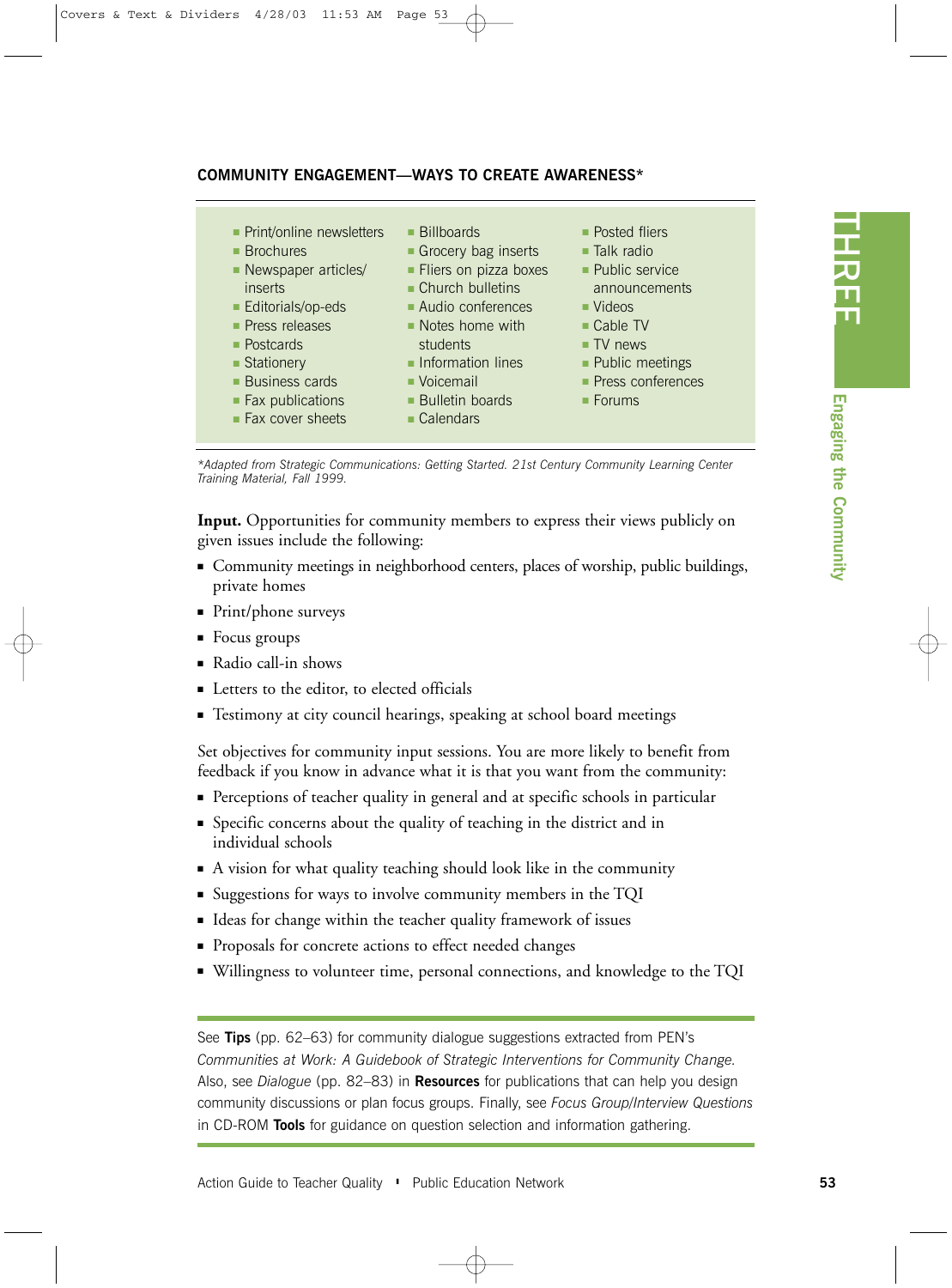## **MAINTOWN, USA**

### **Engaging the Community**

Having gathered a great deal of teacher data, the task force decided to embark on a sixmonth community engagement campaign designed around small group discussions and focus groups on teaching and how to improve it.

A series of house meetings, where 10 to 12 neighbors and friends gathered in someone's home, was selected as the mechanism for these conversations. Each of the 17 task force members agreed to host one or two house meetings. A total of 205 people participated in 22 house meetings in all parts of the city.

Susan Hermann, a participant trained to facilitate these gatherings, led the groups in discussing teacher quality. First, the groups talked about what they perceived a highly qualified teacher to be by drawing on their own experiences as students and parents. They also had the chance to react to research findings about what makes teachers effective. Next, Hermann presented data on the characteristics of Maintown's teachers. The groups looked for patterns in the information and quickly zeroed in on the lopsided distribution of the more experienced and credentialed teachers within the district. Furthermore, when asked to prioritize teacher quality issues, most groups singled out the high turnover rates at high-poverty schools.

The task force also held a series of more formal focus groups facilitated by professional facilitator Ed Schmidt. The focus groups, organized by specific community segments parents of school-age children, non-parents, teachers including those from high-poverty schools, and business leaders—addressed topics similar to those taken up at the house meetings.



With the exception of the teachers, the focus group participants echoed their house-meeting counterparts' alarm about turnover rates at high-poverty schools. The teacher groups provided insight into the source of the turnover: poor working conditions and insufficient support in the classroom, particularly early in their careers. They also feel battered by the reform-of-theday syndrome; they want more opportunity to participate in setting the direction for their schools.

The task force, with the assistance of Dr. Bailey's graduate students, aggregated the information gathered at the house meetings and the focus groups. Two products emerged: a list of valued teacher characteristics and a list of priority issues the initiative could address.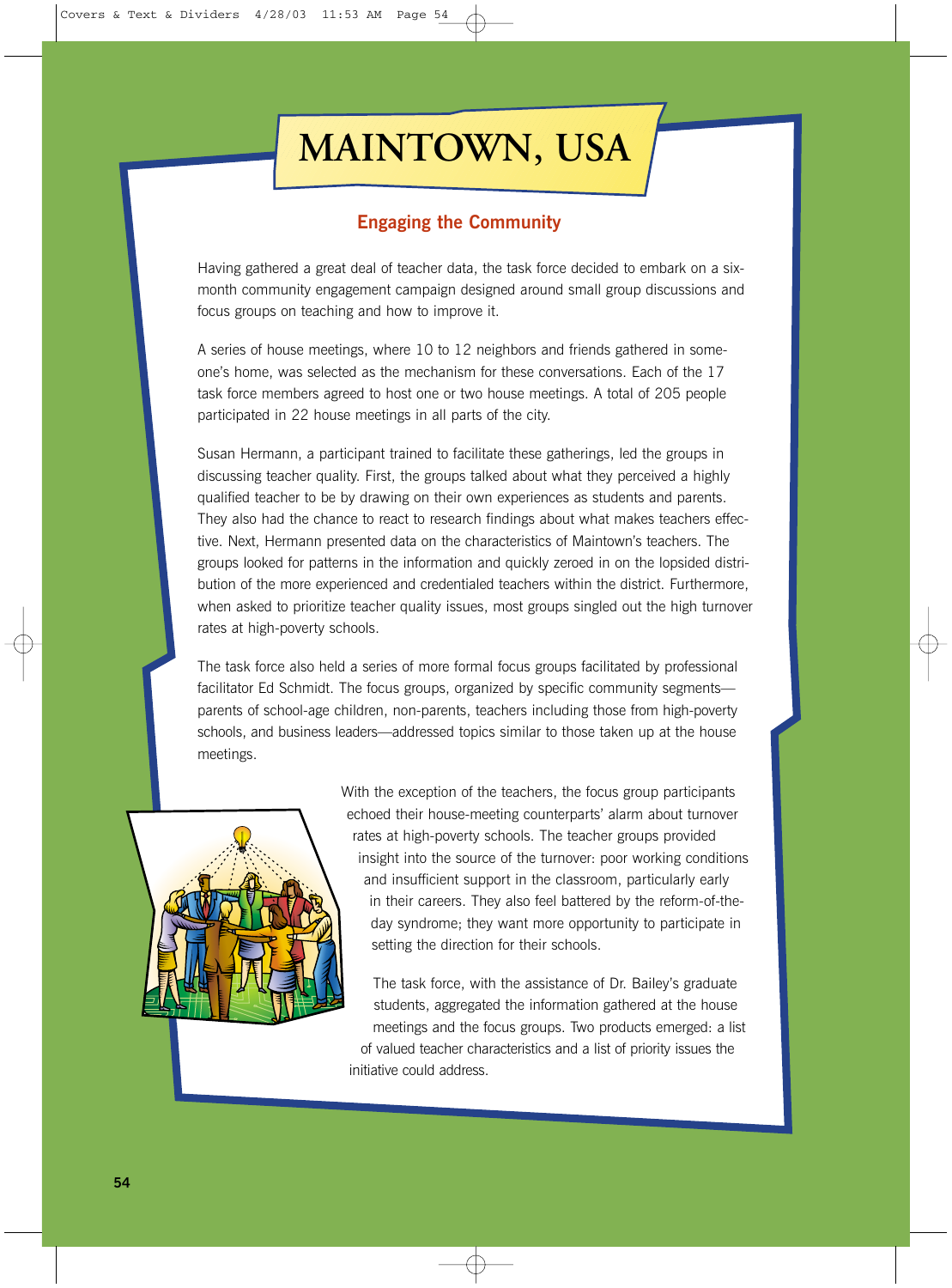**Action.** People who care deeply about the quality of teaching in their communities will usually want to *do something* about it. Some may be inspired to lead a demonstration for higher teacher salaries; others may concentrate on making sure their children have a good breakfast and do their homework. While both kinds of action are important, you need *public* action to get the attention of decision makers.

### **Action Checklist for Community Members**

- Join a teacher quality task force.
- Research what other communities have done about TQ issues.
- Write op-eds for the newspaper.
- Question officials at school board meetings and candidate forums; seek other opportunities to elicit views from education/government/civic leaders.
- Organize/participate in neighborhood discussions on teacher quality.
- Interview teachers, principals, and others to get their views on teacher quality and factors that affect teacher quality.
- Conduct school/classroom observations.
- Lead/work on petition drives.
- Vote in school board and other elections.
- Run for school board or work on the campaign of a school board candidate.

### **Evaluating Success**

Don't forget to monitor the progress you are making toward your TQI goals. A continual cycle of planning, action, and assessment will help you refine and adjust your community engagement strategy as needed.

Use the community engagement goal tables (pp. 57–61) in **Tips**, the *Evaluation Planner* in CD-ROM **Tools**, and the questions listed below to target your public engagement objectives, decide how to reach those objectives, and establish indicators for the anticipated outcomes. xtrain for lighter teacher saidiest condens any concernation on making sure their<br>
Action Checklist for Community Members<br>
are inportant, you need *poloitic* action to get the attention of decision makers.<br> **Action Check** 

- Do our proposed community engagement goals, indicators, and activities directly advance our initiative and/or teacher quality goals and the strategy laid out in the early stages of our initiative?
- Have we developed the goals, indicators, and activities with input and support from our TQI partners?
- Are there any areas in which we could adjust our TQI activities to involve community members to a greater extent?
- Given our proposed community engagement activities, do we need to revise our resource allocation?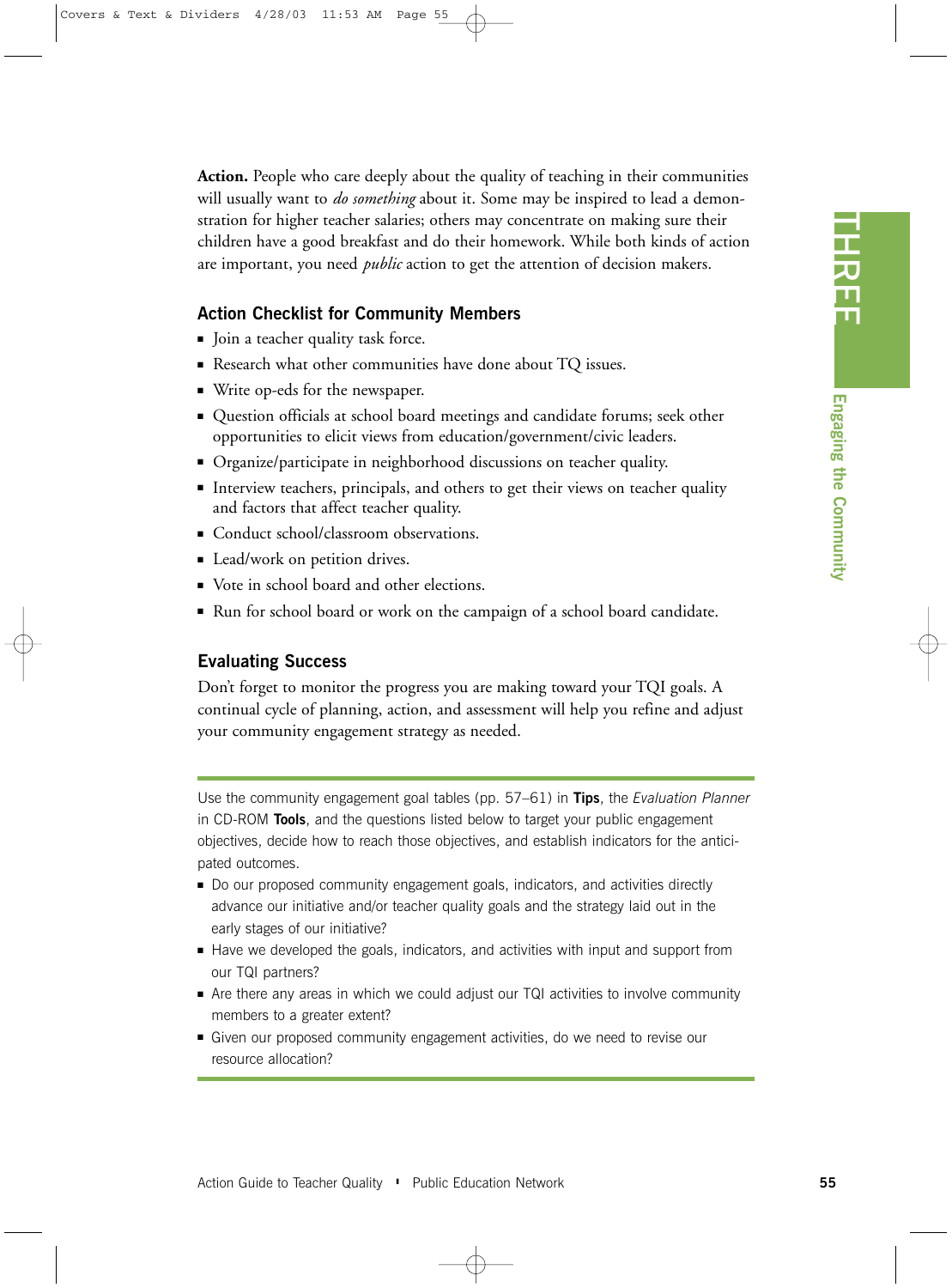

### **TIP: Identifying and Working with Other Community Initiatives**

### **What do we want to know about potential TQI partners?**

- Who are the formal and informal leaders of the organization?
- Does the organization have any interest/experience in education issues?
- Is the organization currently involved in an education-related initiative? If so, what are the vision, goals, scope, partners, and progress to date of the initiative?
- What are the organization's areas of strength: research, community connections, resources/fundraising ability, public recognition, credibility in education issues?

### **How might we collaborate with other community groups/initiatives?**

- Jointly sponsor an initiative.
- Advocate for and publicize each other's work.
- Share financial/in-kind resources.
- Share information/establish regular communication.

### **Where can we find information on other community groups and initiatives?**

- Guidestar (www.guidestar.org) information—mission, reports, form 990s, and websites—on more than 850,000 nonprofits that file with the IRS; searchable by keyword, geographic location, income, and other variables
- Local grantmaking institutions and local branches of national grantmakers
- Relevant government agencies
- Media—published articles/op-eds and reporters covering community activities, regional events
- Word of mouth

### **How can we improve the way we work with other community groups/ initiatives?**

- Conduct informal but regular networking sessions for community groups sharing common interests.
- Develop a bank of information on consultants, computer technicians, and data analysis organizations gleaned from recommendations by local community organizations.
- Establish an online bulletin board/listserv where local community groups can post news, resource wish lists, information, and opinions.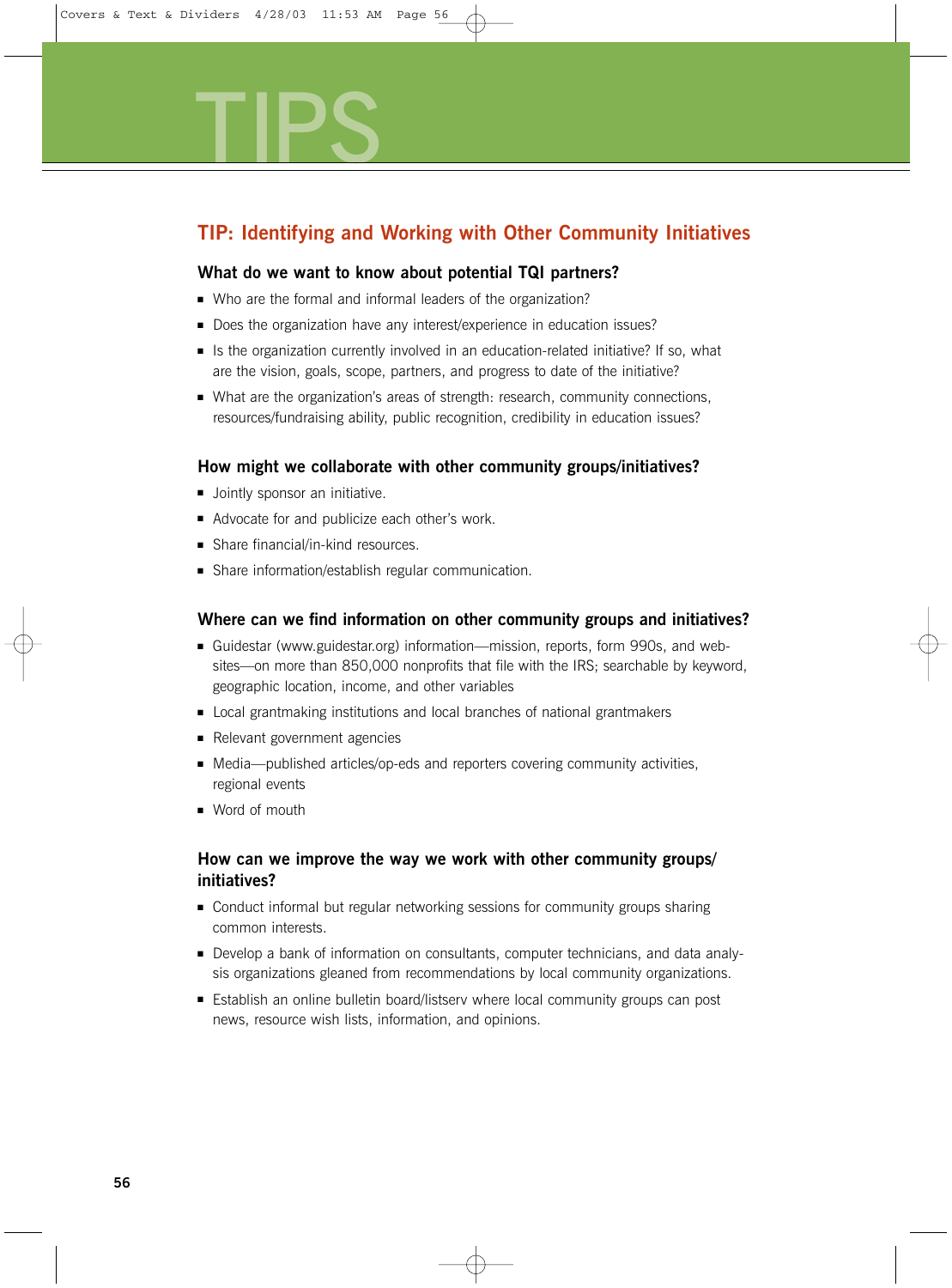- Keep a profile of community groups/initiatives working to improve public education in your community; such profiles can be used to enhance your knowledge base, outreach capacity, and institutional memory. Your profile should include the following information:
	- Contact information
	- Mission statement
	- Involvement in education
	- Previous interaction with your organization
	- Names and brief bios of formal and informal leaders
	- Communication log

### **TIP: Community Engagement Goals—TQI Partner Perspective**

| <b>GOAL</b>                                                    | <b>UNDERLYING</b><br><b>PREMISE</b>                                                                                                                                                                                                                                                | <b>IDEAS FOR</b><br><b>ACHIEVING THE GOAL</b>                                                                                                                                                                                                                                                                                                                                                                                                                                                                                                                                                                  |
|----------------------------------------------------------------|------------------------------------------------------------------------------------------------------------------------------------------------------------------------------------------------------------------------------------------------------------------------------------|----------------------------------------------------------------------------------------------------------------------------------------------------------------------------------------------------------------------------------------------------------------------------------------------------------------------------------------------------------------------------------------------------------------------------------------------------------------------------------------------------------------------------------------------------------------------------------------------------------------|
| Elicit<br>involvement<br>from <i>many</i> and<br>varied groups | Recognition of all<br>groups involved<br>and their frames of<br>reference                                                                                                                                                                                                          | Assess the community in terms of<br>needs, perspectives, customs, and<br>demographics.                                                                                                                                                                                                                                                                                                                                                                                                                                                                                                                         |
| Gain sustainable<br>engagement                                 | A continuous cycle<br>of ideas, action,<br>and assessment<br>Broad involvement<br>and buy-in from<br>and within various<br>stakeholder groups<br>Individuals/groups<br>champion the<br>cause, provide<br>institutional mem-<br>ory, and ensure a<br>smooth engage-<br>ment process | Design an engagement strategy based<br>on these objectives:<br>Specific community awareness<br>m.<br>objectives such as number of people<br>attending meetings, number of hits<br>on website<br>Specific community input objectives<br>such as number/diversity of people<br>contributing ideas<br>Specific action objectives such as<br>greater participation in school board<br>elections, advocacy activities<br>Assessment of objectives and<br>outcomes<br>Dedicate specific staff and resources<br>to community engagement.<br>Identify concrete tasks.<br>Identify groups interested in the initiative. |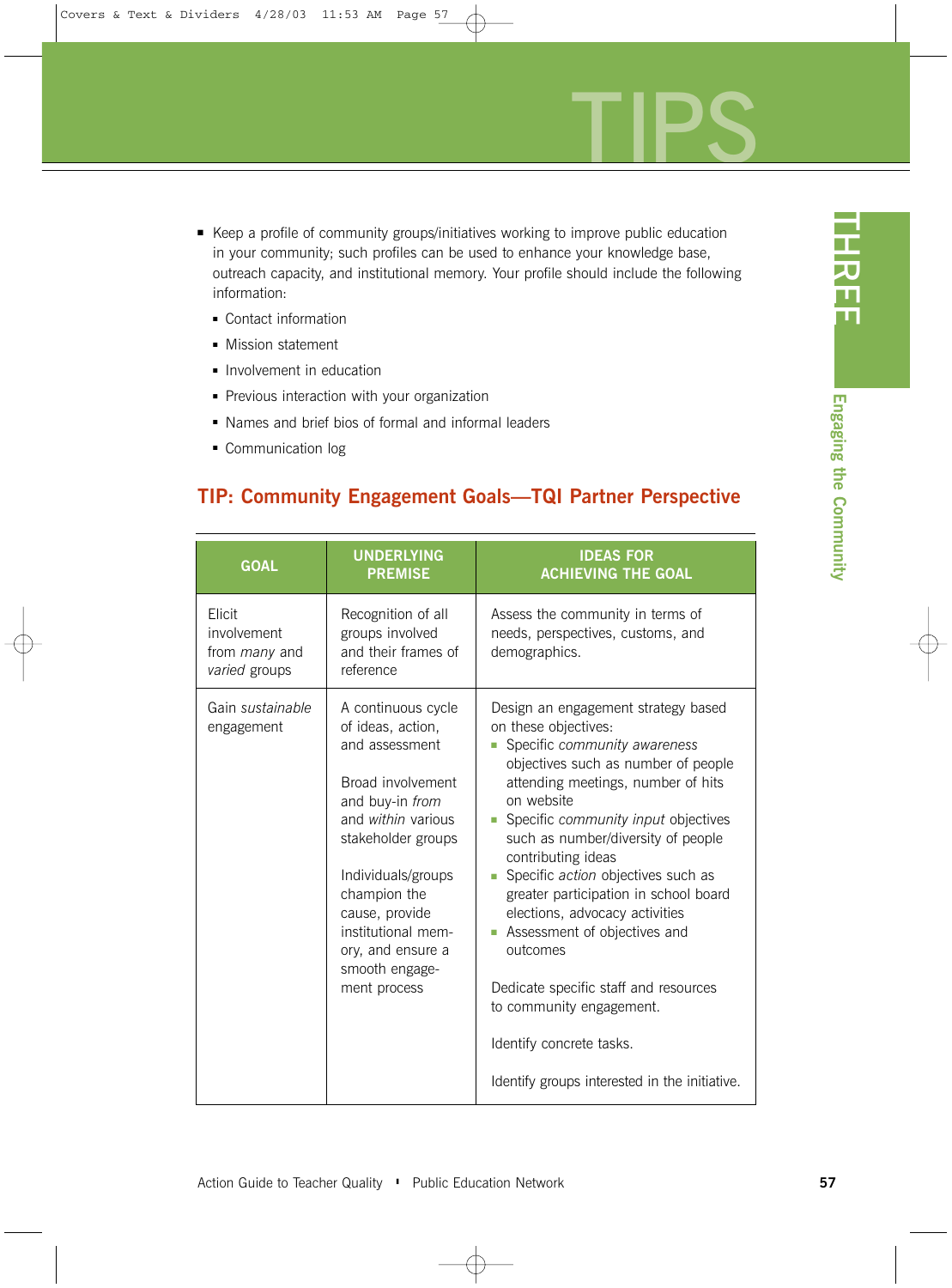| <b>GOAL</b>                                         | <b>UNDERLYING</b><br><b>PREMISE</b>                                                                                                                                                                                                                                                                                                                             | <b>IDEAS FOR</b><br><b>ACHIEVING THE GOAL</b>                                                                                                                                                                                                                                                                                                                                                                                                                                                                                                                           |
|-----------------------------------------------------|-----------------------------------------------------------------------------------------------------------------------------------------------------------------------------------------------------------------------------------------------------------------------------------------------------------------------------------------------------------------|-------------------------------------------------------------------------------------------------------------------------------------------------------------------------------------------------------------------------------------------------------------------------------------------------------------------------------------------------------------------------------------------------------------------------------------------------------------------------------------------------------------------------------------------------------------------------|
| Gain sustainable<br>engagement                      |                                                                                                                                                                                                                                                                                                                                                                 | Identify influential spokespeople who<br>can initiate conversations within their<br>groups and build support that endures<br>beyond any one person.                                                                                                                                                                                                                                                                                                                                                                                                                     |
| Help the<br>community<br>recognize/use<br>its power | Knowledge of how<br>the system works,<br>including struc-<br>tures, processes,<br>players, and<br>terminology<br>Support systems<br>that give those<br>traditionally<br>disenfranchised<br>an opportunity to<br>participate<br>Recognition of<br>incremental suc-<br>cesses to build<br>confidence<br>Demonstration of<br>successful commu-<br>nity initiatives | Provide advocacy training workshops<br>and resource lists so that community<br>members can learn about their rights<br>and how to exercise them.<br>Partner with grassroots organizations<br>experienced in building community<br>capacity to advocate.<br>Work with civic organizations, faith-<br>based groups, and other community<br>groups to provide transportation,<br>childcare, and other support.<br>Plan incremental goals that allow<br>community members to recognize/build<br>on their power.<br>Share success stories on other<br>community initiatives. |
| Inspire action                                      | Multiple, varied,<br>and well-structured<br>opportunities for<br>involvement<br>Active solicitation/<br>recognition of<br>involvement                                                                                                                                                                                                                           | Provide a list of ways in which<br>community members can get involved;<br>ask for a commitment to participate in<br>some way.<br>Seek out and ask individuals to take<br>part in a particular effort; be prepared to<br>offer solutions for obstacles that may be<br>cited; try not to take "no" for an answer.<br>Personally and publicly recognize the<br>efforts of individuals through words<br>of praise; mentions in public meetings,<br>newsletters; small tokens of appreciation.                                                                               |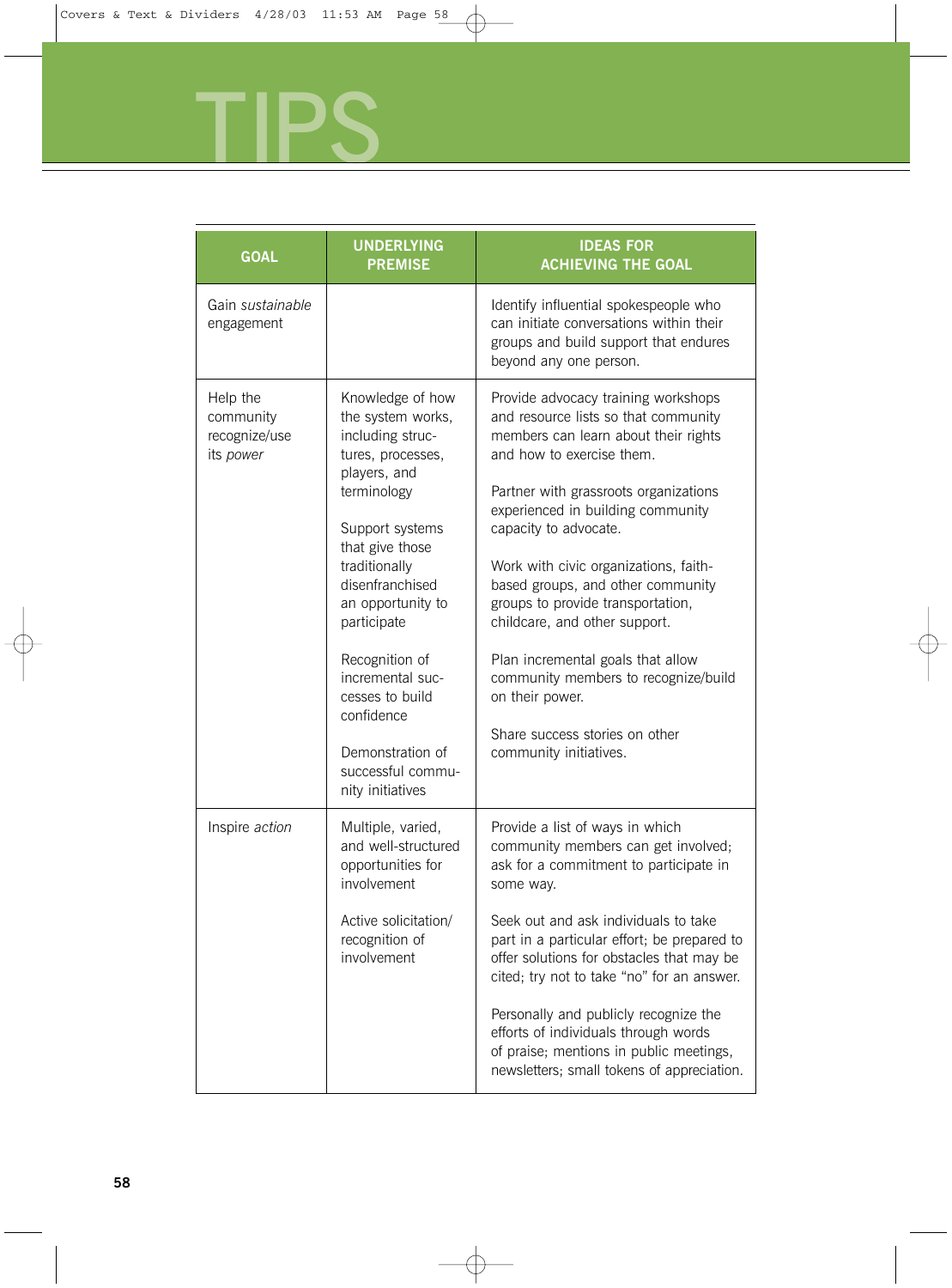| <b>GOAL</b>                        | UNDERLYING<br><b>PREMISE</b>                    | <b>IDEAS FOR</b><br><b>ACHIEVING THE GOAL</b>                                                                                                                         |
|------------------------------------|-------------------------------------------------|-----------------------------------------------------------------------------------------------------------------------------------------------------------------------|
| Achieve teacher<br>quality results | Well-thought-out<br>strategy<br>Strong internal | Early in the planning process, determine<br>how community engagement will be<br>used to help improve teacher quality.                                                 |
|                                    | capacity<br>Strong partnerships                 | Assess internal capacity, community<br>assets, and the external environment to<br>make sure that the required resources                                               |
|                                    | Strong community<br>support                     | and opportunities are in place to mobi-<br>lize the community on behalf of teacher<br>quality improvement.                                                            |
|                                    | Conducive external<br>environment               | Set community engagement goals that<br>are directly tied to improving teacher<br>quality.                                                                             |
|                                    |                                                 | Monitor community engagement efforts;<br>revise or eliminate those that do not fur-<br>ther the quality of teaching or build the<br>social capacity of the community. |

### **TIP: Community Engagement Goals—Community Perspective**

| <b>GOAL</b>                            | <b>UNDERLYING</b><br><b>PREMISE</b>                                                | <b>IDEAS FOR</b><br><b>ACHIEVING THE GOAL</b>                                                                                                                                                                                                 |
|----------------------------------------|------------------------------------------------------------------------------------|-----------------------------------------------------------------------------------------------------------------------------------------------------------------------------------------------------------------------------------------------|
| Foster<br>understanding<br>of an issue | Increased<br>awareness<br>Increased<br>knowledge<br>Increased interest/<br>concern | Take steps—surveys, focus groups,<br>interviews—to determine the current<br>level of understanding of teacher quality<br>among various groups.<br>Target communications to the concerns<br>and frames of reference of the specific<br>groups. |
|                                        |                                                                                    | Create materials and conduct public<br>meetings to educate the community<br>about teacher quality.                                                                                                                                            |
|                                        |                                                                                    | Plan opportunities, such as school visits<br>and sharing of personal stories, so that<br>community members can internalize<br>teacher quality needs.                                                                                          |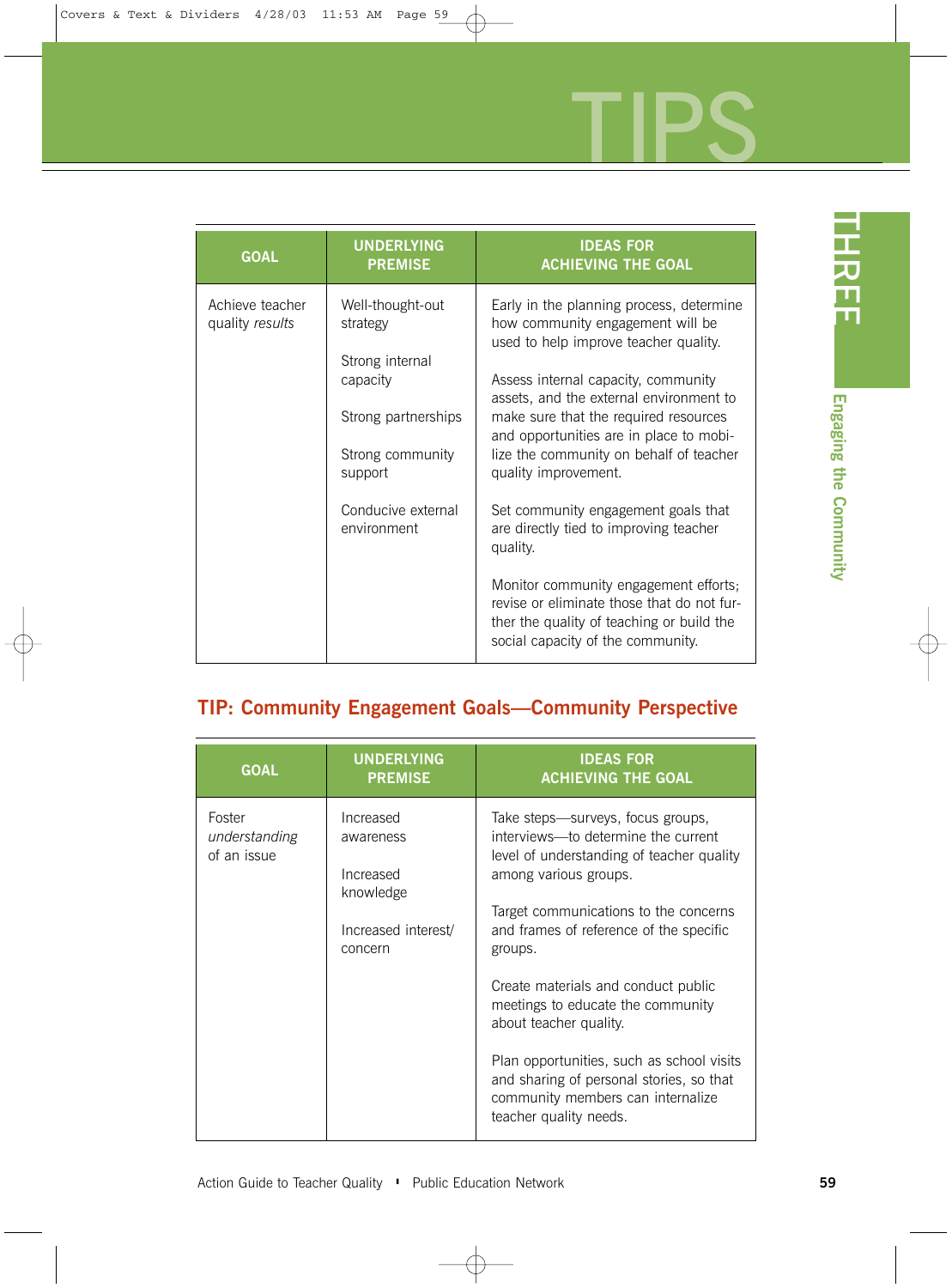| <b>GOAL</b>                              | <b>UNDERLYING</b><br><b>PREMISE</b>                                                                                                                                                                                                                   | <b>IDEAS FOR</b><br><b>ACHIEVING THE GOAL</b>                                                                                                                                                                                                                                                                                                                           |
|------------------------------------------|-------------------------------------------------------------------------------------------------------------------------------------------------------------------------------------------------------------------------------------------------------|-------------------------------------------------------------------------------------------------------------------------------------------------------------------------------------------------------------------------------------------------------------------------------------------------------------------------------------------------------------------------|
| <b>Build</b><br>commitment<br>for action | Recognition of the<br>importance of the<br>issue                                                                                                                                                                                                      | Highlight the implications of teacher<br>quality on student achievement.                                                                                                                                                                                                                                                                                                |
|                                          | Awareness of how<br>the issue affects<br>family/friends<br>Recognition<br>that community<br>pressure is the<br>key to change<br>Participation in rel-<br>evant, meaningful<br>activities<br>Previous commit-<br>ment and willing-<br>ness to continue | Target the TQI story to each stakeholder<br>group by using details relevant to that<br>group.<br>Hold meetings/facilitate activities that<br>are efficient, effective, and promote<br>continued participation.<br>Call on individuals/groups already<br>involved in education improvement<br>efforts to help create an ethos of<br>dedication among new recruits.       |
| Facilitate<br>empowerment                | Knowledgeable<br>about the system<br>Previous success<br>in influencing the<br>system                                                                                                                                                                 | Develop training sessions in the structures,<br>processes, players, and language of the<br>school and local government systems.<br>Share stories of other communities that<br>have won change through their actions.                                                                                                                                                    |
| Generate a<br>feeling of<br>urgency      | Knowledgeable<br>about variations in<br>student learning<br>due to differences<br>in teacher quality<br>Recognition that<br>school systems<br>are more likely<br>to change when<br>pushed to do so                                                    | Discuss studies that demonstrate the<br>impact of teacher quality on student<br>achievement.<br>Relate information on the economic<br>benefits of having a high-quality<br>education.<br>Examine who has influence in the<br>decision-making process; reiterate the<br>need for greater grassroots involvement.<br>Share success stories about other<br>community TQIs. |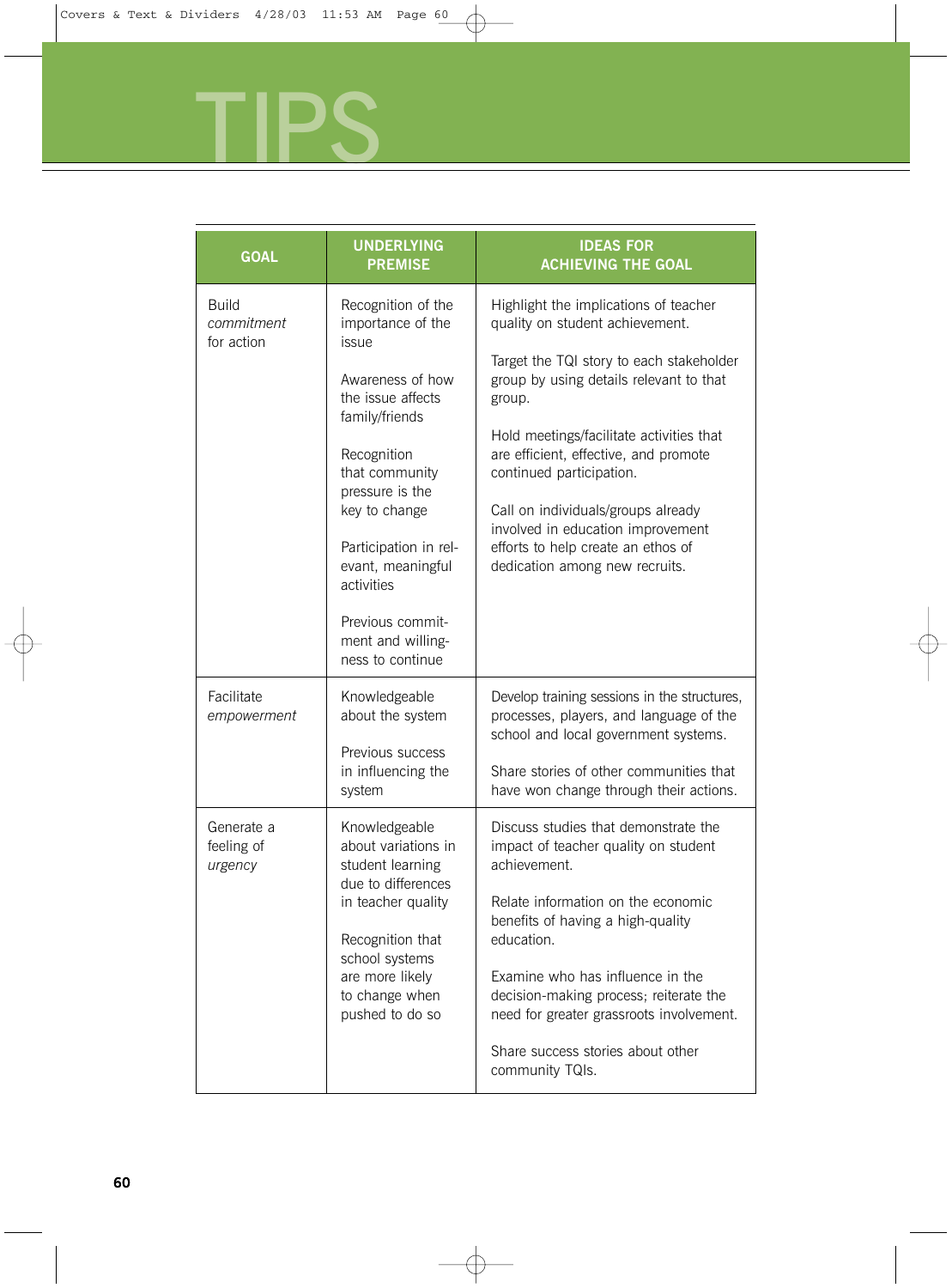| <b>GOAL</b>                                                                            | <b>UNDERLYING</b><br><b>PREMISE</b>                                                                                                                                                                                                                                                                                                                                                                                                                                                                                                            | <b>IDEAS FOR</b><br><b>ACHIEVING THE GOAL</b>                                                                                                                                                                                                                                                                                                                                                            |
|----------------------------------------------------------------------------------------|------------------------------------------------------------------------------------------------------------------------------------------------------------------------------------------------------------------------------------------------------------------------------------------------------------------------------------------------------------------------------------------------------------------------------------------------------------------------------------------------------------------------------------------------|----------------------------------------------------------------------------------------------------------------------------------------------------------------------------------------------------------------------------------------------------------------------------------------------------------------------------------------------------------------------------------------------------------|
| Provide partici-<br>pation opportu-<br>nities in which<br>benefits out-<br>weigh costs | A strategic plan<br>that maps antici-<br>pated goals, actions,<br>and barriers<br>Clearly defined<br>roles and guidance<br>for community<br>member<br>participation<br>Examples of previ-<br>ous TQI success<br>in other initiatives<br>and by other<br>organizations<br>Support<br>mechanisms/tactics,<br>such as childcare,<br>location choices,<br>transportation,<br>that promote<br>participation<br>Participation incen-<br>tives: refreshments,<br>gift certificates,<br>public recognition,<br>college credit for<br>training sessions | Communicate the impact the initiative<br>will have on children's education.<br>Identify obstacles to participation and<br>address them.<br>Hold meetings/facilitate activities that<br>are efficient, effective, and promote<br>participation.<br>Partner with other groups to provide<br>support mechanisms.<br>Share success stories about other<br>community TQIs.<br>Offer participation incentives. |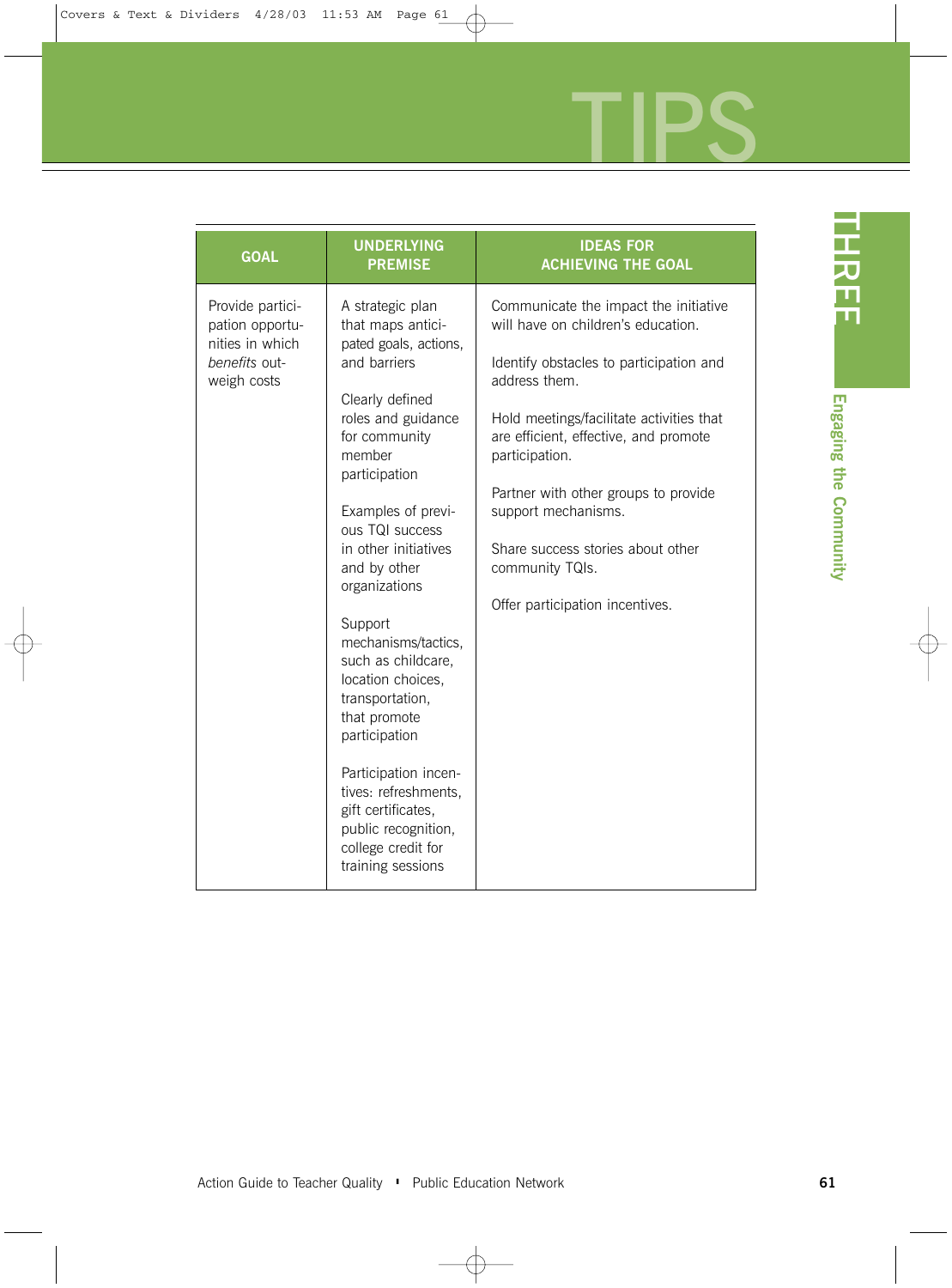### **TIP: Identifying Community Demographic Characteristics**

| <b>DEMOGRAPHICS</b>           | <b>BEARING ON</b>                         | <b>QUESTIONS ABOUT EACH GROUP</b>      |
|-------------------------------|-------------------------------------------|----------------------------------------|
| English language              | Feeling well served by                    | What percentage of the community       |
| proficiency                   | the education system                      | population does this group represent?  |
| Race/ethnicity                | Level/feeling of                          | What percentage of the voting popula-  |
| Socioeconomic                 | empowerment                               | tion does this group represent?        |
| status                        | Language in which                         | Is this group increasing or decreasing |
| Parental status:              | messages are delivered                    | in size?                               |
| ■ School-age<br>children      | Media sources used<br>to deliver messages | What are the customs of this group?    |
| $\blacksquare$ No children    | Degree of responsibility                  | In what ways has this group gotten     |
| $\blacksquare$ Grown children | felt for education in the                 | involved in education issues?          |
|                               | community                                 | What are needs specific to this group? |

### **TIP: Planning and Facilitating Community Dialogue8**

### **Facilitation Guidelines**

TIPS

- Articulate the problem clearly.
- Identify areas of agreement and disagreement.
- Identify barriers prior to pursuing solutions.
- Use existing links to schools and to other community programs.
- Engage all sectors of the community.

### **Reasons to Use a Facilitator in Community Discussions**

- Facilitators lend formality, thereby encouraging participants to perceive the conversation as important.
- Facilitators can serve as neutral referee/cool head if discussion becomes heated.
- Facilitators help conversations flow and remain on task.
- Facilitators can be the contact person for participants.
- Facilitators ensure that all participants get an opportunity to express their views.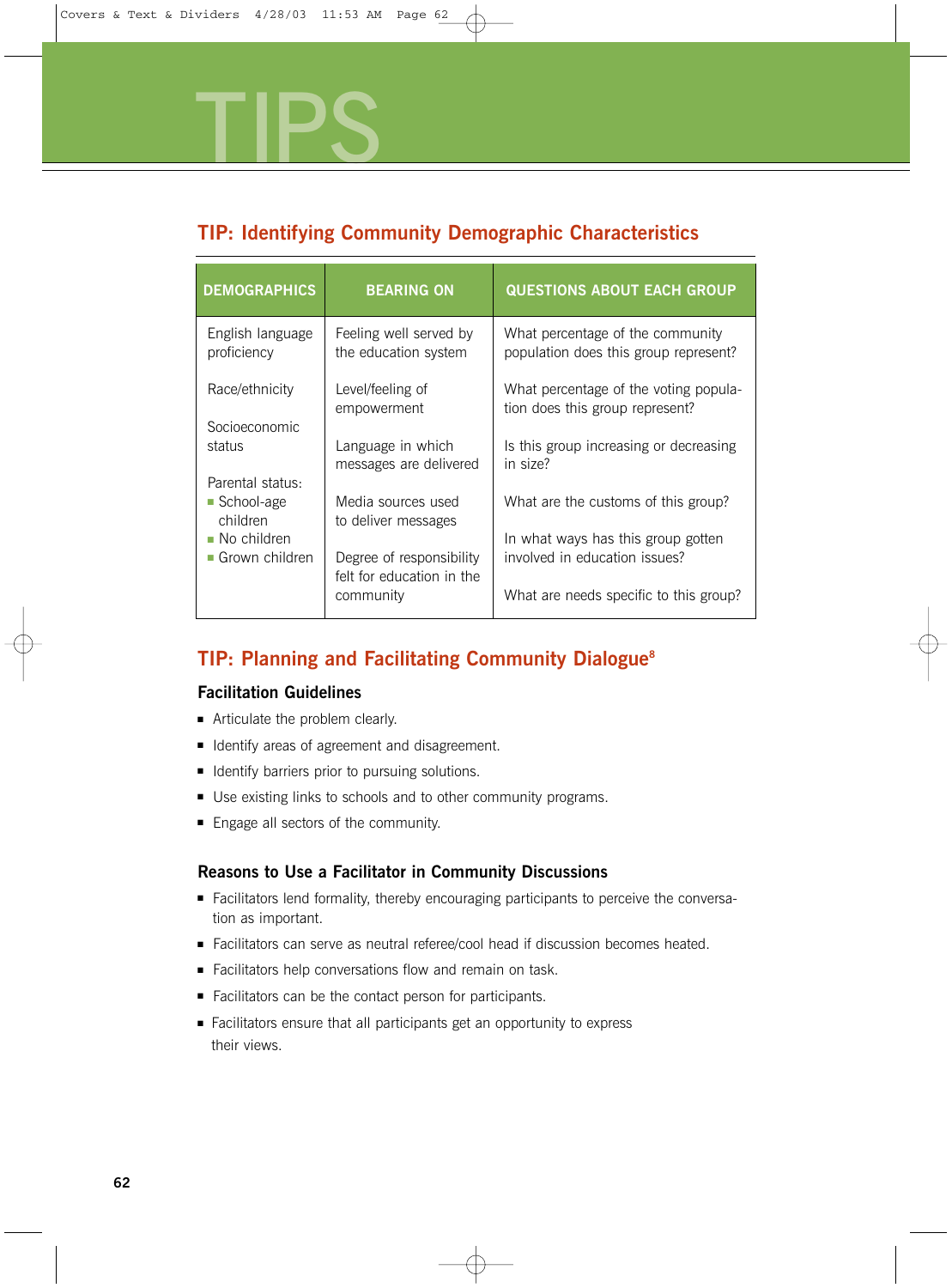# TIPS

#### **Successful Conversations: Tips for Facilitators**

- Prior to the meeting, assess special needs—translators, childcare, transportation, disabilities—and make necessary arrangements.
- Prior to the meeting, send reminders to discussion participants, along with directions and instructions.
- Arrive early and well prepared, with needed information and ample copies of material.
- Establish agreed-upon ground rules for discussion.
- Seek to get everyone to talk early in the conversation.
- Show you are listening.
- Engage participants in creating action-oriented next steps
- Send thank you notes to participants within a week of the meeting; include contact information.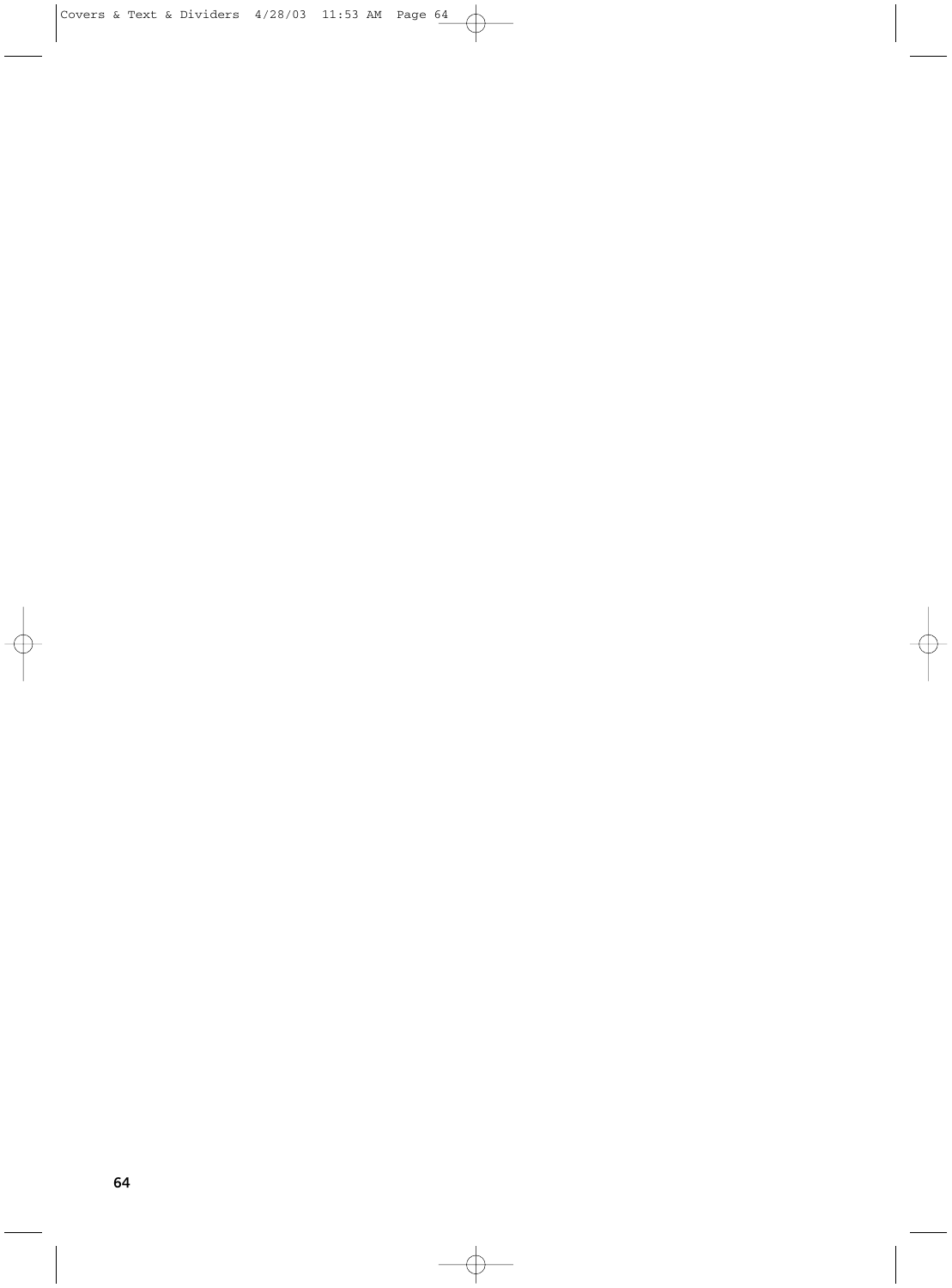### **Putting Things in Motion**



**FOUR**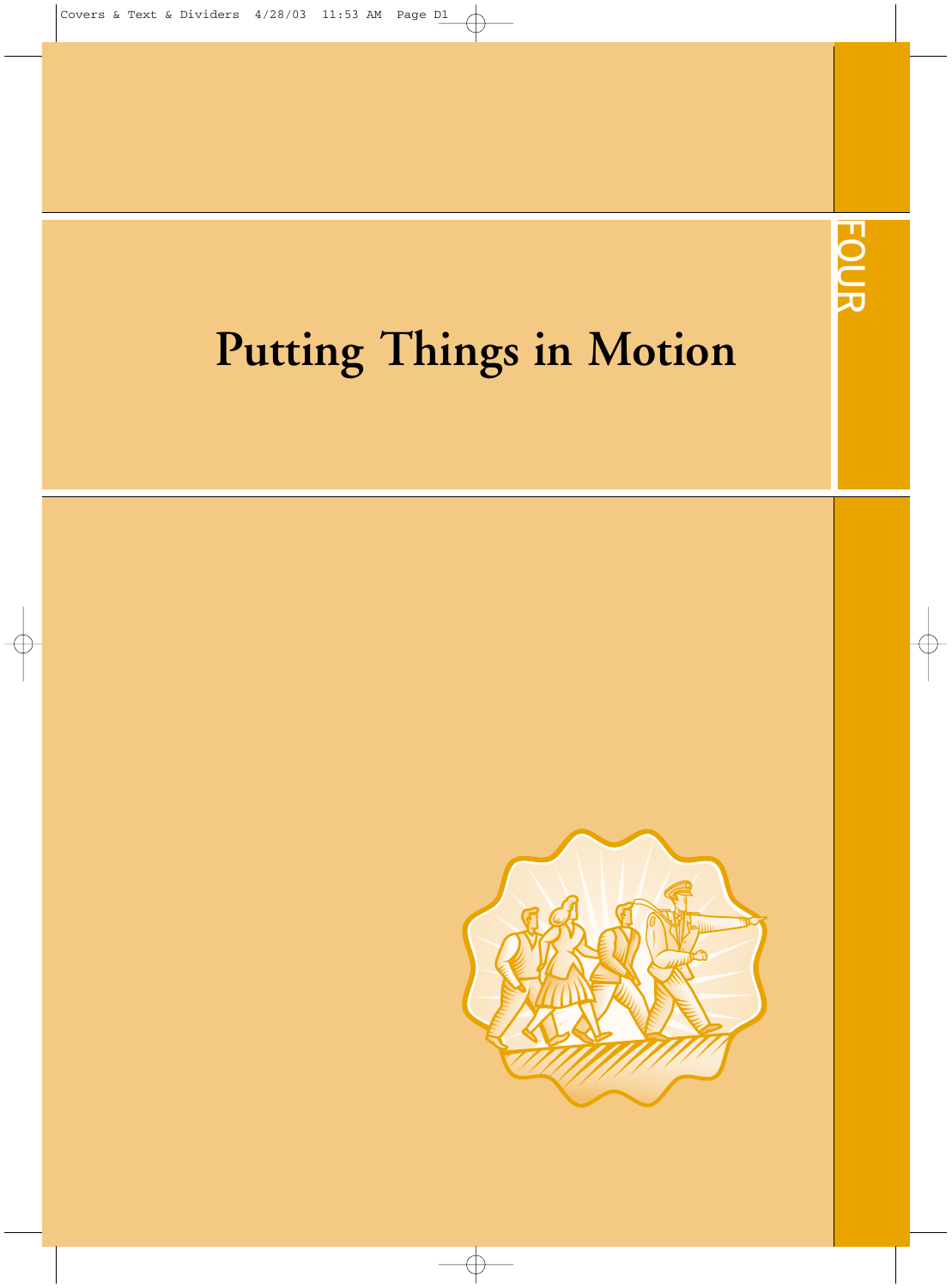#### **Chapter Highlights**

- Drafting an improvement strategy
- Choosing avenues of change for implementing your strategy
- Crafting an action plan
- Assessing the initiative

#### **Chapter Tips**

■ Creating an Action Plan

#### **Chapter Tools**

- Strategy Planner
- Avenues of Change
- Action Planner
- Evaluation Planner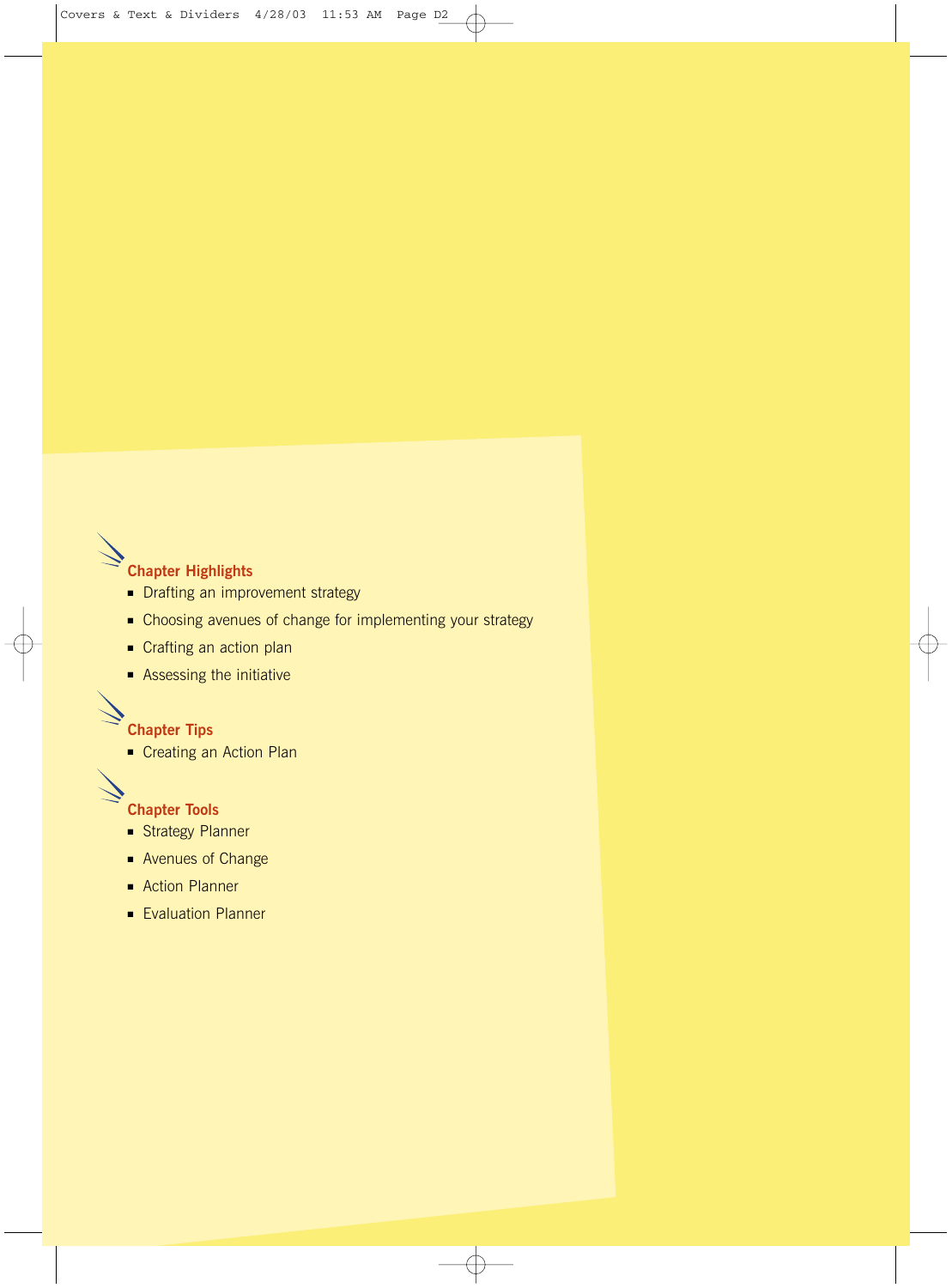### **Improving Conditions for Change by Shifting Leadership to the Community**

Much of the initial TQI structure is predetermined by the need to empower the community through relevant information, the need to help the community make meaning of the information, and the need for community input to establish goals and a plan for reaching those goals.

Even though your destination may be set, the path ahead—a path that must be traveled by the community—is still uncertain.

Whatever the next steps in your TQI might be—a referendum on a TQ issue, election of new school board members, increased parental involvement in schools the leadership baton must pass to the community. Improvement in the quality of teaching can be sustained only if the public takes responsibility for it.

This chapter offers ways to help your community chart a course toward better teacher quality. It's time to put things in motion.

#### **Identifying Improvement Strategies**

Now that you have data on pressing teacher quality issues, and on the external factors that affect those issues, you are in a position to identify strategies to achieve your TQI goals. Effective strategies have the following characteristics:

- Direct, sustainable impact on the TQ issue
- Impact on targeted populations
- Large impact in terms of total number of schools or number of schools in specific populations of focus
- Positive spillover effect within other areas of teacher quality
- Good chance of success given the identified factors/conditions
- Good chance of success given the viewpoints/receptivity/effectiveness of relevant decision makers and influencers

The conduciveness of the external environment will also influence your teacher quality improvement strategy. Let's say you want to offer certified, experienced teachers financial incentives to teach in high-needs schools. However, knowing there is very little chance of that happening given budget constraints in your district, you have three options: **Shifting Leadership to the Community**<br>
Noth et the nails TOI structure is peddetermined by the east to empower frequenties and the method of the network included in the reacher Construction Network **FOUR CONSTAN CONSTAN** 

- Propose the strategy at a time when the climate is more conducive.
- Fight for the proposal knowing that it could be a long uphill battle.
- Choose another strategy leading toward the same goal.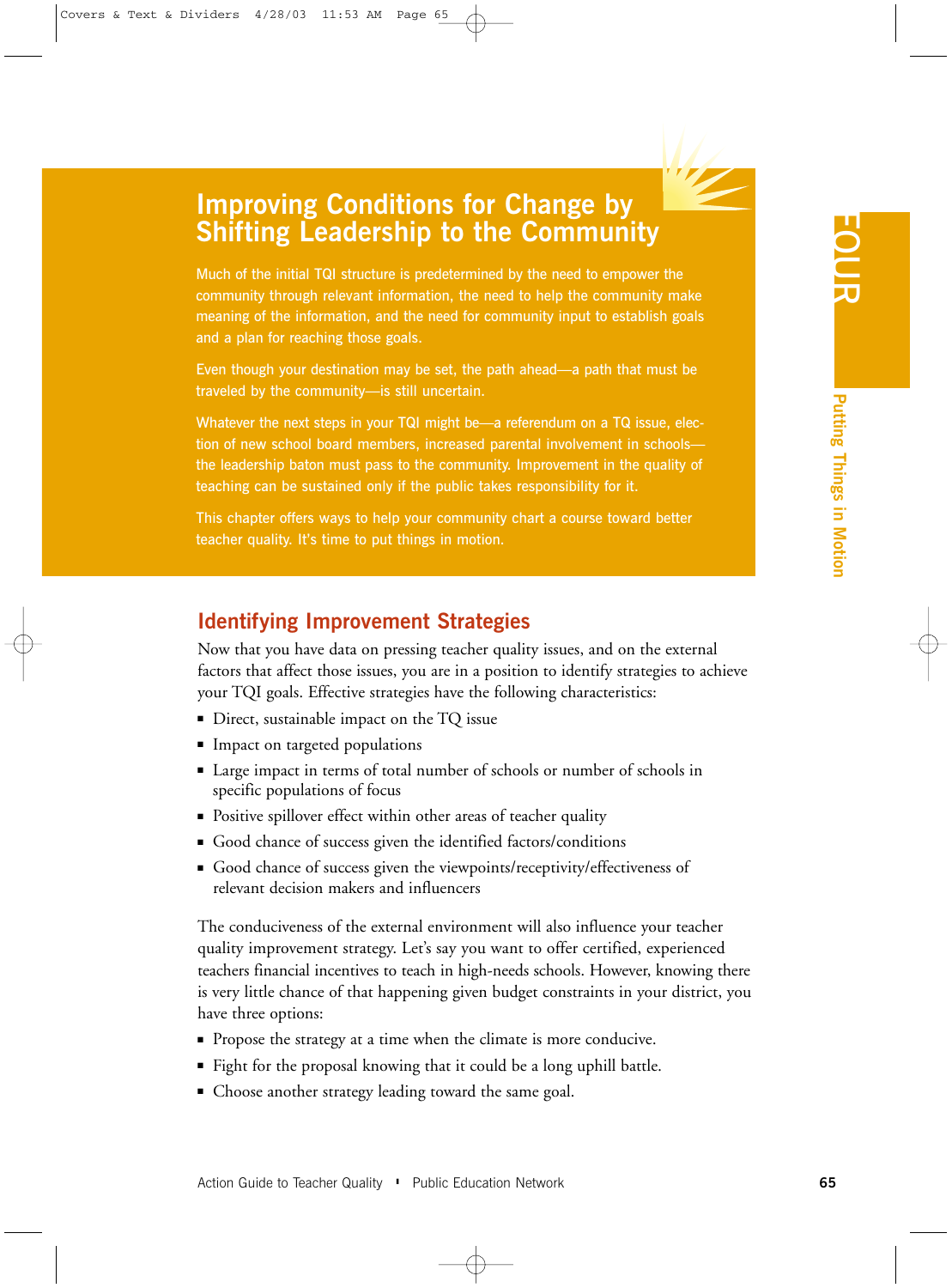

There are no right or wrong answers. Political scientists refer to these opportunities for change as "policy windows." In some instances, it is better to wait for a window to open. In others, you make your own window or find another way through. You and your partners will need to determine which route offers the best chance of success. Thinking through who you need to influence and how you will influence them is an integral part of the strategizing process.

See the *Strategy Planner* in CD-ROM **Tools** for guidance on developing a TQ improvement strategy.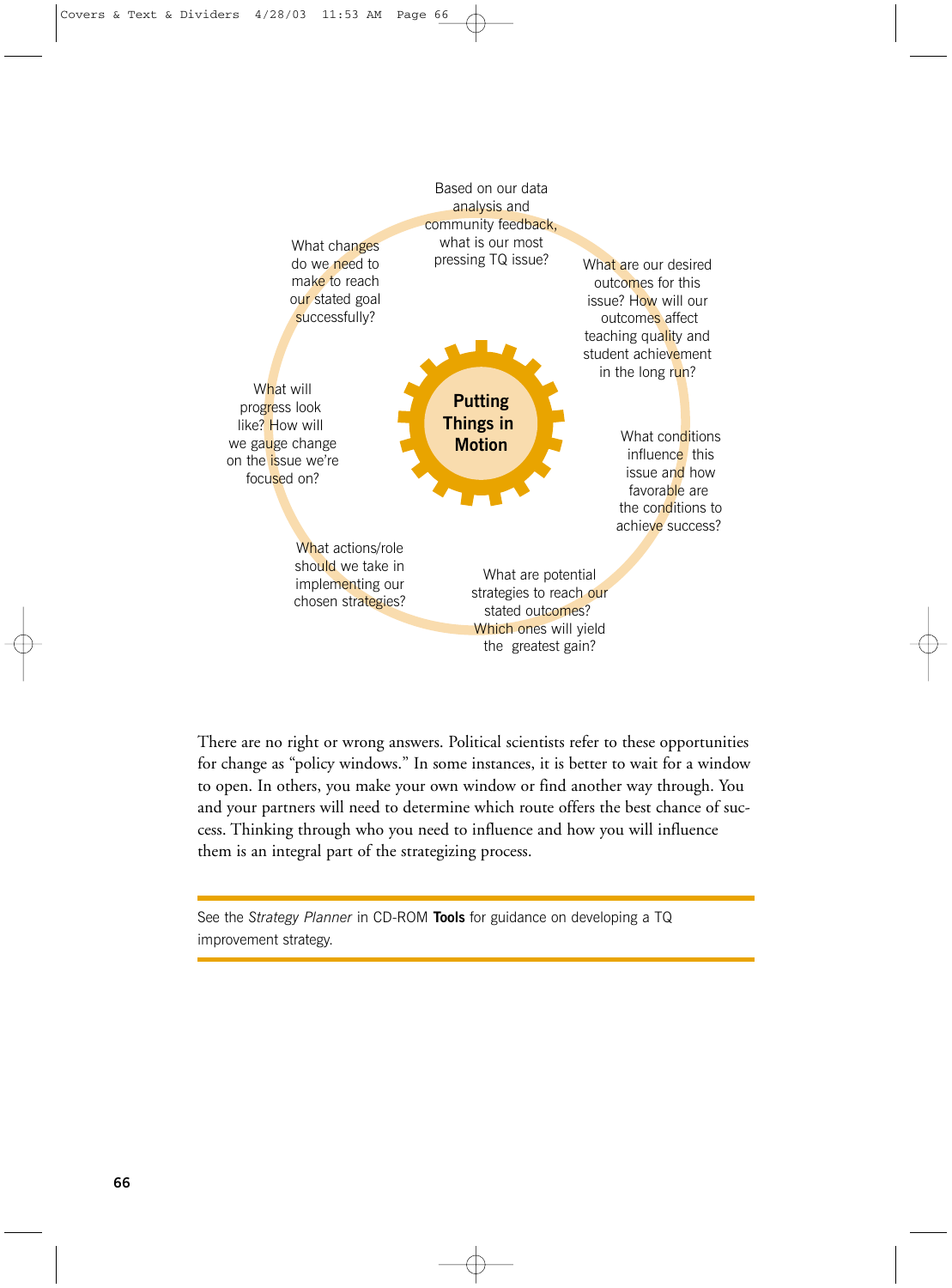### **Selecting Avenues of Change**

At this stage, you must face the realities of your TQI situation: Which decision makers/influencers must you work with, persuade, or work around? What external environment factors affect your TQI? What resources are available?

In selecting your avenues of change, you will need to achieve the following tasks:

- Identify players who can influence the implementation of your TQI strategy and their role in facilitating/hindering implementation.
- Review the relevant characteristics of each player, and of the external environment, using the *Community Asset Map*.
- Review your capacity, and that of your initiative partners, to perform the required tasks.
- Target the most effective/most feasible players and advocacy methods.

See *Avenues of Change* in CD-ROM **Tools** for help in thinking through the players, their relevant characteristics, the external environment, and the internal capacities that influence your avenue-of-change decision. This chapter takes a relatively cursory look at this topic; see *Community/Grassroots Organizing/Advocacy* (p. 82) in **Resources** for publications offering more details. Interofunduations make you wholk poising on the and controll with the mondant weaker of the public to the Teacher Definition of your TQ1 strategy transfer to the Holidary Hopes who can influence the intellection of the se

### **Crafting an Action Plan**

The action plan is the document that outlines the remaining work of your teacher quality initiative. It includes the major components—see **Tips** (pp. 70–72) and the *Action Planner* on CD-ROM **Tools** for component descriptions and examples—of what your community hopes to accomplish and how it plans to accomplish it:

- TQI goals
- Improvement strategies
- Avenues of change
- Activities and resources
- Time frames and responsibilities
- Evaluation plan for determining success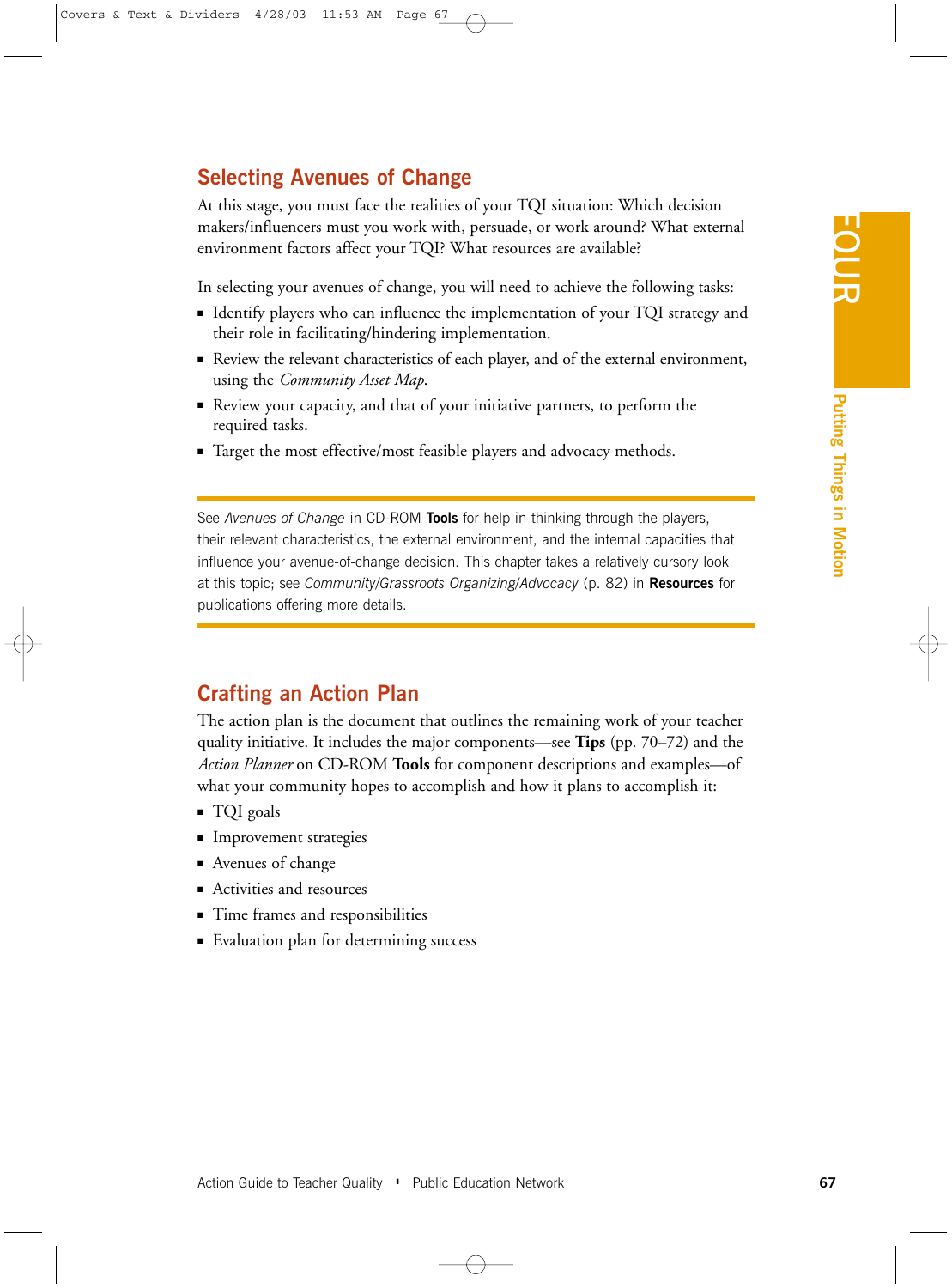### **MAINTOWN, USA**

#### **Determining Strategies for TQ Improvement**

The Maintown task force has decided to focus on working conditions and their effect on teacher retention.

In reviewing the information gathered to date—overall turnover rate of 22 percent versus an average turnover rate of 40 percent in low-performing schools; teachers leaving the highest performing schools citing "retirement" and "relocating outside of district" as reasons for leaving versus teachers leaving low-performing schools citing "lack of support" and "dealing with bureaucracy" as reasons for leaving—the task force members realized they had to narrow the scope of their working conditions focus. Before taking on any additional research, they identified areas of working conditions they need to know more about:

- ➣ Which components of "working conditions" prompted teachers to leave and which prompted them to stay?
- ➣ What expectations do teachers, principals, and district administrators have regarding working conditions?
- ➣ What components of working conditions do teachers, principals, and district administrators feel they can control?

Next, they identified various ways to obtain this information:

- ➣ Review previous focus group findings on working conditions.
- ➣ Review related work by other organizations.
- ➣ Review national research relevant to the issues.
- ➣ Conduct teacher, principal, and district administrator interviews.
- ➣ Visit specific schools.

Then, they reviewed the information obtained as a result of their efforts:

- ➣ Neither teachers nor principals felt they had enough time to attend to required tasks.
- ➣ Teachers in schools with low turnover rates had more influence in school-level decision making.
- ➣ District administrators were leery of giving too much control to the schools since they perceived school faculty as lacking the capacity to make some school-level decisions.
- ➣ Current school staff meetings focused predominantly on minor administrative issues, not on professional or instructional concerns.

With these and other findings in hand, the task force members decided to focus on a pilot program for shared decision making in low-performing schools. Based on a model used successfully in other schools, they devised a protocol in which teachers have significant input into decisions affecting their classrooms and their schools; principals are encouraged to delegate tasks and spend more time in the classrooms; and teachers and principals feel more empowered, professional, and collegial.

The task force then conducted an analysis of the changes, commitments, and resources the pilot program would entail; figured out how to evaluate the program; and determined what would be required to take the program to scale across the district. The Maintown Teacher Quality Task Force is now ready to work with other community members to put this shared decision-making process in place.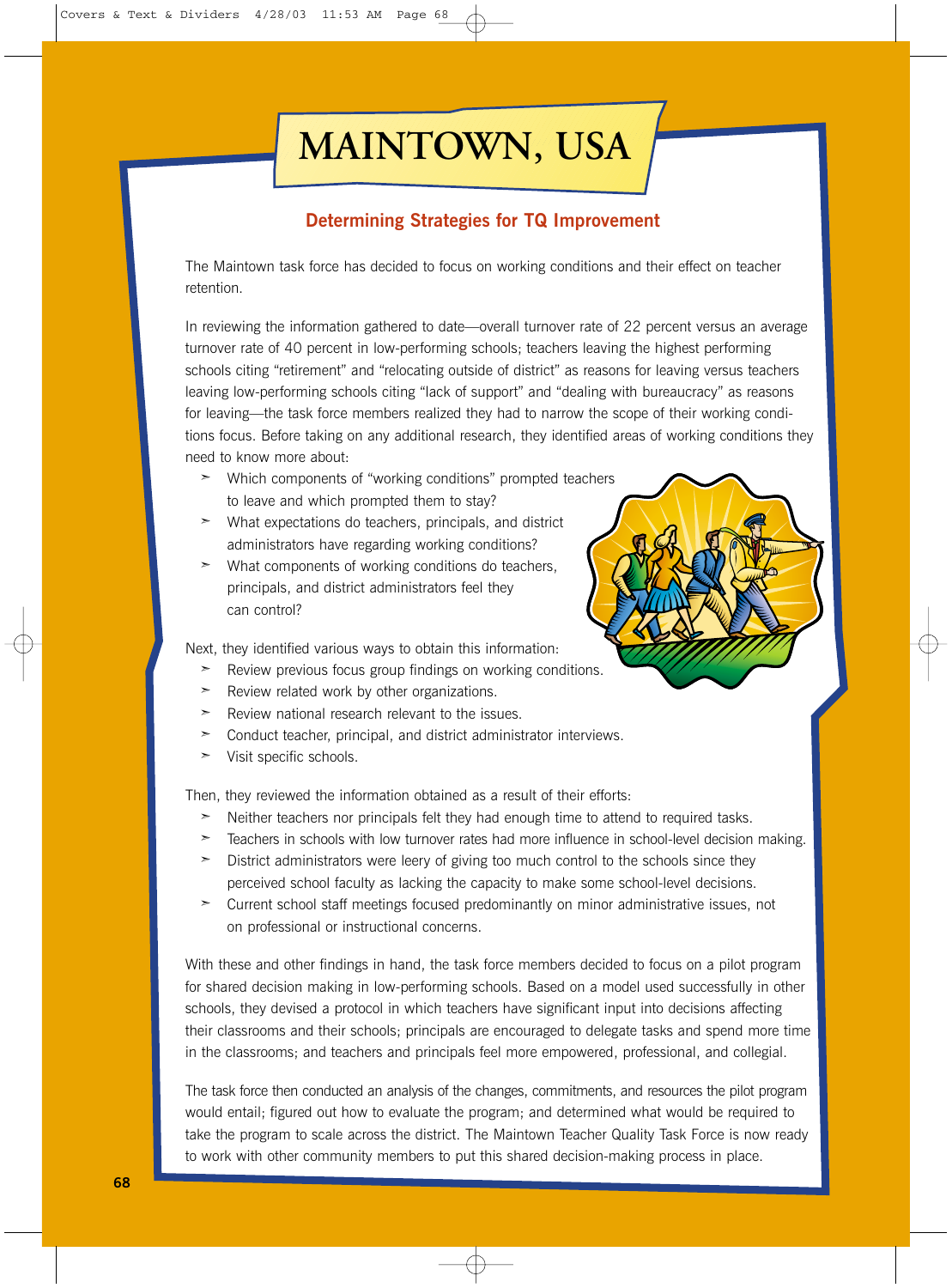### **Setting It All in Motion**

The steps to launch your teacher quality improvement strategy are now in place. Information has been gathered, the community is engaged, relationships have been forged, and decision makers are on notice.

The implementation of individual TQI strategies will vary according to community factors, goals, and action plans. Some general advice for the implementation stage follows:

- Work closely with your partners during the implementation process.
- Find ways to involve community members in implementation activities.
- Measure progress regularly and revise the plan as needed.
- Keep communications open with the public, the school district, and the teachers union.
- Celebrate successes, even small ones, along the way.
- Network with other communities that have launched TQIs to share lessons and resources.

While much work remains to be done, the reform environment your TQI has created will increase community support for public education, the quality of teaching in local school classrooms, and, ultimately, the level of student achievement. And *that* makes all the hard work worthwhile. Information has been gathered, the community is engaged, relationships have been<br>foregrl, and decision makers are on notice.<br>The implementation of individual TQI strategies will vary according to community<br>finding, goals,

We look forward to hearing about your success.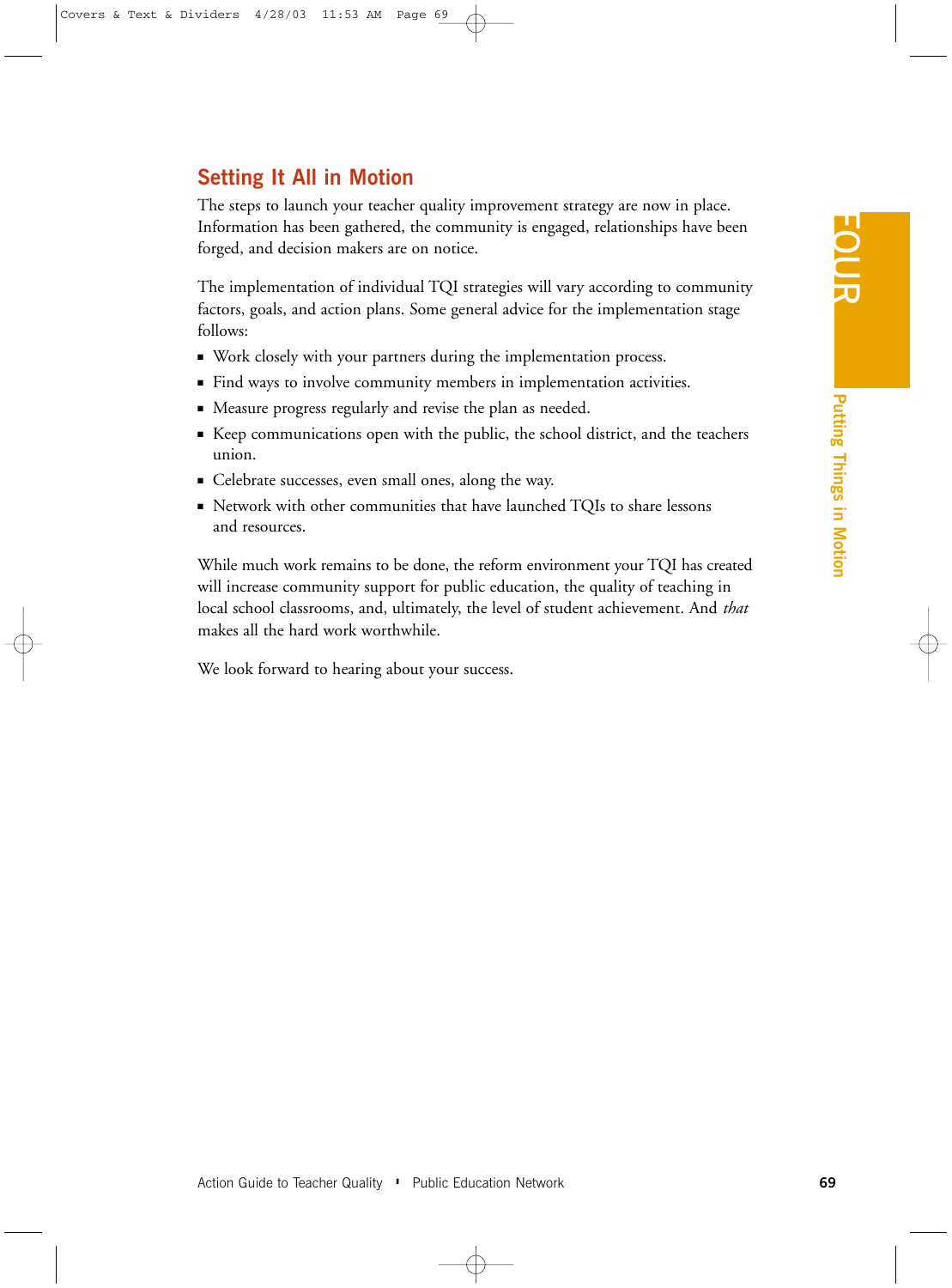

#### **TIP: Creating an Action Plan**

The following descriptions and examples of action plan components present an overview of the wide variety of teacher quality issues, strategies, and actions that can be addressed in a TQI. *Note:* The examples are simplified and don't include the numerous actions, inputs, benchmarks, data sources, and so forth that you will need for all identified strategies.

**Vision and goals.** The vision derived early in the action planning process, along with the goals identified after data collection and community input, drives all initiative actions.

So, for each activity, ask, "Does this work in conjunction with other activities to bring about our desired vision/goals?" There might be several subgoals within the initiative components; make sure they serve the larger initiative goal.

Be sure to specify capacity-building or community-access goals and make sure they are not isolated from other TQI goals; initiative activities should further all identified goals including those related to capacity and access.

**Improvement strategy.** The improvement strategy lays out the approach you will take in pursuit of your teacher quality goals. This brief description should highlight the external factors being targeted for action. A sample strategy follows:

*Teachers cite lack of autonomy as a major factor contributing to their dissatisfaction with working conditions and, consequently, to the high teacher turnover rates in the district. The initiative is working to develop a pilot program for shared decision making in the schools so that teachers can have more control over their working conditions.*

**Avenues of change.** This is the "meat" of the action plan, the exact steps that will be taken to facilitate implementation of the improvement strategy. The following table gives an example of one action taken in pursuit of more equitable school financing.

| <b>IMPROVEMENT</b>                              | <b>ACTION</b>                             | <b>TARGETED PATH</b> | <b>ADVOCACY</b>                                                                                                                         |
|-------------------------------------------------|-------------------------------------------|----------------------|-----------------------------------------------------------------------------------------------------------------------------------------|
| <b>STRATEGY</b>                                 |                                           | <b>FOR CHANGE</b>    | <b>METHOD</b>                                                                                                                           |
| Create an<br>equitable school<br>finance system | File a<br>lawsuit<br>against<br>the state | Judicial             | Enlist other districts to<br>become plaintiffs and<br>present a broad-based<br>case to the court for more<br>equitable school financing |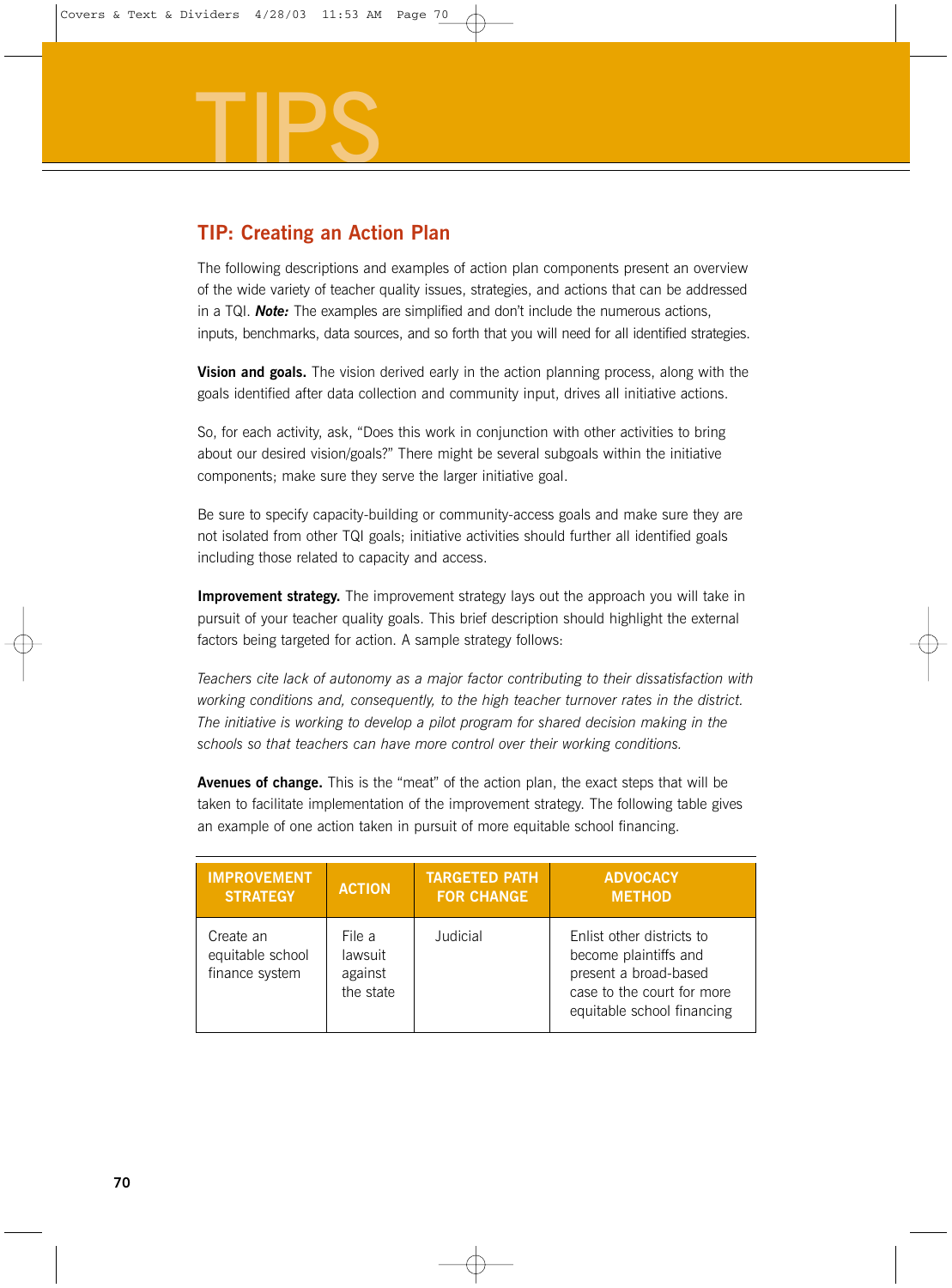## TIPS

Activities and inputs. Once broad actions have been identified, outline specific activities and needed inputs to accomplish the action.

**Time frame and responsibilities.** All tasks should have a specific deadline and a specific person responsible for their completion. Consider creating a broad timeline and table of responsibilities along with more detailed task lists/timelines for individual actions. Since "time frame and responsibilities" are closely linked to "activities and inputs," these four elements can be viewed as a single component of the action plan.

| <b>ACTION</b><br>Work with state assembly to repeal teacher residency requirement                                                   |                                                                                                                                                                                                                                                                                                  |                                               |
|-------------------------------------------------------------------------------------------------------------------------------------|--------------------------------------------------------------------------------------------------------------------------------------------------------------------------------------------------------------------------------------------------------------------------------------------------|-----------------------------------------------|
| <b>ACTIVITY</b>                                                                                                                     | <b>INPUTS</b>                                                                                                                                                                                                                                                                                    | <b>TIME FRAME/</b><br><b>RESPONSIBILITIES</b> |
| Write report documenting<br>detrimental effects on<br>students of such<br>requirement<br>Present report to<br>legislative committee | District data<br>Hours of staff time<br>Access to state assembly                                                                                                                                                                                                                                 |                                               |
| Maintain regular<br>communication<br>with education<br>subcommittee<br>members                                                      | Access to education subcommittee<br>members<br>Staff time<br>Access to electronic communication                                                                                                                                                                                                  |                                               |
| Release report to<br>public                                                                                                         | Printing costs<br>Staff time working with graphic<br>design team and printer<br>Talent of graphic design team and<br>competency of the printer<br>Staff time to publish report to<br>organizational website<br>Costs to promote publication's<br>release<br>Staff time to market the publication |                                               |
| Publish opinion letter in<br>newspaper                                                                                              | Access to opinion page editor<br>Staff time                                                                                                                                                                                                                                                      |                                               |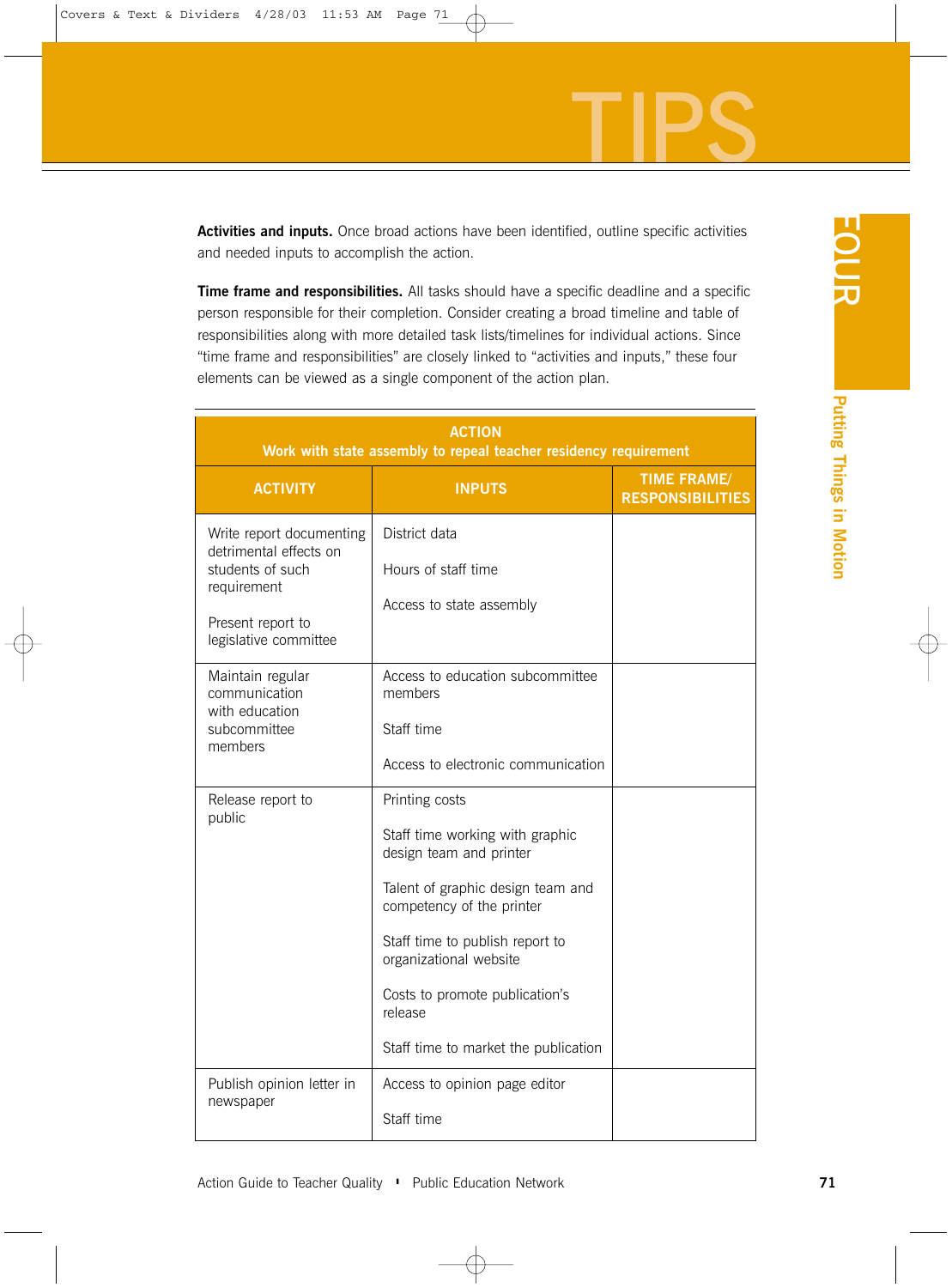

**Evaluation plan.** The importance of gauging progress is emphasized throughout this guide. Evaluation will help spot needed changes; it will also help you highlight incremental successes. A good evaluation plan will link goals to indicators, benchmarks, and methods of measurement.

| <b>GOAL</b><br>Increase the percentage of highly qualified teachers in the district           |                                                                                                                  |                                                         |                                                                                                               |
|-----------------------------------------------------------------------------------------------|------------------------------------------------------------------------------------------------------------------|---------------------------------------------------------|---------------------------------------------------------------------------------------------------------------|
| <b>INDICATOR</b>                                                                              | <b>BENCHMARKS</b>                                                                                                | <b>SOURCES OF</b><br><b>INFORMATION/</b><br><b>DATA</b> | <b>METHODS OF</b><br><b>MEASUREMENT</b>                                                                       |
| Percentage of teachers<br>reaching the highest<br>level on district<br>knowledge/skills scale | 15% of teachers in<br>every school at highest<br>level by year 2004<br>25% by 2006<br>40% by 2008<br>60% by 2010 | District's<br>human resource<br>department              | Compile informa-<br>tion from district's<br>human resource<br>department into<br>categories of<br>achievement |

The evaluation plan should also indicate how you intend to assess *if* and *how* the actions, inputs, and environmental factors are contributing to the goal—an ongoing assessment known as formative evaluation—and what steps will be taken if the assessment reveals there has been no or limited progress.

See *Project Evaluation* (p. 84) in **Resources** for a list of evaluation planning resources. See the *Evaluation Planner* in CD-ROM **Tools** for help in outlining an evaluation plan.

#### **Endnotes**

- 1. In 2000, 130 million people registered to vote. See www.census.gov/prod2002pubs/p20-542.pdf.
- 2. See Public Agenda Online. www.publicagenda.org/issues/pcc\_detail.cfm?issue\_type=education&list=5
- 3. Core academic area teachers must be "highly qualified" by the end of the 2005–06 school year. Newly hired teachers teaching in Title I schools were subject to those criteria in 2002. For more information about the new ESEA, see the No Child Left Behind (www.nochildleftbehind.gov) or US Department of Education (www.ed.gov) websites.
- 4. "Demanding Quality Public Education in Tough Times: What Voters Want from Elected Leaders." Commissioned by Public Education Network/Education Week, February 2003.
- 5. The TQI process is designed to produce an action strategy, so there is no way to know at this point what funding might be required. However, you should have information on resources that can be dedicated to the initiative, on the district budget, on possible resource reallocation options, and on other grant and in-kind resources.
- 6. Stephen Clements, "Teacher Data Infrastructures in Selected Southeastern States: Progress, Problems, and Possibilities," White Paper Summary Document. The Southeast Center for Teaching Quality. www.teachingquality.org
- 7. This idea comes from the *Community Action Toolkit,* developed by the National Education Goals Panel.
- 8. Based on Public Education Network's *Communities at Work: A Guidebook of Strategic Interventions for Community Change.*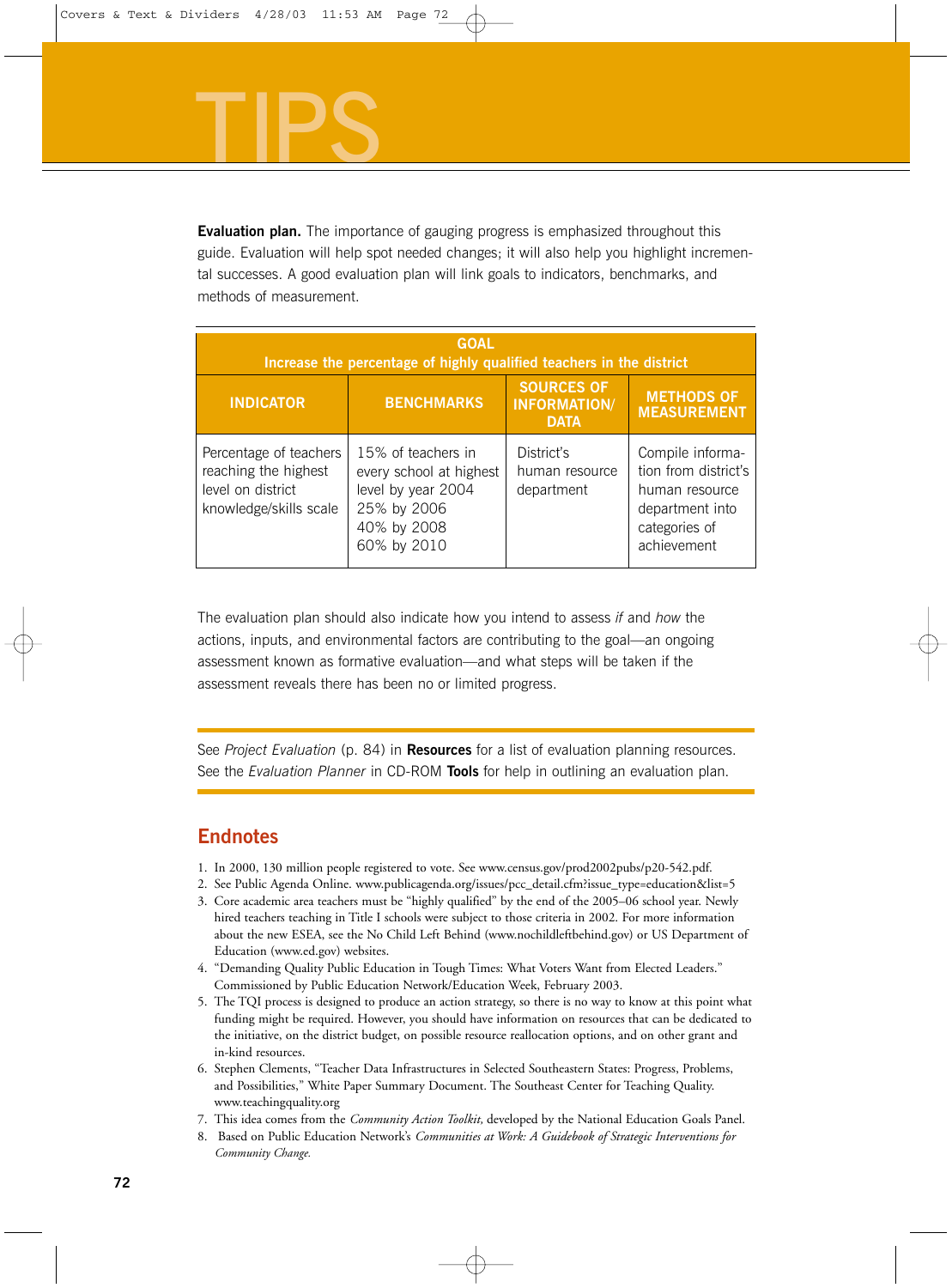### **Resources**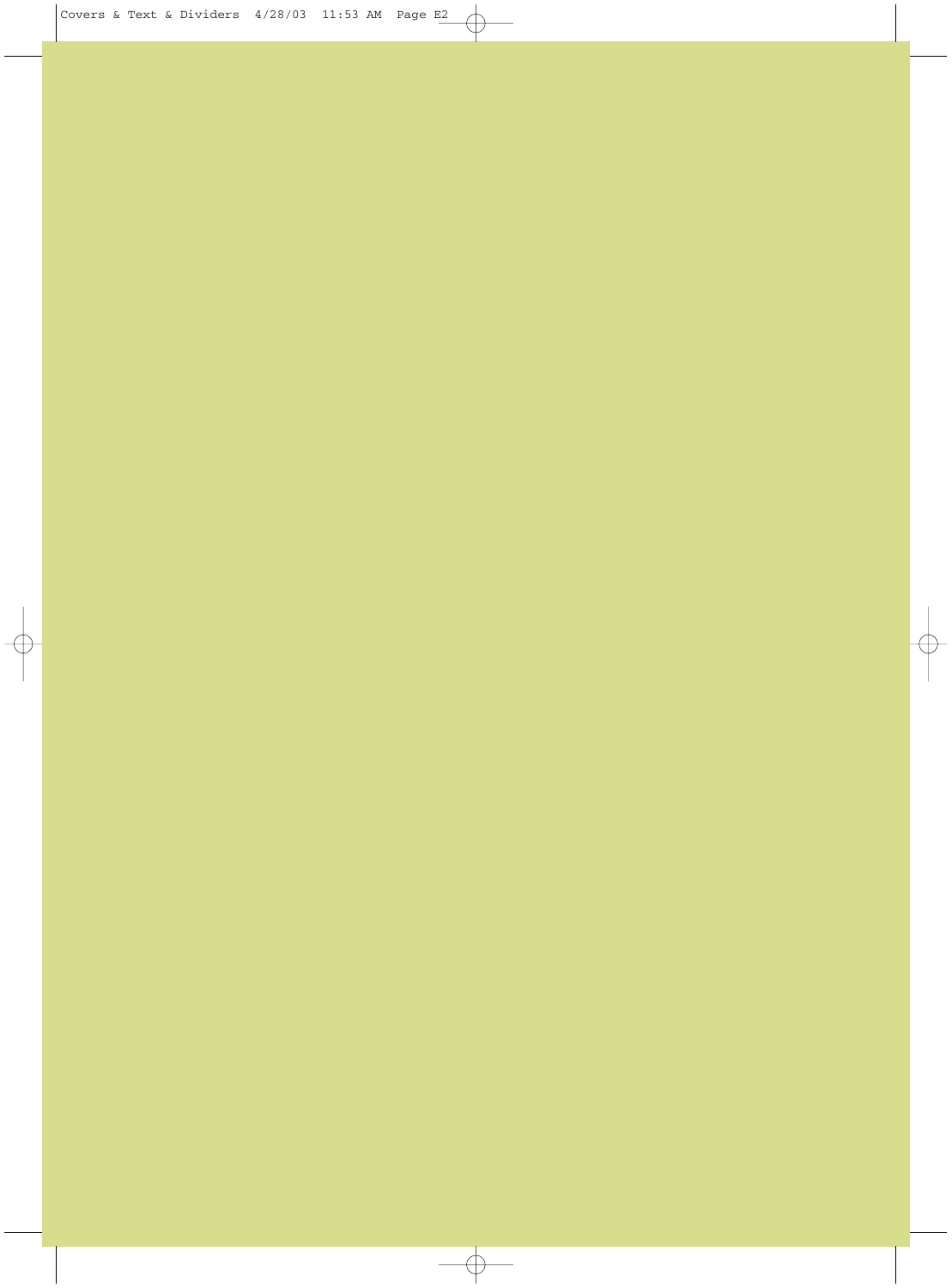### **General Education Resources**

American Association of Colleges of Teacher Education, www.aacte.org American Evaluation Association, www.eval.org Center for the Study of Teaching and Policy, www.ctpweb.org Consortium for Policy Research in Education, www.cpre.org Consortium for Research on Educational Accountability and Teacher Evaluation, www.wmich.edu/evalctr/create/ Council for Basic Education, www.c-b-e.org Education Commission of the States, www.ecs.org ERIC Clearinghouse on Teaching and Teacher Education, www.ericsp.org Institute for Educational Leadership, www.iel.org Interstate New Teacher Assessment and Support Consortium, www.ccsso.org/intasc.html National Association of State Directors of Teacher Education and Certification, www.nasdtec.org National Board for Professional Teaching Standards, www.nbpts.org National Center for Education Information, www.ncei.com National Center for Education Statistics, www.nces.ed.gov National Center for Restructuring Education, Schools, and Teaching, www.tc.columbia.edu/~ncrest National Commission on Teaching and America's Future, www.nctaf.org National Council for Accreditation of Teacher Education, www.ncate.org National Council on Teacher Quality, www.nctq.org National Education Goals Panel, www.negp.gov National Parent Information Network, www.npin.org National Staff Development Council, www.nsdc.org Southeast Center for Teaching Quality, www.teachingquality.org Teacher Education Accreditation Council, www.teac.org Thomas B. Fordham Foundation, www.fordhamfoundation.org Title II, www.title2.org US Department of Education, www.ed.gov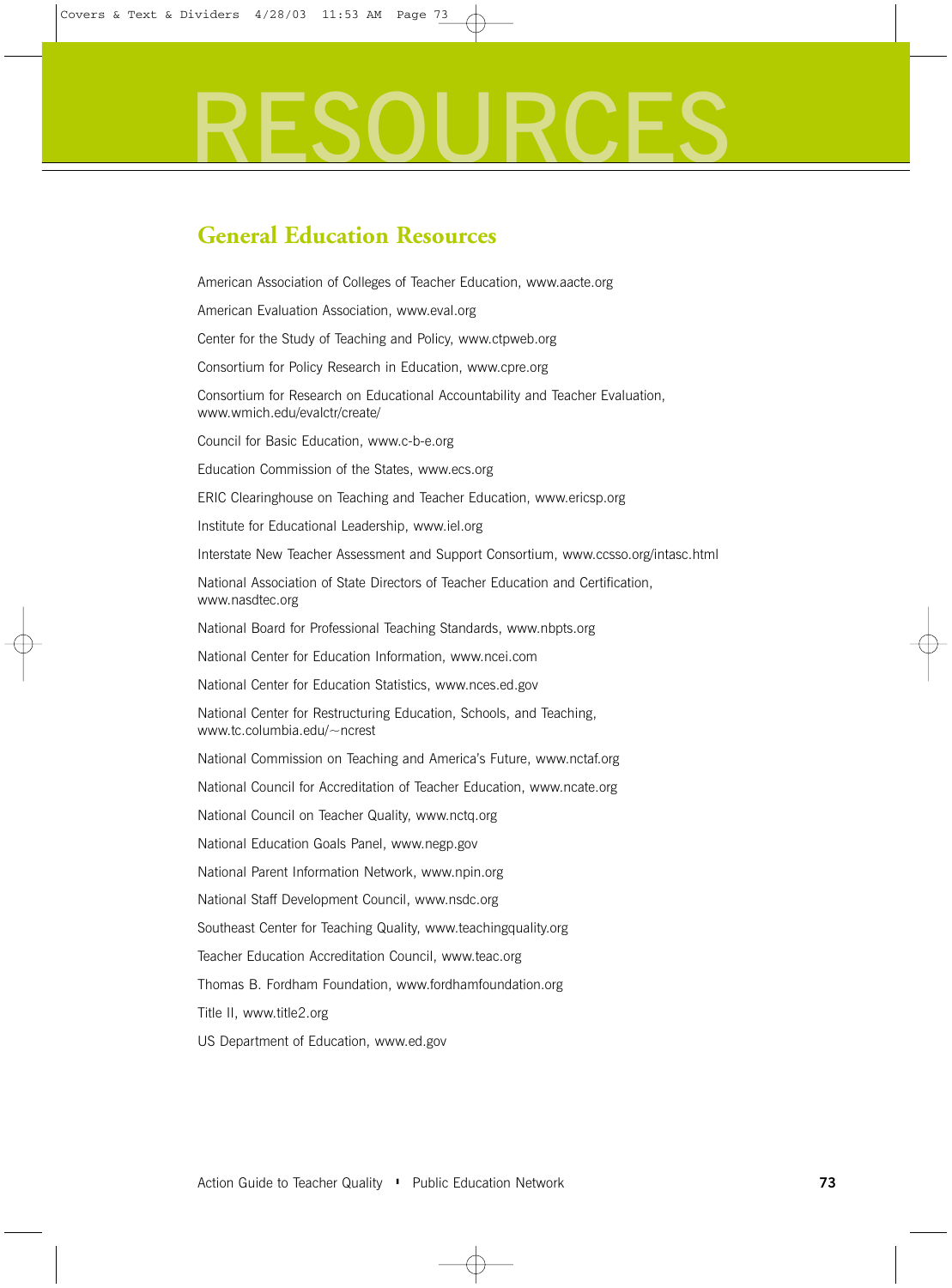### **Teacher Quality: Teaching & Learning**

#### **The Role of Teacher Characteristics in Student Achievement**

Darling-Hammond, L. Doing What Matters Most: Investing in Teacher Quality. New York: The National Commission on Teaching and America's Future, 1997. www.nctaf.org/publications/DoingWhatMattersMost.pdf

Darling-Hammond, L. Teacher Quality and Student Achievement: A Review of State Policy Evidence. Seattle, WA: Center for the Study of Teaching Policy, University of Washington, 1999. http://depts.washington.edu/ctpmail/PDFs/LDH\_1999.pdf

*Education Week.* Quality Counts 2003: Ensuring a Highly Qualified Teacher for Every Classroom. *Education Week.* www.edweek.com/sreports/

Goldhaber, D. The Mystery of Good Teaching. *Education Next,* Spring 2002. www.educationnext.org/20021/50.html

Goodwin, B. Improving Teaching Quality: Issues and Policies. *Policy Brief.* Aurora, CO: Mid-Continent Regional Educational Laboratory, June 1999. www.mcrel.org/PDFConversion/PolicyBriefs/PB\_ImprovingTeacherQuality.html

Haycock, K. Good Teaching Matters…a Lot. *Results.* Oxford, OH: National Staff Development Council, March 1999. www.nsdc.org/educatorindex.htm

Honor in the Boxcar: Equalizing Teacher Quality. *Thinking K–16.* Washington, DC: The Education Trust, Spring 2000. www.edtrust.org/main/documents/K16\_Spring2000.pdf

Ladd, H., ed. *Holding Schools Accountable: Performance Based Reform in Education.* Washington, DC: The Brookings Institution, 1996. www.brook.edu/press/books/schlsacc.htm

Sanders, W., and J. Rivers. *Cumulative and Residual Effects of Teachers on Future Students.* Knoxville, TN: University of Tennessee Value-Added Research and Assessment Center, 1996. www.mdk12.org/instruction/ensure/tva/tva\_2.html

#### **Standards and Evaluation**

Danielson, C. *Enhancing Professional Practice, A Framework for Teaching.* Alexandria, VA: Association for Supervision and Curriculum Development, 1996. www.ascd.org/readingroom/books/danielson96book.html

McColskey, W., and P. Egelson. *Designing Teacher Evaluation Systems that Support Professional Growth.* Southeastern Regional Vision for Education, 1997. www.serve.org/publications/rdtes2.pdf

Ross, S. School Observation Measure (SOM) Data Summary. *How to Evaluate Comprehensive School Reform Models.* Alexandria, VA: New American Schools, 1999. www.newamericanschools.org

#### **Preparation**

Blair, J. Teachers' Colleges Call for Uniform Testing. *Education Week,* February 5, 2003. www.edweek.org

Huang, S., Y. Yun, and K. Haycock. *Interpret with Caution: The First State Title II Report Card on the Quality of Teacher Preparation.* Washington, DC: The Education Trust, June 2002. www.edtrust.org/main/documents/titleII.pdf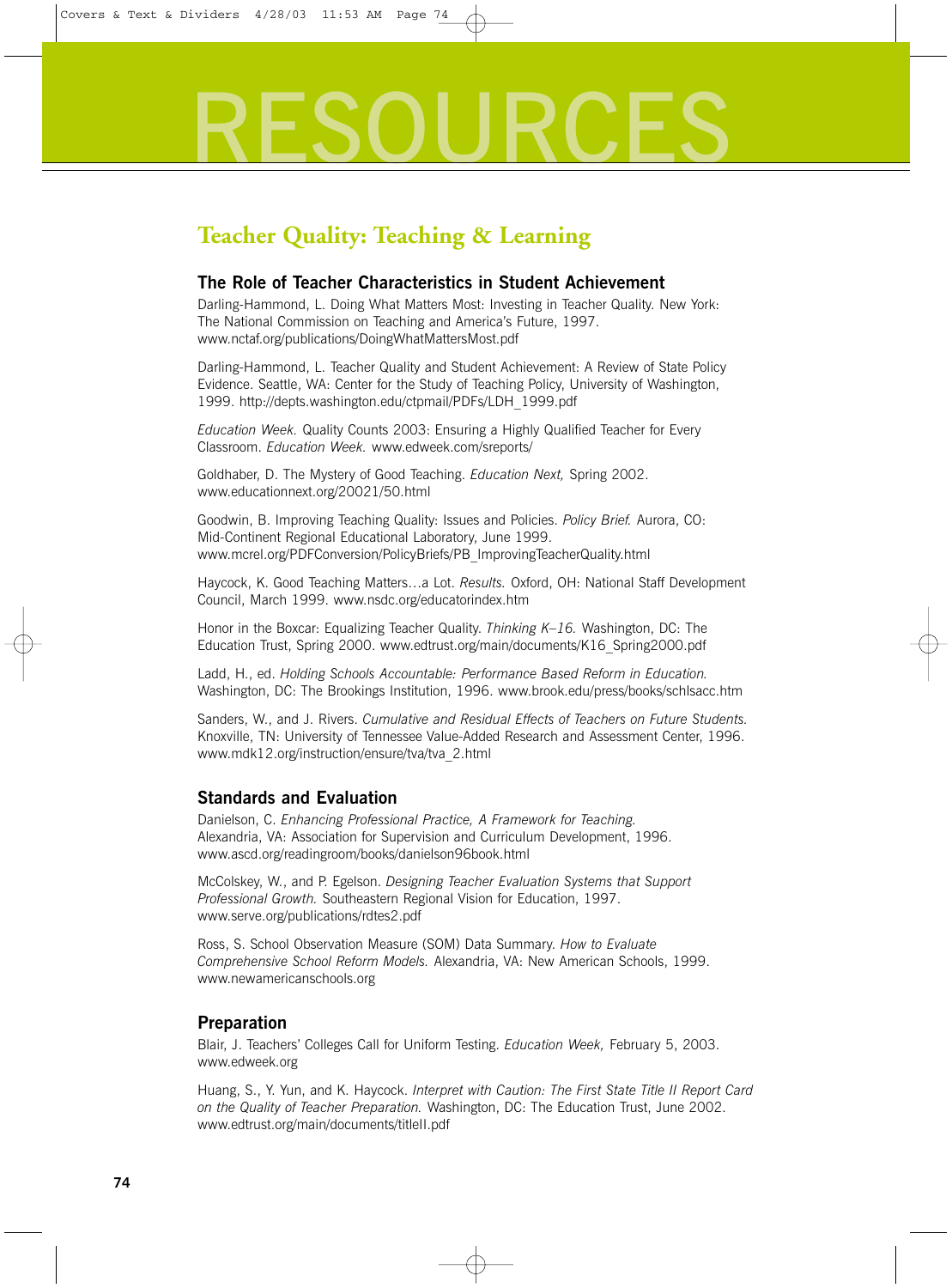National Center for Education Statistics. Teacher Quality: A Report on the Preparation and Qualifications of Public School Teachers. NCES Number: 1999080. Washington, DC: National Center for Education Statistics, January 1999. http://nces.ed.gov/pubsearch/pubsinfo.asp?pubid=1999080

US Department of Education. Meeting the Highly Qualified Teachers Challenge: The Secretary's Annual Report on Teacher Quality. Washington, DC: US Department of Education, June 2002. www.ed.gov/offices/OPE/News/teacherprep/AnnualReport.pdf

#### **Licensure/Certification**

Ballou, D., and M. Podgursky. *Teacher Training and Licensure: A Layman's Guide.* Washington, DC: Thomas B. Fordham Foundation, n.d. www.fordhamfoundation.org/better/tchrs/08.htm.

Darling-Hammond, L., B. Berry, and A. Torenson. *Does Teaching Certification Matter? Evaluating the Evidence.* New York: National Commission on Teaching and America's Future, 2000. www.nctaf.org/resourcestates/index.html

Diez, M. The Certification Question. *Education Next,* Spring 2002. www.educationnext.org/20021/8.html

The Education Trust. Not Good Enough: A Content Analysis of Teacher Licensing Examinations. *Thinking K–16.* Washington, DC: The Education Trust, Spring 1999. www.edtrust.org/main/documents/K16\_Spring99.pdf

Hess, F. *Tear Down This Wall: The Case for a Radical Overhaul of Teacher Certification.* 21st Century Schools Project. Washington, DC: Progressive Policy Institute, November 2001. www.educationnext.org/unabridged/20021/hess.pdf

Walsh, K. *Teacher Certification Reconsidered: Stumbling for Quality.* Baltimore, MD: Abell Foundation, November 2001. www.abell.org/pubsitems/ed\_cert\_rejoinder\_1101.pdf

#### **Teacher Placement**

Carroll, D., R. Richards, and C. Guarino. *The Distribution of Teachers Among California's School Districts and School.* Santa Monica, CA: RAND Corporation, 2000.

Ingersoll, R. *The Organization of Schools as an Overlooked Source of Underqualified Teaching.* Philadelphia, PA: University of Pennsylvania and Center for the Study of Teaching and Policy, 2002. www.depts.washington.edu/ctpmail/Publications.html

Ingersoll, R. *Out-of-Field Teaching, Educational Inequality, and the Organization of Schools: An Exploratory Analysis.* Philadelphia, PA: University of Pennsylvania, 2002. www.depts.washington.edu/ctpmail/Reports.html#OutOfField

Ingersoll, R. The Teacher Shortage: A Case of Wrong Diagnosis and Wrong Prescription. NASSP Bulletin, 86, no. 631, 2002. www.principals.org/news/bltn\_teachshort0602.html

Ingersoll, R. *A Different Approach to Solving the Teacher Shortage Problem.* Philadelphia, PA: University of Pennsylvania, 2001. www.depts.washington.edu/ctpmail/Briefs.html#PB3

Jerald, C., and R. Ingersoll. *All Talk, No Action: Putting an End to Out-of-Field Teaching.* Washington, DC: The Education Trust, August 2002. www.edtrust.org/main/main/reports.asp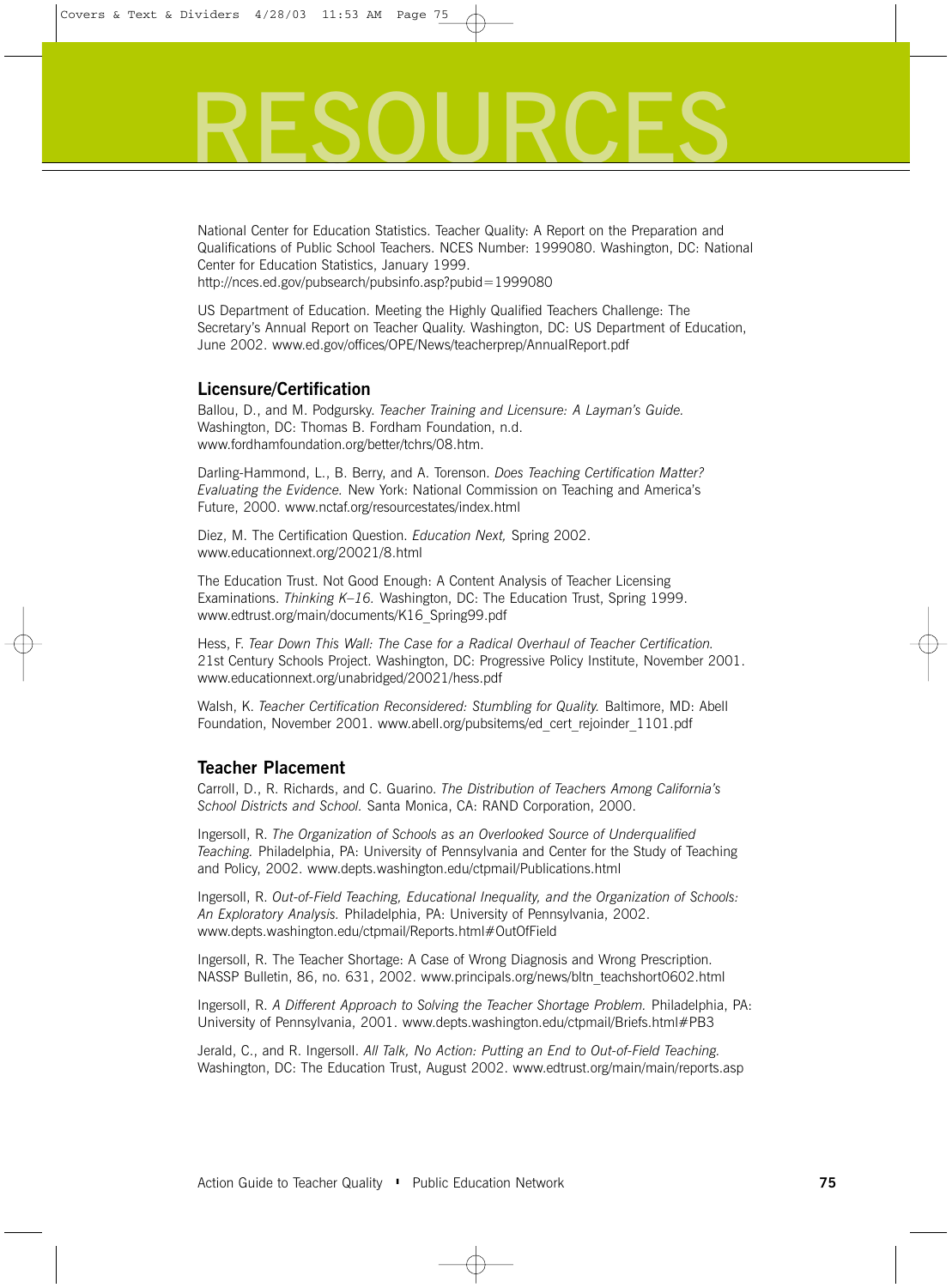#### **Recruitment, Retention, and Induction**

American Federation of Teachers. Beginning Teacher Induction: The essential bridge. Report of the K–16 Teacher Education Task Force. Washington, DC: American Federation of Teachers, September 2001. www.aft.org/edissues/downloads/policy13.pdf

Ballinger, J. Programs Aim to Stop Teacher Washout. *Journal of Staff Development.* Oxford, OH: National Staff Development Council, Spring 2000. www.nsdc.org/educatorindex.htm.

Berry, B., P. Hodgkins-Thompson, and M. Hoke. *Assessing and Supporting New Teachers, Lessons from the Southeast.* Chapel Hill, NC: Southeast Center for Teaching Quality, December 2002. www.teachingquality.org/resources/SECTQpublications/Induction.pdf

Dozier, T., and C. Bertotti. *Recruitment of Quality Teachers, Eliminating Barriers to Improving Teaching.* Teacher Quality Initiative. Washington, DC: US Department of Education, November 2000. www.ed.gov/MailingLists/EDInfo/Archive/msg00594.html

Gless, J., and E. Moir. *Supporting Beginning Teachers with Heart and Mind: A Decade of Lessons Learned from the Santa Cruz New Teacher Project.* Santa Cruz, CA: New Teacher Center, 2003. www.newteachercenter.org/article-withheartandmind.html

Hawley, W., and C. Claycomb. *Recruiting and Retaining Effective Teachers for Urban Schools: Developing A Strategic Plan for Action.* Washington, DC: National Partnership for Excellence and Accountability in Teaching, 2000. www.ericsp.org/pages/digests/claycomb.pdf

Jackson, N., W. Bolden, and L. Fenwick, eds. *Patterns of Excellence, Promoting Quality in Teaching Through Diversity.* Atlanta, GA: The Southern Education Foundation, 2001. http://www.sefatl.org/default.htm

Joftus, S. *New Teacher Excellence: Retaining Our Best.* Washington, DC: Alliance for Education, 2003. www.all4ed.org/policymakers/NewTeacherExcellence/NTE.pdf

National Commission on Teaching and America's Future. District Induction Programs That Work. New York: National Commission on Teaching and America's Future, 2000. www.nctaf.org/publications/NCTAF\_Urban\_Initiative\_Partners\_Newsletter\_Summer\_2000.pdf

National Commission on Teaching and America's Future. No Dream Denied: A Pledge to America's Children. New York: National Commission on Teaching and America's Future, 2002. www.nctaf.org/dream/dream.html

Prince, C. *The Challenge of Attracting Good Teachers and Principals to Struggling Schools.* Arlington, VA: American Association of School Administrators, 2002. www.aasa.org/issues\_and\_insights/issues\_dept/challenges\_teachers\_principals.pdf

Recruiting New Teachers. Learning the Ropes: Urban teacher induction programs and practices in the United States. Boston, MA: Recruiting New Teachers, 1999. www.rnt.org/publications/ropes.html

Said, Y., and B. Albert. *Minority Teacher Recruitment and Retention: A National Imperative.* Washington, DC: American Association of Colleges for Teacher Education, 1999. www.ericsp.org/pages/digests/MR3.htm

Texas State Board for Educator Certification. The Cost of Teacher Turnover. Austin, TX: Texas State Board for Educator Certification, 2000. http://www.sbec.state.tx.us/SBECOnline/txbess/turnoverrpt.pdf

US Department of Education. Meeting the Highly Qualified Teachers Challenge. Washington, DC: Office of Postsecondary Education, US Department of Education, 2002. www.ed.gov/offices/OPE/News/teacherprep/AnnualReport.pdf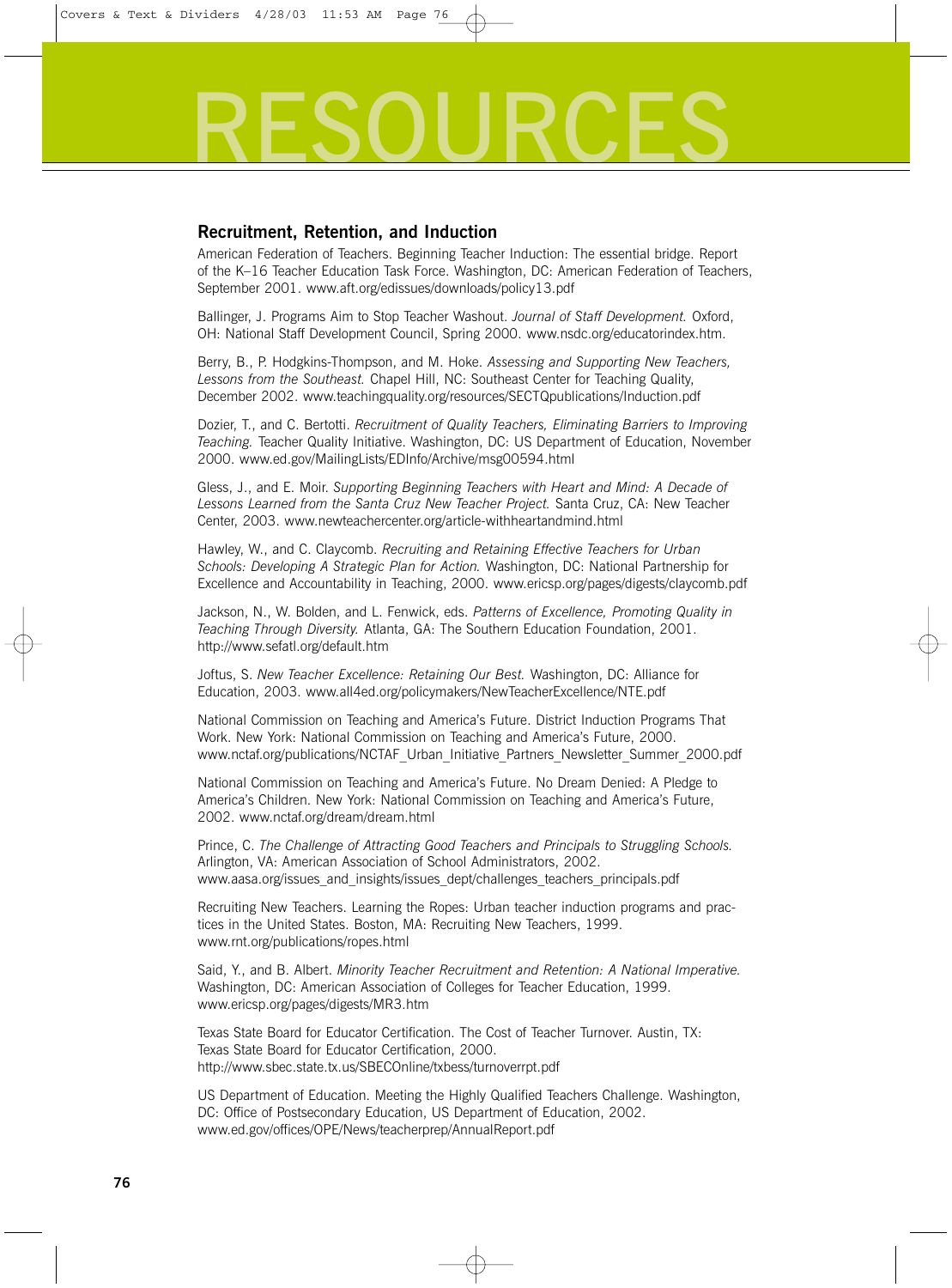Watson, S. Recruiting and Retaining Teachers: Keys to Improving the Philadelphia Public Schools. *CPRE Research Report.* The Consortium for Policy Research in Education, 2001. www.cpre.org/Publications/children01.pdf

#### **Compensation**

Ballou, D., and M. Podgursky. Let the Market Decide. *Education Next,* 2001. www.educationnext.org/2001sp/16ballou.html.

Hassel, B. Better Pay for Better Teaching: Making Teacher Compensation Pay Off in the Age of Accountability. *Progressive Policy Institute: 21st Century Policy Schools Report.* Washington, DC: Progressive Policy Institute, May 2002. www.ppionline.org/documents/Hassel\_May02.pdf

Kelley, C., A. Odden, A. Milanowski, and H. Heneman. The Motivational Effects of School-Based Performance Awards. *CPRE Policy Brief. The Consortium for Policy Research in Education,* February 2000. www.cpre.org/Publications/rb29.pdf

Odden, A., C. Kelley, H. Heneman, and A. Milanowski. Enhancing Teacher Quality Through Knowledge- and Skills-based Pay. *CPRE Policy Brief.* The Consortium for Policy Research in Education, 2001. www.cpre.org/Publications/rb34.pdf

Prince, C. *Higher Pay for Hard-to-Staff Schools: The Case for Financial Incentives.* Arlington, VA: American Association of School Administrators, June 2002. www.aasa.org/issues\_and\_insights/issues\_dept/higher\_pay.pdf

#### **Professional Development**

Basmat, P., L. Lewis, and E. Farris. Teacher Preparation and Professional Development: 2000. *Education Statistics Quarterly: Elementary and Secondary Education.* Washington, DC: National Center for Education Statistics, 2000. http://nces.ed.gov/pubs2002/quarterly/fall/q3-3.asp

Feiman-Nemser, S. *Teacher Mentoring: A critical review.* ERIC Digest. ED 397060. Washington, DC: ERIC Clearinghouse on Teaching and Teacher Education, 1996. www.ed.gov/databases/ERIC\_Digests/ed397060.html.

Guskey, T. Results-Oriented Professional Development: In Search of an Optimal Mix of Effective Practices. *Journal of Staff Development,* 15, no. 4 (1994): 42–50. http://lsc-net.terc.edu/do.cfm/paper/8092/show/use\_set-prom\_change

Hassel, E. Professional Development: Learning from the Best. Toolkit based on the National Awards Program for Model Professional Development, 1999. www.ncrel.org/pd/toolkit.htm

Lashway, L. *Creating a Learning Organization.* ERIC Digest. Washington, DC: ERIC Clearinghouse on Educational Management, 1998. www.eric.uoregon.edu/publications/digests/digest121.html

Sparks, D., and S. Hirsh. *A National Plan for Improving Professional Development.* Oxford, OH: National Staff Development Council, February 2000. www.nsdc.org/library/NSDCPlan.html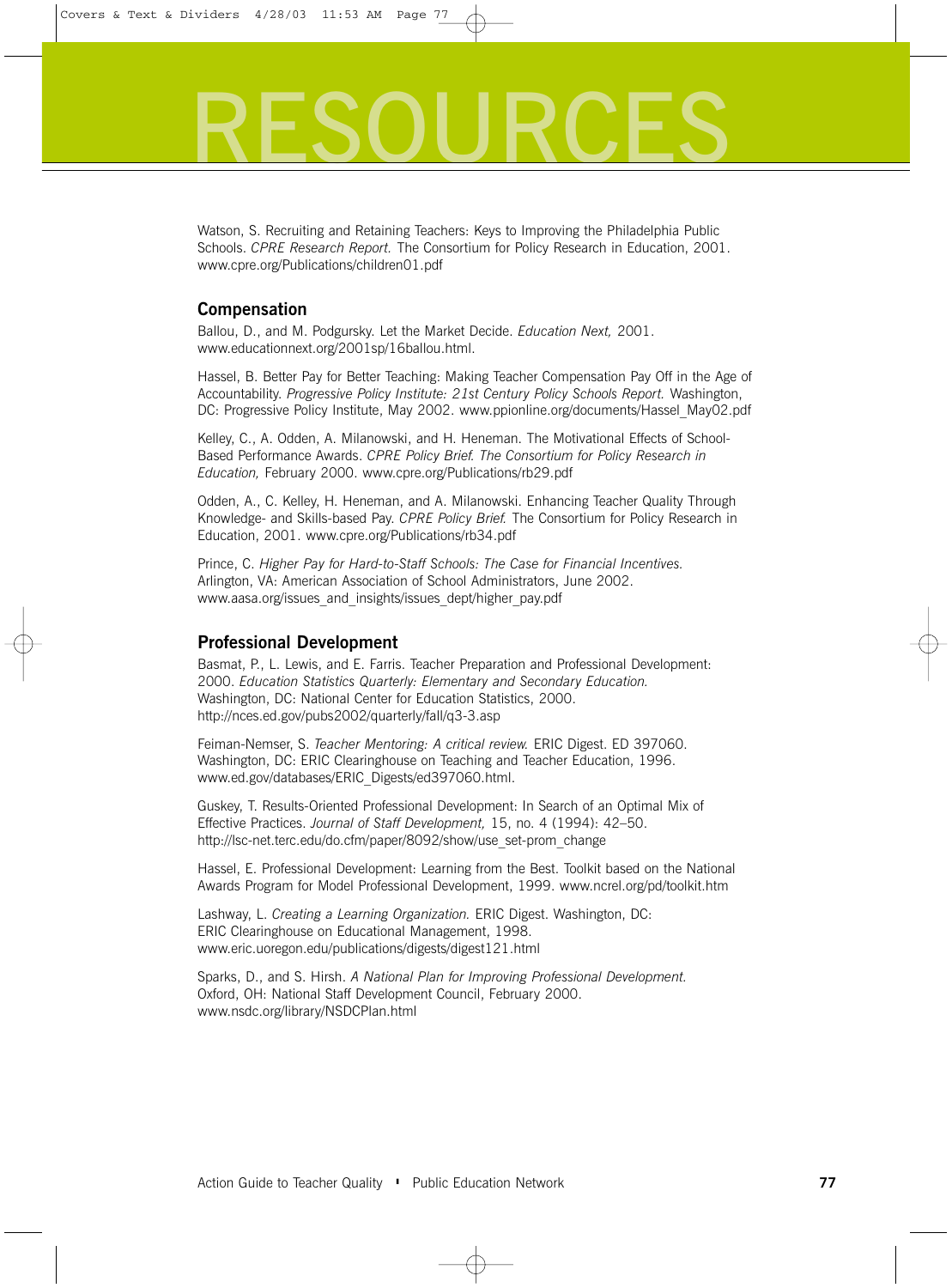### **Teacher Quality: Working Conditions**

#### **Accountability**

Achieve, Inc., www.achieve.org

Freedom and Accountability section, No Child Left Behind website. www.ed.gov/offices/OESE/esea/nclb/partx2.html

No Child Left Behind Database. Education Commission of the States, www.nclb.ecs.org/nclb/

State Education Accountability Reports and Indicator Reports: Status of Reports across the States. Washington, DC: The Council of Chief State School Officers. www.edsource.org/edu\_acc\_res\_ccsso.cfm

#### **School Culture**

Lashway, L. Creating a Learning Organization. ERIC Digest 121. Washington, DC: ERIC Clearinghouse on Educational Management, April 1998. www.eric.uoregon.edu/publications/digests/digest121.html

Northwest Regional Educational Laboratory. Questions for Self-Study: Assessing Our School's Professional Learning Community. Portland, OR: Northwest Regional Educational Laboratory, n.d. www.nwrel.org/scpd/re-engineering/keyissues/assessing.shtml

Southeast Education and Development Laboratory. Professional Learning Communities: What Are They and Why Are They Important. *Issues…about change.* vol. 6, no. 1 (1997). Austin, TX: Southeast Education and Development Laboratory. www.sedl.org/change/issues/issues61.html

#### **Teacher Leadership**

The Ball Foundation. School Design Collaborative: Design Handbook. Glen Ellyn, IL: The Ball Foundation, 1995. www.ballfoundation.org

Institute for Educational Leadership. Redefining the Teacher as Leader. Washington, DC: Institute for Educational Leadership, 2001. www.iel.org/programs/21st/reports/teachlearn.pdf

Wilson, M. The Search for Teacher Leaders. *Educational Leadership,* 50, no. 6. (1993). Alexandria, VA: Association for Supervision and Curriculum Development. www.ascd.org/readingroom/edlead/9303/wilson.html

#### **Principal Leadership**

Council of Chief State School Officers. Standards for School Leaders. Washington, DC: Council of Chief State School Officers, n.d. www.ccsso.org/standrds.html

DuFour, R. In the Right Context. *Journal of Staff Development,* 22, no.1 (Winter 2001). http://www.nsdc.org/educatorindex.htm

Institute for Educational Leadership. Leadership for Student Learning: Reinventing the Principalship. School Leadership for the 21st Century Initiative. Washington, DC: Institute for Educational Leadership, October 2000. www.iel.org/programs/21st/reports/principal.pdf

Keller, B. Principal Matters. *Education Week,* November 11, 1998. www.edweek.org

Murray, J. Putting New School Leaders to the Test. *Education Week,* November 19, 1997. www.edweek.org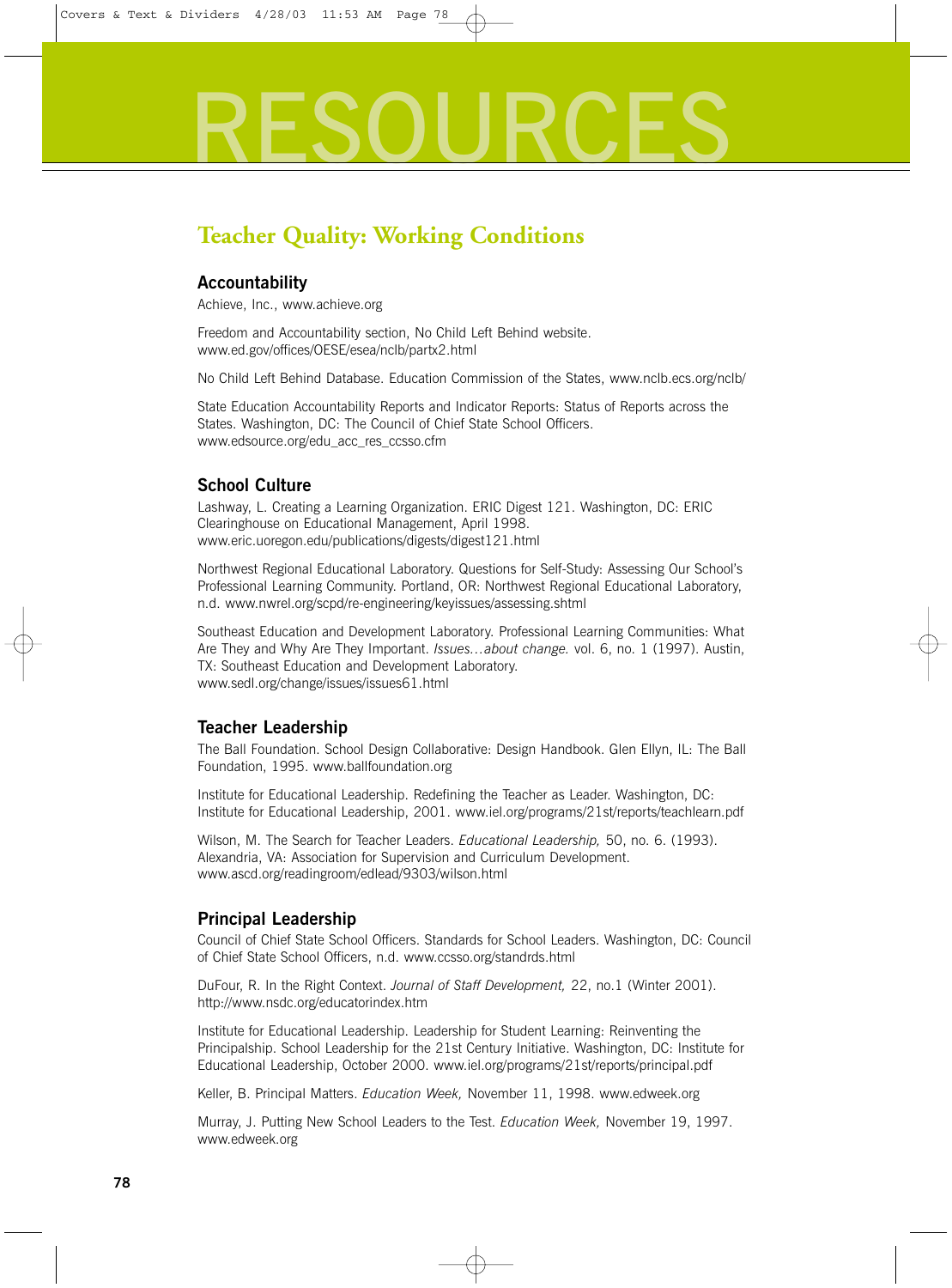Richard, A. Panel Calls for Fresh Look at Duties Facing Principals. *Education Week,* November 1, 2000. www.edweek.org

#### **Resource Allocation**

Ivor, P. *Reducing Class Size: What Do We Know?* Washington, DC: National Institute on Student Achievement, Curriculum and Assessment, March 1999. www.ed.gov/pubs/ReducingClass/

Miles, K., and L. Darling-Hammond. Rethinking the Allocation of Teaching Resources. *CPRE Policy Bulletin.* The Consortium for Policy Research in Education, 2000. www.cpre.org/Publications/rr38.pdf.

Miles, K. *Resource Review Guide for Elementary Schools: A Guide to Using Your School's Resources Effectively.* Alexandria, VA: New American Schools, 2000. www.naschools.org

#### **School Structure**

Elmore, R., P. Peterson, and S. McCarthey. *Restructuring in the Classroom: Teaching, Learning, and School Organization.* San Francisco: Jossey-Bass, 1996. www.josseybass.com/cda/product/0,,078790239X,00.html

Fullan, M. *The New Meaning of Educational Change.* New York: Teachers College Press, 2001. http://store.tcpress.com/0807740691.shtml

Richardson, J. Reshaping Schools from the Top Down. *Results.* Oxford, OH: National Staff Development Council, April 2002. www.nsdc.org/library/results/res4-02rich.html

Richardson, J. Learning Teams: When Teachers Work Together, Knowledge and Rapport Grow. *Tools for Schools.* Oxford, OH: National Staff Development Council, August–September 2001. www.nsdc.org/library/tools/tools8-01rich.html

#### **District Structure**

Annenberg Institute for School Reform. School Communities That Work: Portfolio for District Redesign. Providence, RI: Annenberg Institute for School Reform, 2002. www.schoolcommunities.org

The Ball Foundation. Using What We Have to Get the Schools We Need: A Productivity Focus for American Education. Consortium on Productivity in the Schools. Glen Ellyn, IL: The Ball Foundation, 1995. www.tc.columbia.edu/~iee/BOOKS/using.htm

Hoachlander, G., M. Alt, and R. Beltranena. Leading School Improvement: What Research Says. Atlanta, GA: Southern Regional Education Board, 2001. www.sreb.org/main/leadership/pubs/LeadingSchool\_Improvement.pdf

Houston, P. Superintendents for the 21st Century: It's Not Just a Job, It's a Calling. *Phi Delta Kappan.* 82(6): 428–433 (2001). www.pdkintl.org/kappan/khou0102.htm.

Institute for Educational Leadership. Leadership for Student Learning: Restructuring School District Leadership. Washington, DC: Institute for Educational Leadership, 2001. www.iel.org/programs/21st/reports/district.pdf

Massell, D. The District Role in Building Capacity: Four Strategies. *CPRE Policy Brief.* The Consortium for Policy Research in Education, September 2000. www.cpre.org/Publications/rb32.pdf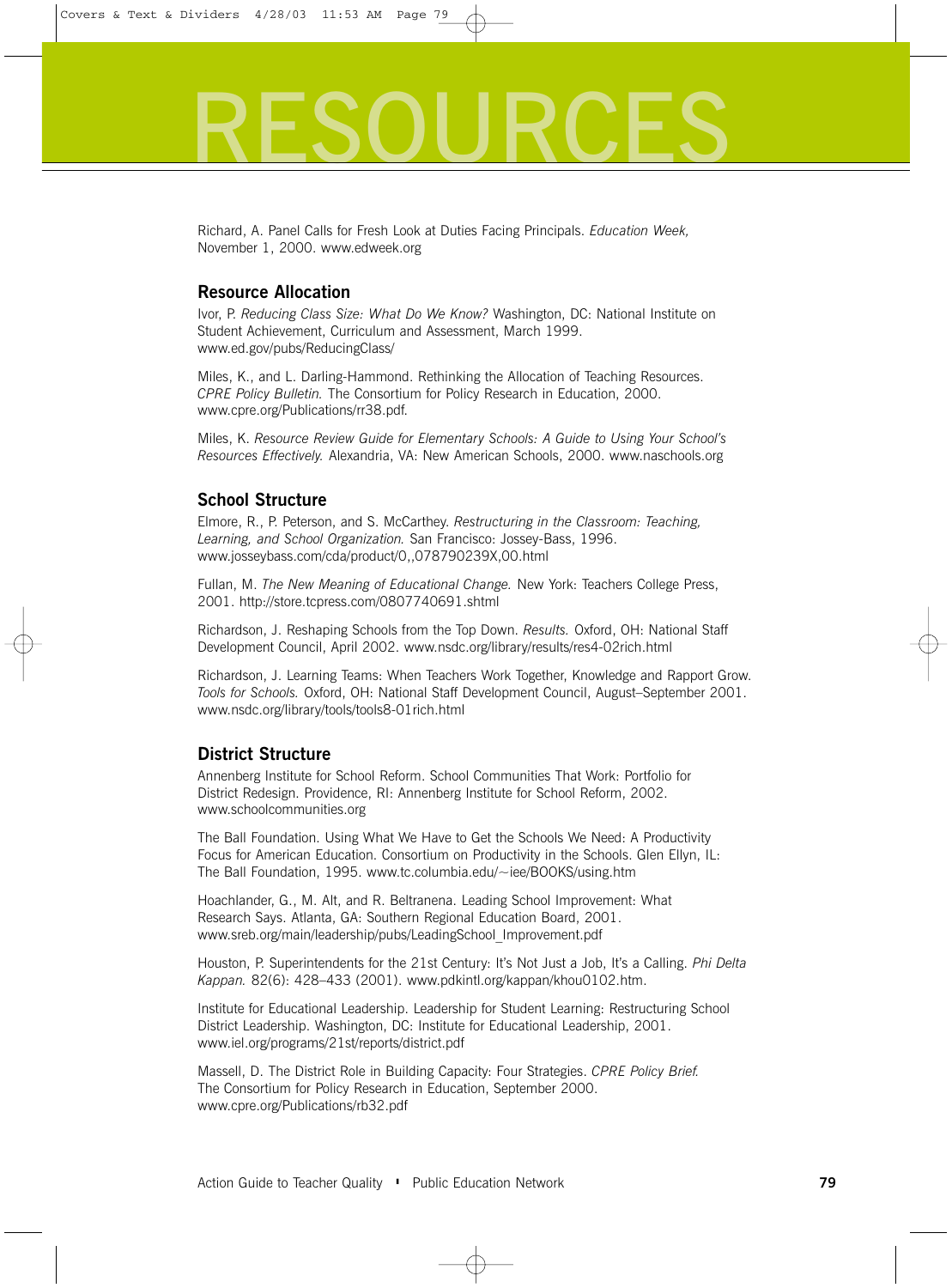#### **School Finance**

Council of Great City Schools, www.cgcs.org

Cross-City Campaign for Urban School Reform, www.crosscity.org

Education Finance Statistics Center, National Center for Education Statistics, http://nces.ed.gov/edfin/

Educational Research Service, www.ers.org

The Finance Project, www.financeproject.org

Financing Schools. *The Future of Children.* vol. 7, no. 3. (1997). www.futureofchildren.org/pubs-info2825/pubs-info.htm?doc\_id=73347

Hassel, B. *How to Create a Community Guide to Your School District's Budget.* Washington, DC: Public Education Network, 1999. http://www.publiceducation.org/pdf/schoolfinancekit.pdf

Where to Find Most Things You Need to Know About School Funding. *Action for Better Schools.* vol. 5, no. 2. Rhinebeck, NY: National Coalition of Education Activists, Summer 1997. www.nceaonline.org/pubs/NCEA-Action-Summer-1997.pdf

### **Data Resources**

#### **Online Tools**

- EducationWatch Online: Data to Drive Education Change. www.edtrust.org
- *Education Week.* Quality Counts. Annual report on state policies, and state statistics available. www.edweek.org
- The Institute for Educational Leadership has several toolkits, including one on using data effectively. www.iel.org
- The District Policy Inventory www.nctaf.org/resourcedistrict/policy inventory1.htm, from the National Commission on Teaching and America's Future, www.nctaf.org, is a diagnostic tool to help districts examine policies that affect teacher quality.
- The National School Board Association schoolboarddata.org maintains a list of publications on different aspects of effective school board management including tools for self-assessment and guides to community engagement.
- Schools and Staffing Survey (1999–2000), National Center for Education Statistics. www.nces.ed.gov/surveys/sass/asp.

Center for the Study of Evaluation. Lessons Learned in Using Data to Support School Inquiry and Continuous Improvement. Los Angeles: CA: Center for the Study of Evaluation, University of California Los Angeles, February 2001. www.cse.ucla.edu/CRESST/Reports/newTR percent20535.pdf

Clements, S. *Teacher Data Infrastructures in Selected Southeastern States: Progress, Problems, Possibilities.* Chapel Hill: NC: Southeast Center for Teaching Quality, 2001. www.teachingquality.org/resources/pdfs/whitepaper-TeacherDataInfrastructures.pdf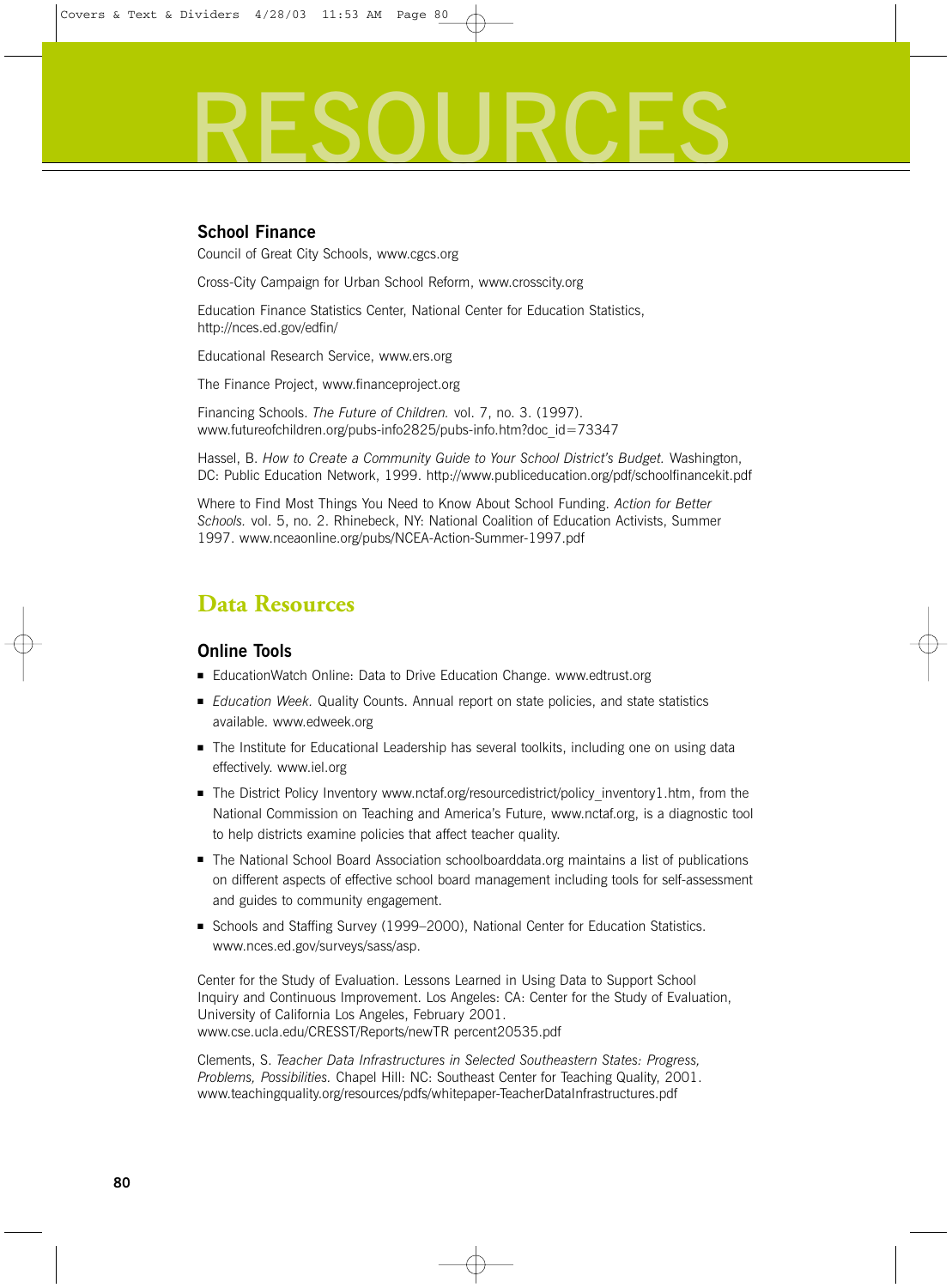Helberg, C. *Pitfalls of Data Analysis.* ERIC Digest. ED410231. Washington, DC: ERIC Clearinghouse on Educational Management, 1996. www.ed.gov/databases/ERIC\_Digests/ed410231.html

Kasprzyk, D. *Measuring Teacher Qualifications.* Working Paper No. 1999–04. Washington, DC: National Center for Education Statistics, February 1999. http://nces.ed.gov/pubs99/199904.pdf

National Center for Education Statistics. The Condition of Education, 2001. NCES Number: 2001072. Washington, DC: National Center for Education Statistics, June 2001. http://nces.ed.gov/pubsearch/pubsinfo.asp?pubid=2001072

Wahner, J. *Locating Education and Literary Statistics.* ERIC Digest. ED363796. Washington, DC: ERIC Clearinghouse on Educational Management, 1993. www.ericfacility.net/ericdigests/ed363796.html

### **Parent & Community Involvement**

#### **Parent Organizations**

- Center on School, Family, and Community Partnerships, www.csos.jhu.edu/p2000/center.htm
- National Coalition for Parent Involvement in Education, www.ncpie.org
- The National Parent Teacher Association, www.pta.org
- Partnership for Family Involvement in Education, www.pfie.ed.gov
- The Prichard Committee, prichardcommittee.org

Henderson, A. *No Child Left Behind: What's in It for Parents.* Arlington, VA: Parent Leadership Associates, 2002. www.plassociates.org

Parent Leadership Associates. Closing the Achievement Gaps: Using Data to Drive Action. Arlington, VA: Parent Leadership Associates, 2002. www.plassociates.org

#### **Community Organizations**

Association of Community Organizations for Change Now (ACORN), www.acorn.org

Center for Community Change, www.communitychange.org

Future Search Conferences, www.futuresearch.net

National Issues Forum, www.nifi.org

Public Agenda, www.publicagenda.org

Reconnecting Communities and Schools, www.theharwoodinstitute.org

Study Circles, www.studycircles.org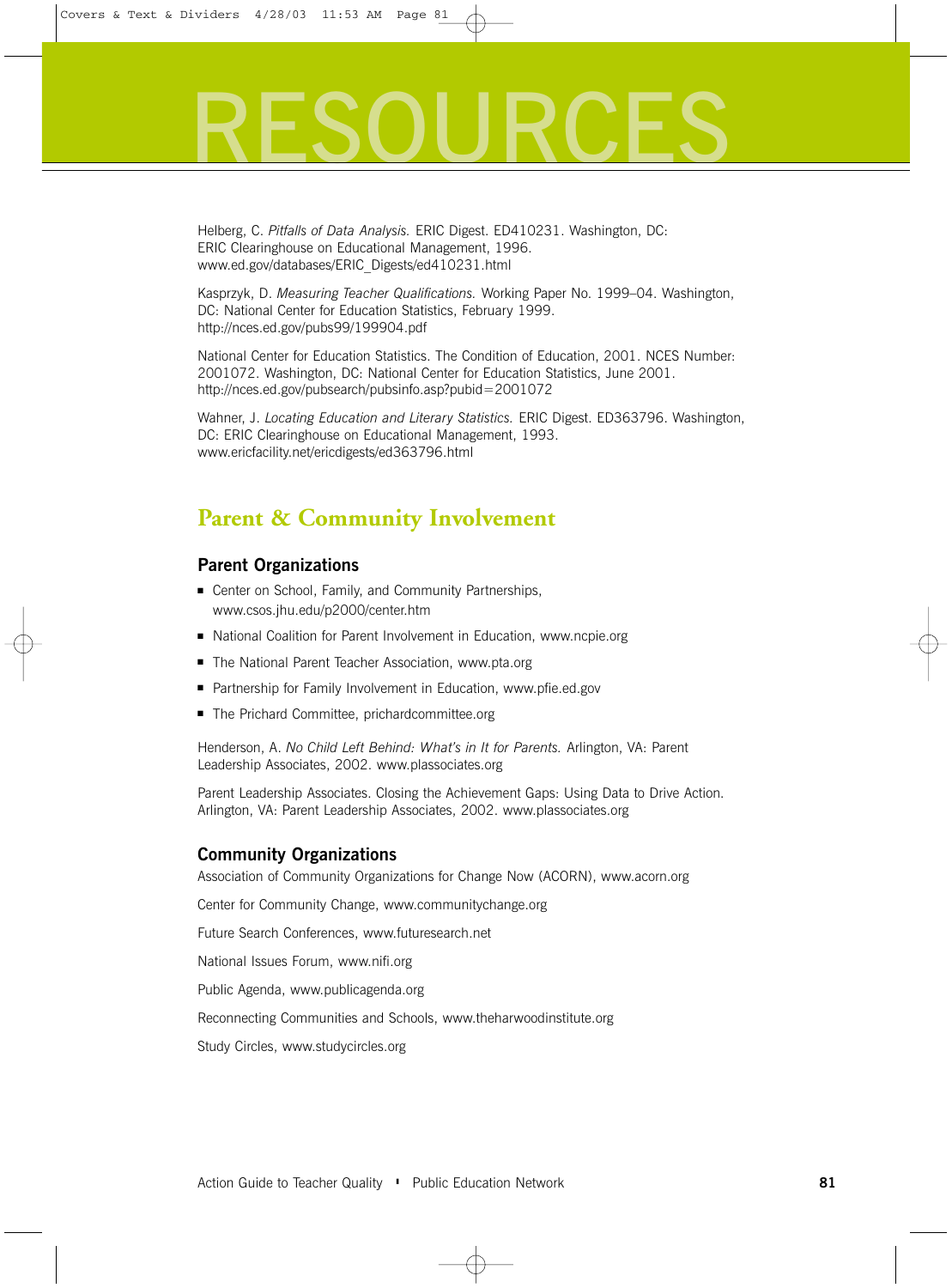#### **Collaboration**

Chrislip, D. *The Collaborative Leadership Fieldbook.* San Francisco: Jossey-Bass, 2002.

Straus, D. *How to Make Collaboration Work.* San Francisco: Berrett-Koehler, 2002.

Winer, M., and K. Ray. *Collaboration Handbook: Creating, Sustaining, and Enjoying the Journey*. St. Paul, MN: Amherst H. Wilder Foundation, 1997. www.wilder.org

#### **Community/Grassroots Organizing/Advocacy**

Ayre, D., G. Clough, and T. Norris. *Facilitating Community Change.* San Francisco: Grove Consultants International, 2000. www.communityinitiatives.com/fcc.html

Center for Community Change. Community Organizing: People Power from the Grassroots. Washington, DC: Center for Community Change, 1996. http://comm-org.utoledo.edu/papers97/beckwith.htm

Center for Community Change. How—and Why—to Influence Public Policy: An Action Guide for Community Organizations. Washington, DC: Center for Community Change, April 1996. www.communitychange.org/Publications/CCCNews17.pdf

Gibson, J., T. Kingsley, and J. McNeely. *Community Building: Coming of Age.* St. Paul, MN: Amherst H. Wilder Foundation, 1997. www.wilder.org/pubs/cmty\_bldg\_coa/

Policy Studies Associates, Inc. Creating an Appetite for Change: Leaders' Perspectives on Promoting K–16 Reform Through Community Collaboration [SR0001]. Washington, DC: Policy Studies Associates, Inc., 2000. www.edtrust.org/main/documents/apetiteforchange.PDF

Public Education Network. Communities at Work: A Guidebook of Strategic Interventions for Community Change. Washington, DC: Public Education Network, November 2001. www.publiceducation.org/pdf/caw.pdf

Rust, F., and H. Freidus, eds. *Guiding School Change, the Role and Work of Change Agents.* New York: Teacher's College Press, 2001. http://store.tcpress.com/0807741140.shtml

Shirley, D. *Community Organizing for Urban School Reform.* Austin, TX: University of Texas Press, 1997. www.utexas.edu/utpress/books/shicom.html

Stone, C., J. Henig, B. Jones, and C. Periannunzi. *Building Civic Capacity, The Politics of Reforming Urban Schools.* Lawrence, KS: University of Kansas Press, 2001. http://www.kansaspress.ku.edu/stobui.html

Warren, M. *Dry Bones Rattling: Community Building to Revitalize American Democracy.* Princeton, NJ: University Press, 2001. http://pup.princeton.edu/titles/7091.html

#### **Dialogue**

Annenberg Institute on School Reform. Reasons for Hope, Voices for Change. Providence, RI: Annenberg Institute on School Reform, n.d. www.annenberginstitute.org/publications/PE/images/PET2.pdf

Isaacs, W. *Dialogue, the Art of Thinking Together.* New York: Currency, 1999. www.randomhouse.com/doubleday/currency/catalog/display.pperl?isbn=0385479999

National Education Goals Panel. Community Action Toolkit (1993), Community Organizing Guide (1993), Guide to Getting Out Your Message (1993). Washington, DC: National Education Goals Panel. www.negp.gov/Reports/orguide.pdf, http://www.negp.gov/Reports/getting.pdf, and www.negp.gov/page9-3.htm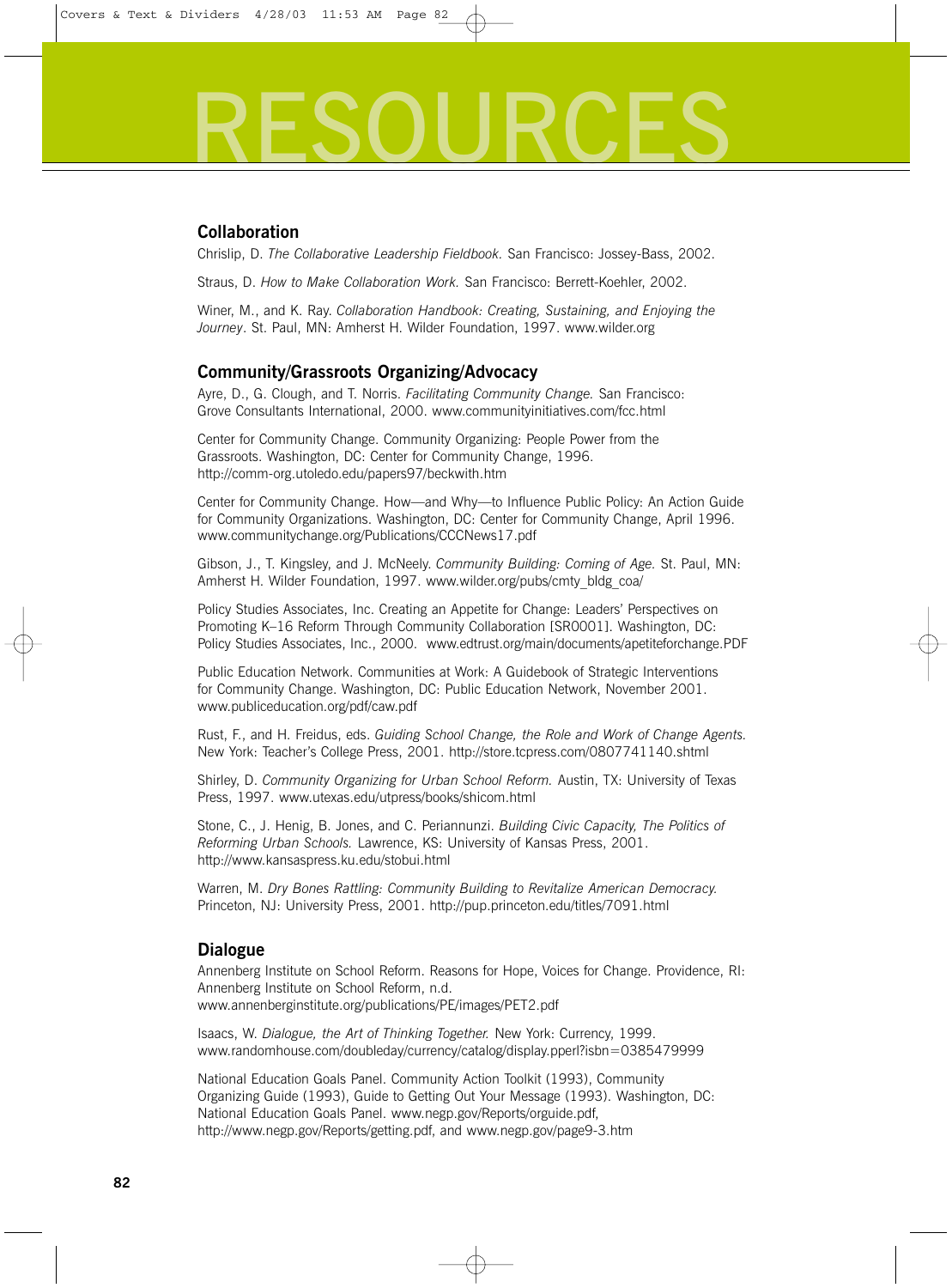Wheatley, M. J. *Turning to One Another, Simple Conversations to Restore Hope to the Future.* San Francisco: Berrett-Koehler, 2002. www.bkpub.com/products/productshow.adp?code=319

### **Initiative Management**

#### **Foundations**

Council on Foundations, www.cof.org/index.htm

The Foundation Center, www.fdncenter.org

Foundations.org, www.foundations.org

#### **Philanthropy**

The Chronicle of Philanthropy, www.philanthropy.com

Philanthropy Journal Online, www.philanthropy-journal.org

#### **Grants**

Polaris Grants Central, www.polarisgrantscentral.net/index.html

Geever, J. *Guide to Proposal Writing.* New York: The Foundation Center, 1997. www.fdncenter.org

#### **Strategic Planning**

Barry, B. Strategic Planning Workbook for Nonprofit Organizations. St. Paul, MN: Amherst H. Wilder Foundation, 1997. www.wilder.org

Bryson, J. M. *Strategic Planning for Public and Nonprofit Organizations.* San Francisco: Jossey-Bass, 1995. www.josseybass.com/

Fogg, D. C. *Implementing Your Strategic Plan, How to Turn Intent into Sustainable Strategic Action.* New York: AMACOM, 1999. www.amanet.org/books/

Fogg, D. C. *Team-based Strategic Planning, A Complete Guide to Structuring, Facilitating and Implementing the Process.* New York: AMACOM, 1994. www.amanet.org/books/

Grove International Consultants. Strategic Visioning Process. A process from the Grove International Consultants, 1996. www.grove.com

#### **Community Asset Map**

Appalachian Educational Laboratory. Community Assets Tool from AEL's Rural School Administrator Kit. Charleston, WV: Appalachian Educational Laboratory. www.ael.org/rel/rural/pdf/mapping.pdf

McKnight, J. and J. Kretzmann. *Mapping Community Capacity.* Evanston, IL: Institute for Policy Research, Northwestern University, 1996. www.northwestern.edu/ipr/abcd/abcdrelatedpubs.html

Northwestern University, Center for Asset-Based Community Development. www.northwestern.edu/ipr/abcd.html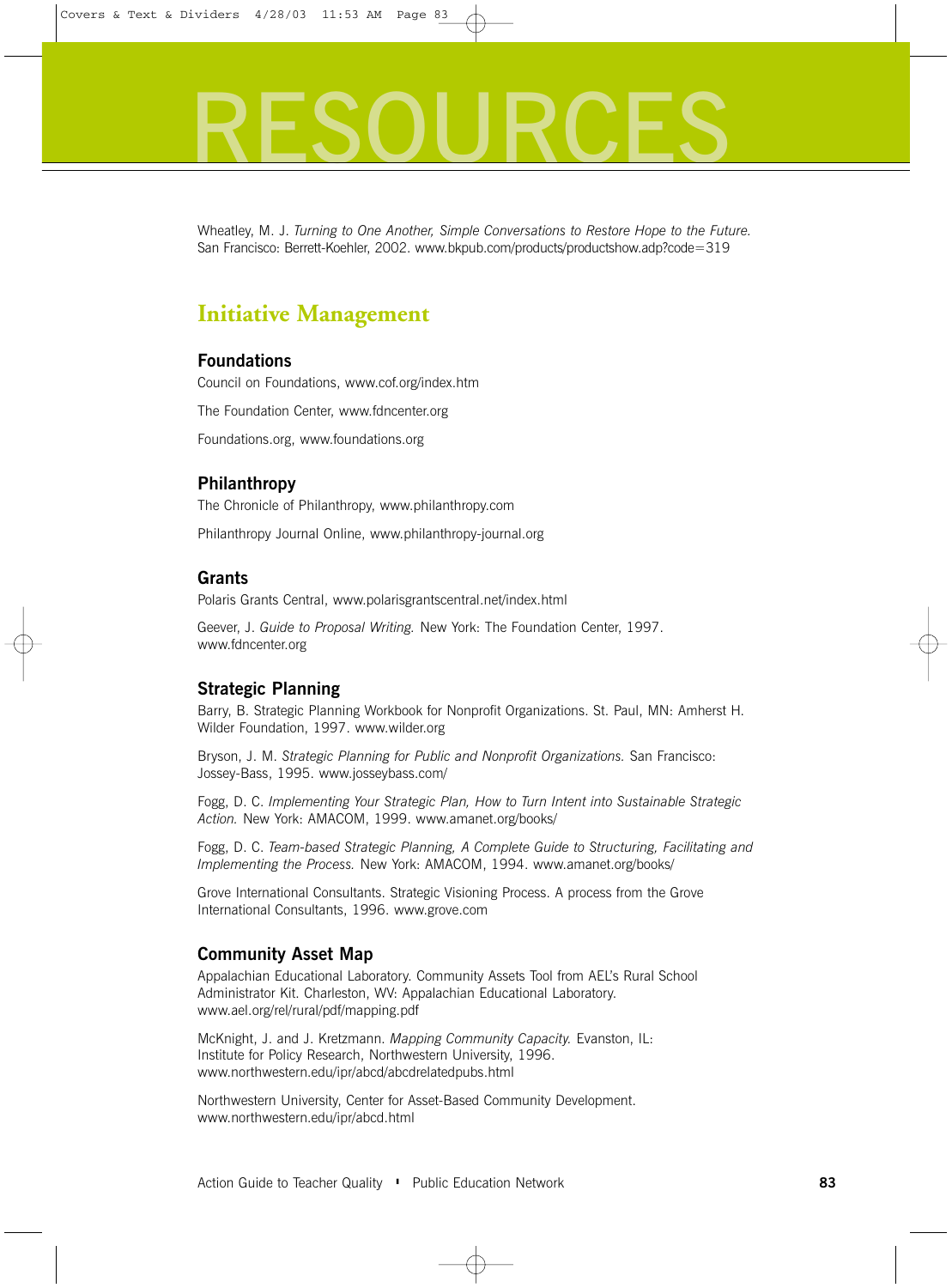#### **Project Evaluation**

American Evaluation Association, www.eval.org

Harvard Family Research Project, www.gse.Harvard.edu/~hfrp/

W. K. Kellogg Foundation. W. K. Kellogg Foundation Evaluation Handbook. Battle Creek, MI: W. K. Kellogg Foundation, 1998. www.wkkf.org/Pubs/Tools/Evaluation/Pub770.pdf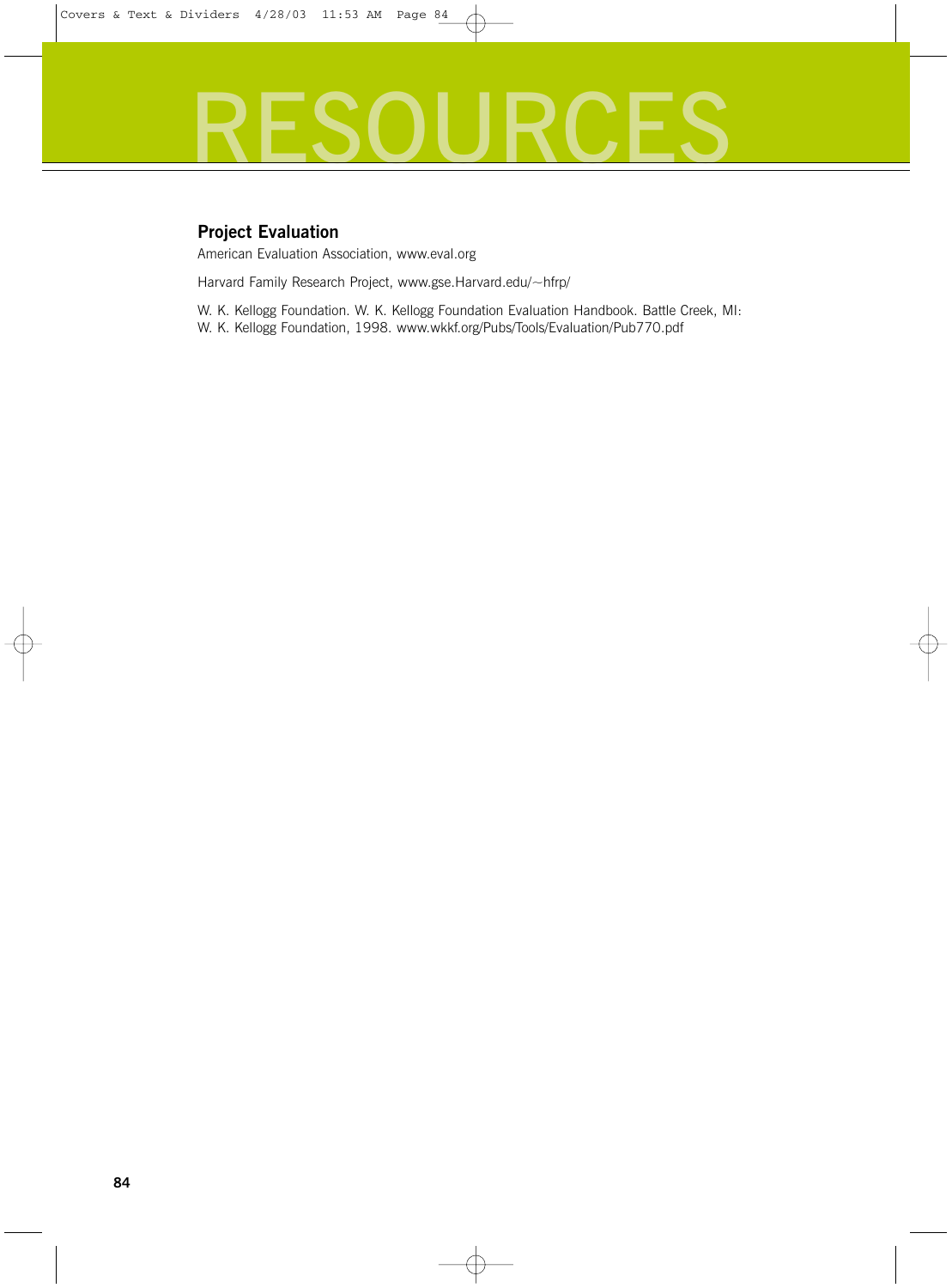## TQI PIONEERS

| <b>OERI TEACHER</b><br><b>QUALITY GRANTEES</b>                                                                                                                                                                                    | <b>TQ RESEARCH/</b><br><b>REPORTS/PRODUCTS</b>                                                                                                                                                                                                                                                                                                                                 |
|-----------------------------------------------------------------------------------------------------------------------------------------------------------------------------------------------------------------------------------|--------------------------------------------------------------------------------------------------------------------------------------------------------------------------------------------------------------------------------------------------------------------------------------------------------------------------------------------------------------------------------|
| <b>Alliance for Quality Education</b><br>Grier Mullins, Executive Director<br>1990 Augusta Street, Suite 1500<br>Greenville, SC 29605<br>864 233 4133<br>www.allianceforqualityed.org                                             | The Report on Teacher Quality in Greenville                                                                                                                                                                                                                                                                                                                                    |
| <b>Lincoln Public Schools Foundation</b><br>Barbara Bartle, Executive Director<br>5901 O Street<br>Lincoln, NE 68510<br>402 436 1612<br>www.foundation.lps.org                                                                    | Teacher Quality: Present and Future (video)                                                                                                                                                                                                                                                                                                                                    |
| Los Angeles Educational Partnership<br>Susan Way-Smith, President & CEO<br>315 West Ninth Street, Suite 1110<br>Los Angeles, CA 90015<br>213 622 5237<br>www.laep.org                                                             | Quality Teaching Initiative: Los Angeles<br>County Data<br>Quality Teaching: Then, Now and Future<br><b>Directions</b>                                                                                                                                                                                                                                                         |
| <b>Mon Valley Education Consortium</b><br>Linda Croushore, Executive Director<br>Jackie Foor, Teacher Quality Research<br>336 Shaw Avenue<br>McKeesport, PA 15132<br>412 678 9215<br>www.mvec.org                                 | Head of the Class<br>www.eplc.org/teacherquality.html                                                                                                                                                                                                                                                                                                                          |
| <b>New Visions for Public Schools</b><br>Robert Hughes, President<br>Leanne Shimabukuro,<br>TQ Program Officer<br>96 Morton Street<br>New York, NY 10014<br>212 645 5110<br>www.newvisions.org                                    | Prepared to Teach?<br>www.newvisions.org/resources/<br>report2 1.shtml<br>What Can Parents Do about Teacher Quality?<br>www.newvisions.org/downloads/<br>teacherquality.pdf                                                                                                                                                                                                    |
| Philadelphia Education Foundation<br>Nancy McGinley, Executive Director<br>Elizabeth Useem, Director of Research<br>Seven Benjamin Franklin Parkway<br>Suite 700<br>Philadelphia, PA 19103<br>215 665 1400<br>www.philaedfund.org | Tables on Teacher Retention and the<br>Distribution of Teachers' Certification<br>Levels and Experience<br>www.philaedfund.org/pdfs/<br>teacher retention tables.PDF<br>The Retention and Qualifications of New<br>Teachers In Philadelphia's High-Poverty<br>Middle Schools www.philaedfund.org/pdfs/<br>the%20retention%20and%20qualifications<br>%20of%20new%20teachers.pdf |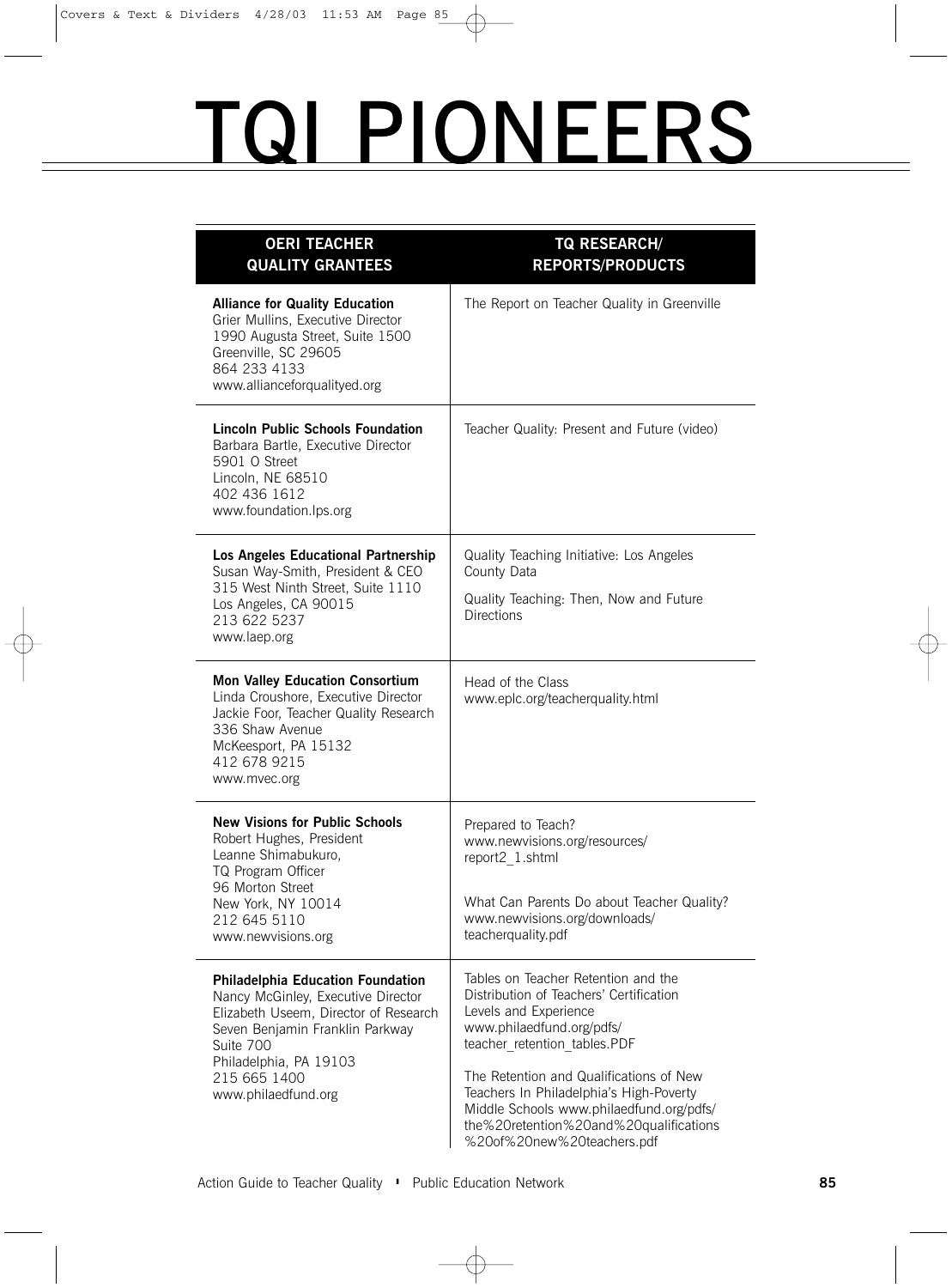## QI PIONEERS

| <b>OERI TEACHER</b><br><b>QUALITY GRANTEES</b>                                                                                                                                                                               | <b>TQ RESEARCH/</b><br><b>REPORTS/PRODUCTS</b>                                                                     |
|------------------------------------------------------------------------------------------------------------------------------------------------------------------------------------------------------------------------------|--------------------------------------------------------------------------------------------------------------------|
| <b>Public Education Foundation</b><br>Dan Challener, President<br>Annie Hall, Senior Director,<br>Programs and Policy<br>100 East Tenth Street, Suite 500<br>Chattanooga, TN 37402<br>423 265 9403<br>www.pefchattanooga.org | Highly Effective Teacher Research<br>www.pefchattanooga.org/www/docs/104                                           |
| <b>Wake Education Partnership</b><br>Tony Habit, President<br>Valerie Brown, Vice President,<br>Programs<br>706 Hillsborough Street, Suite A<br>Raleigh, NC 27603<br>919 821 7609<br>www.wakeedpartnership.org               | All for All: Teacher Excellence for Every Child<br>www.wakeedpartnership.org/<br>Research&Reports/all for all.html |

PEN thanks the following individuals for their contributions to this guide:

Barnett Berry Southeast Center for Quality Teaching

Deanna Burney Graduate School of Education University of Pennsylvania

Linda Darling-Hammond Stanford University School of Education

Leigh Dingerson Center for Community Change

Cris Gutierrez Peace Educator

Richard Ingersoll Graduate School of Education University of Pennsylvania

Julia Lara Council of Chief State School Officers Allan Odden The Consortium for Policy Research in Education University of Wisconsin

Adam Urbanski Rochester Teachers Association American Federation of Teachers

#### **Writers:**

Katie Walter, Public Impact Bryan Hassel, Public Impact

#### **Other Contributors:**

Debra Banks, Public Education Network Craig Jerald, The Education Trust

#### **Editor:**

Barbara Lau, Public Education Network

#### **Design:**

Carter Cosgrove + Company

#### **Funding:**

OERI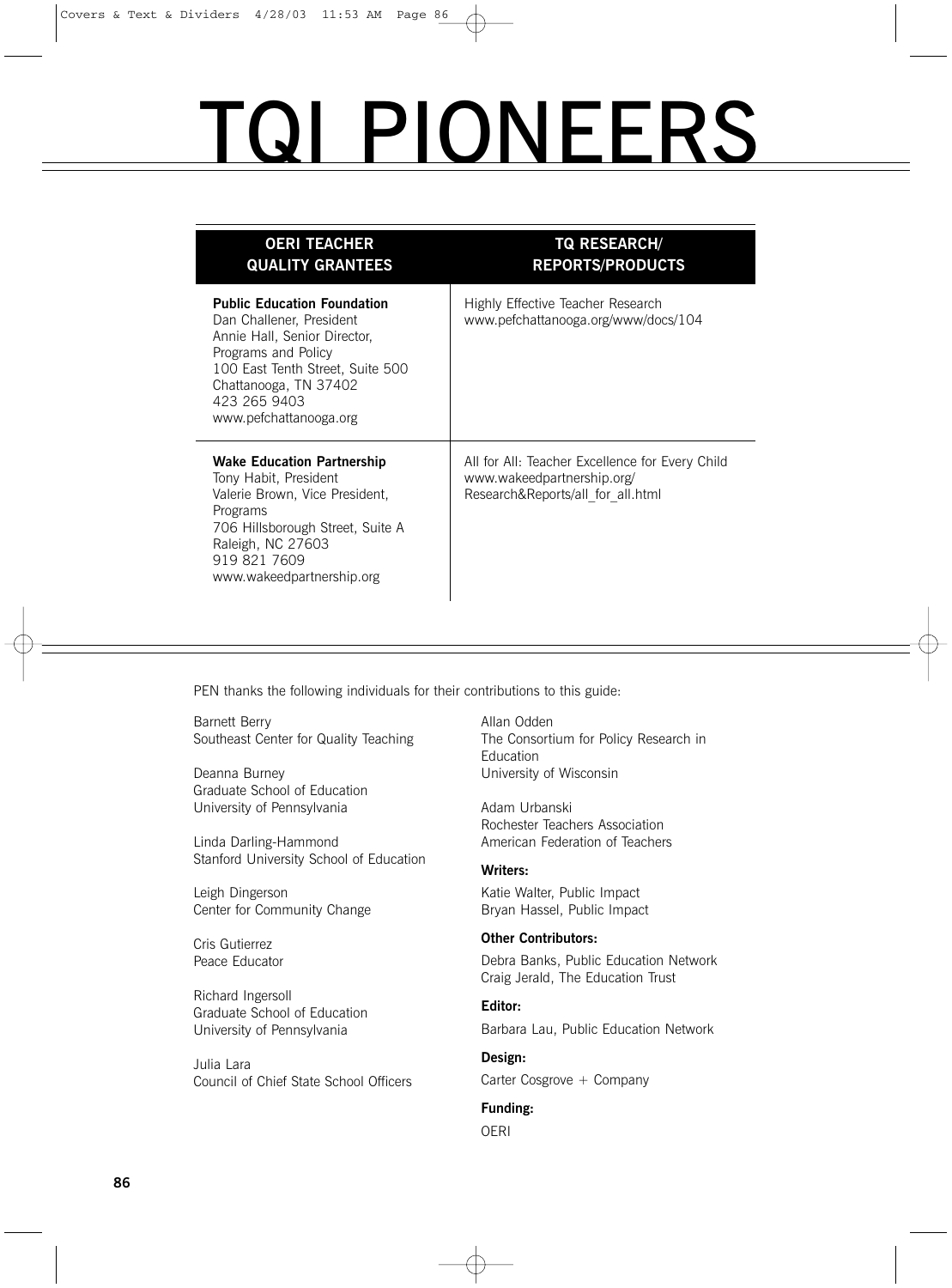### PUBLIC EDUCATION NETWORK

Public Education Network (PEN) is a national organization of local education funds (LEFs) and individuals working to improve public schools and build citizen support for quality public education in low-income communities across the nation.

PEN believes public engagement is the oft-missing ingredient in school reform, and that the level of public involvement ultimately determines the quality of education provided by public schools. Its mission, therefore, is to build public demand and mobilize resources for quality public education through a national constituency of organizations and individuals.

PEN and its LEF members seek to bring the community voice into the debate on quality public education in the firm belief that an active, vocal constituency will ensure every child, in every community, a quality public education. PEN members work on behalf of almost 11 million students in more than 1,200 school districts.

### Join Our Commur

**PUBLIC** 

*A Community Action Guide to Teacher Quality* is designed to help your community plan and implement initiatives that will improve the quality of teaching in your public schools. In launching a TQ initiative, you join with communities across the nation taking on similar challenges.

PEN is now gathering information on new learning, resources, tools, publications, products, and outreach programs that are emerging from TQ efforts in communities just like yours.

To receive TQ updates and additional materials at no charge, just fill out this card and drop it in the mail. Or, sign up on our website at *www.PublicEducation.org/*

| <u> 1989 - Andrea Santa Andrea Andrea Andrea Andrea Andrea Andrea Andrea Andrea Andrea Andrea Andrea Andrea Andr</u> |  |
|----------------------------------------------------------------------------------------------------------------------|--|

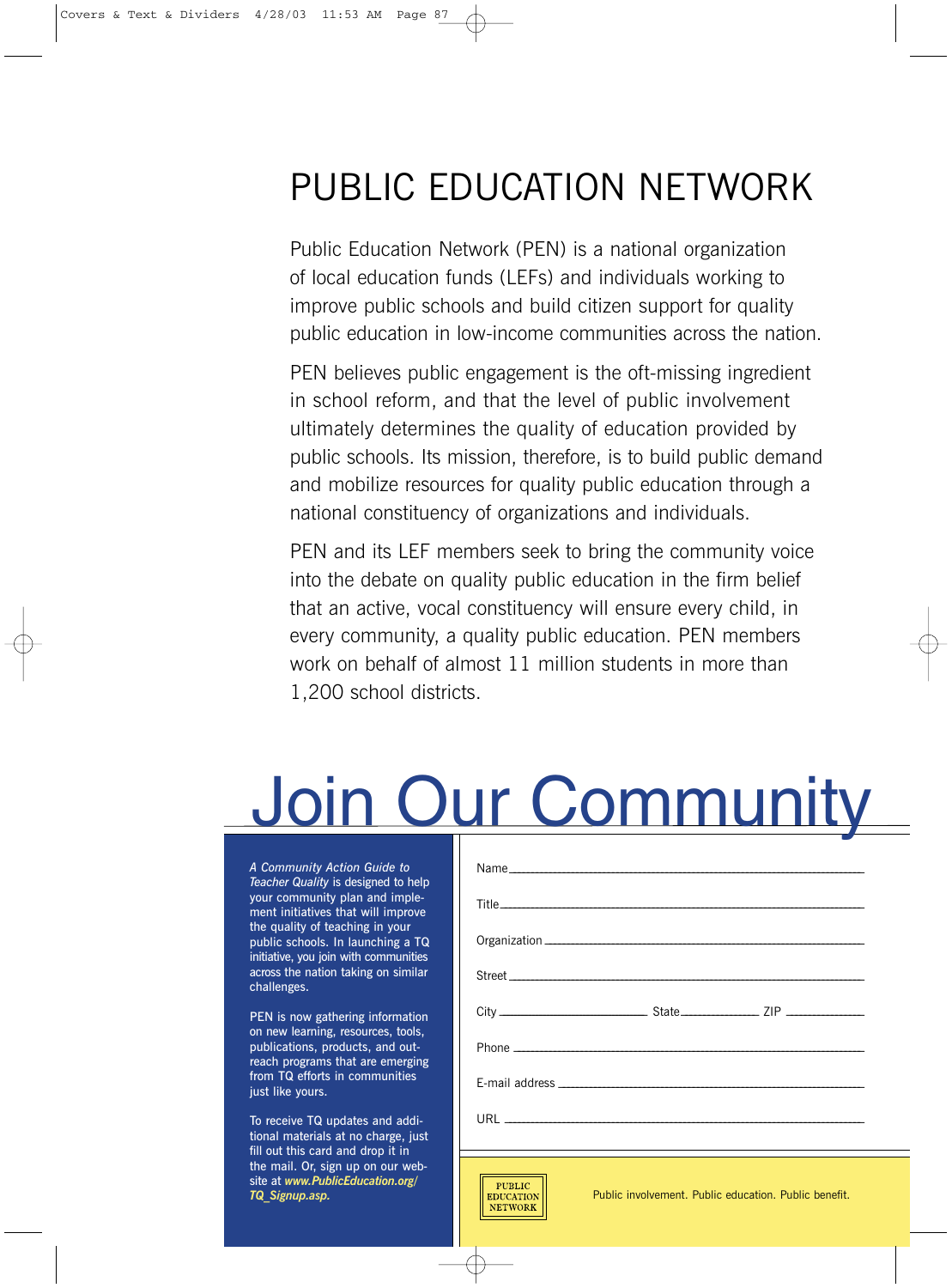

PUBLIC EDUCATION NETWORK PO BOX 97289 WASHINGTON DC 20078-7523



Tablliadtaballabbabbbabbbbbbbbb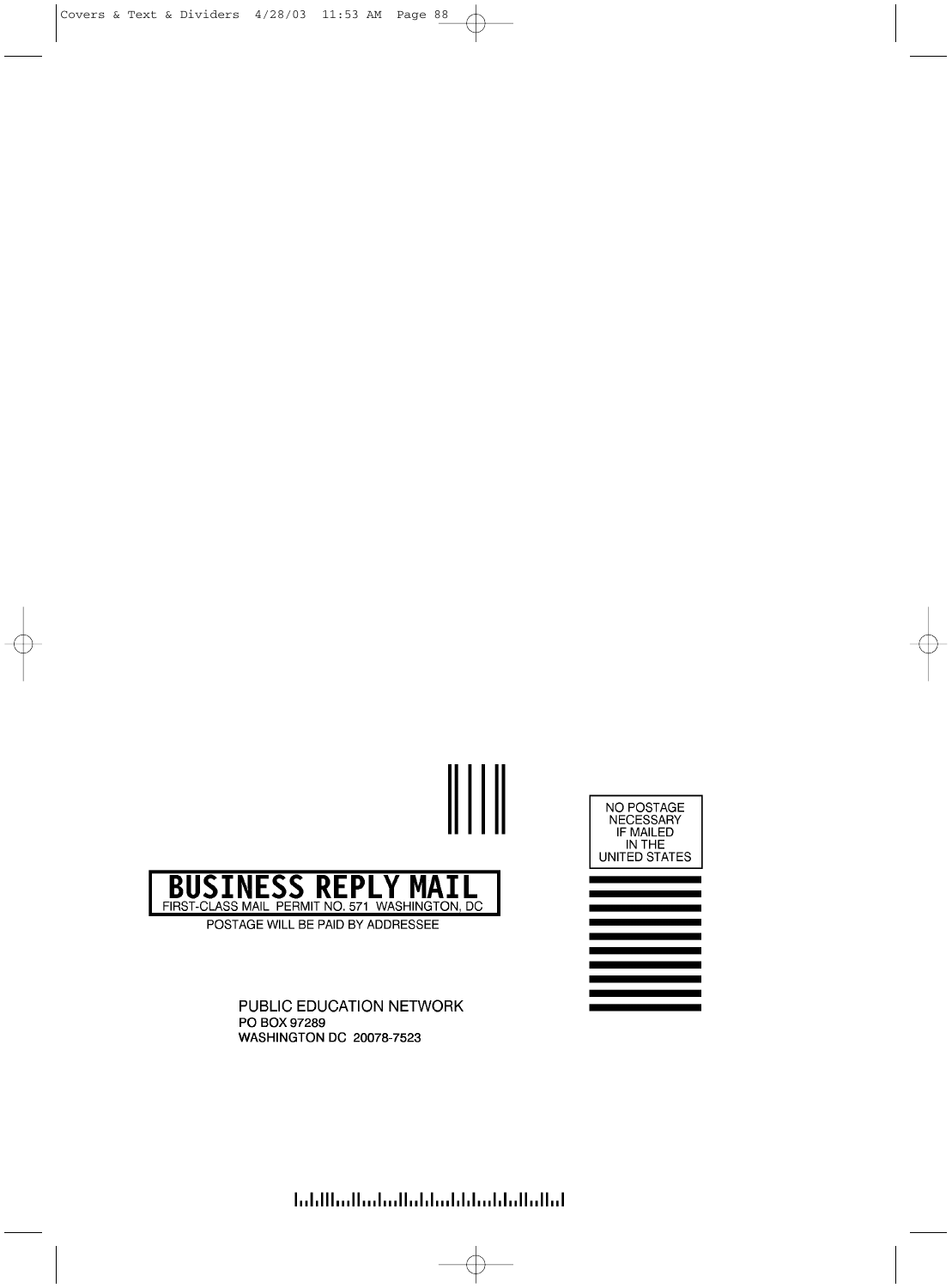#### **CD-ROM TOOLS**

| <b>Action Planner</b>                      | (ActPlan.pdf)  |
|--------------------------------------------|----------------|
| <b>Assessing Organizational Capacity</b>   | (Capacity.pdf) |
| <b>Avenues of Change</b>                   | (AveChang.pdf) |
| <b>Community Asset Map</b>                 |                |
| ■ Gauging the Climate for Reform           | (Climate.pdf)  |
| ■ Scanning Decision Makers and Influencers | (ScanDMIs.pdf) |
| ■ Stakeholder Analysis                     | (Stkholdr.pdf) |
| <b>Evaluation Planner</b>                  | (EvalPlan.pdf) |
| <b>External Factors Framework</b>          | (ExFactor.pdf) |
| <b>Focus Group/Interview Questions</b>     | (FocusGrp.pdf) |
| <b>Initiative Priorities</b>               | (Priority.pdf) |
| <b>Out-of-Field Teaching Memo</b>          | (OutOfFld.pdf) |
| <b>Strategy Planner</b>                    | (Strategy.pdf) |
| <b>Teacher Data Framework</b>              | (DataFrme.pdf) |
| Teacher Data Framework References          | (DataRef.pdf)  |
|                                            |                |